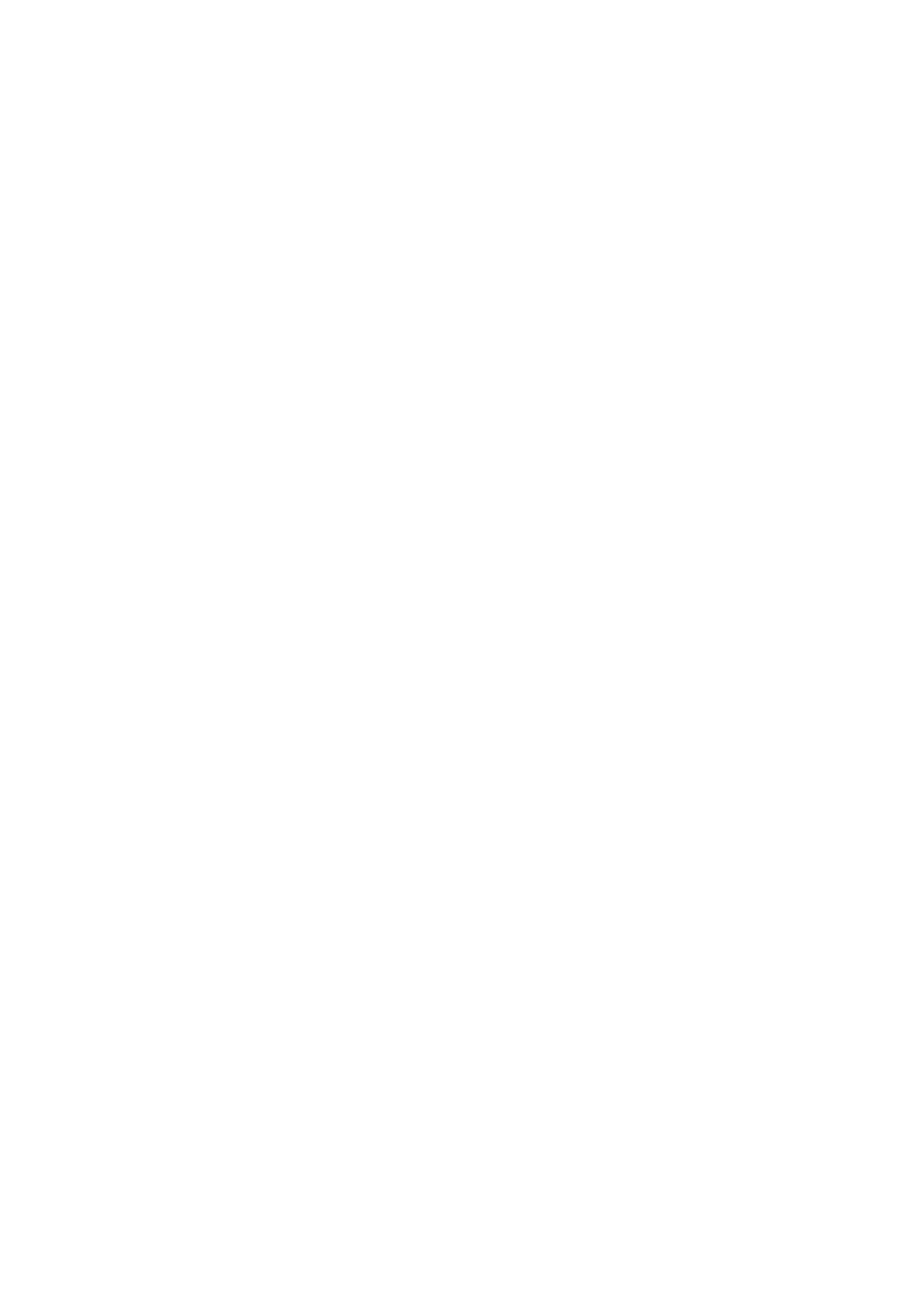### General Descriptive Questions

- What are the duties of Loco Inspector, being as first official to accident site?
- What are the duties of Loco Inspector during Train parting?
- What are track parameters affect the running of a train?
- What are the measurements to be taken in derailed Loco?
- What are the measurements to be taken in derailed coach?
- How an accident message will be given and explain with the contents?
- Explain how excess twist will cause an accident with diagram.
- What are the parameters to be taken on track during derailment?
- What are parameters available in strip chart of SPM and how they can be read?
- Write various oscillations that happen in locomotives while on run with brief explanation of each.
- What is the procedure to be followed if any Railway Staff found in drunken state while "Sign-ON" and "Sign-OFF"?
- How can the Overtime be reduced?
- How can PAD and PDD be reduced?
- How will you improve the implementation of 10-hrs duty Rule?
- Write about new categorization of Loco Pilots.
- How will you conduct a fact finding inquiry if loco hit a foreign body being a first official to the spot?
- Define the following:
	- a) Railway Accident
	- b) Consequent Accident
	- c) Indicative Accident
	- d) Yard derailment
- What are the various types of inquires held to investigate into Railway accident?
- How the periodical medical examination and psychological test of staff contribute towards improved safety in train operations?
- Describe some of the mechanical / electrical safety devices recently introduced for better safety in train operation.
- How does the monitoring and periodical screening of staff help in reducing accidents?
- What are your suggestions to improve safety consciousness among the running staff to reduce the train accidents?
- What are the duties of CPRC?
- 24 What are the duties of PRC?
- What are the duties of CC?
- What are the duties of CCC?
- Being a first official to the accident spot of manned level crossing gate how will you deal the situation?
- Being a first official to the accident spot of train passed a stop signal at ON how you will deal the situation?
- Write about payment wages act.
- Write about minimum wages act.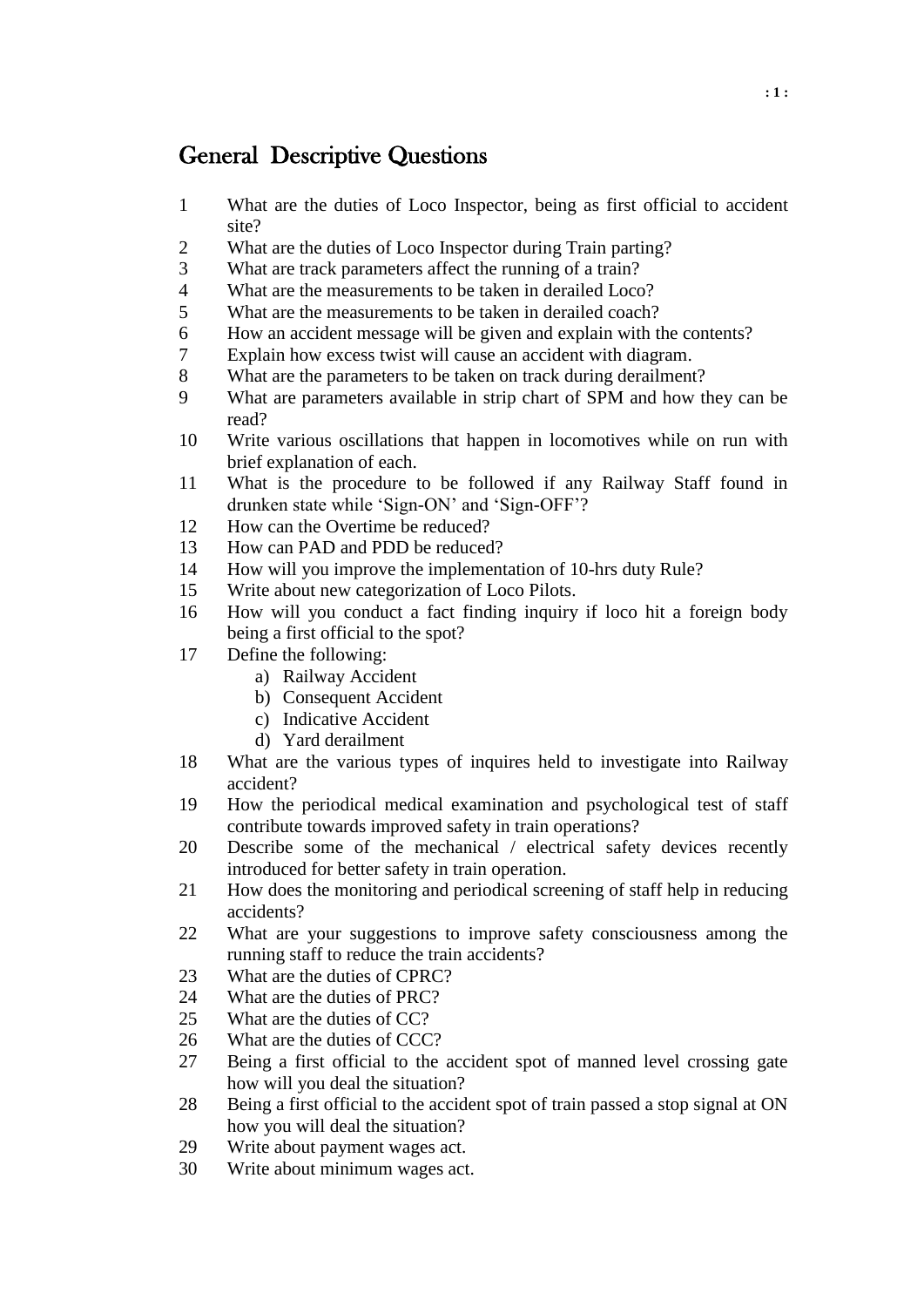- 31 Write about the importance of workmen's Compensation Act (WCA).<br>32 What are the factors which will not come under WCA during accident
- What are the factors which will not come under WCA during accident for payment of compensation?
- What are the duties of supervisor in case of on duty injury or disablement of an employee?
- How the assessment of Mail & Express and passenger Crew will be done?
- Write short notes about factory act.
- What are norms to be kept in mind while preparing loco links and explain with illustration?
- What are norms to be kept in mind while preparing crew links and explain with illustration?
- What are the advantages of air brake?
- In a Diesel Loco Shed, 160 WDM2 locos are available. How much outage can be given to goods if coaching requirement is 41?
- What are the services / movements come under ineffective outage?
- How many employees are required if 2 members working in a shift of 12 hrs roster and 8 hrs roster?
- How the assessment of Goods crew will be done?
- How survey to be conducted at RCD?
- Write about new JPO of CC+6+2 and CC+8+2.
- What is ruling gradient and how it is affecting the sectional Load?
- What is critical block section?
- What is the procedure to conduct running time trials?
- How the load trials will be conducted what are factors affecting in fixing of train load?
- Write the duty at a stretch and rest rules pertaining to Running staff.
- Draw a sketch of crew link having 8 men.
- How the dead locos type-wise will be cleared?
- What are steps to be taken to improve outage in goods service?
- What are the steps to be taken to improve the average speed?
- How fuel trip ration trails shall be conducted and trip ration fixed?
- Write about RCD and Registers available in RCD.
- How will you counsel a loco pilot to drive a train if 20 KMPH speed restriction at the peak of the gradient?
- Expand the following: 1) RITES 2) IRCTC 3) CMS 4) RDSO 5) CORE 6) FOIS 7) COIS 8) IVRS 9) CRIS 10) IRISET
- Expand the following: 1) BCM 2) TTM 3) SPART 4) TRR 5) TFR 6) TSR 7) PQRS 8) BWM
- What is fire? How fires are classified and how each fire will be controlled?
- Write the procedure to be followed to condemn a detonator and fuse.
- How track reading will be taken during derailment?
- What are the reasons for stalling?
- What is combined train report?
- Write about Working time table and passenger time table and why skip time is necessary.
- 65 Write the types of passes available in Railways to the Railway employees.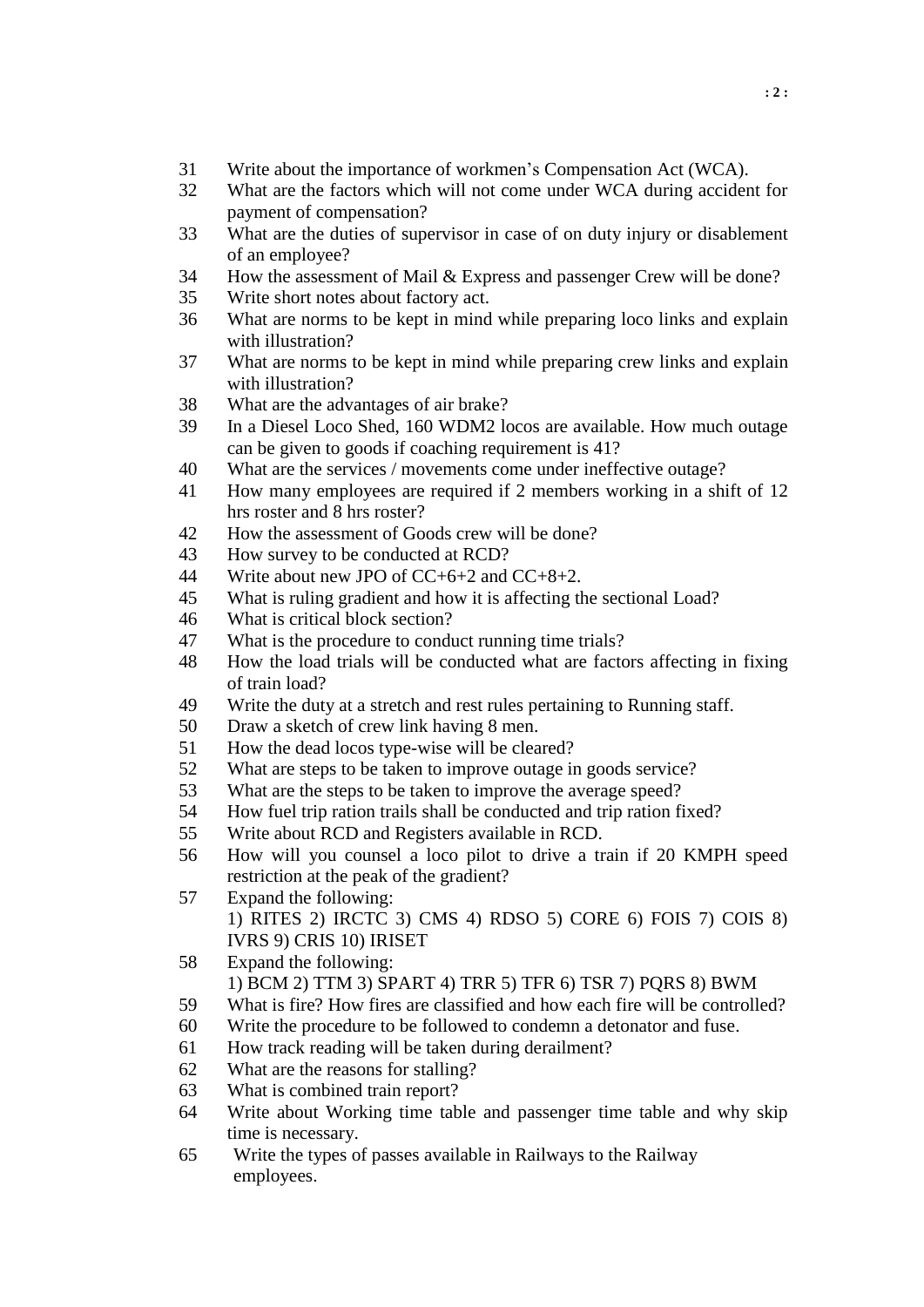- 66 Write the entitlement restrictions of various passes to running staff.
- 67 What is the split pass?
- 68 What is hospital pass?
- 69 What is privilege pass?
- 70 What are the service restrictions in issuing of number of privilege passes to the Railway employee?
- 71 What are the service restrictions to issue post retirement passes?
- 72 What is the time limit for usage of privilege pass?
- 73 What is school pass and by whom it will be issued?
- 74 Who are eligible for inclusion in privilege pass?
- 75 If wife and husband both are Railway employees for how many passes both are eligible?
- 76 What is SDP and for what distance it can be used?<br>77 What is 'DCP' and to whom it will be issued?
- What is 'DCP' and to whom it will be issued?
- 78 When a son aged beyond 21 years will be included in a privilege pass?
- 79 When a daughter is aged beyond 21 years can she be included in a privilege pass?
- 80 Up to what date last year passes and PTOs can be issued?
- 81 If last year passes issued in current year, till what date it will eligible to travel?
- 82 If a loco pilot is retiring on  $31<sup>st</sup>$  Jan, for how many privilege passes and PTOs he is eligible?
- 83 What is joining time for first 1000 kms?
- 84 How many days joining time is admissible during request transfer?
- 85 What are the restrictions to be followed to suspended employee in respect to promotion?
- 86 What type of documents can be allowed to examine by the DE?
- 87 Write about the documents in respect of DAR cases.
- 88 Who will be nominated as presenting officer and who will be nominated as inquiry officer?
- 89 What is periodicity of PME to be followed?
- 90 What are medical standards to be maintained by a Loco Pilot and Loco Inspector?
- 91 If a person completed his PME on June  $20^{th}$  of  $43^{rd}$  year, what is his next medical due date?
- 92 What are the PME period treated as on duty?
- 93 What are the occasions can the employee shall be directed for special PME?
- 94 What action Railway administration has to take if an employee reports after 45days absent?
- 95 What action Railway administration has to take if an employee reports after 90 days absent?
- 96 What are the types of leaves existing in Railways?
- 97 Write about Leave rules.
- 98 What is the procedure to grant quarantine leave?
- 99 How many days of LAP/LHAP credited in January?
- 100 How many days LAP can be enchased?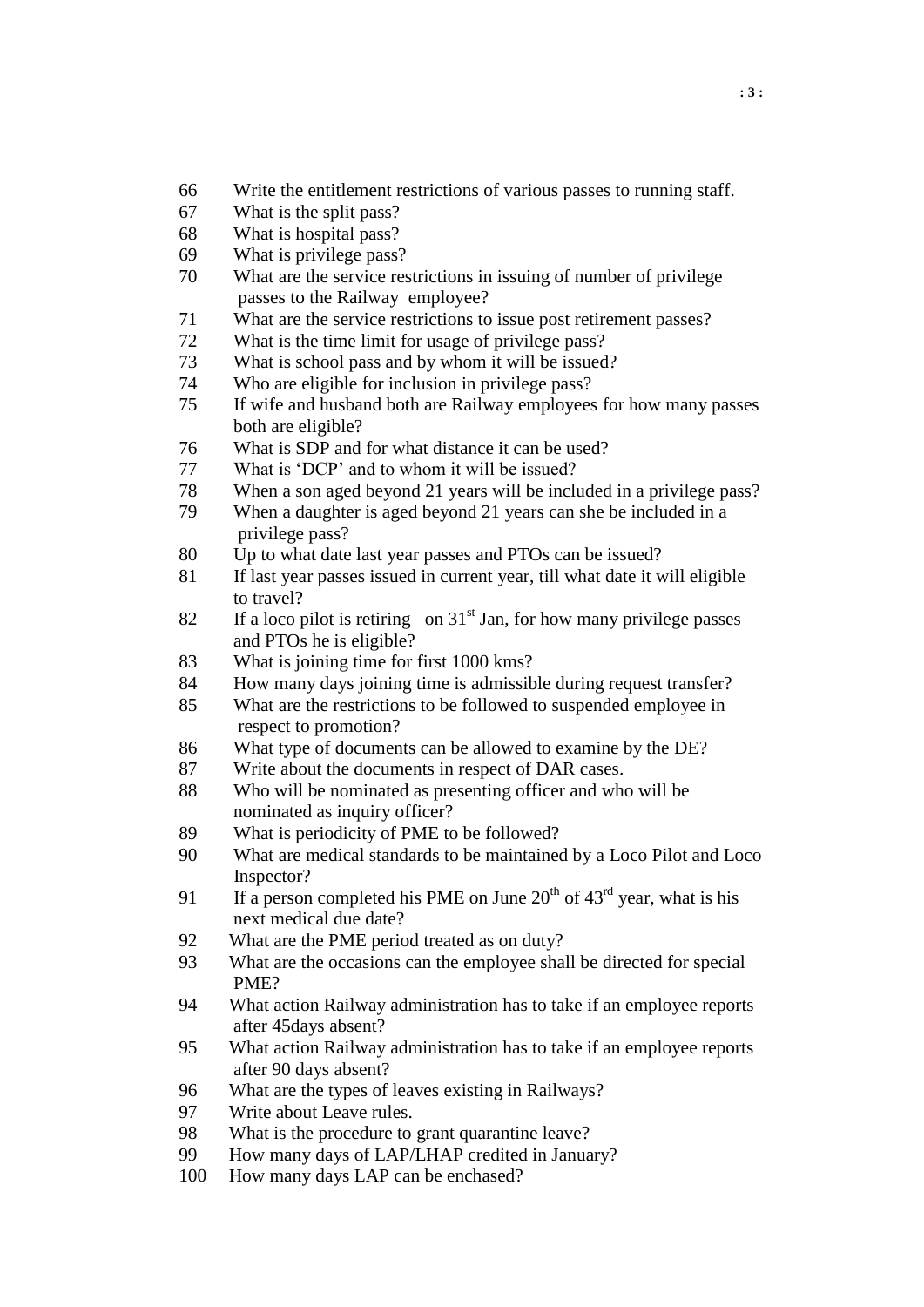- How a sick leave can be commuted?
- 102 Write short notes on paternity leave.
- 103 " " Maternity leave.<br>
104 " " Hospital leave.
- 104 " " Hospital leave.
- 105 " " Casual leave.
- 106 " " Special casual leave.
- 107 " " leave not due.
- If a person joins in December into Railway service, how many casual leaves he is eligible?
- Is casual leave can prefix or suffix with any kind of leave?
- How many days of causal leave eligible to running staff in a calendar year?
- What is S.O.P in granting of leave by Sr. Supervisor to Running staff and other staff?
- Write the duty roster of running staff.
- List out the categories under HOER and indicate rostered hours of each category?
- Write the differences between Essentially Intermittent and Continuous categories.
- Write about PNM and JCM.
- Distinguish between Excluding and Continuous category.
- Distinguish between Supernumerary posts and Temporary post.
- What is assumed attendance?
- Write short notes on Intensive and Essentially Intermittent category.
- What are the allowances admissible to running staff?
- What is the formula for calculating for break rest allowance?
- How shunting allowance admissible to running staff?
- Write short notes on OSDA.
- What are the minor penalties?
- What are the major penalties?
- What is the procedure to impose minor penalty?
- What is the procedure to impose minor penalty during the loss of Railway properties?
- What is the procedure for imposing major penalty?
- What are the various stages in imposing procedure of imparting major penalty?
- Write model time schedule for progress of major penalty "DAR" cases.
- What are the occasions to change inquiry officer?
- What is the determination of appellate authority?
- What are the differences between removal and dismissal?
- What are the facilities to be given to the defense counsel?
- What is the procedure for procuring non stock items?
- How many types of indents are there?
- Procedure for condemnation of pretty items?
- Write the abbreviations of the following:

1) DAR 2) VC 3) SPE

- What are standard forms for the following?
	- a) Order suspension under Rule No.5 (1)
	- b) Order suspension under Rule No.5 (2)
	- c) Appointment of Inquiry/Board inquiry All the forms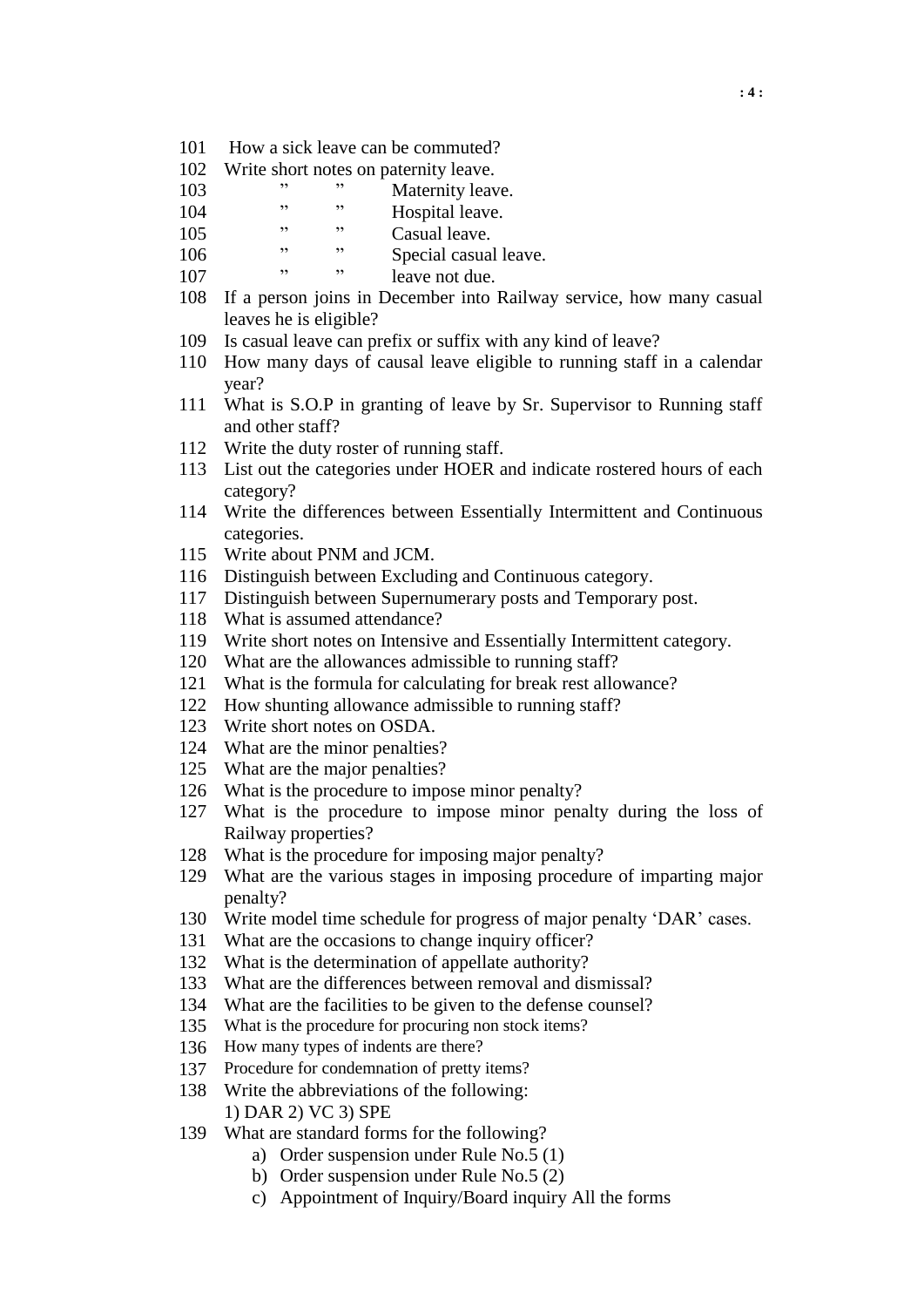- Standards Forms for using disciplinary proceedings?
- Order of suspension under Rule 5 (1) is --
- Order of deeming a railway servant under suspension under Rule 5(2) is
- Certificate to be furnished by suspended official under Rule 2043 (I)-R-II is --
- Order of revocation of suspension under Rule 5(5)(c) is --
- Charge sheet for major penalty under Rule 9 is --
- Refusing of permission to inspect documents is --
- Appointment of Inquiry/Board of Inquiry --
- Appointment of presenting officer in common proceedings is --
- Memorandum of charge for imposing minor penalties is --
- Charge-sheet for initiation of Minor penalty proceedings in cases where Disciplinary Authority decides to hold the inquiry under Rule  $11(1)(b)/11(2)$  is --
- Taking disciplinary action for minor penalty where charge-sheet for major penalty was initially issued is --
- Memorandum where action is proposed under Rule 14(i) is --
- Standard form of sanction under Rule 2308 RII is --
- Standard Form of charge-sheet for proceedings under Rule 2308 RII is -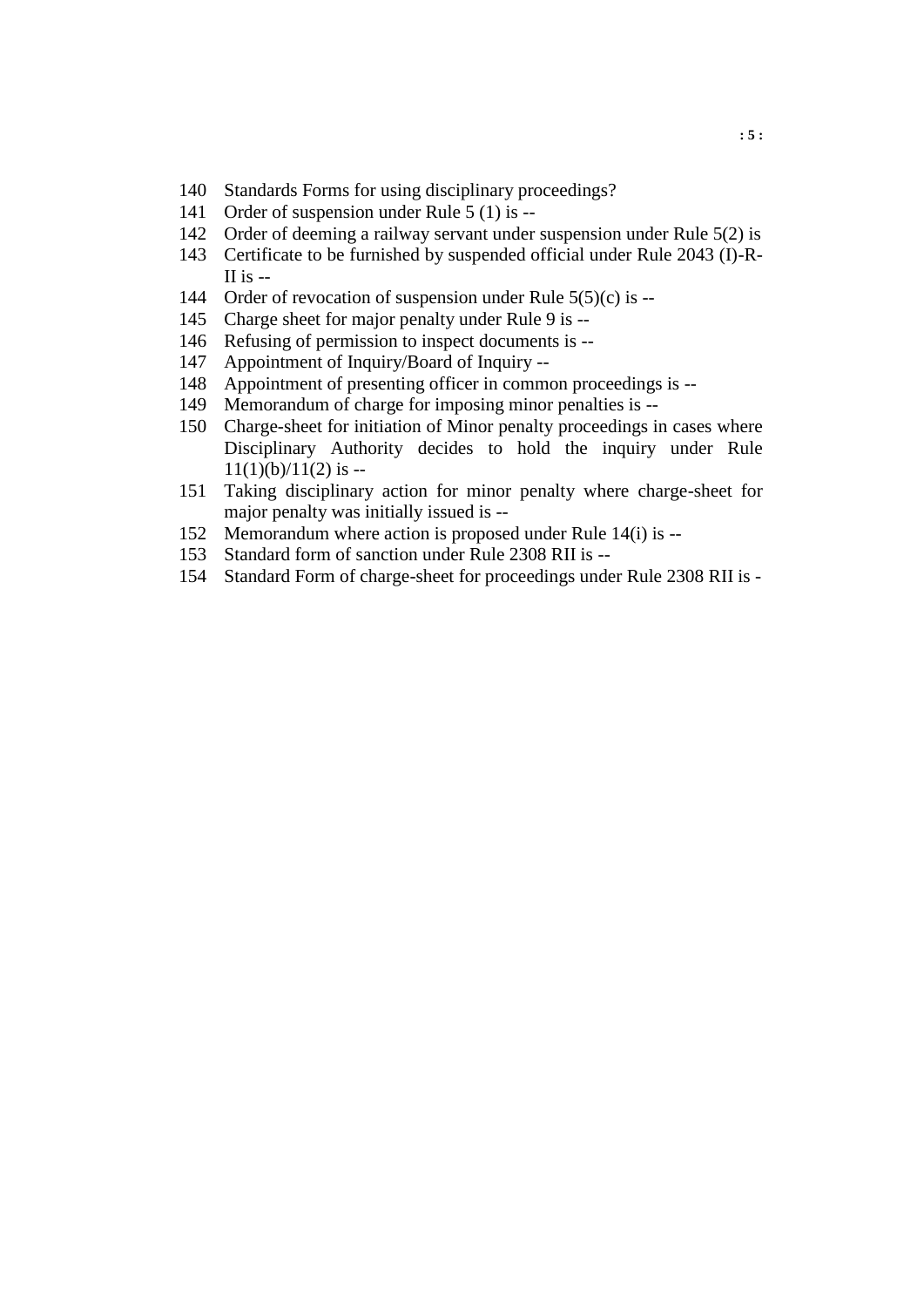**: 6 :**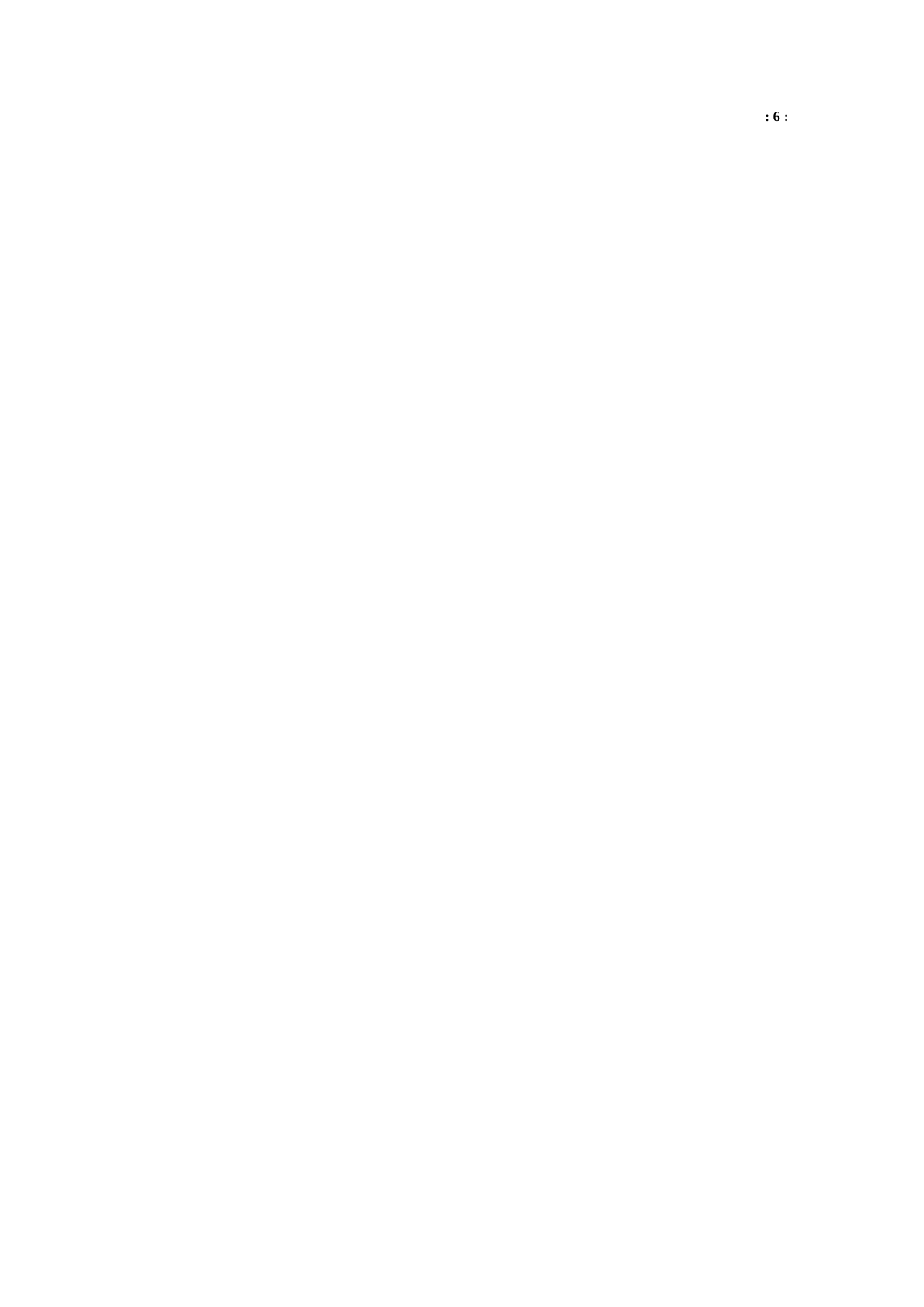# G&SR/Accident Manual - Descriptive Questions

- Write the essentials of absolute block systems.
- Write the essentials of automatic block system.
- Which trains can be dispatched to open communication in single line during total interruption of Communications?
- What is station section and block section?
- Write the station section of B-class station multiple aspect signals in double line.
- Write the station section of B-class station multiple aspect signals in single line.
- Write the station section of B-class station two aspect signals in double line.
- Write the station section of C-class station multiple aspects in double line.
- Write the conditions to grant line clear in B-class station double line.
- Write the conditions to grant line clear in A-class station.
- Write the conditions to grant line clear in C-class station.
- Explain block overlap and signal overlap.
- What type of abnormalities will come under breach of block rules?
- What is block back and block forward?
- Explain how a train can be received in to an obstructed line.
- Explain how a train can be received into an unsignalled line.
- How to distinguish the general rule and subsidiary rule?
- Write about subsidiary signals.
- What is a Repeating Signal and Signal Repeater?
- What are the minimum equipment of signals to be provided in A-class, Bclass and C-class stations?
- Write about exchanging of alright signals.
- Write the procedure to work a train without guard.
- Write the procedure to work a train without brake van.
- Write the significance for provision of IB signal. Explain how the signal is provided with diagram and write how to pass IB signal at ON.
- Write about detonating signals.
- Write about fuse signals.
- Write about block section limit board and shunting limit board.
- Write about various engineering indicators come across while working a train.
- Write about Stop-board, S-board, W-board, W/L-board, W/B-board and shunting warning board.
- Write how to pass an automatic signal at "ON" in double line and single line.
- How the communications will be opened in single line during total interruption of communications?
- How the trains can be worked in automatic block system if prolonged failure of automatic signals?
- How the train can be secured in block section and station section?
- What are the precautions to be taken while working material train?
- How to clear the front portion and leftover portion from block section?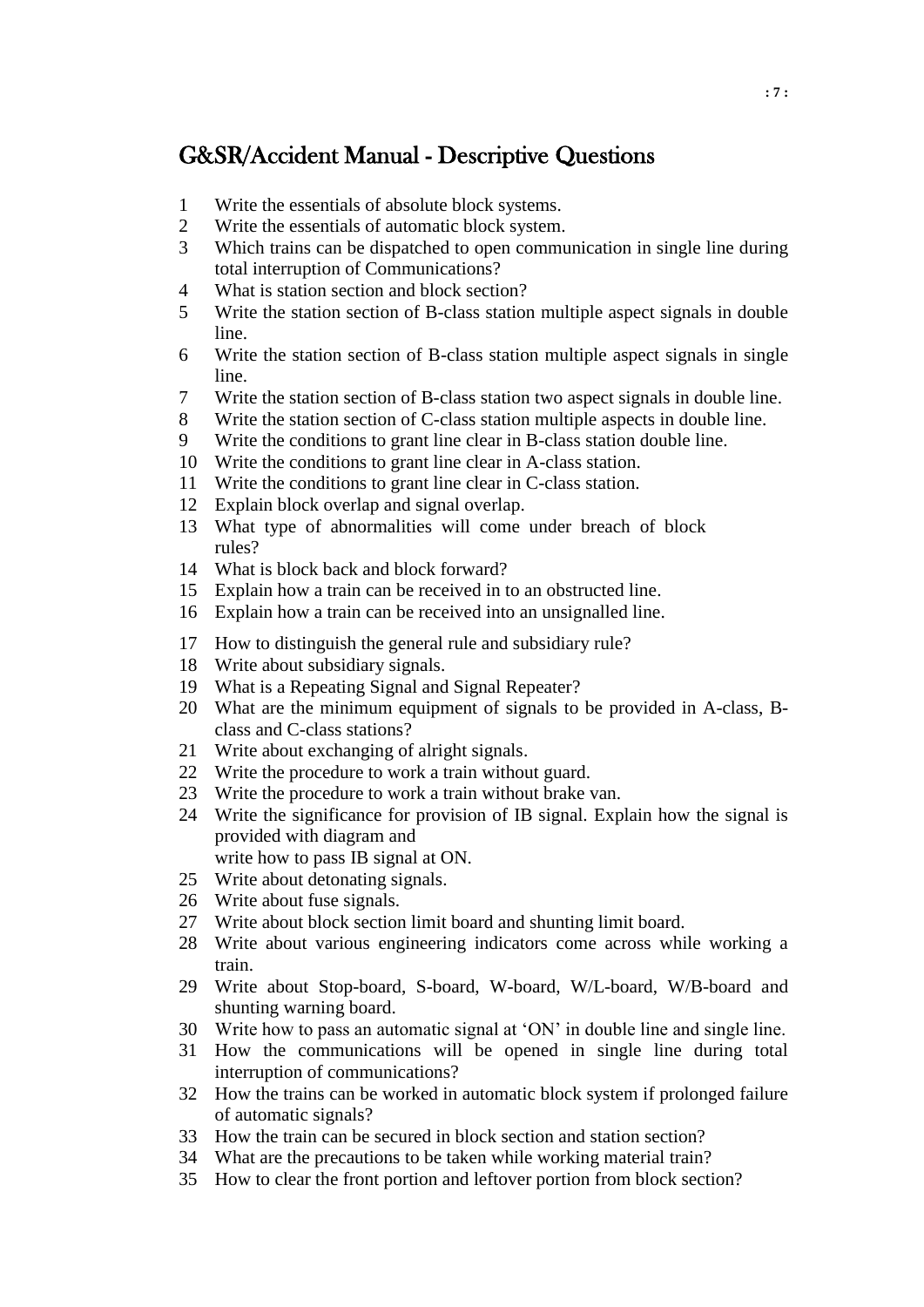- How many types of shunting available and explain each of them.
- Write about the responsibilities for supervising the shunting.
- How many types of interlocking are available? Explain each of them.
- What are the occasions to issue a caution order? How it will be prepared and served?
- Write about station working rules.
- Write about various types of ODCs working.
- How the wagons containing explosives and inflammables will be marshalled in various trains?
- Which is the circumstance called as total interruption of communication and in double line how the trains can be dealt?
- Write about the duties of loco pilot in case loco unable to haul the load.
- Write the duties of loco pilot in case of train parting.
- How the trains will be worked in case one line obstructed in double line.
- How a damaged vehicle can be cleared?
- How you will guide the loco pilot to clear the stalled train from the peak of the gradient?
- A train arrived to BZA by 120 min. late. BZA-MAS is the last lap of its journey. Engg. Allowance is 34 min, traffic allowance is 48 min. and loco allowance is 32 min. Explain how the train can be gained punctuality.
- Write about the indications of accident siren and in case of siren defect how the communication is dealt.
- How the railway accidents are categorized?
- How a run-over case is dealt?
- Write short notes on block ticket.
- Write the conditions for taking off home signal.
- Write about point indicator and trap indicator.
- Write about how a stop signal can be passed at ON.
- What are the duties of loco pilot in absence of fixed signal?
- Write about the hand signals.
- Write the duties of loco pilot in case of accident.
- Why signal warning boards are necessary and where they are provided?
- What are the duties of loco pilot while starting from an originating station?
- How the guard can be intimated by the loco pilot to protect the train in rear in case unable to proceed further?
- How the engineering indicators will be provided in case of various speed restrictions within 200 meters at same spot?
- How many types of working systems existing and among them which are available in S. C. Railway?
- How an automatic gate signal will be passed at ON?
- What are the occasions to back the train and what is the procedure be followed?
- How a semi automatic signal will be passed at "ON"?
- How many types of freight train BPCs are available and explain them.
- What are the communications available between loco pilot and guard?
- What are the various injuries related to accident manual and explain each of them.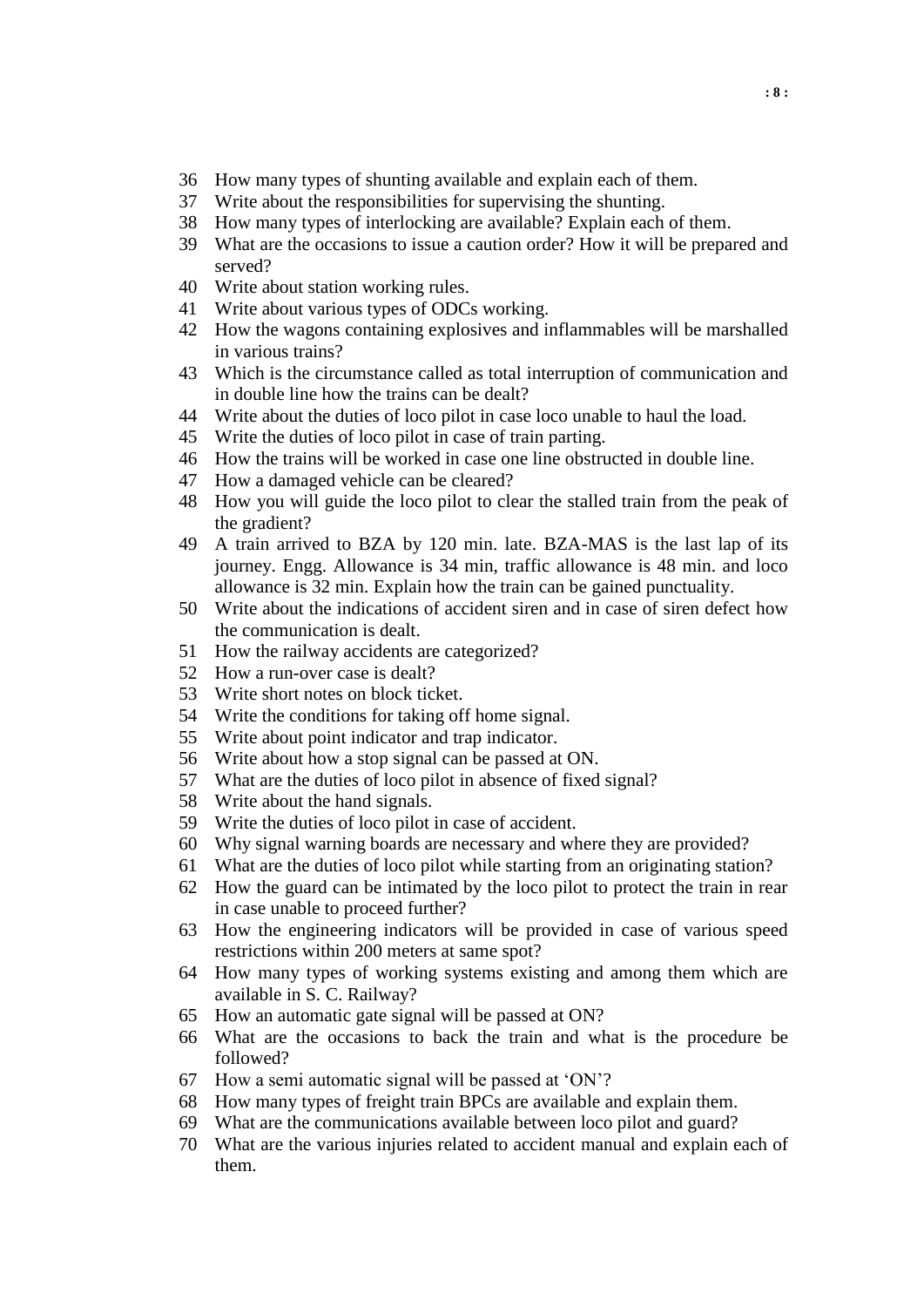- 71 How the train can be worked in case explosion in track or train?
- 72 What are the instructions regarding the usage of portable field telephone?
- 73 How many types of signals available?
- 74 How a train can be dealt on calling on signal?
- 75 How many types of repeating signals available and explain each of them.
- 76 What are the signals that cannot be used for shunting operation?
- 77 If two home signals are placed on same post, explain to which route they belong.
- 78 Why signal sighting committee is needed and what is the periodicity of inspections?
- 79 Write the duties of loco pilot on seeing a flasher light on adjacent line.
- 80 Write the duties of loco pilot in case of explosion of a detonator.
- 81 How the train can be protected in case of accident in double line absolute block system?
- 82 How the train can be protected in case of accident in double line automatic block system?
- 83 How the train can be protected during the total interruption of communication in single line absolute block system?
- 84 How the train can be protected on double line during total interruption of communication?
- 85 How the train can be stopped on out of course at station in automatic block system?
- 86 What are the duties of loco pilot when train detained at first stop signal?
- 87 What are the precautions to be taken when moving a C-class ODC in electrified section?
- 88 How the trains can be dealt during struck up of permissible signal in OFF aspect?
- 89 What are the authorities will be given in single line to perform shunting at various occasions provided with push button type block instrument?
- 90 What is the authority to perform shunting in double line multiple aspect signals at various occasions?
- 91 Write the differences between position light shunt signals and shunting permitted indicator.
- 92 How a train can be dispatched from an un-signaled line?
- 93 How the train can be passed on a weld failure / rail fracture or multiple rail fracture?
- 94 How a work spot having stop and start will be protected by engineering indicators?
- 95 Which type of indicative accident is reportable by telephone to Railway Board by the Zonal Railway and by the Division to the Zonal Railway?
- 96 Who is the accepting authority for all other Consequential Train Accident, except UMLC accidents?
- 97 What is the station section at a Class "B" station with Multiple Aspect Signals on double line?
- 98 What is the authority required for performing shunting beyond outermost facing point/BSLB on a double line class 'B' station?
- 99 "Dispatch a message from a block station intimating the block station immediately in rear on a double line or either side on a single line that the block section is obstructed or being obstructed". What is this?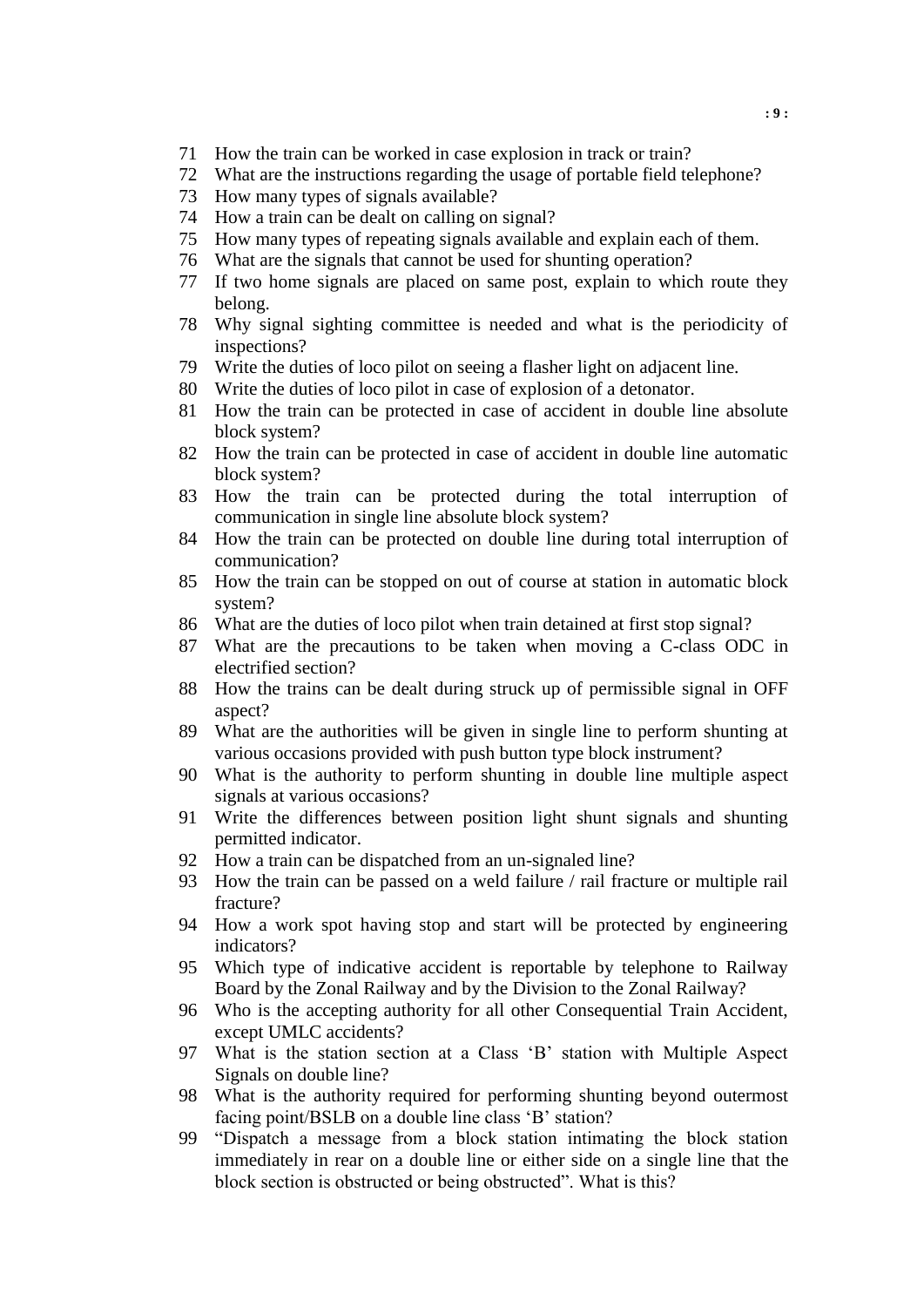**: 10 :**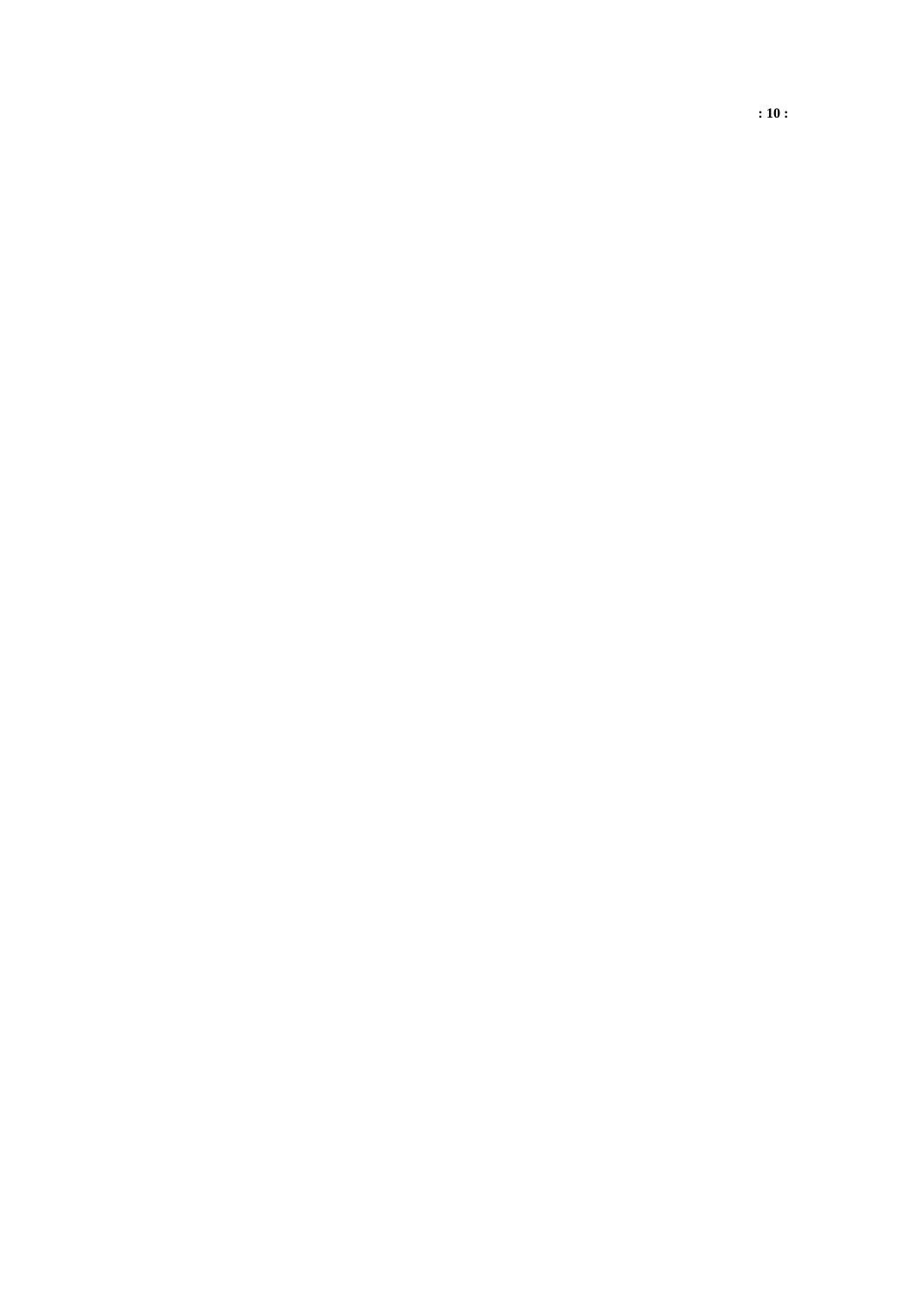#### Diesel Locomotives - Descriptive Questions

- 1. How to conduct AIR BRAKE SELF TEST in WDG4 loco?
- 2. Write about cab console changing in WDG4 MU.
- 3. How to trouble shoot MR drooping in WDP4 loco?
- 4. Explain the Cranking and shutdown procedure in WDG4 loco.
- 5. How to move WDP4/WDG4 loco as live, banker and DEAD in train?
- 6. Write the CRS sanction speeds of WDP4 over GNT Division.
- 7. Write the CRS sanction speeds of WDP1 over GNT Division.
- 8. Write the CRS sanction speeds of WDM2 over GNT Division.
- 9. Write the isolation of TCC1 in WDP4 step wise operation of EM2000.
- 10. Write about AUTO FLASHER LIGHT.
- 11. How Air Dryer function in DSL locomotive?
- 12. Write about AIR FLOW INDICATOR.
- 13. Write BP charging and destruction and recharging in WDM2 loco.
- 14. Write the independent brake working in WDM2 loco.
- 15. Write about C2 relay valves function in the loco barking system.
- 16. Draw the circuit and explain load meter not responding.
- 17. Draw the circuit and explain Throttle not responding
- 18. Write the details of important modifications issued by RDSO.
- 19. Draw the circuit and explain Engine not cranking.
- 20. Draw the circuit and explain Engine cranking but not firing.
- 21. Draw the circuit and explain Engine firing but not holding.
- 22. Write about power ground.
- 23. How to detect defective traction motor (continuous wheel slip).
- 24. Write about MU32B valve.
- 25. Write about F1 selector valve.
- 26. What are the circumstances Dynamic brake should be avoided?
- 27. Reasons for HOT engine and how to work the train?
- 28. Write about the TEN tests to be conducted while taking over charge.
- 29. Write the fuel oil system in WDP4 with neat sketch.
- 30. Explain MR system in WDP4/WDG4 Locos with neat sketch.
- 31. How will you trouble shoot in case of GR power/GR dynamic in WDP4/WDG4 Locos?
- 32. Write short notes about 1) AC control beaker 2) control breaker 3) Local control breaker in WDP4/WDG4 Locos. 4)Turbo Lube pump breaker.
- 33. Write short Notes about 1) Radar 2) EPD-Engine protection device 3) Ejector 4) Pressure Cap. in case of WDP4/WDG4 Locos.
- 34. Trouble shoot 1) Loss of train Line pressure 2) Low MR equalizing Pressure.
- 35. Write short Notes about 1) Return sight glass 2) Bypass sight glass 3) creep control 4) L/T switch.
- 36. How to conduct load rest in case of WDP4/WDG4 Locos?
- 37. Write Functioning and purpose of Flange lubrication system in WDP4/WDG4 Locos.
- 38. How will you trouble shoot for" No Load-No companion alternator output, Check aux.Gen fld breaker"?
- 39. How you will conduct Leakage test and BP efficiency test in case of WDP4/WDG4 Locos?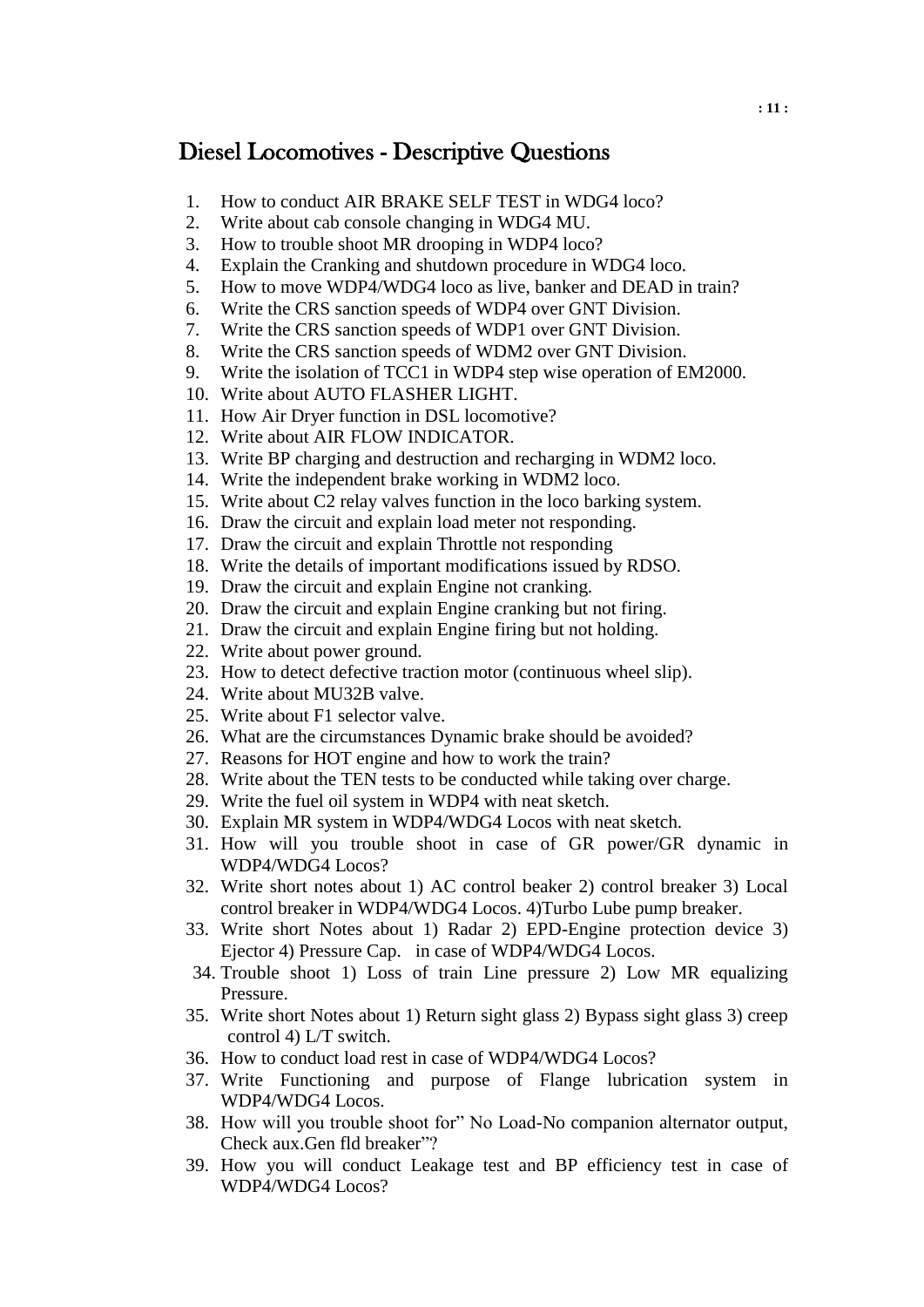**: 12 :**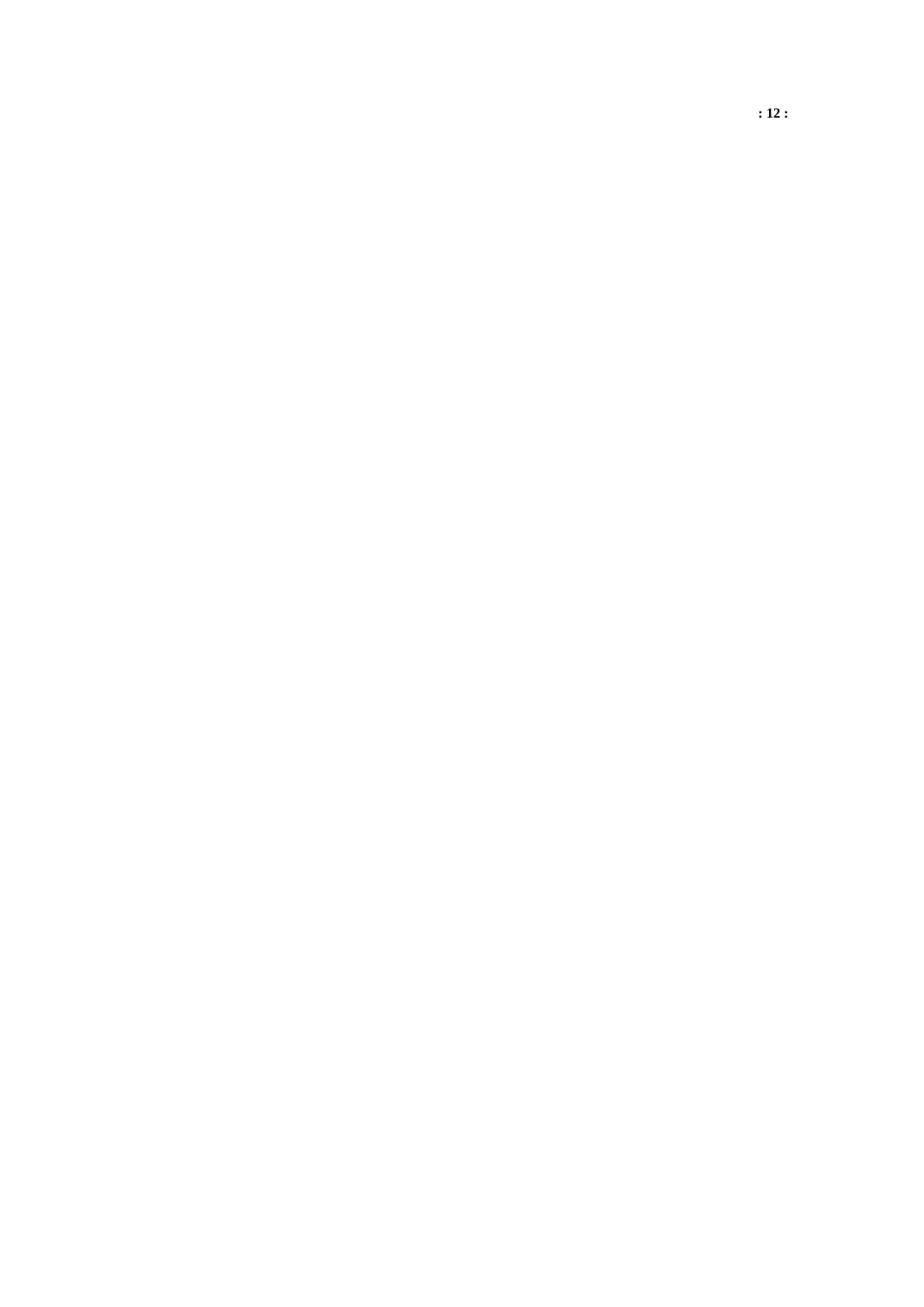# Diesel Locomotives - Multiple Choice Questions

| $\mathbf{1}$   | What is the minimum Head light Focusing distance d                            |                             |                                           |              |  |  |
|----------------|-------------------------------------------------------------------------------|-----------------------------|-------------------------------------------|--------------|--|--|
|                | required in the locomotives provided with electrical head                     |                             |                                           |              |  |  |
|                | light?                                                                        |                             |                                           |              |  |  |
|                | 100 meters<br>a)                                                              | b)                          | 1000 meters                               |              |  |  |
|                | 2000 meters<br>$\mathbf{c})$                                                  | $\rm d)$                    | 250 meters and<br>above                   |              |  |  |
| $\overline{2}$ | What is the Fuel oil tank capacity in WDP1 locomotive in                      |                             |                                           | $\mathbf{c}$ |  |  |
|                | litres?                                                                       |                             |                                           |              |  |  |
|                | 4000<br>a)                                                                    | b)                          | 5000                                      |              |  |  |
|                | $\mathbf{c})$<br>3000                                                         | $\mathbf{c})$               | 2000                                      |              |  |  |
| 3              | When OPS drops or LLOB trips, the engine will_______.                         |                             |                                           | $\mathbf b$  |  |  |
|                | Raise<br>a)                                                                   | b)                          | Shutdown                                  |              |  |  |
|                | Comes to Idle<br>$\mathbf{c})$                                                | d)                          | Hunting                                   |              |  |  |
| 4              | Expressor lube oil pump is driven by _____________.                           |                             |                                           | $\mathbf b$  |  |  |
|                | Gear<br>a)                                                                    | b)                          | Chain                                     |              |  |  |
|                | Motor<br>$\mathbf{c}$ )                                                       | $\rm d)$                    | <b>Belt</b>                               |              |  |  |
| 5              | The exhaust manifold is connected to __________ part of                       |                             |                                           | a            |  |  |
|                | the TSC.                                                                      |                             |                                           |              |  |  |
|                | Gas Inlet Casing<br>a)                                                        | b)                          | Intermediate                              |              |  |  |
|                | <b>Turbine Casing</b><br>c)                                                   | d)                          | Casing<br><b>Blower Casing</b>            |              |  |  |
| 6              | One                                                                           |                             | of the following is the equipment in Nose |              |  |  |
|                | compartment                                                                   |                             |                                           | $\mathbf{c}$ |  |  |
|                | MR1<br>a)                                                                     | b)                          | MR <sub>2</sub>                           |              |  |  |
|                | air<br>$\mathbf{c})$<br>Control                                               | $\mathbf{d}$<br>pressure    | All the above                             |              |  |  |
|                | reservoir                                                                     |                             |                                           |              |  |  |
| 7              | How many Power Contactors are available in WDG4<br>d                          |                             |                                           |              |  |  |
|                | Locomotive?                                                                   |                             |                                           |              |  |  |
|                | 7<br>a)                                                                       | b)                          | 9                                         |              |  |  |
|                | $\mathbf{c}$<br>8                                                             | d)                          | $\overline{0}$                            |              |  |  |
| 8              | What is the Lube oil capacity (in litres) in WDP1                             |                             |                                           | a            |  |  |
|                | locomotives?                                                                  |                             |                                           |              |  |  |
|                | 760<br>a)                                                                     | b)                          | 910                                       |              |  |  |
|                | 1100<br>$\mathbf{c})$                                                         | d)                          | 1457                                      |              |  |  |
| 9              | If white smoke is emitting from exhaust chimney, what<br>could be the reason? |                             |                                           | a            |  |  |
|                | A)                                                                            | Water mixed with fuel b)    | Governor<br>oil                           |              |  |  |
|                | oil                                                                           |                             | mixed with fuel                           |              |  |  |
|                |                                                                               |                             | oil                                       |              |  |  |
|                | $\mathbf{c})$                                                                 | Lube oil mixed with fuel d) | None of these                             |              |  |  |
|                | oil                                                                           |                             |                                           |              |  |  |
| 10             | What is the effective Rundown test timing (in seconds) of                     |                             |                                           | <sub>c</sub> |  |  |
|                | NAPIER Turbo? In seconds                                                      |                             |                                           |              |  |  |
|                | 120 to 200<br>a)                                                              | b)                          | 90 to 180                                 |              |  |  |
|                | 25 to 65<br>$\mathbf{c})$                                                     | $\rm d)$                    | 200 to 280                                |              |  |  |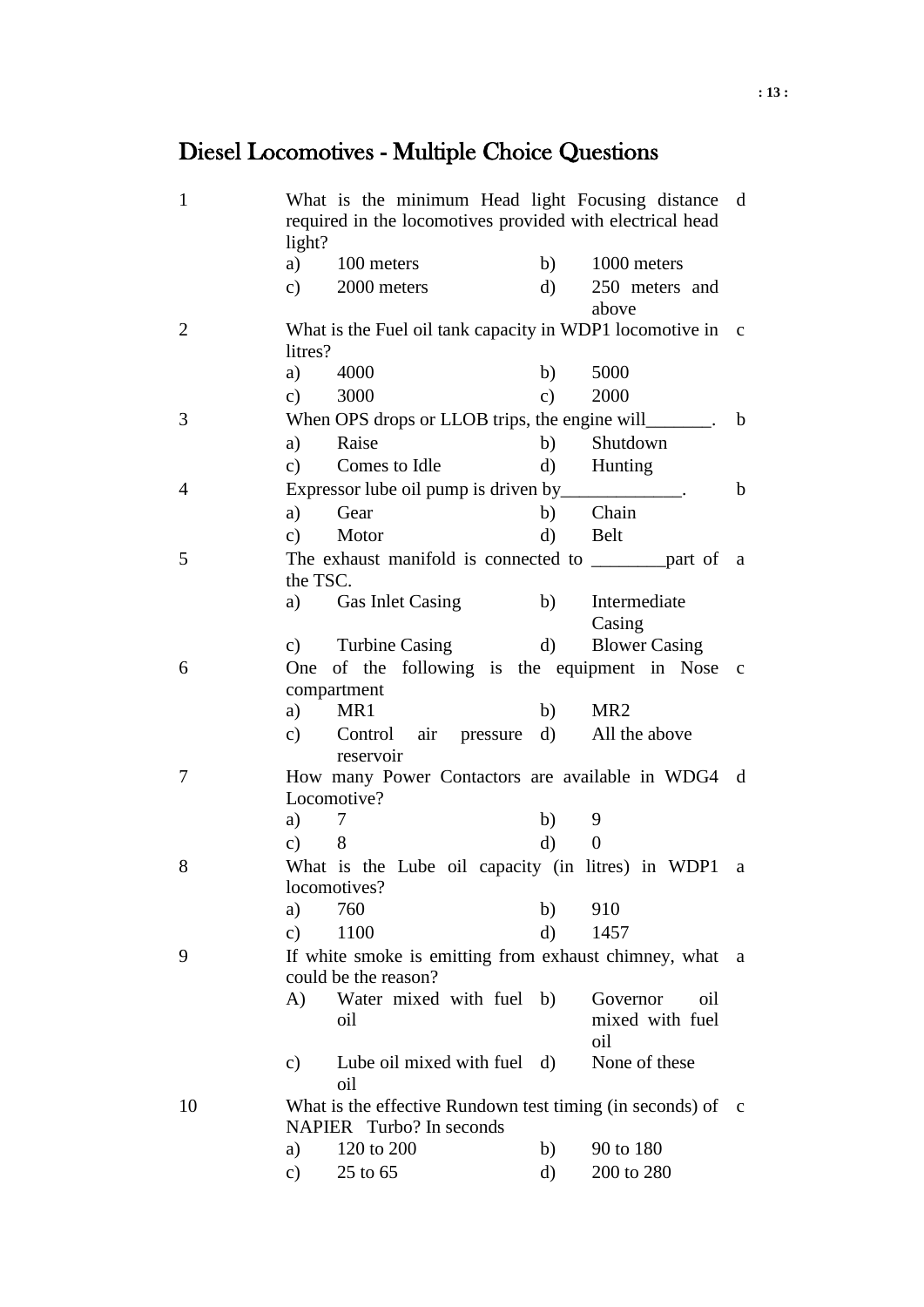| 11 |               | Water leaking continuously from water telltale pipe                           |     |              |                                                      | $\mathbf b$  |
|----|---------------|-------------------------------------------------------------------------------|-----|--------------|------------------------------------------------------|--------------|
|    | a)            | Dummy it and work b) Fail the loco                                            |     |              |                                                      |              |
|    |               | further                                                                       |     |              |                                                      |              |
|    | c)            | Do fast pumping                                                               |     | $\mathbf{d}$ | Work on lower no                                     |              |
| 12 |               | Cooling Water capacity in WDM2 locomotive is_____                             |     |              |                                                      | d            |
|    | liters.       |                                                                               |     |              |                                                      |              |
|    | a)            | 900                                                                           |     | b)           | 910                                                  |              |
|    | $\mathbf{c})$ | 1300                                                                          |     | $\mathbf{d}$ | 1210                                                 |              |
| 13 |               | The rundown test of NAPIER Turbo is to be conducted                           |     |              |                                                      | a            |
|    |               | on _______ notch.                                                             |     |              |                                                      |              |
|    | a)            | Idle                                                                          |     | b)           | 4                                                    |              |
|    | $\mathbf{c})$ | 6                                                                             |     | $\mathbf{d}$ | $\overline{2}$                                       |              |
| 14 |               | During one of the following occasions Hot engine alarm<br>indication will get |     |              |                                                      | $\mathbf{c}$ |
|    | a)            | Continuous 8th notch b)                                                       |     |              | Excess load                                          |              |
|    |               | working                                                                       |     |              |                                                      |              |
|    | $\mathbf{c})$ | Water<br>pump                                                                 | not | $\mathbf{d}$ | Full<br>water<br>in                                  |              |
|    |               | working                                                                       |     |              | expansion tank                                       |              |
| 15 |               | HS4 Pressure is set at ?                                                      |     |              |                                                      | $\mathbf c$  |
|    | a)            | 10 psi                                                                        |     | b)           | $15$ psi                                             |              |
|    | c)            | 24psi                                                                         |     | $\rm d$      | 30 psi                                               |              |
| 16 |               |                                                                               |     |              | What is the Safety Device provided in the Lube oil c |              |
|    | system?       |                                                                               |     |              |                                                      |              |
|    | a)            | <b>GFOLR</b>                                                                  |     | b)           | <b>OSTA</b>                                          |              |
|    | c)            | LLOB/OPS                                                                      |     | $\rm d$      | LWS                                                  |              |
| 17 |               | The more Oxygenated Air is required for better_______                         |     |              |                                                      | b            |
|    | a)            | Control air pressure                                                          |     | b)           | Combustion of<br>fuel                                |              |
|    | $\mathbf{c})$ | <b>Braking</b>                                                                |     | $\rm d$      | Cooling                                              |              |
| 18 |               | Hot engine alarm (HEA) will come at ________ degrees                          |     |              |                                                      | $\mathbf{c}$ |
|    |               | centigrade in WDG3A locos.                                                    |     |              |                                                      |              |
|    | a)            | 60                                                                            |     | b)           | 70                                                   |              |
|    | $\mathbf{c})$ | 90                                                                            |     | $\mathbf{d}$ | 80                                                   |              |
| 19 |               | Electro Pneumatic Governor is located in                                      |     |              |                                                      | $\mathbf c$  |
|    | a)            | Expressor room                                                                |     | b)           | Radiator room                                        |              |
|    | c)            | Nose compartment                                                              |     | $\rm d)$     | Rear                                                 |              |
|    |               |                                                                               |     |              | compartment                                          |              |
| 20 |               | During the MR air pressure efficiency test <u>kg</u> /cm2                     |     |              |                                                      | $\mathbf d$  |
|    |               | pressure should be created within                                             |     |              | minutes.                                             |              |
|    | a)            | 1.0,<br>7                                                                     |     | b)           | 1.5, 6                                               |              |
|    | c)            | 0.9,<br>8                                                                     |     | $\mathbf{d}$ | 0.7, 5                                               |              |
| 21 |               | The number of Brake cylinders provided on WDM2                                |     |              |                                                      | b            |
|    | locomotive    |                                                                               |     |              |                                                      |              |
|    | a)            | 6                                                                             |     | b)           | 8                                                    |              |
|    | c)            | 10                                                                            |     | $\rm d)$     | 12                                                   |              |
|    |               |                                                                               |     |              |                                                      |              |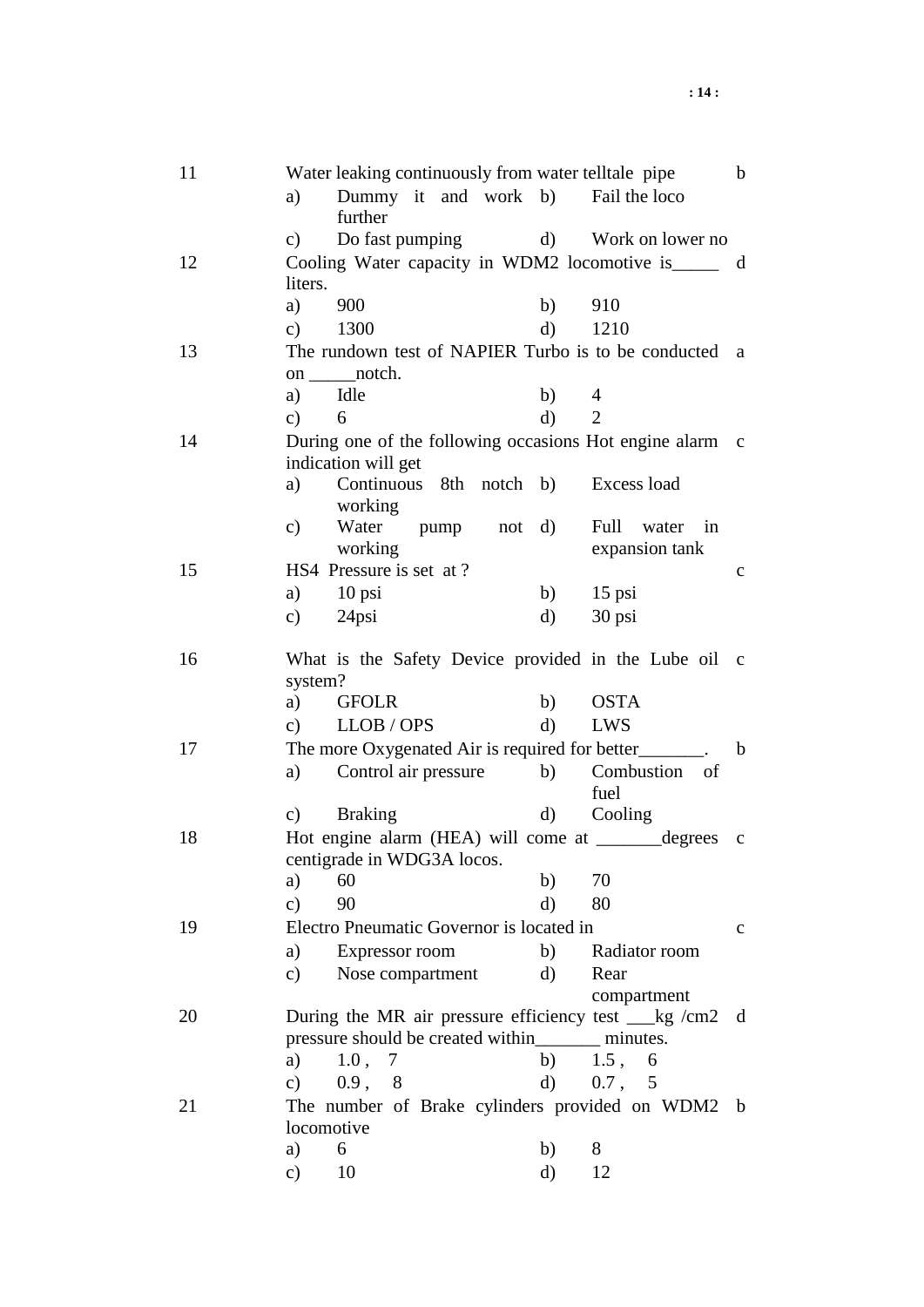| What is the maximum permissible speed of (designed for<br>22<br>) WDG4 locomotives |                                                                                                                                                                                                |              |  |  |  |  |
|------------------------------------------------------------------------------------|------------------------------------------------------------------------------------------------------------------------------------------------------------------------------------------------|--------------|--|--|--|--|
|                                                                                    |                                                                                                                                                                                                |              |  |  |  |  |
|                                                                                    | 150 kmph<br>a)<br>b)<br>$120 \; \mathrm{kmph}$                                                                                                                                                 |              |  |  |  |  |
|                                                                                    | 200 kmph<br>200 kmph<br>$\rm d$<br>$\mathbf{c})$                                                                                                                                               |              |  |  |  |  |
| 23                                                                                 | Fuel oil pressure is not building up though the FPM is<br>working & sufficient fuel oil is available in tank.                                                                                  | $\mathbf{c}$ |  |  |  |  |
|                                                                                    | CK2<br>a)<br>CK1<br>and<br>b)<br>not<br>GF contactor is<br>picked up<br>not picked up<br>Fuel booster pump not d)<br>Fuel<br>$\mathbf{c})$<br>pump<br>working<br>contactor<br>not<br>picked up |              |  |  |  |  |
| 24                                                                                 | Lube oil Filter drum is located in                                                                                                                                                             | d            |  |  |  |  |
|                                                                                    | Nose compartment<br>a)<br>b)<br>Generator room                                                                                                                                                 |              |  |  |  |  |
|                                                                                    | Engine block<br>Radiator room<br>$\mathbf{d}$<br>c)                                                                                                                                            |              |  |  |  |  |
| 25                                                                                 | How many kinds of Brakes are provided on Diesel<br>locomotive WDM2?                                                                                                                            | a            |  |  |  |  |
|                                                                                    | 5<br>10<br>a)<br>b)                                                                                                                                                                            |              |  |  |  |  |
|                                                                                    | $\mathbf{c}$ )<br>11<br>$\rm d$<br>9                                                                                                                                                           |              |  |  |  |  |
| 26                                                                                 | Lube oil relief valve is set at <u>s</u> psi.                                                                                                                                                  | $\mathbf d$  |  |  |  |  |
|                                                                                    | 70<br>b)<br>90<br>a)                                                                                                                                                                           |              |  |  |  |  |
|                                                                                    | 120<br>130<br>$\mathbf{c})$<br>$\rm d)$                                                                                                                                                        |              |  |  |  |  |
| 27                                                                                 | LWS is connected to                                                                                                                                                                            | $\mathbf b$  |  |  |  |  |
|                                                                                    | Water left side return<br>Water expansion<br>a)<br>b)<br>header<br>tank                                                                                                                        |              |  |  |  |  |
|                                                                                    | Water right side return<br>d)<br>All the above<br>c)<br>header                                                                                                                                 |              |  |  |  |  |
| 28                                                                                 | Main Reservoir (compressed air pressure) Unloading will<br>$\mathbf{c}$<br>takes place at $\_\$ {kg/cm2.}                                                                                      |              |  |  |  |  |
|                                                                                    | b)<br>9<br>a)<br>8                                                                                                                                                                             |              |  |  |  |  |
|                                                                                    | 10<br>d)<br>11<br>$\mathbf{c})$                                                                                                                                                                |              |  |  |  |  |
| 29                                                                                 | N 1 Reducing valve is located in                                                                                                                                                               | $\mathbf{C}$ |  |  |  |  |
|                                                                                    | Radiator room<br>a)<br>b)<br>Expressor room                                                                                                                                                    |              |  |  |  |  |
|                                                                                    | Rear<br>Nose compartment<br>d)<br>c)                                                                                                                                                           |              |  |  |  |  |
|                                                                                    | compartment                                                                                                                                                                                    |              |  |  |  |  |
| 30                                                                                 | indication will<br>If the VRR fuse is fused, the                                                                                                                                               | $\mathbf d$  |  |  |  |  |
|                                                                                    | come.                                                                                                                                                                                          |              |  |  |  |  |
|                                                                                    | CK1 and CK2 contactor<br><b>Battery</b><br>a)<br>b)<br>over                                                                                                                                    |              |  |  |  |  |
|                                                                                    | tips welded<br>charging                                                                                                                                                                        |              |  |  |  |  |
|                                                                                    | Green lamp and engine<br><b>Battery</b><br>$\rm d$<br>c)                                                                                                                                       |              |  |  |  |  |
|                                                                                    | discharge<br>idle                                                                                                                                                                              |              |  |  |  |  |
| 31                                                                                 | From where the control air pressure will get air b<br>pressure <sub>__________</sub> .                                                                                                         |              |  |  |  |  |
|                                                                                    | MR1<br>a)<br>MR <sub>2</sub><br>b)                                                                                                                                                             |              |  |  |  |  |
|                                                                                    | J filter<br><b>BKTs</b><br>d)<br>$\mathbf{c})$                                                                                                                                                 |              |  |  |  |  |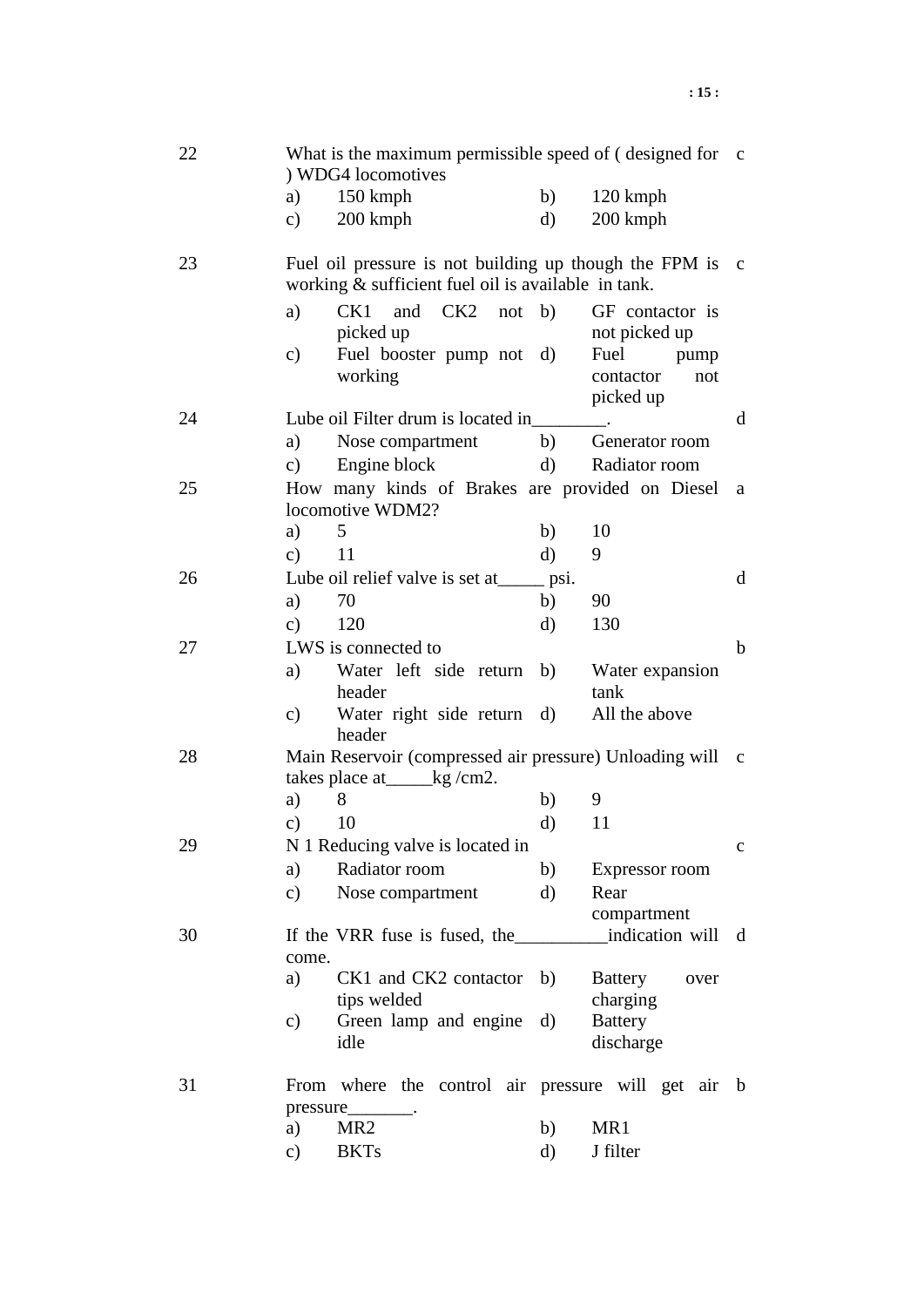| 32 | Lube oil dipstick gauge of WDG3A is having ______<br>$\mathbf{C}$ |              |                       |              |  |  |
|----|-------------------------------------------------------------------|--------------|-----------------------|--------------|--|--|
|    | liters capacity.                                                  |              |                       |              |  |  |
|    | 400<br>a)                                                         | b)           | 380                   |              |  |  |
|    | 600<br>$\mathbf{c})$                                              | $\rm d$      | 500                   |              |  |  |
| 33 | Fuel pump motor is not working though the all circuit             |              |                       | d            |  |  |
|    | breakers are switched ON, the immediate reason could              |              |                       |              |  |  |
|    | be                                                                |              |                       |              |  |  |
|    | ERF not closed<br>a)                                              | b)           | R1 and R2 not         |              |  |  |
|    |                                                                   |              | picked up             |              |  |  |
|    | GFC not picked up<br>c)                                           | d)           | FPC not picked<br>up  |              |  |  |
| 34 | On what notch the rundown test of ABB Turbo is to be              |              |                       | d            |  |  |
|    | conducted?                                                        |              |                       |              |  |  |
|    | Idle<br>a)                                                        | b)           | 2                     |              |  |  |
|    | 3<br>$\mathbf{c})$                                                | $\rm d$      | $\overline{4}$        |              |  |  |
| 35 | Reduction in BP pressure causes ______                            |              |                       | $\mathbf{C}$ |  |  |
|    | <b>Brakes</b> release<br>a)                                       | b)           | <b>Brakes</b><br>slow |              |  |  |
|    |                                                                   |              | release               |              |  |  |
|    | <b>Brakes</b> application<br>$\mathbf{c})$                        | $\rm d$      | <b>MR</b><br>pressure |              |  |  |
|    |                                                                   |              | increasing            |              |  |  |
| 36 | Railway Board has made re - nomenclature of the Diesel            |              |                       | $\mathbf{c}$ |  |  |
|    | locomotives in which the last two digits denotes                  |              |                       |              |  |  |
|    | Lube oil capacity<br>a)                                           | b)           | Fuel oil capacity     |              |  |  |
|    | Horse Power<br>$\mathbf{c})$                                      | $\mathbf{d}$ | Weight of the         |              |  |  |
|    |                                                                   |              | loco                  |              |  |  |
| 37 | Number of brake blocks are provided on WDM2.                      |              |                       | $\mathbf b$  |  |  |
|    | 16<br>a)                                                          | b)           | 24                    |              |  |  |
|    | 32<br>$\mathbf{c})$                                               | $\rm d)$     | 22                    |              |  |  |
| 38 | WDG4 Engine idle RPM                                              |              |                       | $\mathbf c$  |  |  |
|    | 469<br>a)                                                         | b)           | 369                   |              |  |  |
|    | 269<br>$\mathbf{c})$                                              | d)           | 360                   |              |  |  |
| 39 | The Fuel oil crossover flexible pipe is located in                |              |                       | $\mathbf C$  |  |  |
|    | Radiator room<br>a)                                               | b)           | <b>Nose</b>           |              |  |  |
|    |                                                                   |              | compartment           |              |  |  |
|    | Power takeoff end<br>$\mathbf{c})$                                | $\rm d$      | Free end              |              |  |  |
| 40 | In WDM2, having IRAB brake system the VA1B valve                  |              |                       | d            |  |  |
|    | is located in/at                                                  |              |                       |              |  |  |
|    | Nose compartment<br>a)                                            | b)           | Drivers cab           |              |  |  |
|    | Long hood control stand<br>$\mathbf{c})$                          | $\mathbf{d}$ | None<br>the<br>of     |              |  |  |
|    |                                                                   |              | above                 |              |  |  |
| 41 | After cooler cooled air in air inlet casing is also called        |              |                       | d            |  |  |
|    | as                                                                |              |                       |              |  |  |
|    | Control air pressure<br>a)                                        | b)           | Vacuum control        |              |  |  |
|    |                                                                   |              | air pressure          |              |  |  |
|    | HS4 pressure<br>$\mathbf{c})$                                     | d)           | <b>Booster</b><br>air |              |  |  |
|    |                                                                   |              | pressure              |              |  |  |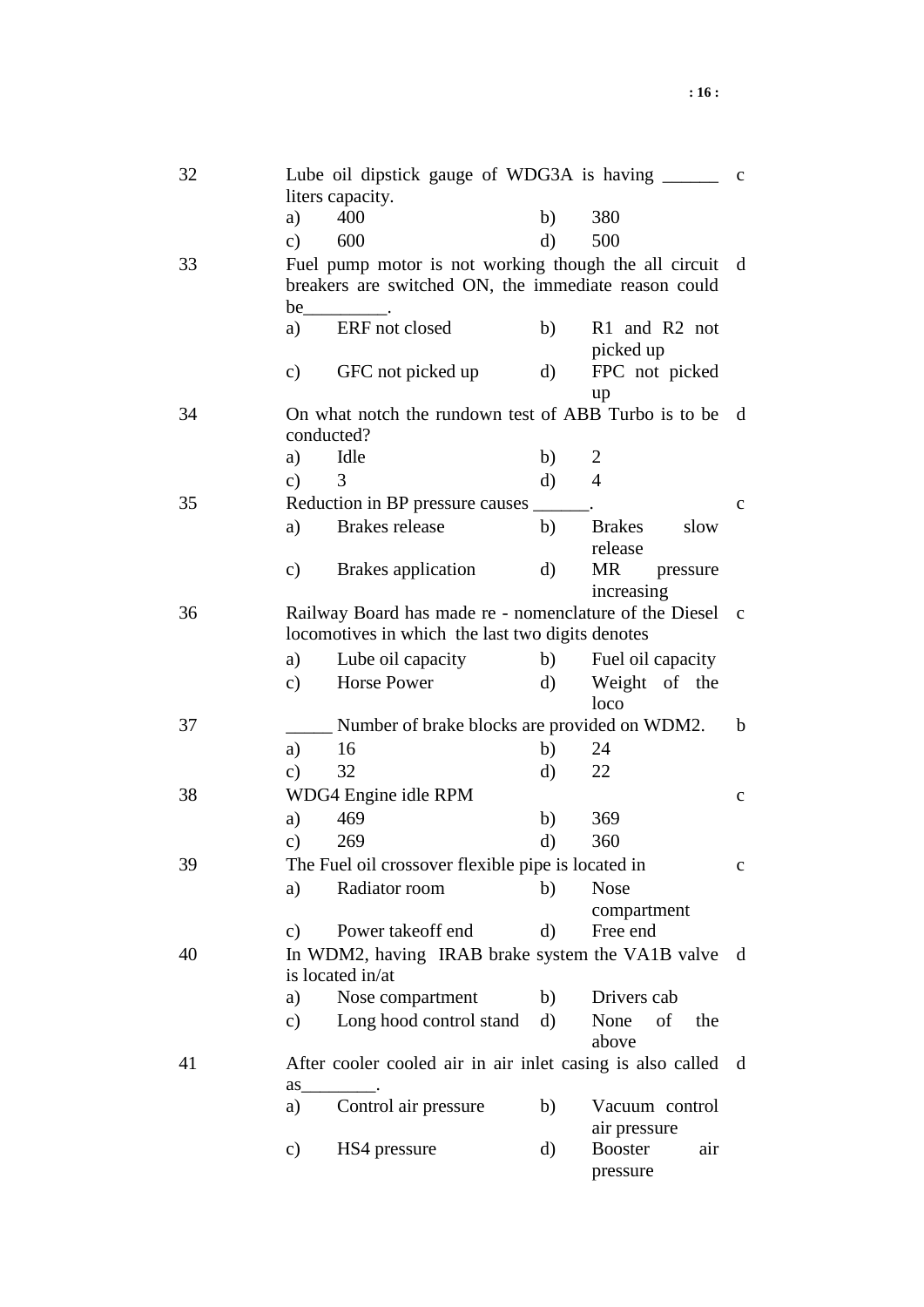| 42 | Lube oil Cooler is located in________.                    |                                                             |              |                                |              |  |
|----|-----------------------------------------------------------|-------------------------------------------------------------|--------------|--------------------------------|--------------|--|
|    | a)                                                        | Radiator room                                               | b)           | Expressor room                 |              |  |
|    | $\mathbf{c}$                                              | Generator room                                              | $\rm d)$     | Under truck                    |              |  |
| 43 |                                                           | Lube oil Bypass valve in WDM2 locos is set at ______        |              |                                | d            |  |
|    | psi.                                                      |                                                             |              |                                |              |  |
|    | a)                                                        | 50                                                          | b)           | 40                             |              |  |
|    | $\mathbf{c})$                                             | 30                                                          | $\mathbf{d}$ | 20                             |              |  |
| 44 |                                                           | The compressed air enters to MR1 tank through               |              |                                | d            |  |
|    | a)                                                        | MR Safety valve                                             | b)           | MR <sub>2</sub>                |              |  |
|    | c)                                                        | Cooling Coil                                                | $\mathbf{d}$ | $3 / 4$ " cut out<br>cock      |              |  |
| 45 |                                                           | Inter cooler safety valve is set at _______ psi., pressure. |              |                                | $\mathbf{C}$ |  |
|    | a)                                                        | 100                                                         | b)           | 80                             |              |  |
|    | $\mathbf{c})$                                             | 60                                                          | $\rm d)$     | 40                             |              |  |
| 46 | in/at                                                     | In WDG3A locomotives 3/4" COC(BP COC) is located            |              |                                | a            |  |
|    | a)                                                        | Nose compartment                                            | b)           | Driver cab                     |              |  |
|    | c)                                                        | Short hood control stand                                    | $\mathbf{d}$ | None<br>of<br>the<br>above     |              |  |
| 47 | Air pressure Cooling coils in WDG4 is located at          |                                                             |              |                                |              |  |
|    | a)                                                        | Under truck                                                 | b)           | Engine block                   | $\mathbf C$  |  |
|    | $\mathbf{c}$                                              | Radiator room                                               | $\rm d)$     | Expressor room                 |              |  |
| 48 |                                                           | Lube oil dip stick gauge capacity in WDG4 locos is          |              |                                | $\mathbf{C}$ |  |
|    |                                                           | liters.                                                     |              |                                |              |  |
|    | a)                                                        | 400                                                         | b)           | 550                            |              |  |
|    | $\mathbf{c})$                                             | 625                                                         | $\mathbf{d}$ | 700                            |              |  |
| 49 |                                                           | The combined unit of Exhauster and Compressor is called b   |              |                                |              |  |
|    | a)                                                        | Impellor                                                    | b)           | Expressor                      |              |  |
|    | c)                                                        | Super charger                                               | $\rm d)$     | Processor                      |              |  |
| 50 | ABB                                                       | turbo<br>charger<br>super                                   |              | effective Rundown              | $\mathbf b$  |  |
|    |                                                           | time__________in seconds.                                   |              |                                |              |  |
|    | a)                                                        | 200 to 280                                                  | b)           | 120 to 200                     |              |  |
|    | $\mathbf{c})$                                             | 25 to 65                                                    | $\mathbf{d}$ | 90 to 180                      |              |  |
| 51 |                                                           | Where 28VB control valve is is located?                     |              |                                | $\mathbf c$  |  |
|    | a)                                                        | Engine block                                                | b)           | Back panel                     |              |  |
|    | $\mathbf{c})$                                             | Short hood control stand                                    | $\mathbf{d}$ | Long<br>hood                   |              |  |
|    |                                                           |                                                             |              | control stand                  |              |  |
| 52 |                                                           | In WDM2 locomotives, during cranking, if Normally           |              |                                | $\mathbf{c}$ |  |
|    | Closed Interlock of SAR is not getting closed, the result |                                                             |              |                                |              |  |
|    |                                                           | will be                                                     |              |                                |              |  |
|    | a)                                                        | Throttle will not respond                                   | b)           | Load meter will<br>not respond |              |  |
|    | c)                                                        | Engine will crank and                                       | d)           | Engine will not                |              |  |
|    |                                                           | fire but not hold                                           |              | fire                           |              |  |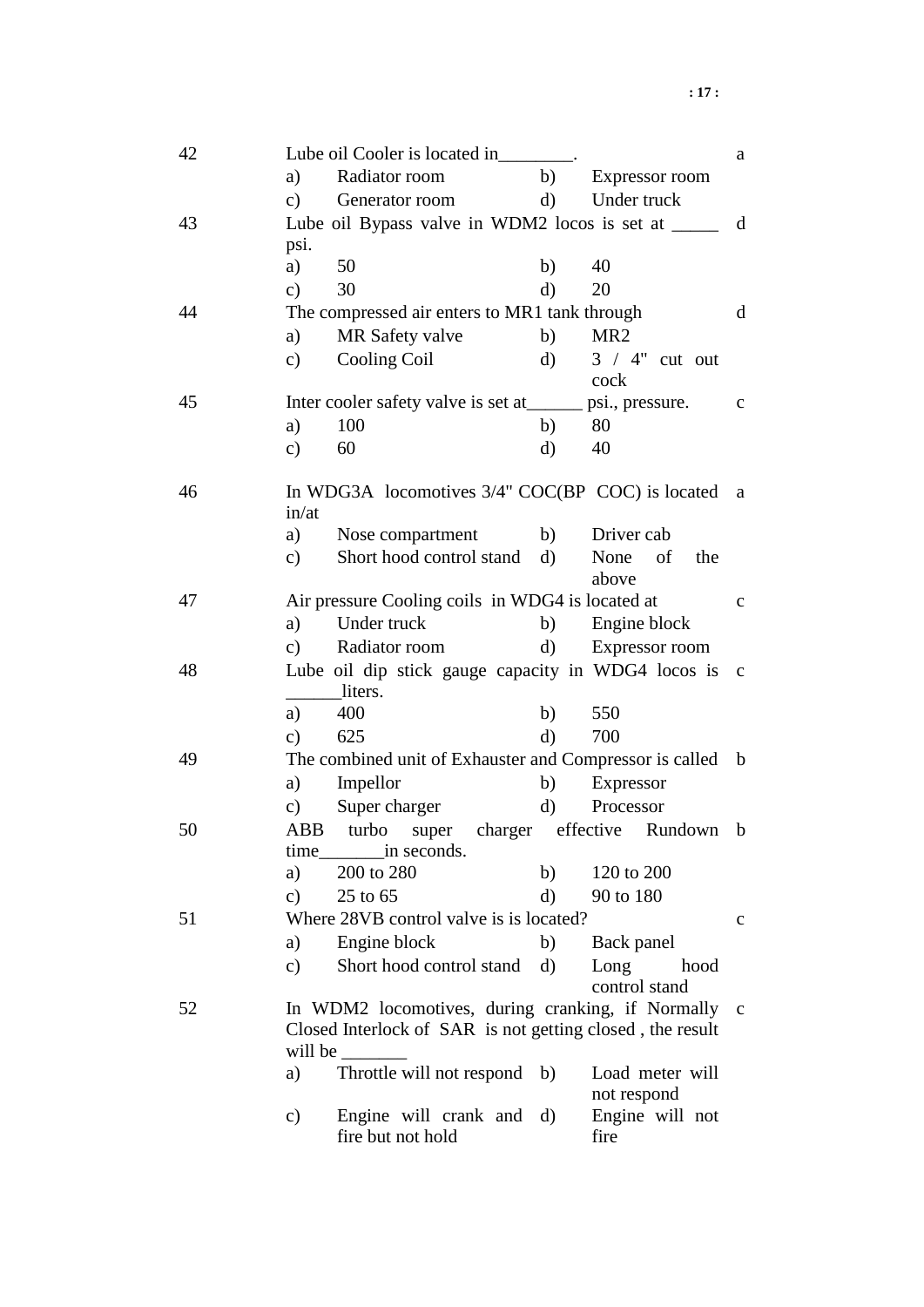| 53 | In WDM2 engine, the Water pump is driven by               |                              |              |  |  |
|----|-----------------------------------------------------------|------------------------------|--------------|--|--|
|    | Motor<br>a)                                               | b)<br>Pulley                 |              |  |  |
|    | $\mathbf{c})$<br>Gear                                     | $\mathbf{d}$<br><b>Belts</b> |              |  |  |
| 54 | On WDG3A high adhesion bogie the loco body weight is      |                              | a            |  |  |
|    | supported on bogie frame through                          |                              |              |  |  |
|    | four side bearers<br>a)                                   | b)<br>centre pivot           |              |  |  |
|    | centre pivot and side d)<br>$\mathcal{C}$                 | side                         | group        |  |  |
|    | bearers                                                   | springs                      |              |  |  |
| 55 |                                                           |                              |              |  |  |
|    | dampers are provided.                                     |                              |              |  |  |
|    | 5<br>a)                                                   | b)<br>6                      |              |  |  |
|    | $\mathbf{c})$<br>8                                        | $\rm d$<br>16                |              |  |  |
| 56 | is provided on WDG3A bogie to avoid run c                 |                              |              |  |  |
|    | out of bogie from chassis.                                |                              |              |  |  |
|    | center pivot<br>a)                                        | b)<br>side bearers           |              |  |  |
|    | Shackles<br>c)                                            | d) side stoppers             |              |  |  |
| 57 | WDG3A each<br>truck<br>On                                 | fitted<br><i>is</i>          | with d       |  |  |
|    |                                                           |                              |              |  |  |
|    | a) LLR                                                    | <b>LRR</b><br>b)             |              |  |  |
|    | <b>LRL</b><br>$\mathbf{c})$                               | $\rm d$<br>uni directional   |              |  |  |
| 58 | Now a days the wick pad type suspension bearing is a      |                              |              |  |  |
|    | replaced with in new loco's.                              |                              |              |  |  |
|    | Roller bearing<br>a)                                      | b)<br>Hanging type           |              |  |  |
|    | lubrication with soft d)<br>c)                            | Higher quality               |              |  |  |
|    | grease                                                    | lube oil                     |              |  |  |
| 59 | In vacuum formation auto flasher function whenever b      |                              |              |  |  |
|    | vacuum drops below by other than                          |                              | A9           |  |  |
|    | operation.<br>20<br>a)                                    | b)<br>38                     |              |  |  |
|    | $\mathbf{c}$<br>- 16                                      | $\mathbf{d}$<br>42           |              |  |  |
| 60 | To reset auto flasher  is to be used.                     |                              |              |  |  |
|    |                                                           |                              | $\mathbf c$  |  |  |
|    | SP <sub>1</sub><br>a)                                     | b)<br>SP <sub>2</sub>        |              |  |  |
|    | SW1/SW2<br>$\mathbf{c})$                                  | $\rm d)$<br><b>GFOLR</b>     | reset        |  |  |
|    |                                                           | button                       |              |  |  |
| 61 | Whenever A9 is brought to emergency position action       |                              | a            |  |  |
|    | taken place in auto flasher system is                     |                              |              |  |  |
|    | DMR de-energise<br>a)                                     | BKT will come<br>b)          |              |  |  |
|    |                                                           | to bkaking                   |              |  |  |
|    | GFOLR will trip<br>c)                                     | Flasher<br>d)                | light        |  |  |
|    |                                                           | will glow                    |              |  |  |
| 62 | In auto flasher system the difference of pressure between |                              | $\mathbf{c}$ |  |  |
|    | P1 and P2 switches is Kg/cm2.                             |                              |              |  |  |
|    | 0.5<br>a)                                                 | b)<br>$\mathbf{1}$           |              |  |  |
|    | 0.1<br>$\mathbf{c})$                                      | 0.2<br>d)                    |              |  |  |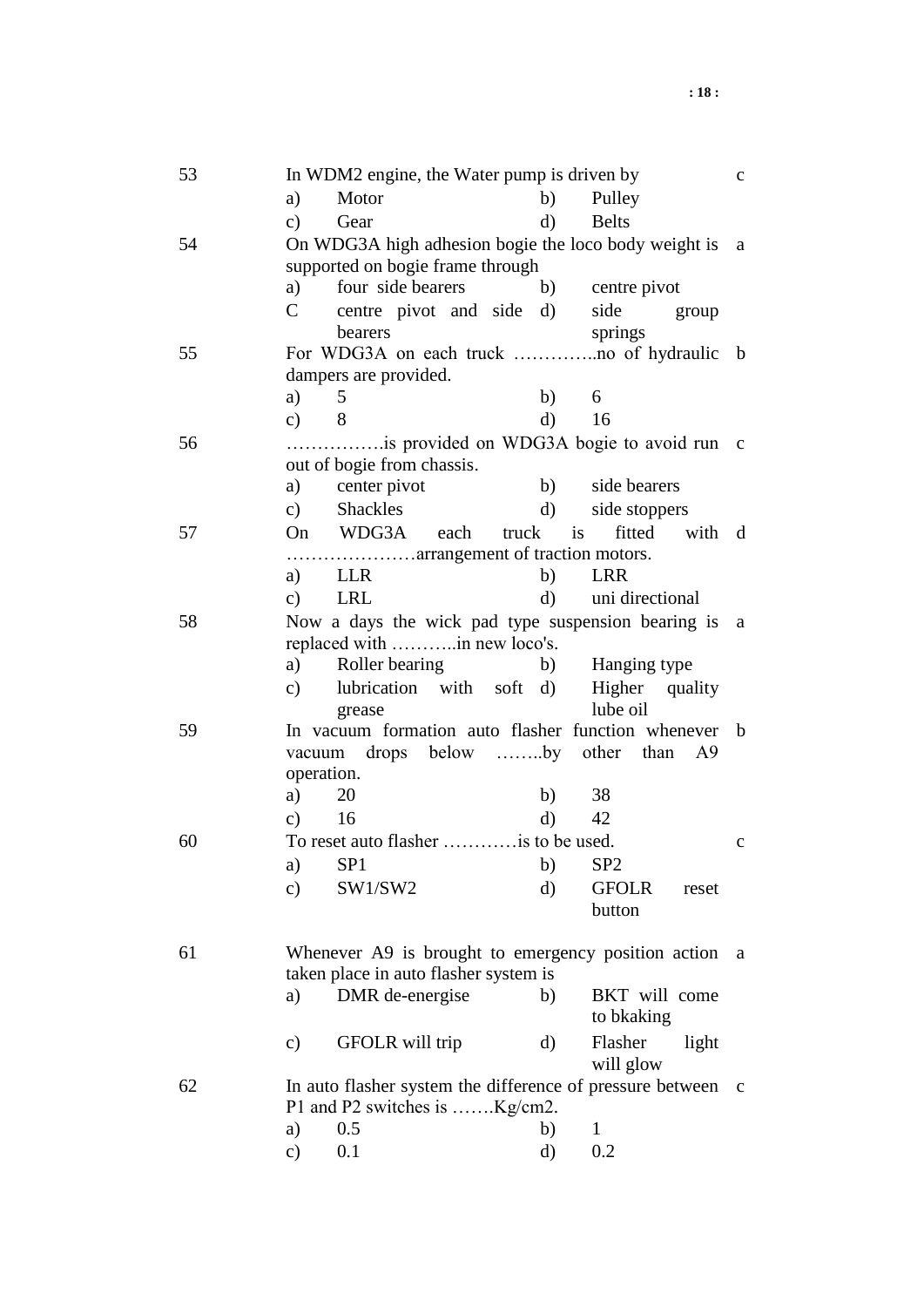| 63<br>The following may be used for fast charging of BP on<br>WDG3A. |                                                 |                                                                            |              | $\mathbf{c}$                                |              |  |
|----------------------------------------------------------------------|-------------------------------------------------|----------------------------------------------------------------------------|--------------|---------------------------------------------|--------------|--|
|                                                                      | a)                                              | Release position of A9                                                     | b)           | foot pedal                                  |              |  |
|                                                                      | $\mathbf{c})$                                   | SP <sub>1</sub>                                                            | d)           | SW <sub>1</sub>                             |              |  |
| 64                                                                   |                                                 | Whenever BP pressure drops below kg/cm2 other                              |              |                                             | b            |  |
|                                                                      |                                                 | than A9 operation auto flasher will come in to action.                     |              |                                             |              |  |
|                                                                      | a)                                              | 4.1                                                                        | b)           | 4.4                                         |              |  |
|                                                                      | $\mathbf{c})$                                   | 4.3                                                                        | d)           | 4.5                                         |              |  |
| 65                                                                   | used.                                           | In twin beam head lights volts halogen lamps are                           |              |                                             | $\mathbf c$  |  |
|                                                                      | a)                                              | 72                                                                         | b)           | 32                                          |              |  |
|                                                                      | $\mathbf{c})$                                   | 24                                                                         | d)           | 20                                          |              |  |
| 66                                                                   |                                                 | In twin beam head light system in DC-DC convertor if                       |              |                                             | a            |  |
|                                                                      |                                                 | one unit is defective the stand by unit can be brought into<br>function by |              |                                             |              |  |
|                                                                      | a)                                              | operating change over<br>DC-DC<br>switch<br>on<br>converter                | b)           | By changing to<br>other<br>control<br>stand |              |  |
|                                                                      | c)                                              | by replacing bulb                                                          | d)           | none                                        |              |  |
| 67                                                                   |                                                 |                                                                            |              |                                             | $\mathbf{c}$ |  |
|                                                                      | brushes.                                        |                                                                            |              |                                             |              |  |
|                                                                      | a)                                              | 2                                                                          | b)           | 3                                           |              |  |
|                                                                      | $\mathbf{c})$                                   | Nil                                                                        | d)           | $\overline{4}$                              |              |  |
| 68                                                                   |                                                 | In MCBG loco actuator /sensor unit is located at                           |              |                                             | $\mathbf d$  |  |
|                                                                      | a)                                              | inside engine block                                                        | b)           | excitation panel                            |              |  |
|                                                                      | $\mathbf{c})$                                   | Driver cab                                                                 | $\rm d)$     | existing location<br>of governor            |              |  |
| 69                                                                   |                                                 | In MCBG loco when shut down occurs due to over speed                       |              |                                             | $\mathbf{a}$ |  |
|                                                                      | initiated by MCBG, it should be acknowledged by |                                                                            |              |                                             |              |  |
|                                                                      | a)                                              | Resetting push button                                                      | b)           | OST test<br>key<br>switch                   |              |  |
|                                                                      | c)                                              | Power switch                                                               | d)           | <b>GFOLR</b><br>reset<br>button             |              |  |
| 70                                                                   |                                                 | In MCBG loco if sensor signals not coming or wire opens                    |              |                                             | a            |  |
|                                                                      |                                                 | what will happen?                                                          |              |                                             |              |  |
|                                                                      | a)                                              | engine will shut down                                                      | b)           | Engine will not<br>fire                     |              |  |
|                                                                      | $\mathbf{c})$                                   | engine will not respond                                                    | $\mathbf{d}$ | Load meter will<br>not respond              |              |  |
| 71                                                                   |                                                 | The conventional electronic type excitation system is                      |              |                                             | a            |  |
|                                                                      |                                                 | replaced with in new loco's                                                |              |                                             |              |  |
|                                                                      | a)                                              | Microprocessor<br>controlled                                               | b)           | static type                                 |              |  |
|                                                                      | $\mathbf{c})$                                   | shunt type                                                                 | d)           | self excitation                             |              |  |
| 72                                                                   |                                                 | In WDG4 loco HP input to Traction motors is                                |              |                                             | $\mathbf b$  |  |
|                                                                      | a)                                              | 4000                                                                       | b)           | 3726                                        |              |  |
|                                                                      | $\mathbf{c})$                                   | 3100                                                                       | d)           | 3900                                        |              |  |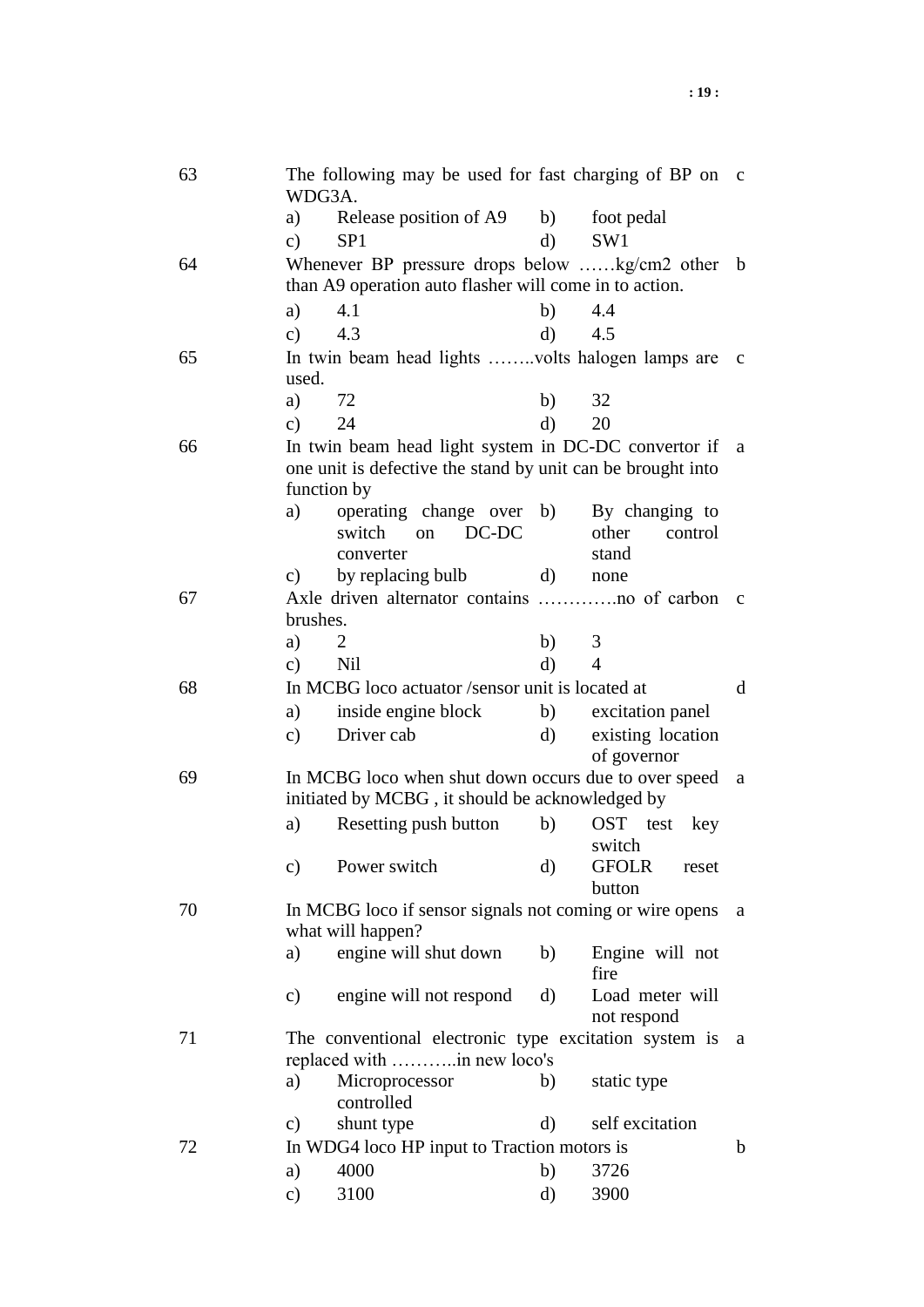| 73 | In WDG4 loco compressor is cooled by |                                            |                  |     | $\mathbf d$  |                                                          |              |
|----|--------------------------------------|--------------------------------------------|------------------|-----|--------------|----------------------------------------------------------|--------------|
|    | a)                                   | Nature                                     |                  |     | b)           | Air                                                      |              |
|    | $\mathbf{c})$                        | Oil                                        |                  |     | $\rm d)$     | Water                                                    |              |
| 74 |                                      | In WDG4 turbo is cooled by                 |                  |     |              |                                                          | $\mathbf{C}$ |
|    | a)                                   | Nature                                     |                  |     | b)           | Air                                                      |              |
|    | $\mathbf{c})$                        | Oil                                        |                  |     | d)           | Water                                                    |              |
| 75 |                                      | In WDG4 power contactors are replaced with |                  |     |              |                                                          | $\mathbf d$  |
|    | a)                                   | FS contactors                              |                  |     | b)           | only relays                                              |              |
|    | $\mathbf{c})$                        | <b>BKT/REV</b>                             |                  |     | $\rm d)$     | DC Link                                                  |              |
| 76 |                                      | In WDG4 traction motors are                |                  |     |              |                                                          | $\mathbf b$  |
|    | a)                                   | DC                                         |                  |     | b)           | AC                                                       |              |
|    | $\mathbf{c}$ )                       | 50% AC and 50% DC                          |                  |     | $\mathbf{d}$ | Low voltage                                              |              |
| 77 |                                      |                                            |                  |     |              | In WDG4 (ECS) isolation switch is having no of b         |              |
|    | positions.                           |                                            |                  |     |              |                                                          |              |
|    | a)                                   | 1                                          |                  |     | b)           | $\overline{2}$                                           |              |
|    | $\mathbf{c})$                        | 3                                          |                  |     | $\rm d)$     | $\overline{4}$                                           |              |
| 78 |                                      |                                            |                  |     |              | In WDG4 when driver fails to acknowledge the alerter it  | $\mathbf{c}$ |
|    |                                      | gives audio warning for sec.               |                  |     |              |                                                          |              |
|    | a)                                   | 5                                          |                  |     | b)           | 11                                                       |              |
|    | $\mathbf{c})$                        | 17                                         |                  |     | d)           | 28                                                       |              |
| 79 |                                      |                                            |                  |     |              | For quick charging of BP in WDG4 is used.                | d            |
|    | a)                                   | SP1/SP2                                    |                  |     | b)           | SW1/SW2                                                  |              |
|    | $\mathbf{c})$                        | Foot pedal                                 |                  |     | $\rm d)$     | A9 (auto brake)                                          |              |
|    |                                      |                                            |                  |     |              | release                                                  |              |
| 80 |                                      |                                            |                  |     |              | In WDG4 hot oil detector is set at degrees centigrade.   | $\mathbf b$  |
|    | a)                                   | 100                                        |                  |     | b)           | 126                                                      |              |
|    | $\mathbf{c})$                        | 200                                        |                  |     | d)           | 124                                                      |              |
| 81 | check                                |                                            |                  |     |              | In GF contactor is fluttering after taking II transition | d            |
|    | a)                                   | GF relay                                   |                  |     | b)           | P <sub>2</sub>                                           |              |
|    | $\mathbf{c})$                        | S1                                         |                  |     | $\mathbf{d}$ | P32                                                      |              |
| 82 |                                      | GR protects from                           |                  |     |              |                                                          | $\mathbf b$  |
|    | a)                                   | Nothing                                    |                  |     | b)           | earth fault                                              |              |
|    | $\mathbf{c})$                        | hot engine                                 |                  |     | d)           | melting of grids                                         |              |
| 83 |                                      | <b>OPS2</b> function is                    |                  |     |              |                                                          | d            |
|    | a)                                   | when<br>to                                 | OPS <sub>1</sub> | is  | b)           | To watch OPS1                                            |              |
|    |                                      | defective                                  |                  |     |              |                                                          |              |
|    | c)                                   | watch<br>To                                | fuel             | oil | d)           | safe guard<br>to                                         |              |
|    |                                      | pressure                                   |                  |     |              | engine from low                                          |              |
|    |                                      |                                            |                  |     |              | lube<br>oil                                              |              |
|    |                                      |                                            |                  |     |              | pressure<br>on                                           |              |
|    |                                      |                                            |                  |     |              | higher notches                                           |              |
| 84 | When                                 | <b>GFOLR</b>                               | resetting        |     | button       | defective<br>is                                          | d            |
|    |                                      |                                            | to be done.      |     |              |                                                          |              |
|    | a)                                   | inform shed                                |                  |     | b)           | ask for R.E.                                             |              |
|    | $\mathbf{c})$                        | Use L rod                                  |                  |     | $\rm d)$     | reset manually                                           |              |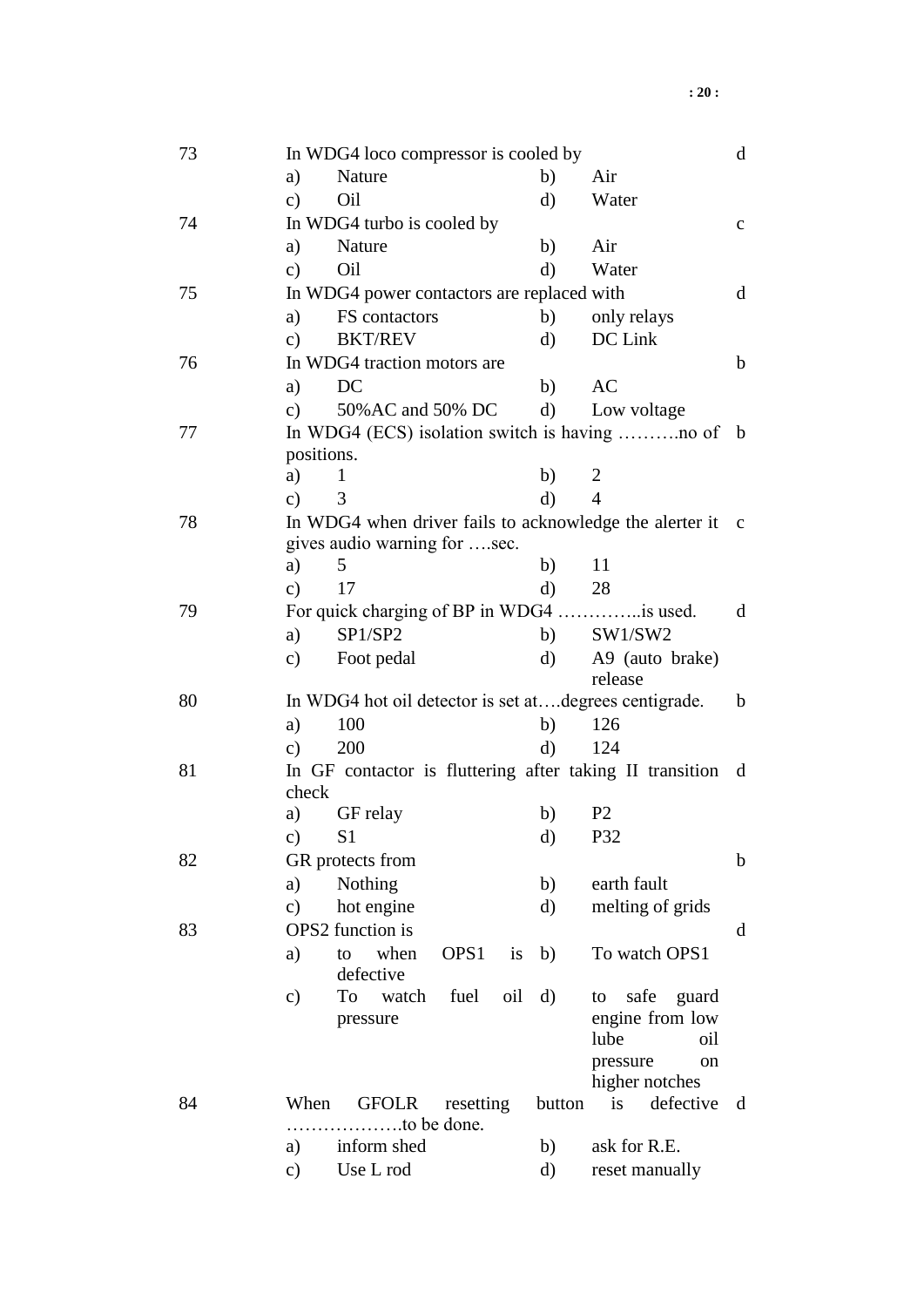| 85 | brake is available only in WDP4. |                                                            |              | $\mathbf{C}$                |              |
|----|----------------------------------|------------------------------------------------------------|--------------|-----------------------------|--------------|
|    | a)                               | Computer brake                                             | b)           | vigilance brake             |              |
|    | c)                               | blended brake                                              | d)           | tread brake                 |              |
| 86 |                                  | Blended brake is mixture of                                |              |                             | $\mathbf b$  |
|    | a)                               | Vacuum + Air                                               | b)           | Formation                   |              |
|    |                                  |                                                            |              | +Dynamic+ loco              |              |
|    | $\mathbf{c})$                    | Formation +Loco                                            | d)           | Dynamic +Loco               |              |
| 87 |                                  | In WDP4 when the loco is moving in opposite direction      |              |                             | a            |
|    |                                  |                                                            |              |                             |              |
|    |                                  | speed increases to 5 kmph.                                 |              |                             |              |
|    | a)                               | Dynamic brake come                                         | b)           | alerter will come           |              |
|    |                                  | into action                                                |              | into function               |              |
|    | c)                               | power ground will take                                     | $\rm d$      | will<br>loco                |              |
| 88 |                                  | place                                                      |              | shutdown                    |              |
|    | loco's                           | Now a days the following item is removed on WDM2 b         |              |                             |              |
|    | a)                               | <b>Transition switch</b>                                   | b)           | Lube oil by pass            |              |
|    |                                  |                                                            |              | valve                       |              |
|    |                                  | c) VCD system                                              | d)           | vacuum brake                |              |
| 89 |                                  | While on run if SPM drops to zero and transition also      |              |                             | d            |
|    |                                  | drops it may be due to                                     |              |                             |              |
|    | a)                               | emergency brake                                            | b)           | <b>ACP</b>                  |              |
|    | c)                               | Defect in mother card                                      | $\rm d$      | ADA dropped                 |              |
| 90 |                                  | When wheel is floated speed is restricted kmph.            |              |                             | $\mathbf b$  |
|    | a)                               | 25                                                         | b)           | 30                          |              |
|    | c)                               | 35                                                         | $\rm d)$     | 40                          |              |
|    |                                  |                                                            |              |                             |              |
| 91 |                                  |                                                            |              |                             | a            |
|    | a)                               | Fast and flexible                                          | b)           | CBC and Baby                |              |
|    | c)                               | ABC and fast                                               | $\rm d$      | Universal<br>and            |              |
|    |                                  |                                                            |              | flexible                    |              |
| 92 |                                  | On WDM2 loading and unloading is done by                   |              |                             | $\mathbf b$  |
|    | a)                               | EP governor                                                | b)           | AC governor                 |              |
|    | $\mathbf{c})$                    | Manually                                                   | $\mathbf{d}$ | Automatic                   |              |
| 93 |                                  | If SAR coil is open circuited during cranking              |              |                             | $\mathbf{C}$ |
|    | a)                               | GR trips                                                   | b)           | nothing<br>will             |              |
|    |                                  |                                                            |              | happen<br>Throttle will not |              |
|    | $\mathbf{c})$                    | OSTA trips                                                 | d)           | respond                     |              |
| 94 |                                  | If CK1 bridge interlock defect                             |              | .trouble.                   | a            |
|    | a)                               | not cranking                                               | b)           | not holding                 |              |
|    | $\mathbf{c})$                    | ck1/ck2 fluttering                                         | $\mathbf{d}$ | not firing                  |              |
| 95 |                                  | If batteries are weak during cranking can be identified by |              |                             | $\mathbf b$  |
|    | a)                               | battery ammeter                                            | b)           | fluttering<br>οf            |              |
|    |                                  |                                                            |              | CK1,CK2                     |              |
|    | c)                               | starting lamp                                              | d)           | smoke<br>from               |              |
|    |                                  |                                                            |              | batteries                   |              |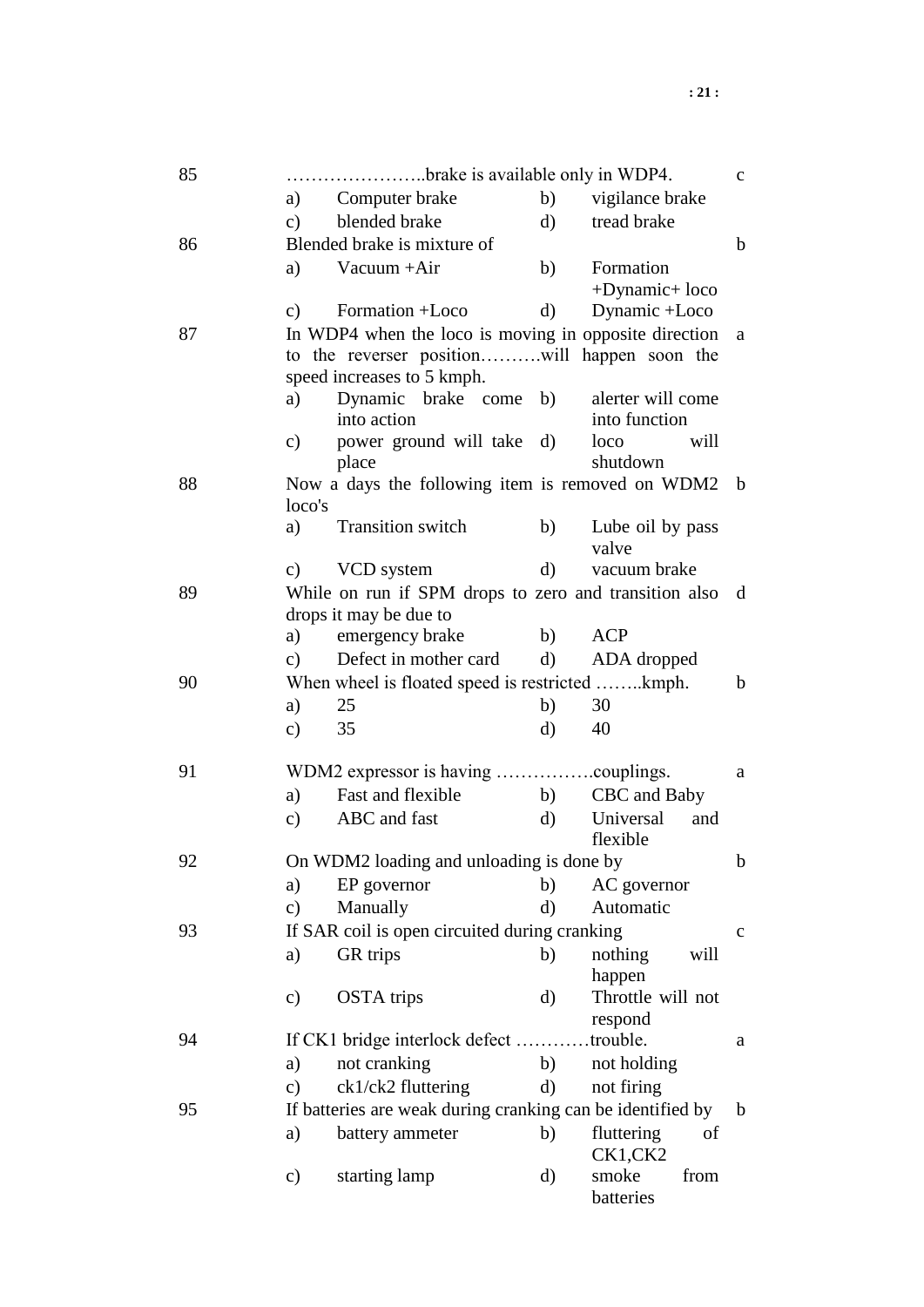| 96  | While working on higher notches with full load if B.A.P. c         |              |                         |              |  |  |
|-----|--------------------------------------------------------------------|--------------|-------------------------|--------------|--|--|
|     | is repeatedly dropping and raising is called                       |              |                         |              |  |  |
|     | a)<br>Sneeging                                                     | b)           | Hunting                 |              |  |  |
|     | Surging<br>c)                                                      | $\rm d)$     | None                    |              |  |  |
| 97  | In WDM2 GE governor loco, when stop switch is pressed              |              |                         | $\mathbf{c}$ |  |  |
|     | a) ESR4                                                            | b)           | Clutch coil             |              |  |  |
|     | stabilising coil<br>c)                                             | $\mathbf{d}$ | SAR coil                |              |  |  |
| 98  |                                                                    |              |                         | a            |  |  |
|     | contactor NCI to be checked.                                       |              |                         |              |  |  |
|     | P22/S1<br>a)                                                       | b)           | P21/S1                  |              |  |  |
|     | P22/S21<br>c)                                                      | $\mathbf{d}$ | P22/S31                 |              |  |  |
| 99  | TDR in WDM3a (cranking circuit) is set at                          |              |                         | $\mathbf b$  |  |  |
|     | 1.5 minutes<br>a)                                                  | b)           | 1.5 seconds             |              |  |  |
|     | c)<br>2 seconds                                                    | $\rm d)$     | 1second                 |              |  |  |
| 100 | During cranking if engine not holding may be due to                |              |                         | $\mathbf d$  |  |  |
|     | CK1 bridge interlock<br>a)                                         | b)           | <b>MUSD</b>             |              |  |  |
|     | <b>FPB</b><br>$\mathbf{c})$                                        | $\rm d)$     | <b>OPS</b>              |              |  |  |
| 101 |                                                                    |              |                         |              |  |  |
|     | FS21 and FS22 coils get supply through these breaker<br><b>FPB</b> |              |                         | $\mathbf b$  |  |  |
|     | a)                                                                 | b)           | <b>MFPB</b>             |              |  |  |
|     | <b>CCEB</b><br>$\mathbf{c}$                                        | $\mathbf{d}$ | <b>MCB</b>              |              |  |  |
| 102 | Stabilising and clutch coil get supply through these<br>breakers.  |              |                         | d            |  |  |
|     | <b>FPB</b><br>a)                                                   | b)           | <b>CCEB</b>             |              |  |  |
|     | $\mathbf{c})$<br><b>MCB</b>                                        | $\rm d)$     | <b>MFPB</b>             |              |  |  |
| 103 | ECC coil get supply through breaker.                               |              |                         | a            |  |  |
|     | <b>FPB</b><br>a)                                                   | b)           | <b>CCEB</b>             |              |  |  |
|     | <b>MCB</b><br>$\mathbf{c})$                                        | $\mathbf{d}$ | <b>MFPB</b>             |              |  |  |
| 104 |                                                                    |              |                         |              |  |  |
|     | For 10 minutes time gained by loco ltrs. of fuel<br>is allowed.    |              |                         | $\mathbf{c}$ |  |  |
|     | 25<br>a)                                                           | b)           | 35                      |              |  |  |
|     | 50<br>$\mathbf{c})$                                                | $\mathbf{d}$ | 60                      |              |  |  |
| 105 | In fuel oil system type of filters are used.                       |              |                         | d            |  |  |
|     | socks type<br>a)                                                   | b)           | foam type               |              |  |  |
|     | mesh type<br>c)                                                    | d)           | paper type              |              |  |  |
| 106 | On WDM2 while working with full load on raising d                  |              |                         |              |  |  |
|     | gradient liters of fuel will be consumed for an                    |              |                         |              |  |  |
|     | hour.                                                              |              |                         |              |  |  |
|     | 1000<br>a)                                                         | b)           | 400                     |              |  |  |
|     | c)<br>380                                                          | $\rm d$      | 480                     |              |  |  |
| 107 | The<br>minimum<br>fuel                                             | balance      | WDM2<br>in<br><i>is</i> | b            |  |  |
|     | $\ldots$ +trip ration+ 10% of trip ration                          |              |                         |              |  |  |
|     | 600ltr<br>a)                                                       | b)           | 800ltr                  |              |  |  |
|     | 850ltr<br>$\mathbf{c})$                                            | d)           | 900ltr                  |              |  |  |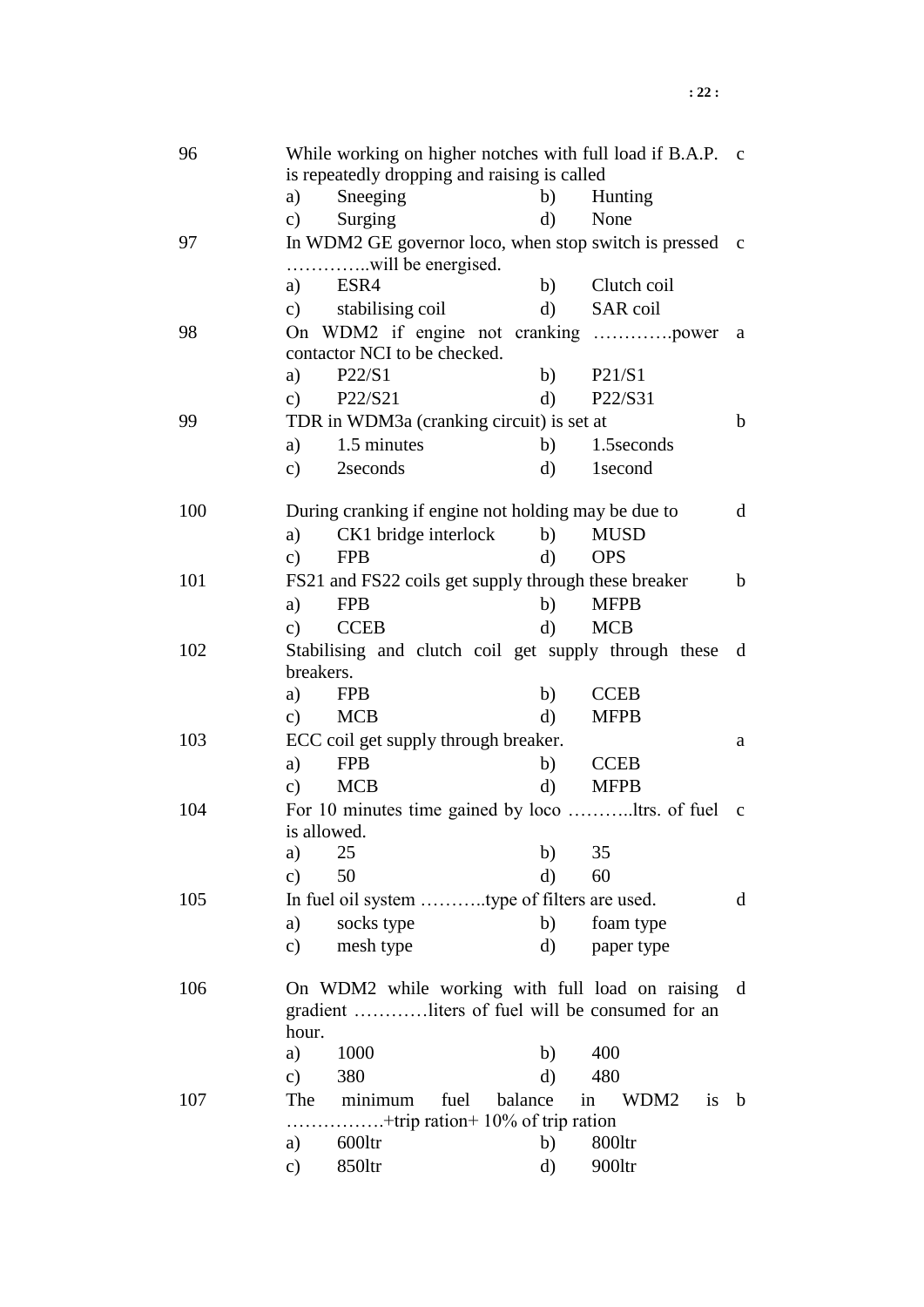| 108 | CTR no is                                                                 | $\mathbf d$  |  |  |  |
|-----|---------------------------------------------------------------------------|--------------|--|--|--|
|     | <b>T500</b><br>b)<br>T600<br>a)                                           |              |  |  |  |
|     | T700<br>T720<br>$\mathbf{c})$<br>$\rm d$                                  |              |  |  |  |
| 109 | WDM2 glow rod gauge scale is                                              | $\mathbf b$  |  |  |  |
|     | 600 to 5000<br>a)<br>b)<br>540 to 5000                                    |              |  |  |  |
|     | 800 to 5000<br>$\mathbf{d}$<br>1000 to 5000<br>$\mathbf{c})$              |              |  |  |  |
| 110 | The only loco provided with two dipstick gauges to                        | $\mathbf{C}$ |  |  |  |
|     | measure lube oil is                                                       |              |  |  |  |
|     | WDM2A<br>b)<br>WDG3A<br>a)                                                |              |  |  |  |
|     | $\mathbf{d}$<br>WDG4<br>$\mathbf{c})$<br>WDP4                             |              |  |  |  |
| 111 | The oil pressure switch in wood ward governor loco is in                  | $\mathbf{C}$ |  |  |  |
|     | engine block<br>inside<br>a)<br>b)<br>crank<br>case                       |              |  |  |  |
|     | $\rm d$<br>in built governor<br>inside<br>c)<br>nose<br>compartment       |              |  |  |  |
| 112 | In WDG4 engine cylinders are cooled by                                    | $\mathbf{C}$ |  |  |  |
|     | a)<br>Water<br>b)<br>oil and water                                        |              |  |  |  |
|     | super charged air and d)<br>air conditioning<br>$\mathbf{c})$             |              |  |  |  |
|     | water                                                                     |              |  |  |  |
| 113 | Conventional air maizd oil bath filters are replaced with                 | $\mathbf{C}$ |  |  |  |
|     | b)<br>baggie type<br>paper filter type<br>a)                              |              |  |  |  |
|     | cyclonic type<br>mesh type filters<br>$\rm d$<br>$\mathbf{c})$            |              |  |  |  |
| 114 | While working air brake passenger train if air leaking<br>a               |              |  |  |  |
|     | badly from FP angle cock do                                               |              |  |  |  |
|     | close 1" C,O,C,<br>b)<br>Close<br>leading<br>a)<br>FP angle cock          |              |  |  |  |
|     | Close 3/4" C.O.C.<br>Close<br>$\rm d)$<br>28VB<br>$\mathbf{c})$<br>C.O.C. |              |  |  |  |
| 115 | provided<br>EMU<br>and<br><b>DHMU</b><br>with<br>are                      | $\mathbf{c}$ |  |  |  |
|     | couplings                                                                 |              |  |  |  |
|     | <b>CBC</b><br>b)<br>Automatic<br>a)                                       |              |  |  |  |
|     | d)<br><b>ABC</b><br>Shacoo<br>c)                                          |              |  |  |  |
| 116 | sufficient vacuum is not<br>If<br>available in expressor                  | d            |  |  |  |
|     | will take place.<br>train brakes will apply                               |              |  |  |  |
|     | only loco brakes<br>b)<br>a)<br>will apply                                |              |  |  |  |
|     | expressor will burn<br>oil throw takes<br>c)<br>d)<br>place               |              |  |  |  |
| 117 | Breather valve provided on                                                | $\mathbf c$  |  |  |  |
|     | Governor<br>Driver cab<br>b)<br>a)                                        |              |  |  |  |
|     | $\rm d)$<br>main generator<br>$\mathbf{c})$<br>expressor                  |              |  |  |  |
| 118 | On modified (Rack)28LAV1 brake system conjunctional                       | b            |  |  |  |
|     | brakes takes place through                                                |              |  |  |  |
|     | 28VB control valve<br>C3W valve<br>a)<br>b)                               |              |  |  |  |
|     | VA1B valve<br>none of these<br>$\rm d)$<br>$\mathbf{c})$                  |              |  |  |  |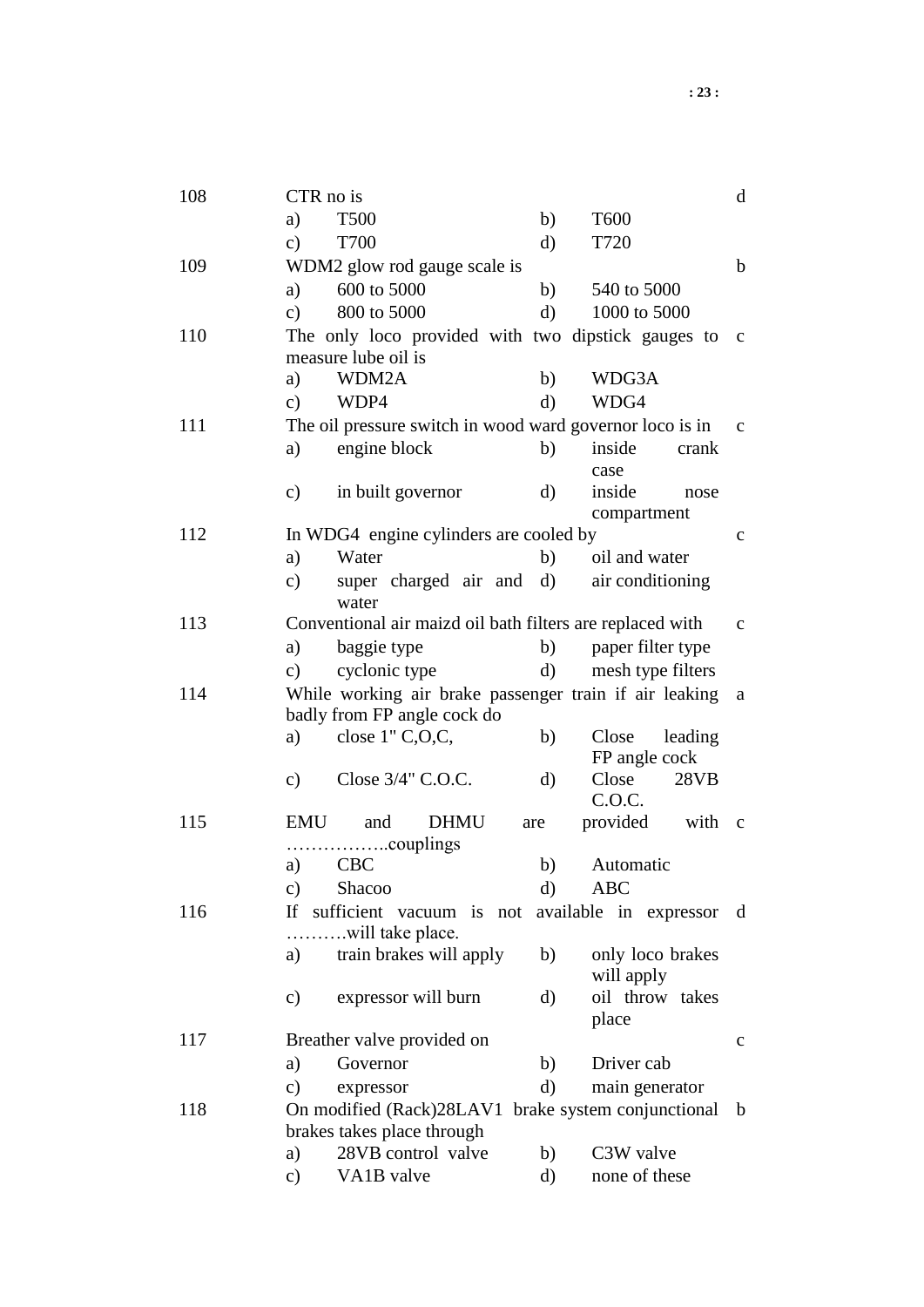| In MU trailing loco during parting, trial position changes<br>119<br>lead position in brake system through |               |        |                                                  |              | d                                                        |              |
|------------------------------------------------------------------------------------------------------------|---------------|--------|--------------------------------------------------|--------------|----------------------------------------------------------|--------------|
|                                                                                                            |               |        |                                                  |              |                                                          |              |
|                                                                                                            | a)            |        | A1 Differential pilot                            | b)           | MU <sub>2</sub> B                                        |              |
|                                                                                                            | c)            | valve  | VA1 release valve                                | $\rm d$      | F1selector valve                                         |              |
|                                                                                                            |               |        |                                                  |              |                                                          |              |
| 120                                                                                                        |               |        | Weak batteries causes                            |              |                                                          | a            |
|                                                                                                            | a)            |        | over charging                                    | b)           | Discharge                                                |              |
|                                                                                                            | $\mathbf{c})$ | None   |                                                  | $\rm d)$     | Load meter will<br>not respond                           |              |
| 121                                                                                                        |               |        |                                                  |              | DMR picking up in idle but dropping on opening throttle  |              |
|                                                                                                            | means         |        |                                                  |              |                                                          | $\mathbf c$  |
|                                                                                                            | a)            |        | Week DMR                                         | b)           | <b>DMR</b><br>all                                        |              |
|                                                                                                            |               |        |                                                  |              | interlocks                                               |              |
|                                                                                                            |               |        |                                                  |              | defective                                                |              |
|                                                                                                            | $\mathbf{c})$ |        | Self interlocks defective                        | $\mathbf{d}$ | <b>PCS</b><br>knocked                                    |              |
|                                                                                                            |               |        |                                                  |              | out                                                      |              |
| 122                                                                                                        |               |        |                                                  |              | If DMR not picking up in idle but on opening throttle to | $\mathbf b$  |
|                                                                                                            |               |        | 2nd notch by pressing DMR if it is picking means |              |                                                          |              |
|                                                                                                            | a)            |        | Week DMR                                         | b)           | $\&$<br>Throttle                                         |              |
|                                                                                                            |               |        |                                                  |              | selector                                                 |              |
|                                                                                                            |               |        |                                                  |              | interlocks                                               |              |
|                                                                                                            |               |        |                                                  |              | defective                                                |              |
|                                                                                                            | $\mathbf{c})$ |        | Self interlocks defective                        | $\rm d)$     | <b>PCS</b><br>knocked                                    |              |
|                                                                                                            |               |        |                                                  |              | out                                                      |              |
| 123                                                                                                        |               |        | Excess Brake cylinder pressure can cause         |              |                                                          | $\mathbf{C}$ |
|                                                                                                            | a)            |        | quick speed dropping                             | b)           | train brakes not                                         |              |
|                                                                                                            |               |        |                                                  |              | required                                                 |              |
|                                                                                                            | c)            |        | wheel skidding                                   | d)           | Dynamic brake                                            |              |
|                                                                                                            |               |        |                                                  |              | not necessary                                            |              |
| 124                                                                                                        |               |        |                                                  |              | While on run if airflow meter shoots up with jerk means  | $\mathbf b$  |
|                                                                                                            | a)            | defect |                                                  | b)           | parting<br>taken                                         |              |
|                                                                                                            |               |        |                                                  |              | place                                                    |              |
|                                                                                                            | $\mathbf{c})$ |        | spring broken                                    | d)           | moisture in air                                          |              |
| 125                                                                                                        |               |        | Power contactors flutters due to                 |              |                                                          | $\mathbf{C}$ |
|                                                                                                            | a)            |        | less magnetism                                   | b)           | Load<br>meter                                            |              |
|                                                                                                            |               |        |                                                  |              | defective                                                |              |
|                                                                                                            | c)            |        | less control air pressure                        | d)           | week batteries                                           |              |
| 126                                                                                                        |               |        | GFC not picking up in motoring due to            |              |                                                          | a            |
|                                                                                                            | a)            |        | CK1welded                                        | b)           | ECS run                                                  |              |
|                                                                                                            | $\mathbf{c})$ |        | Rev. at motoring                                 | $\rm d$      | Throttle notch 1                                         |              |
| 127                                                                                                        |               |        |                                                  |              | no traction motor will be defective in case              | $\mathbf{C}$ |
|                                                                                                            |               |        |                                                  |              | continuous wheel slip with WSR1 in Series parallel and   |              |
|                                                                                                            |               |        | WSR3 in Parallel operating.                      |              |                                                          |              |
|                                                                                                            | a)            | 1      |                                                  | b)           | 3                                                        |              |
|                                                                                                            | $\mathbf{c})$ | 4      |                                                  | $d$ ) 5      |                                                          |              |
|                                                                                                            |               |        |                                                  |              |                                                          |              |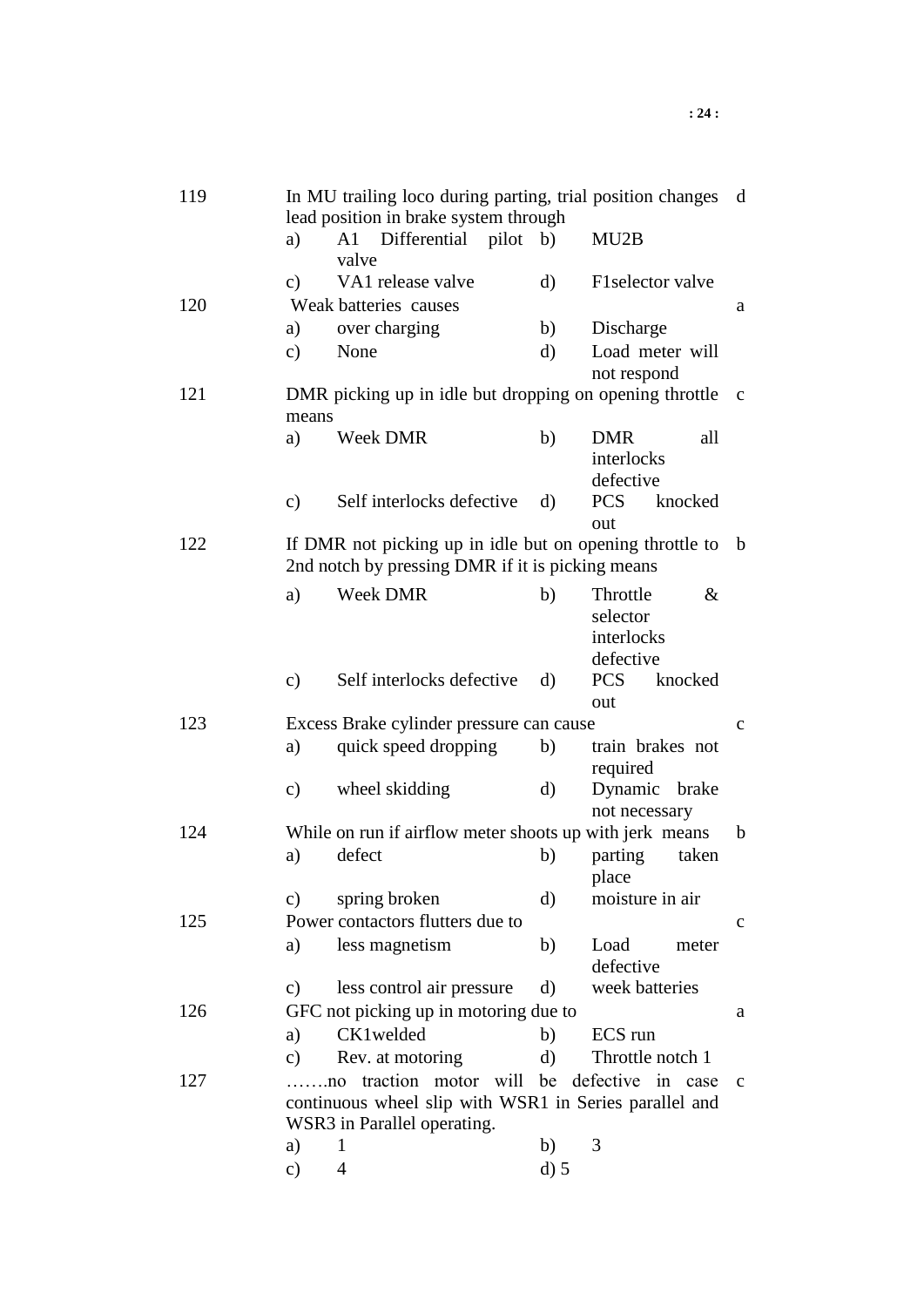| 128 | When there is current difference of Amps between b<br>two traction motors in a group of Traction motors WSR<br>will pick up. |         |                               |  |
|-----|------------------------------------------------------------------------------------------------------------------------------|---------|-------------------------------|--|
|     | <b>200</b><br>a)                                                                                                             | b)      | 125                           |  |
|     | 100<br>c)                                                                                                                    | $\rm d$ | 120                           |  |
| 129 | type<br>onWDG4.                                                                                                              |         | of speedometer is available b |  |
|     | Mechanical<br>a)                                                                                                             | b)      | radar sensor                  |  |
|     | Electrical<br>c)                                                                                                             | d)      | Electronic                    |  |
| 130 | The lube oil consumption for every 100 liters b<br>consumption of fuel on<br>WDM2/WDG4 is                                    |         |                               |  |
|     | $1.7/1.0$ ltrs<br>a)                                                                                                         | b)      | $1.5/0.5$ ltrs                |  |
|     | $1.6/0.7$ ltrs<br>c)                                                                                                         | d)      | $1.0 / 0.3$ ltrs              |  |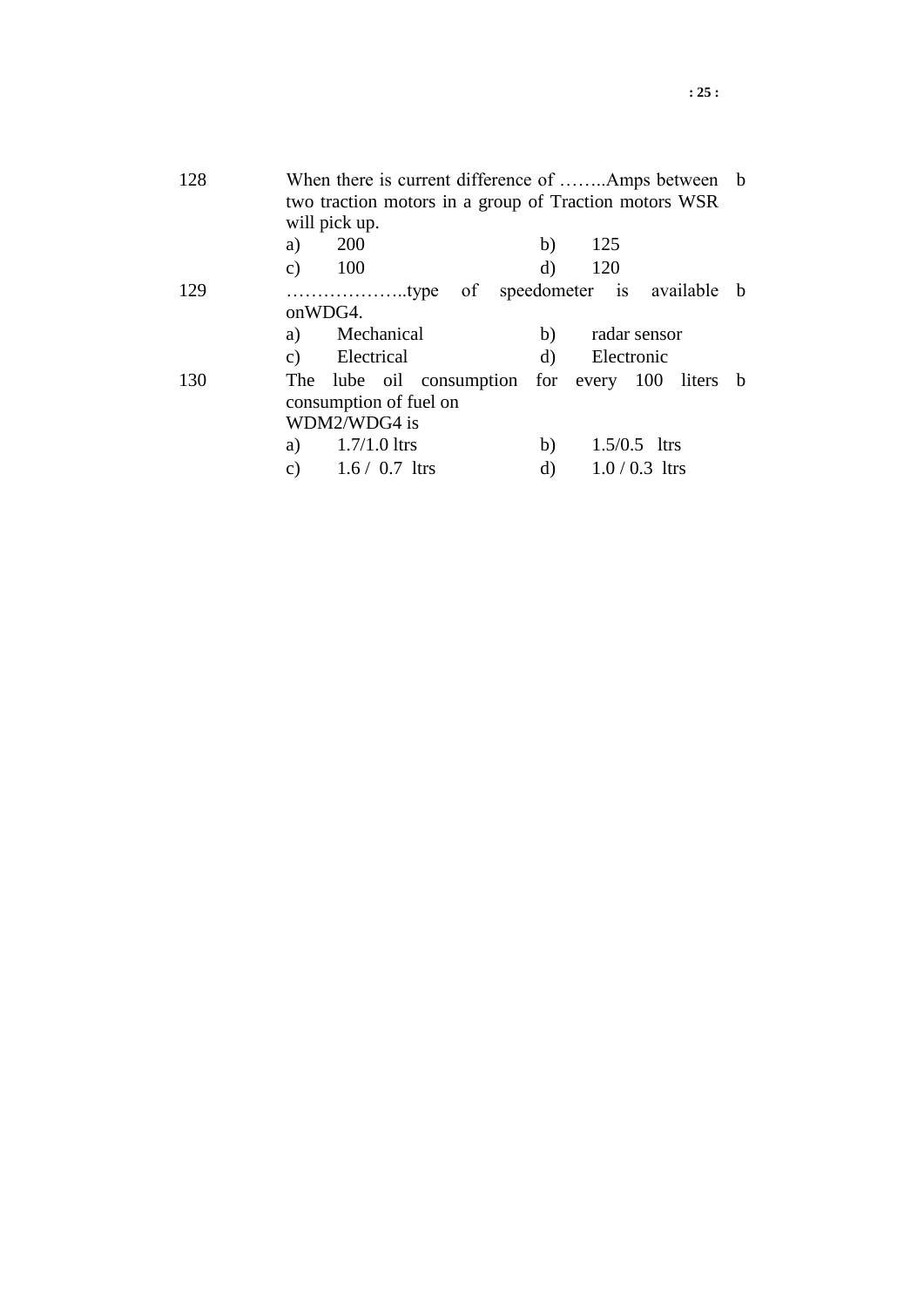**: 26 :**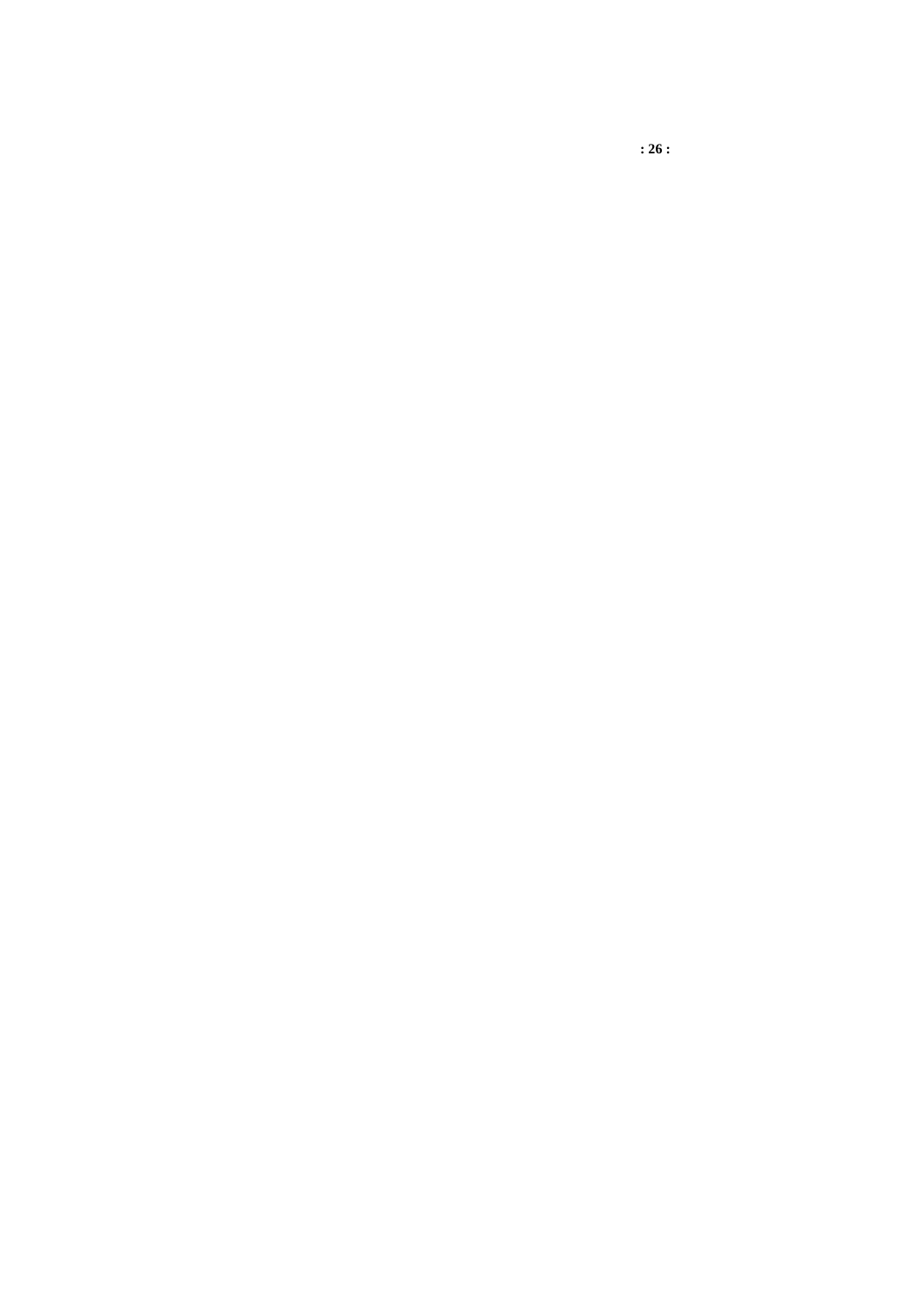## G&SR/Accident Manual - Multiple Choice **Questions**

1. Approved special instructions are issued or approved by

\_\_\_\_\_\_\_\_\_\_\_\_\_\_.

|     | $(A)$ COM                          | $(B)$ DRM                                                              |                            |
|-----|------------------------------------|------------------------------------------------------------------------|----------------------------|
|     | (C)CRS                             | (D)Sr DOM                                                              | (C)                        |
| 2.  |                                    |                                                                        |                            |
|     | (A). Authorized Officer            |                                                                        | (B). Controlling officer   |
|     | (C). Supervisor in charge          |                                                                        | (D). All the above         |
|     |                                    |                                                                        | (A)                        |
| 3.  |                                    | is the authorized officer of South                                     |                            |
|     | Central Railway.                   |                                                                        |                            |
|     |                                    |                                                                        |                            |
|     | (A).CRS (B) COM<br>(C).DRM (D).CSO |                                                                        | (B)                        |
| 4.  |                                    |                                                                        | is the normal authority to |
|     |                                    | proceed on Single Line token $\prime$ token less sections.             |                            |
|     | (A).Starting Memo                  | $(B)$ .T/409                                                           |                            |
|     |                                    | (C). TOKEN/OFF ASPECT OF LSS (D). None (C)                             |                            |
| 5.  |                                    | On Double line or on Single Line when block instrument is              |                            |
|     |                                    | defective ______________ is given as ATP for the Driver.               |                            |
|     |                                    | (A).T/A 912 (B).T/511 (C).T/512                                        |                            |
|     |                                    | (D). T/C-D 1425                                                        | (D)                        |
| 6.  |                                    | Block stations under Absolute Block System are sub-classified as       |                            |
|     |                                    |                                                                        |                            |
|     |                                    |                                                                        |                            |
|     |                                    | (A).FLAG, CROSSING, NON CROSSING, RUN THROUGH                          |                            |
|     |                                    | (B).REPORTING, NON REPORING                                            |                            |
|     |                                    | <b>CLASSIFIED, UNCLSSSIFIED</b>                                        |                            |
|     | (C). CLASS A, B, C&D               |                                                                        |                            |
|     | (D). ALL OF THE ABOVE              |                                                                        | (C)                        |
| 7.  |                                    |                                                                        |                            |
|     |                                    | which shall be reckoned from                                           |                            |
|     |                                    |                                                                        |                            |
|     |                                    | (A).200-180-LSS (B).400-180-FSS<br>(C).120-120-LSS (D).200-180-FSS (B) |                            |
| 8.  |                                    |                                                                        |                            |
|     |                                    | (A). $120-120$ (B). $400-180$                                          |                            |
|     | $(C).180-120$                      | $(D).180-180$                                                          | (C)                        |
| 9.  |                                    |                                                                        |                            |
|     |                                    | Double Line from_________________.                                     |                            |
|     |                                    | (A). Trailing Points-Shunting Limit Board                              |                            |
|     | $(B).BSLB-SLB$                     | (C). Trailing Points - BSLB                                            |                            |
|     | $(D)$ . LB-PB                      |                                                                        | (A)                        |
| 10. |                                    | The distance from outer signal to outermost facing points on SL        |                            |
|     |                                    |                                                                        |                            |
|     |                                    | (B).420                                                                |                            |
|     | (A).400                            | (D).800                                                                |                            |
|     | (C).580                            |                                                                        | (C)                        |
| 11. |                                    | The distance from Home signal to BSLB shall be ______                  |                            |
|     | meters.                            |                                                                        |                            |
|     | (A).180                            | (B).120                                                                |                            |
|     | (C).400                            | (D).580                                                                | (A)                        |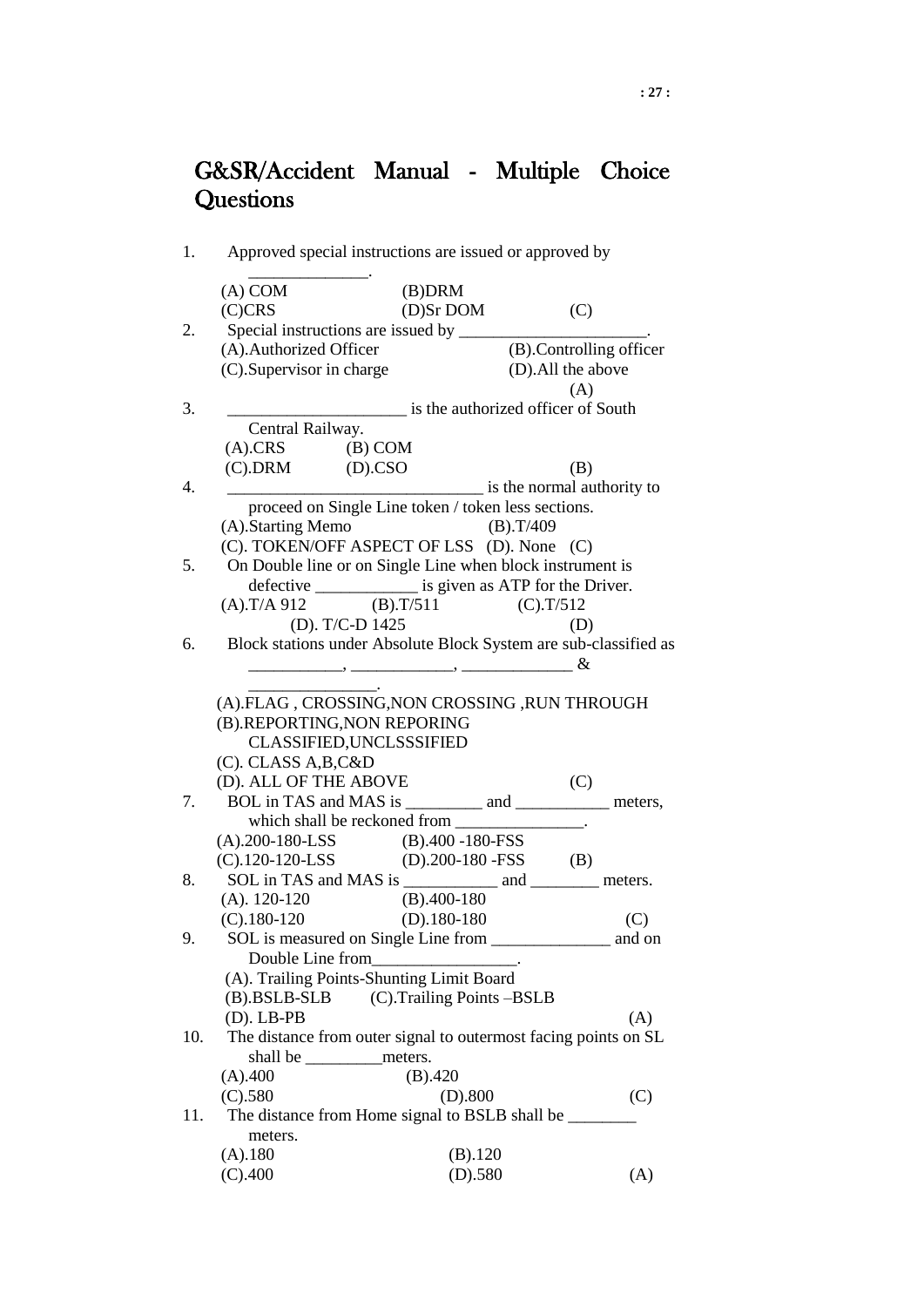| 12. |                                                 | At Standard-I interlocking station the maximum speed permitted                                   |     |
|-----|-------------------------------------------------|--------------------------------------------------------------------------------------------------|-----|
|     |                                                 |                                                                                                  |     |
|     | (A).15                                          | (B).50                                                                                           |     |
|     | (C).75                                          | (D).MPS                                                                                          | (B) |
| 13. |                                                 | At Standard-III interlocking station the maximum speed                                           |     |
|     |                                                 | permitted for the train on ML is above _________________ kmph.                                   |     |
|     | $(A)$ 15                                        | $(B)$ 50                                                                                         |     |
|     | $(C)$ 75                                        | $(D)$ MPS                                                                                        | (C) |
| 14. |                                                 | The maximum speed permitted on loop line is _________ kmph.                                      |     |
|     | (B) 15/30<br>(A) 15/25                          |                                                                                                  |     |
| 15. | (C) 8/10                                        | (D) $10/15$                                                                                      | (B) |
|     | _____________ kmph at a station.                | Isolation is necessary where the trains are permitted to go above                                |     |
|     | $(A)$ 15                                        | $(B)$ 50                                                                                         |     |
|     | (C) 75                                          | $(D)$ MPS                                                                                        | (B) |
| 16. |                                                 | is the best positive method of isolation.                                                        |     |
|     | (A) Cut Point                                   | (B) Catch Siding                                                                                 |     |
|     | (C) Slip Siding (D) Sand Hump                   |                                                                                                  | (D) |
|     |                                                 |                                                                                                  |     |
| 17. |                                                 | Point indicator, wherever available shall show ______                                            |     |
|     |                                                 | during day and __________ light during night when point is set                                   |     |
|     | for Main line.                                  |                                                                                                  |     |
|     | (A) Red Target-Red (B) White Target-White       |                                                                                                  |     |
|     | (C) Green Target-Green (D) No Target-Green      |                                                                                                  | (B) |
| 18. |                                                 |                                                                                                  |     |
|     |                                                 | during day and __________ light during night when point is set                                   |     |
|     | for Loop line.                                  |                                                                                                  |     |
|     |                                                 | (A) White Target-White (B) Green Target – Green                                                  |     |
|     | $(C)$ No Target – White $(D)$ No Target – Green |                                                                                                  | (D) |
|     |                                                 |                                                                                                  |     |
| 19. |                                                 |                                                                                                  |     |
|     |                                                 | during day and _________ light during when it is in open position                                |     |
|     |                                                 | (A) White Disc – White $(B)$ Red Disc – Red<br>(C) No Target – White $(D)$ None of the above (B) |     |
|     |                                                 |                                                                                                  |     |
| 20. |                                                 | Station limits are available between ______________________ signals at                           |     |
|     | a Block                                         |                                                                                                  |     |
|     | Station.<br>(A) Inner Most (B) Outer Most       |                                                                                                  |     |
|     | $(C)$ Home $(D)$ LSS                            |                                                                                                  | (B) |
| 21. |                                                 | At Class 'D' station, station limits are available between                                       |     |
|     |                                                 |                                                                                                  |     |
|     | (A) Platform Ends                               | (B) BSLB                                                                                         |     |
|     |                                                 |                                                                                                  |     |
|     | (C) Fog Signal Posts                            | (D) No Limits                                                                                    | (A) |
| 22. |                                                 | On Double line, class 'B' station two aspect signaling, station                                  |     |
|     |                                                 |                                                                                                  |     |
|     | signal in either direction.                     |                                                                                                  |     |
|     | $(A)$ Home – Starter (B) Home - LSS             |                                                                                                  |     |
|     | (C) Distant - LSS (D) Distant-Home              |                                                                                                  | (B) |
| 23. |                                                 | On Double line class 'B' station Multiple Aspect Signaling                                       |     |
|     |                                                 | station section lies between _______________ to                                                  |     |
|     |                                                 | __ signal in either direction.                                                                   |     |
|     | $(A)$ SLB-LSS                                   | (B) Home-LSS                                                                                     |     |
|     | (C)BSLB-LSS                                     | (D) BSLB-HOME                                                                                    | (C) |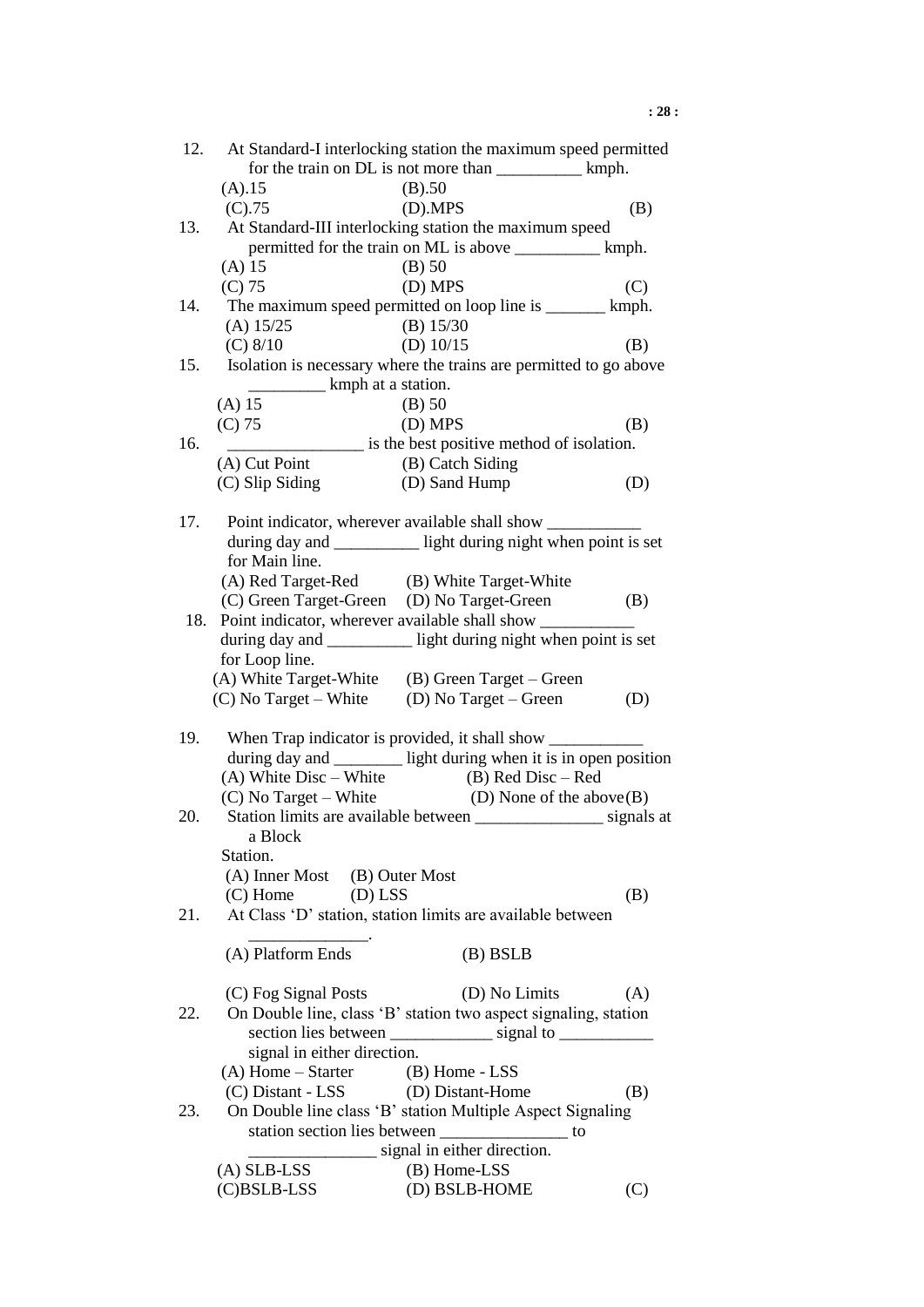| 24. | Station Section is available only at ______ |                                                                                                                |     |
|-----|---------------------------------------------|----------------------------------------------------------------------------------------------------------------|-----|
|     | station.                                    |                                                                                                                |     |
|     | (A)CLASS A                                  | $(B)$ CLASS B                                                                                                  |     |
|     | (C)CLASS C                                  | (D) CLASS                                                                                                      | (B) |
| 25. |                                             |                                                                                                                |     |
|     | (A) Authorized Officer                      | $(B)$ Reporting Officer                                                                                        |     |
|     | (C) Competent Authority                     | (D) DRM                                                                                                        | (A) |
| 26. | General Rules can be amended by             |                                                                                                                |     |
|     | (A)Railway Board                            | (B) Railway Tribunal                                                                                           |     |
|     |                                             | (C)Joint consultant machinery (D)GM                                                                            | (A) |
| 27. |                                             | At a class 'A' station, to grant line clear, line shall be clear not<br>only up to Home Signal, but also clear |     |
|     |                                             | (A) Up to 200 meters (B) up to 400 meters                                                                      |     |
|     |                                             | (C) Up to 580 meters (D) Up to 180 meters                                                                      | (B) |
| 28. | are, $\qquad \qquad$                        | The minimum equipment of signals required at class 'A' station<br>&                                            |     |
|     | $\frac{\text{signals}}{\text{signals}}$     |                                                                                                                |     |
|     |                                             | (A)Warner-Home-Starter (B) Distant-Home-LSS                                                                    |     |
|     |                                             | (C)Home-Starter-LSS (D) None of the above                                                                      | (A) |
| 29. | Wind velocity can be measured by _______    |                                                                                                                |     |
|     | (A)Hygro meter (B) Anemo Meter              |                                                                                                                |     |
|     | (C)Thermo meter (D) Calori meter            |                                                                                                                | (B) |
| 30. |                                             | NO Railway Servant directly connected with the working of                                                      |     |
|     |                                             | trains shall not take or use any alcoholic drink with in                                                       |     |
|     |                                             | hours before the commencement of his duty.                                                                     |     |
|     | $(A)$ 8                                     | $(B)$ 7                                                                                                        |     |
|     | $(C)$ 9                                     | $(D)$ 1                                                                                                        | (A) |
| 31. |                                             |                                                                                                                |     |
|     | purpose of Weather Warning.                 |                                                                                                                |     |
|     | $(A)$ 8                                     | $(B)$ 7                                                                                                        |     |
|     | $(C)$ 9                                     | $(D)$ 1                                                                                                        | (A) |
| 32. |                                             |                                                                                                                |     |
|     | dangerous for running trains                |                                                                                                                |     |
|     | (A)65                                       | $(B)$ 45                                                                                                       |     |
|     | (C)30                                       | $(D)$ 25                                                                                                       | (A) |
| 33. |                                             | Rainfall above <u>cross</u> in 24 hours is considered as                                                       |     |
|     | dangerous for running trains.               |                                                                                                                |     |
|     | $(A)$ 5CM                                   | $(B)$ 6 CM                                                                                                     |     |
|     | $(C)$ 7CM                                   | (D)8CM                                                                                                         | (A) |

34. When there is severe storm endangering the safety of passenger trains, SM shall not \_\_\_\_\_\_\_\_\_\_\_ or

\_\_\_\_\_\_\_\_\_\_\_\_\_\_\_\_\_\_\_\_\_\_\_\_\_\_\_\_.

| (A) Exchange of all right signal | (B) Take OFF LSS or Take |
|----------------------------------|--------------------------|
| off Starter                      | (C) Grant LC or Give LC  |
| (D) None of the above            | (C)                      |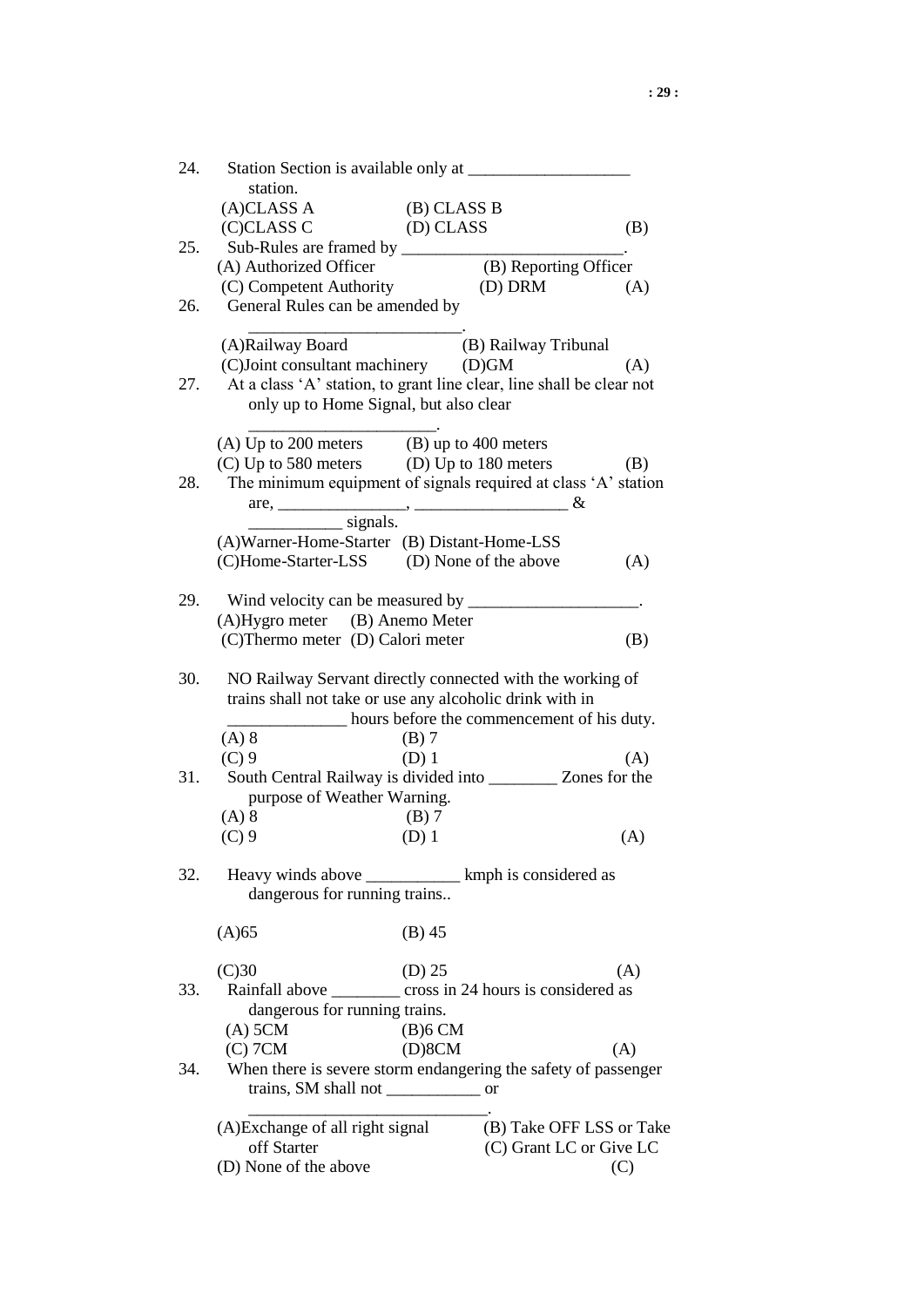| 35. | If train parting is observed by any Railway Servant |                                                                                                                 |               |  |  |
|-----|-----------------------------------------------------|-----------------------------------------------------------------------------------------------------------------|---------------|--|--|
|     | signal should not be exhibited.                     |                                                                                                                 |               |  |  |
|     | $(A)$ Right                                         | (B) Danger                                                                                                      |               |  |  |
|     | $(C)$ No                                            | (D) None                                                                                                        | (B)           |  |  |
| 36. | not exceed _____________ kmph.                      | At non-interlocked station, speed of the trains on mail line shall                                              |               |  |  |
|     | (A)15                                               | (B)20                                                                                                           |               |  |  |
|     | (C)35                                               | $(D)$ 45                                                                                                        | (A)           |  |  |
| 37. |                                                     | Block forward and Block back is permitted only on                                                               |               |  |  |
|     | (A)Single Line                                      | (B) Double Line                                                                                                 |               |  |  |
|     | (C) Triple Line (D) None                            |                                                                                                                 | (B)           |  |  |
| 38. |                                                     | Axle counters and track circuits are treated as authorized                                                      |               |  |  |
|     |                                                     | (A)Means of Communication (B) Means of Knowledge<br>(C)Means of Transportation (D) None (A)                     |               |  |  |
|     |                                                     |                                                                                                                 | (A)           |  |  |
| 39. |                                                     | A train, which as started under as ATP and has not completed its<br>journey, is called _______________________. |               |  |  |
|     | (A)SOL                                              | $(B)$ POL                                                                                                       |               |  |  |
|     | (D) None<br>$(C)$ TOL                               |                                                                                                                 | (C)           |  |  |
| 40. |                                                     | A fixed stop signal of a station controlling the entry of trains into                                           |               |  |  |
|     | $(A)$ FSS                                           | (B) STARTER                                                                                                     |               |  |  |
|     | $(C)$ LSS                                           | (D) None                                                                                                        | (C)           |  |  |
| 41. |                                                     | Signals used for controlling movement of trains as per G $\&$ SR                                                |               |  |  |
|     |                                                     |                                                                                                                 |               |  |  |
|     |                                                     | (A)Fixed, Hand, Detonating, Flare (B) FSS, HOME, LSS                                                            |               |  |  |
|     |                                                     | (C)Shunt Signals and Calling ON (D) None                                                                        | (A)           |  |  |
| 42. |                                                     | An independent Warner signal will have a ________________ light                                                 |               |  |  |
|     | $(A)$ 1.2 MTS                                       | $(B)$ 1.5MTS                                                                                                    |               |  |  |
|     | $(C)$ 2.0 MTS                                       | (D) 1.0 MTS                                                                                                     | (B)           |  |  |
| 43. | Warner in 'OFF' position indicates                  |                                                                                                                 |               |  |  |
|     |                                                     | (A) Next Block section is clear and passing through station                                                     |               |  |  |
|     | (B) Station Section is clear                        |                                                                                                                 |               |  |  |
|     | (C) Main Line Occupied                              | (D) None                                                                                                        | (A)           |  |  |
| 44. |                                                     | At a class 'B' station, Warner signal is required only when the                                                 |               |  |  |
|     | $(A)$ 40                                            | $(B)$ 25                                                                                                        |               |  |  |
|     | $(C)$ 15                                            | $(D)$ 50                                                                                                        | (D)           |  |  |
| 45. |                                                     | In colors light area Warner and distant signals are identified by                                               |               |  |  |
|     | (A)S-Marker                                         | $(B)$ T marker                                                                                                  |               |  |  |
|     | $(C)$ G marker                                      | (D) P marker                                                                                                    | (D)           |  |  |
| 46. | Distant signal tells about the aspect of ______     |                                                                                                                 | signal ahead. |  |  |
|     | (A)STOP                                             | (B) PROCEDE                                                                                                     |               |  |  |
|     | (C) ATTENTION                                       | (D) DANGER                                                                                                      | (A)           |  |  |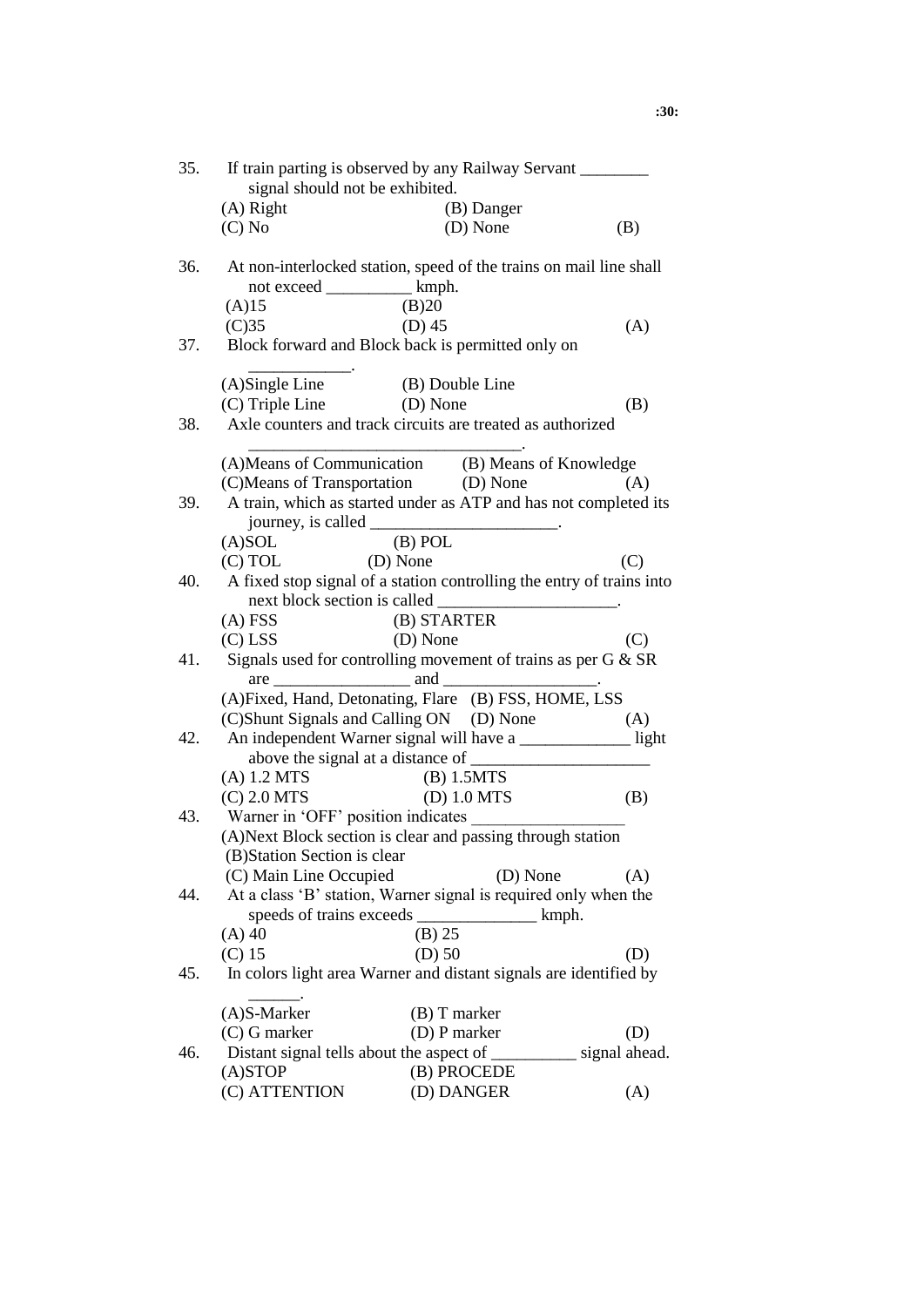| 47. |                                                              |                                                            | In semaphore distant signal, the distant between two yellow lights     |
|-----|--------------------------------------------------------------|------------------------------------------------------------|------------------------------------------------------------------------|
|     |                                                              | in "attention" aspect is ___________.                      |                                                                        |
|     | $(A)$ 1.5 METERS                                             | $(B)$ 2.0METERS                                            |                                                                        |
|     |                                                              | $(C)$ 3.0 METERS $(D)$ 4.5 METERS                          | (A)                                                                    |
| 48. | signal.                                                      |                                                            | Distant signal location is _________ meters before the stop            |
|     | (A)Not less than 1000 meters                                 |                                                            |                                                                        |
|     | (B) not less than 500 meters                                 |                                                            |                                                                        |
|     | (C)Not less than 200 meters                                  |                                                            |                                                                        |
|     | (D) Not less than 1500 meters                                |                                                            | (A)                                                                    |
|     |                                                              |                                                            |                                                                        |
| 49. |                                                              | Wherever double distant signal is provided, distant signal |                                                                        |
|     |                                                              | location is __________ meters before the stop signal.      |                                                                        |
|     | (A)Not less than 2000 meters                                 |                                                            |                                                                        |
|     | (B) not less than 500 meters                                 |                                                            |                                                                        |
|     | (C)Not less than 200 meters                                  |                                                            |                                                                        |
|     | (D) Not less than 1500 meters                                |                                                            | (A)                                                                    |
| 50. |                                                              |                                                            | The normal aspect of distant signal on double distant signal area      |
|     |                                                              |                                                            |                                                                        |
|     | (A) Caution<br>(C) Danger                                    | (B) Attention                                              |                                                                        |
|     |                                                              | (D) Proceed                                                | (B)                                                                    |
| 51. |                                                              |                                                            | is not required wherever double                                        |
|     | distant signal is provided.                                  |                                                            |                                                                        |
|     | (A)Warner                                                    | (B) Outer                                                  |                                                                        |
|     | (C) Distant                                                  | $(D)$ LSS                                                  | (A)                                                                    |
| 52. |                                                              | When colour light distant is combined with Gate / LSS, the |                                                                        |
|     |                                                              | normal aspect of that signal is __________________.        |                                                                        |
|     | (A)Proceed                                                   |                                                            |                                                                        |
|     | (C) Caution                                                  | (B) Danger<br>(D) Attention                                | (B)                                                                    |
| 53. |                                                              |                                                            | Outer signal is available only at _______ station with _______ type of |
|     | signals.                                                     |                                                            |                                                                        |
|     |                                                              | (A) Class A-MAS (B) Class B-TAS                            |                                                                        |
|     | (C) Class D-MAS (D) Class C-TAS                              |                                                            | (B)                                                                    |
| 54. | On double line class 'B' station with TAS, the distance from |                                                            |                                                                        |
|     |                                                              | outer to Home signal is not less than _________ meters.    |                                                                        |
|     | $(A)$ 400 $(B)$ 200                                          |                                                            |                                                                        |
|     | (C) 580                                                      | $(D)$ 180                                                  | (C)                                                                    |
| 55. |                                                              |                                                            | At a class 'B' station, Single line with MAS, the distance form        |
|     |                                                              |                                                            | Home signal to outermost facing point shall be not less than           |
|     | meters.                                                      |                                                            |                                                                        |
|     | $(A)$ 300                                                    | (B) 200                                                    |                                                                        |
|     | $(C)$ 500                                                    | $(D)$ 180                                                  | (A)                                                                    |
| 56. |                                                              |                                                            | In MAS, a single arm home signal is sufficient (common Home)           |
|     |                                                              |                                                            | as long as the train speed does not exceed ___________________ kmph.   |
|     | (A) 50                                                       | $(B)$ 65                                                   |                                                                        |
|     | (C) 75                                                       | $(D)$ 15                                                   | (C)                                                                    |
| 57. |                                                              |                                                            | Under approved special instructions at a class 'B' station, Single     |
|     |                                                              |                                                            | Line with TAS when Home signal is eliminated, the station              |
|     | section lies between _                                       |                                                            |                                                                        |
|     | (A) Outer most Trailing Points                               |                                                            |                                                                        |
|     | (B) Outer Most Facing Points                                 |                                                            |                                                                        |
|     | (C) Between home signals                                     |                                                            |                                                                        |
|     | (D) between LSS                                              |                                                            | (B)                                                                    |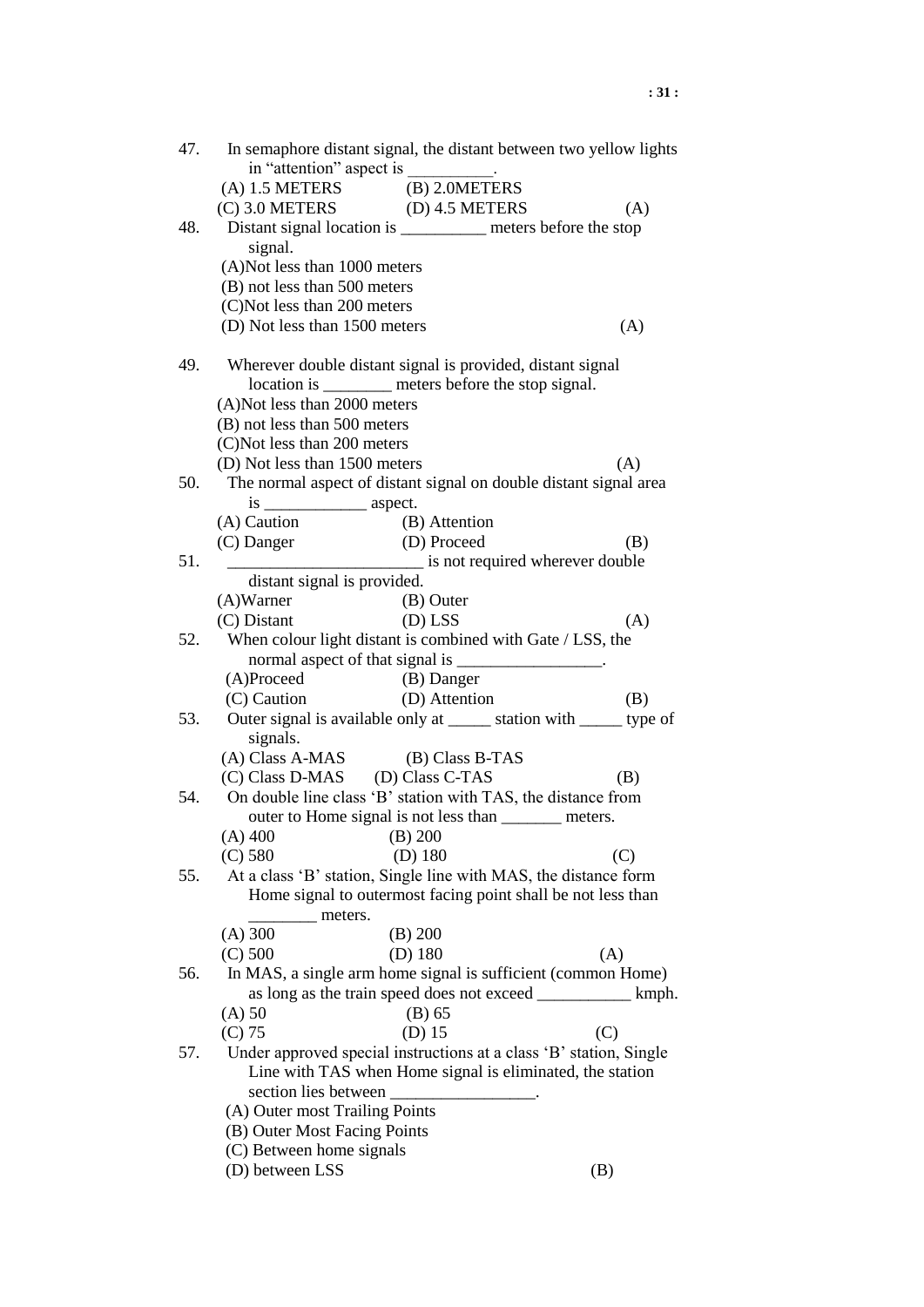58. Starter signal protects

|     | (A) Facing Points                            |                                                                         |          |
|-----|----------------------------------------------|-------------------------------------------------------------------------|----------|
|     | (B) Trailing Points                          |                                                                         |          |
|     | (C) Block Section                            |                                                                         |          |
|     | (D) Station section                          |                                                                         | (B)      |
| 59. |                                              |                                                                         | section. |
|     | (A)Station                                   | (B) Block                                                               |          |
|     | (C) Signaling                                | (D) None                                                                | (B)      |
| 60. |                                              | To start a train from a station having common starter, the Driver       |          |
|     |                                              | shall be given ________ + __________ +                                  |          |
|     | $(A)T/512$ , ATP, PHS                        | (B) T/511, ATP, PHS                                                     |          |
|     | (C)T/409, ATP, PHS                           | (D)T/3693(b),ATP,PHS(A)                                                 |          |
| 61. |                                              | Under approved special instructions when two home signals are           |          |
|     |                                              | provided on the same post one below the other, the top one refers       |          |
|     |                                              | to ____________ line and the bottom one refers to __________ line.      |          |
|     |                                              | (A)Main, Loop (B) Loop, Main                                            |          |
|     |                                              | (C) Common loop, main (D) common loop, loop                             | (A)      |
| 62. |                                              | Advanced starter "OFF" position is interlocked with                     |          |
|     | (A)Block Instruments                         | (B) Axle Counters                                                       |          |
|     | (C)Track Circuits                            | (D) None                                                                | (A)      |
| 63. |                                              | Except automatic stop signal, all other fixed signals normal            |          |
|     | aspect is $\frac{ }{ }$                      |                                                                         |          |
|     | (A) Proceed (B) Danger                       |                                                                         |          |
|     | (C) Caution                                  | (D) Attention                                                           | (B)      |
| 64. |                                              | To take "OFF" calling ON signal, the train must be in the               |          |
|     |                                              | zone and it will take _______________ time to                           |          |
|     |                                              | "OFF" aspect, if calling ON is taken "OFF".                             |          |
|     | $(A)$ Calling $-On, 60$                      | A)Calling -On, 60 (B) Calling On, 120<br>(C)Danger, 180 (D) Danger, 160 |          |
|     |                                              |                                                                         | (B)      |
| 65. |                                              | Colour light calling ON signal is identified by                         |          |
|     | (A)A Marker                                  | (B) B Marker                                                            |          |
|     | (C) C Marker                                 | (D) D Marker                                                            | (C)      |
| 66. |                                              | Except ____________ signal, the calling ON signal can be placed         |          |
|     | below any stop signal.                       |                                                                         |          |
|     | (A) FSS                                      | $(B)$ LSS                                                               |          |
|     | (C) Starter                                  | (D) Calling on                                                          | (B)      |
| 67. |                                              | Except ________________ signal, shunt signal can be placed below        |          |
|     | any stop signal.                             |                                                                         |          |
|     | A) FSS                                       | (B) LSS (C) Starter (D) Calling on                                      | (A)      |
| 68. |                                              | Calling ON signal will show _____________ light in "ON" position.       |          |
|     | $(A)$ Red<br>(B) Green                       | $(C)$ White $(D)$ No                                                    | (D)      |
| 69. | $\frac{1}{\sqrt{1-\frac{1}{2}}}\text{ and }$ | Calling ON signal is to be used only on two occasions, they are         |          |
|     | (A) Signal is defective, Line is occupied    |                                                                         |          |
|     | (B) Point failure, on inter locking working  |                                                                         |          |
|     | (C) Derailments, accidents                   |                                                                         |          |
|     | (D)None of the above                         |                                                                         | (A)      |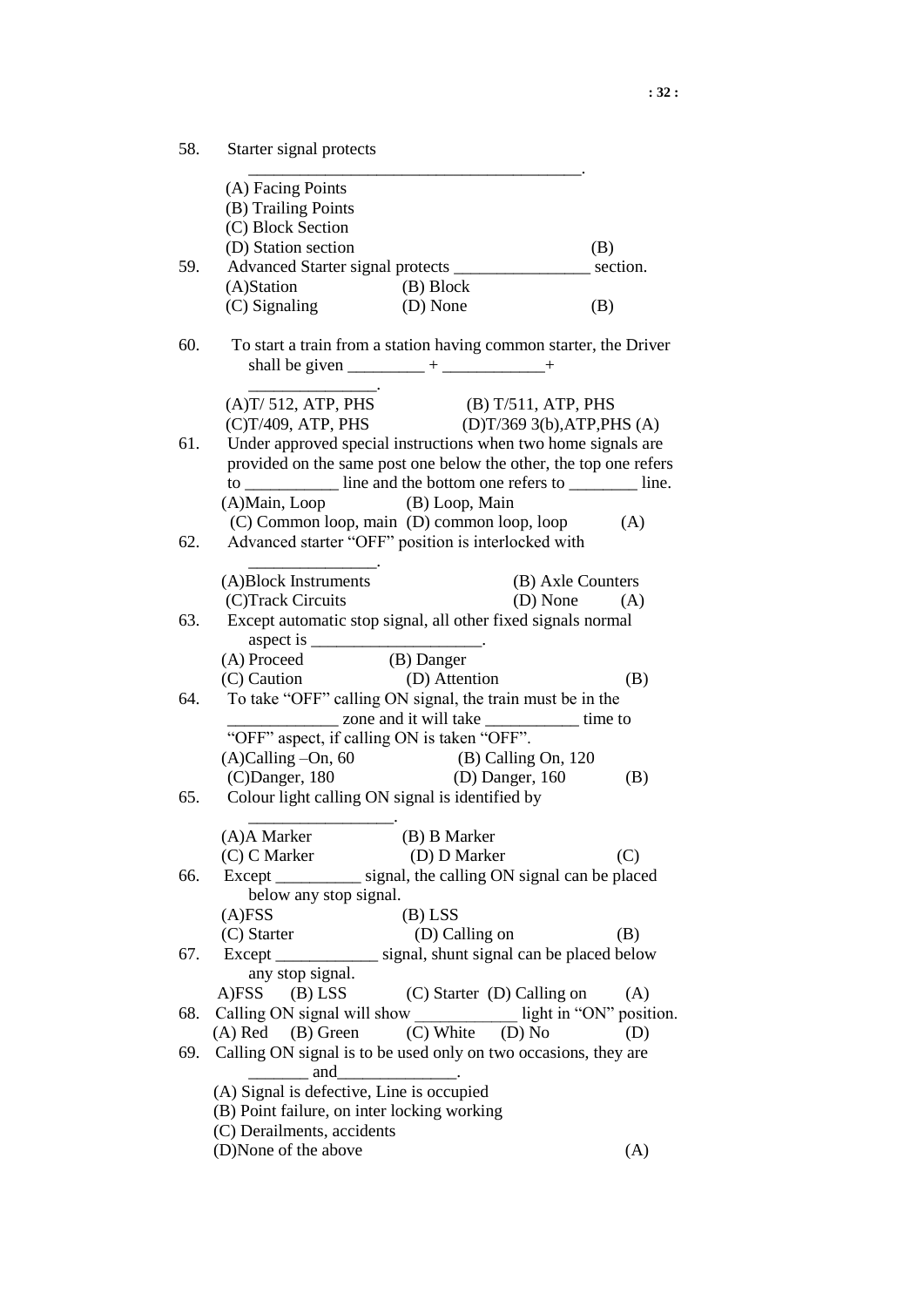|     | 70. Signal sighting committee comprises of _____, _____, and ______.     |                                                            |          |
|-----|--------------------------------------------------------------------------|------------------------------------------------------------|----------|
|     | (A)TI,LI,PWI                                                             | (B)LI,SI,TI<br>(D)SS,LI,TI                                 |          |
|     | (C)LI.PWI,SI                                                             |                                                            | (B)      |
|     | 71. Signal sighting committee will go on footplate inspection once in    |                                                            |          |
|     |                                                                          |                                                            |          |
|     | $(A)$ 3                                                                  | $(B)$ 2                                                    |          |
|     | $(D)$ 5<br>$(C)$ 4                                                       |                                                            | (A)      |
|     | 72. Calling ON signal cannot be taken "OFF" during _______               |                                                            | failure. |
|     | (A) Signal (B) Track                                                     |                                                            |          |
|     |                                                                          |                                                            |          |
|     | (C) Point                                                                | (D) Block instruments                                      | (C)      |
|     |                                                                          |                                                            |          |
|     | 73. Shunt signal below starter will show ______________ light in "ON"    |                                                            |          |
|     | position.                                                                |                                                            |          |
|     | (A)Red (B) Green                                                         |                                                            |          |
|     | $(C)$ White $(D)$ No                                                     |                                                            | (D)      |
|     |                                                                          |                                                            |          |
|     | (A)Points (B) Track                                                      |                                                            |          |
|     | (C) Signal                                                               | (D) None                                                   | (A)      |
|     | 75. Independent shunt signal or shunt below stop signal when defective   |                                                            |          |
|     | is the authority                                                         |                                                            |          |
|     | to pass at "ON" for Driver.                                              |                                                            |          |
|     | (A)T/3693(b)<br>(B)T/409                                                 |                                                            |          |
|     | (C)T/512                                                                 | (D)T/511                                                   | (A)      |
|     | 76. Shunt signal is of ________ types, and they are ________________ and |                                                            |          |
|     |                                                                          |                                                            |          |
|     | (A) 2, Colour Light, semaphore                                           |                                                            |          |
|     | (B) 3, Miniature Arm, Disk, Position                                     |                                                            |          |
|     | $(C)$ 1, color light                                                     |                                                            |          |
|     | (D) none of the above                                                    |                                                            | (B)      |
|     |                                                                          |                                                            |          |
|     |                                                                          |                                                            |          |
|     | colour light area.                                                       |                                                            |          |
|     | (A)Position (B) Disk<br>(C) Miniature arm (D) All the above              | (B) Disk                                                   |          |
|     |                                                                          |                                                            | (A)      |
|     | 78. Detailed working instructions about Shunting Permitted Indicator     |                                                            |          |
|     | are available in ________________.                                       |                                                            |          |
|     | $(A)SWR$ (B) TSR                                                         |                                                            |          |
|     | (D) None<br>$(C)$ CO                                                     |                                                            | (A)      |
|     | 79. When Shunting Permitted Indicator is defective, ____________ is the  |                                                            |          |
|     | authority for the Driver.                                                |                                                            |          |
|     | $(A)T/3693(b)+PHS$                                                       | (B)T/409                                                   |          |
|     | (C) T/512                                                                | (D) PHS                                                    | (A)      |
|     |                                                                          |                                                            |          |
| 80. | Co-acting signals are also known as _______________________ signals.     |                                                            |          |
|     |                                                                          |                                                            |          |
|     | (A)Duplicating (B) Repeating                                             |                                                            |          |
|     | (C) Calling on (D) All of the above                                      |                                                            | (A)      |
|     | 81. Repeating signals are required only in ___________ type of signals   |                                                            |          |
|     |                                                                          | and they are identified by ___________ mark board / light. |          |
|     | $(A)$ MAS, c $(B)$ TAS, R                                                |                                                            |          |
|     | $(C)$ TAS, C $(D)$ MAS, R                                                |                                                            | (B)      |
| 82. | Type of signal will not show any light in                                |                                                            |          |
|     | any position at any time.                                                |                                                            |          |
|     | (A)Banner type repeating (B) Calling ON                                  |                                                            |          |
|     | (C)Co acting                                                             | (D) All the above                                          | (A)      |
|     |                                                                          |                                                            |          |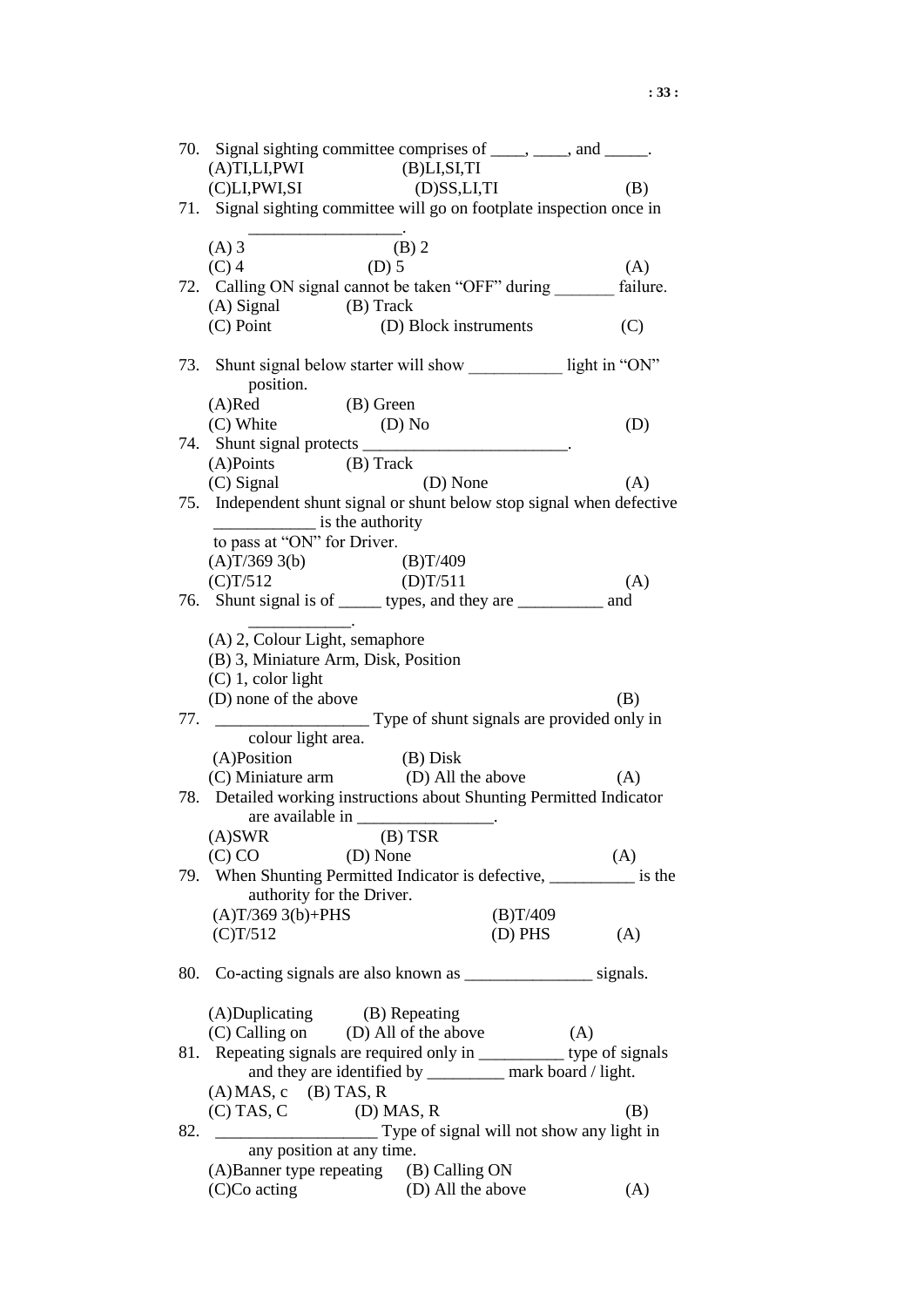|                                                                       | 83. When Driver finds that the repeating signals in any way defective,                                                                                                                                                                                                                                                                                                                                                       |     |
|-----------------------------------------------------------------------|------------------------------------------------------------------------------------------------------------------------------------------------------------------------------------------------------------------------------------------------------------------------------------------------------------------------------------------------------------------------------------------------------------------------------|-----|
| he shall report the                                                   |                                                                                                                                                                                                                                                                                                                                                                                                                              |     |
| matter to                                                             |                                                                                                                                                                                                                                                                                                                                                                                                                              |     |
| (A)Next reporting station (B) Rear Station                            |                                                                                                                                                                                                                                                                                                                                                                                                                              |     |
| (C) Next Stopping Station (D) Crew Lobby                              |                                                                                                                                                                                                                                                                                                                                                                                                                              | (C) |
|                                                                       | 84. At the end of semaphore arm having a black ring denotes, that                                                                                                                                                                                                                                                                                                                                                            |     |
| signal is for                                                         |                                                                                                                                                                                                                                                                                                                                                                                                                              |     |
| (A) Goods lines                                                       | (B) Passenger Lines                                                                                                                                                                                                                                                                                                                                                                                                          |     |
| (C) Loop lines                                                        | (D) None                                                                                                                                                                                                                                                                                                                                                                                                                     | (A) |
| 85. IB signal is identified by                                        |                                                                                                                                                                                                                                                                                                                                                                                                                              |     |
| (A)ID Marker                                                          | (B)P marker                                                                                                                                                                                                                                                                                                                                                                                                                  |     |
| (C) IB Marker                                                         | (D)C Marker                                                                                                                                                                                                                                                                                                                                                                                                                  | (C) |
|                                                                       |                                                                                                                                                                                                                                                                                                                                                                                                                              |     |
|                                                                       |                                                                                                                                                                                                                                                                                                                                                                                                                              |     |
| (A)Phone Facility (B) Calling ON<br>(C)Axle counter (D) All the above |                                                                                                                                                                                                                                                                                                                                                                                                                              | (A) |
|                                                                       |                                                                                                                                                                                                                                                                                                                                                                                                                              |     |
| (A) ID Marker                                                         | (B) P marker                                                                                                                                                                                                                                                                                                                                                                                                                 |     |
| (C) IB Marker                                                         | (D) G Marker                                                                                                                                                                                                                                                                                                                                                                                                                 | (A) |
|                                                                       |                                                                                                                                                                                                                                                                                                                                                                                                                              |     |
| (A) Permissive (B) Stop                                               |                                                                                                                                                                                                                                                                                                                                                                                                                              |     |
| (C) Duplicating (D) Repeating                                         |                                                                                                                                                                                                                                                                                                                                                                                                                              | (B) |
|                                                                       | 89. Route indicators are of ______types and they are (a) _______                                                                                                                                                                                                                                                                                                                                                             |     |
|                                                                       |                                                                                                                                                                                                                                                                                                                                                                                                                              |     |
| (A) 3, multiplr, strncil, Junction                                    |                                                                                                                                                                                                                                                                                                                                                                                                                              |     |
| (B) 2 colour light, semaphore                                         |                                                                                                                                                                                                                                                                                                                                                                                                                              |     |
| (C) All the above                                                     |                                                                                                                                                                                                                                                                                                                                                                                                                              |     |
| (D) none of the above                                                 |                                                                                                                                                                                                                                                                                                                                                                                                                              | (A) |
|                                                                       | 90. There are four types of Electric repeaters and they are (a)                                                                                                                                                                                                                                                                                                                                                              |     |
|                                                                       | $\frac{\phantom{(1)}\phantom{(1)}\phantom{(1)}\phantom{(1)}\phantom{(1)}\phantom{(1)}\phantom{(1)}\phantom{(1)}\phantom{(1)}\phantom{(1)}\phantom{(1)}\phantom{(1)}\phantom{(1)}\phantom{(1)}\phantom{(1)}\phantom{(1)}\phantom{(1)}\phantom{(1)}\phantom{(1)}\phantom{(1)}\phantom{(1)}\phantom{(1)}\phantom{(1)}\phantom{(1)}\phantom{(1)}\phantom{(1)}\phantom{(1)}\phantom{(1)}\phantom{(1)}\phantom{(1)}\phantom{(1)}\$ |     |
|                                                                       | (A) Signal arm-Signal light -Miniature light -Light emitting diode                                                                                                                                                                                                                                                                                                                                                           |     |
| type                                                                  |                                                                                                                                                                                                                                                                                                                                                                                                                              |     |
| (B) Strencil-junction-multiple-semphore                               |                                                                                                                                                                                                                                                                                                                                                                                                                              |     |
| (C) Reception-dispatch-admission-junction                             |                                                                                                                                                                                                                                                                                                                                                                                                                              |     |
| (D) None of the above                                                 | 91. The electrical repeaters of a departure signal when defective, the                                                                                                                                                                                                                                                                                                                                                       | (A) |
|                                                                       | corresponding ______________ shall also be treated as                                                                                                                                                                                                                                                                                                                                                                        |     |
| immediately.                                                          |                                                                                                                                                                                                                                                                                                                                                                                                                              |     |
| (A) Points -defective                                                 |                                                                                                                                                                                                                                                                                                                                                                                                                              |     |
| (B) signal-defective                                                  |                                                                                                                                                                                                                                                                                                                                                                                                                              |     |
| (C) line-defective                                                    |                                                                                                                                                                                                                                                                                                                                                                                                                              |     |
| (D) track -defective                                                  |                                                                                                                                                                                                                                                                                                                                                                                                                              | (B) |
|                                                                       | 92. The backlight of the signal is visible only in _____________ position.                                                                                                                                                                                                                                                                                                                                                   |     |
| $(A)$ ON                                                              | $(B)$ OFF                                                                                                                                                                                                                                                                                                                                                                                                                    |     |
| (C) Defective                                                         | (D) working                                                                                                                                                                                                                                                                                                                                                                                                                  | (A) |
|                                                                       | 93. The minimum equipment of signals at a class "B" station is                                                                                                                                                                                                                                                                                                                                                               |     |
|                                                                       | $\longrightarrow$ and                                                                                                                                                                                                                                                                                                                                                                                                        |     |
|                                                                       |                                                                                                                                                                                                                                                                                                                                                                                                                              |     |
| (A) Outer, home and starter                                           |                                                                                                                                                                                                                                                                                                                                                                                                                              |     |
| (B) distant, home and Lss                                             |                                                                                                                                                                                                                                                                                                                                                                                                                              |     |

<sup>(</sup>C) Distant, home and starter

**: 34 :**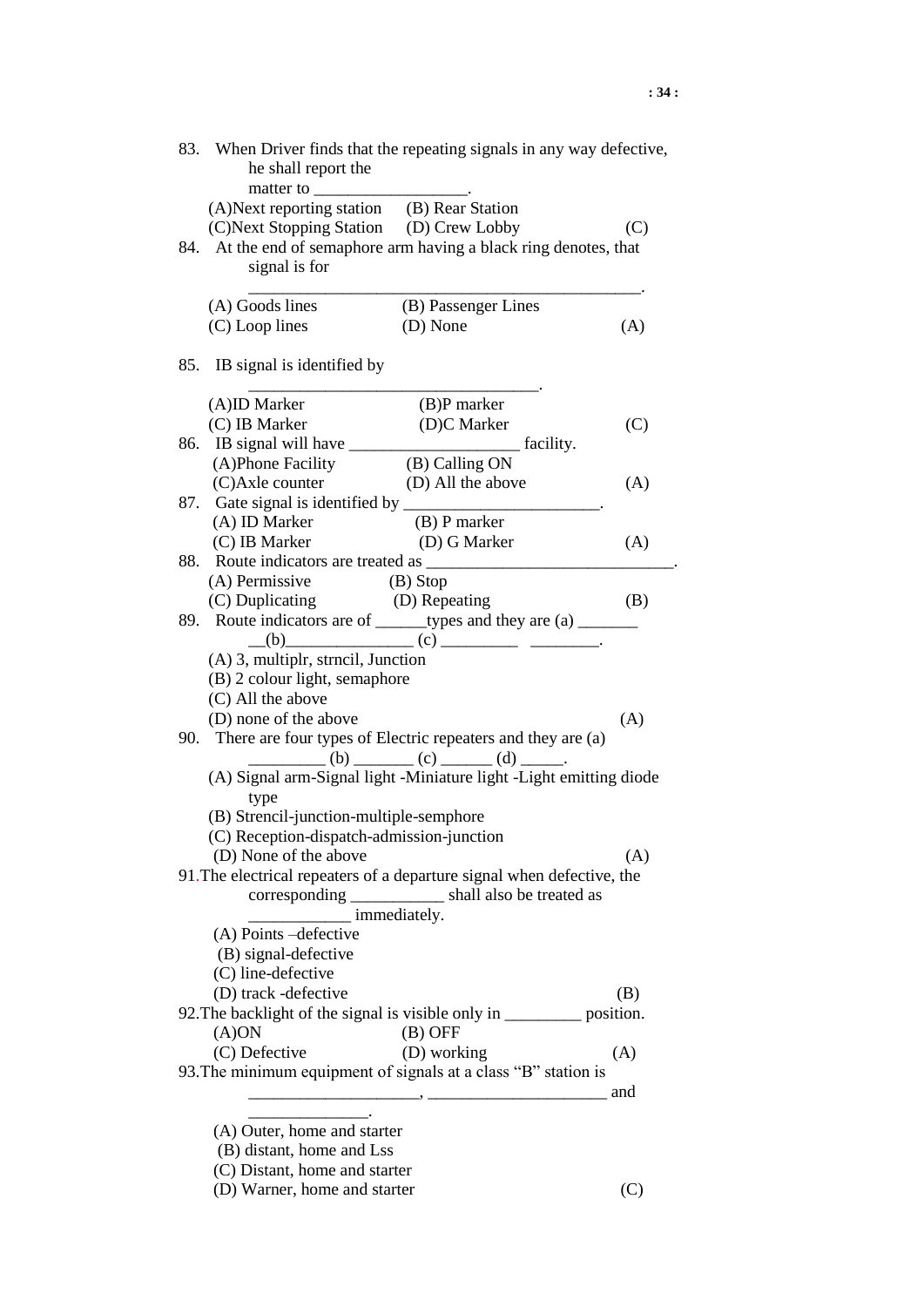94. At a class "A" station the minimum equipment of signals are\_\_\_\_\_\_\_\_\_\_\_, \_\_\_\_\_\_\_\_\_\_\_\_\_\_\_\_ and \_\_\_\_\_\_\_\_\_\_\_\_\_\_\_\_\_\_\_\_\_. (A) Outer, home and starter (B) distant, home and Lss (C) Distant, home and LSS (D) Warner, home and starter (D) 95. Shunting limit board is provided at \_\_\_\_\_\_\_\_\_\_\_\_\_\_\_\_\_\_\_\_\_\_\_\_\_\_\_. (A) Class-B (B) Class-A (C) Class-C (D) Class-D (A) 96. Block Section Limit Board is provided at \_\_\_\_\_\_\_\_\_\_\_\_ station with signals where the first point is a trailing point or where there are (A)Class B, TAS, No signals (B) Class B, MAS, No points (C) Class A, TAS, No signals (D) none of the above (D) 97. Outlying siding points are identified by \_\_\_\_\_\_\_ mark board.  $(A)$  P  $(B)$  S  $(C)$  IB  $(D)$  G  $(B)$ 98. Detailed working instructions about outlying siding are incorporated  $\sin \frac{\pi x}{2}$ (A) SWR  $(B)$  TSR (C) PNR (D) None of the above (A) 99 A signal which is taken "OFF" for a train will be put to "ON" position only to \_\_\_\_\_\_\_\_\_\_\_\_\_\_\_\_\_ \_\_\_\_\_\_\_\_\_\_\_\_\_\_\_\_\_\_\_\_\_ or when information about engine failure is received. (A) Issue emergency caution order (B) Avert accident (C) give precedence to other train (D) none of the above (B) 100 .Home signal lever / switch will be normalized after the passage of\_\_\_\_\_\_\_\_\_\_\_\_\_\_\_\_\_\_\_\_\_\_\_\_\_\_\_\_. (A) Goods train (B) Passenger Train (C) Whole train (D) none of the above (C) 101. The reception stop signal shall be tested by SM and pass the remarks in (A) Monthly, SWR (B) Weekly, SWR (C)Daily, Station Dairy (D) All the above (C) 102 .Whenever signal inspector is testing the signal, the remark shall be recorded  $\underline{\hspace{1cm}}$  (B) SR  $(A)$  SWR (C) Station Diary (D) All the above (C) 103 **\_\_\_\_\_\_\_** No. of detonators shall be placed at a distance of \_\_\_\_\_\_\_ meters from the \_\_\_\_\_\_\_\_\_\_\_\_\_\_\_\_\_\_\_\_\_\_\_\_\_ in Automatic Block System to stop a train "Out of Course".  $(A) 3,120$  (B) 2,180  $(C)$  1,120  $(D)$  none of the above  $(B)$ 104 Normal setting of points is for (A) Main Line (B) Loop Line

(C) common loop (D) Branch line (A)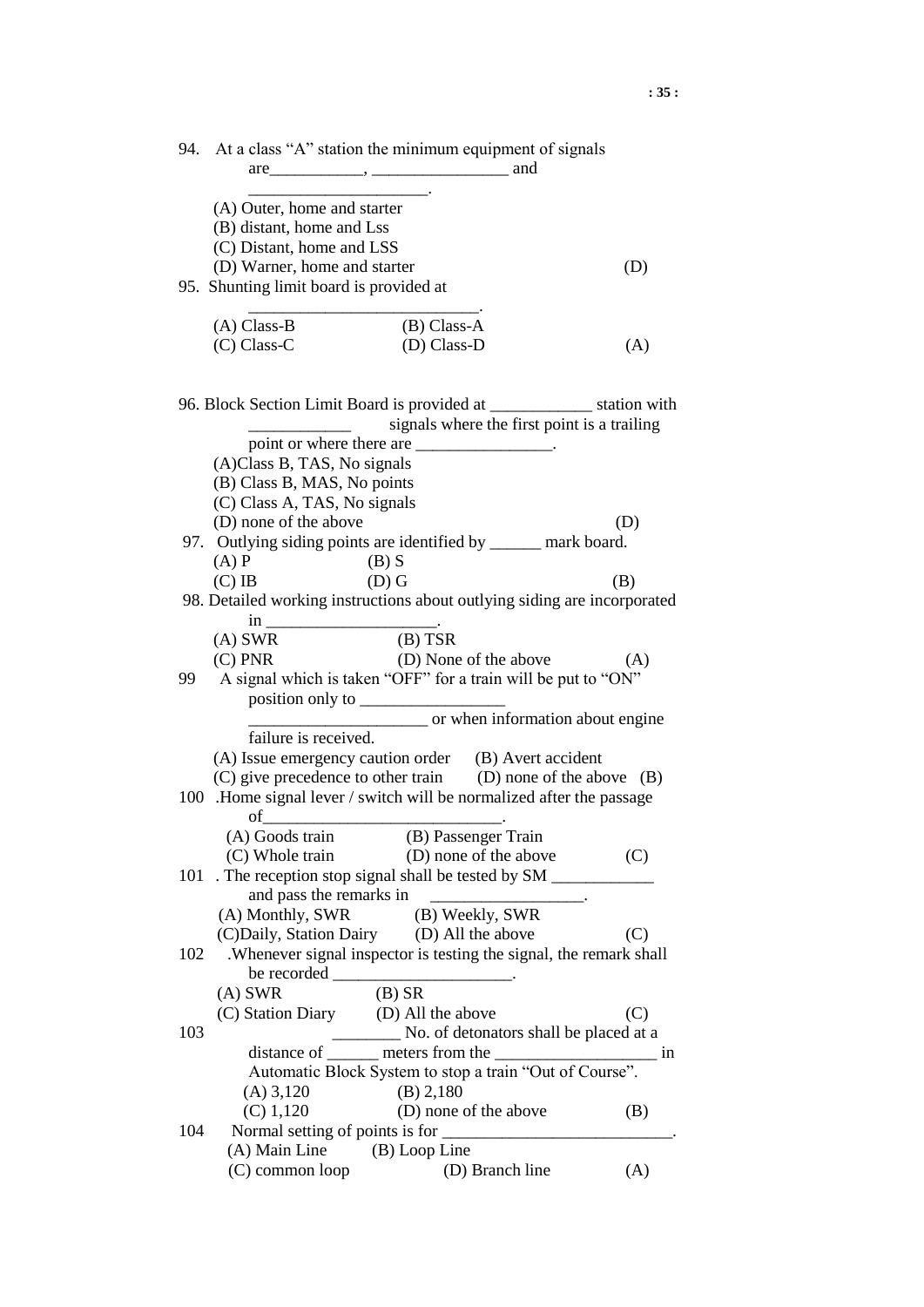| 105 | On single line, immediately after the arrival of a stopping train,    |         |
|-----|-----------------------------------------------------------------------|---------|
|     |                                                                       |         |
|     |                                                                       |         |
|     | (A) front, rear, line train occupied                                  |         |
|     | (B) front, rear, loop line                                            |         |
|     | (C) Front, rear, mainline                                             |         |
|     | (D) none of the above                                                 | (A)     |
| 106 | On double line after the arrival the stopping train, the point's      |         |
|     | will be set against the                                               |         |
|     |                                                                       |         |
|     | (A) Front, rear, mainline                                             |         |
|     | (B) front, rear, loop line                                            |         |
|     | (C) Rear, line train occupied                                         |         |
|     | (D) none of the above                                                 | (C)     |
|     |                                                                       |         |
| 107 | When all the lines at a station are blocked by passenger carrying     |         |
|     | trains, and still line clear is granted for a train, the points shall |         |
|     | be set for $\frac{\qquad \qquad }{2}$ .                               |         |
|     | (A) Turnout preferably express                                        |         |
|     | (B) turnout preferably passenger                                      |         |
|     | (C) Turnout preferably engine fouling                                 |         |
|     | (D) none of the above                                                 | (A)     |
| 108 | To receive a stopping train on loop line having sand hump or          |         |
|     |                                                                       |         |
|     | only.                                                                 |         |
|     | (A) Main line                                                         |         |
|     | (B) sand hump                                                         |         |
|     | (C) None of the above                                                 |         |
|     | $(D)$ A & B                                                           | (B)     |
| 109 |                                                                       | signals |
|     | are prohibited to be used for shunting purpose.                       |         |
|     | (A) Calling ON, Starter and LSS                                       |         |
|     | (B) Calling ON, Home and Starter                                      |         |
|     | (C) LSS, Home and Outer                                               |         |
|     | (D) None of the above                                                 | (C)     |
| 110 | When ___________________ glass roundel is broken in semaphore stop    |         |
|     |                                                                       |         |
|     | only.                                                                 |         |
|     |                                                                       |         |
|     | (A) Green-Night                                                       |         |
|     | (B) Red-Night                                                         |         |
|     | (C) Red-Day                                                           |         |
|     | (D) Green-Day                                                         | (B)     |
| 111 | Signal founts must be emptied and drained in the ______               | οf      |
|     | the month.                                                            |         |
|     | $(A) 1ST$ Week<br>(B) $2nd$ Week                                      |         |
|     | (D) $4^{th}$ Week<br>(C) 3rd Week                                     | (A)     |
| 112 | Catch siding is intended to protect                                   |         |
|     | (A) Block section                                                     |         |
|     | (B) Station limits                                                    |         |
|     | (C) Station section                                                   |         |
|     | (D) none of the above                                                 | (C)     |
|     |                                                                       |         |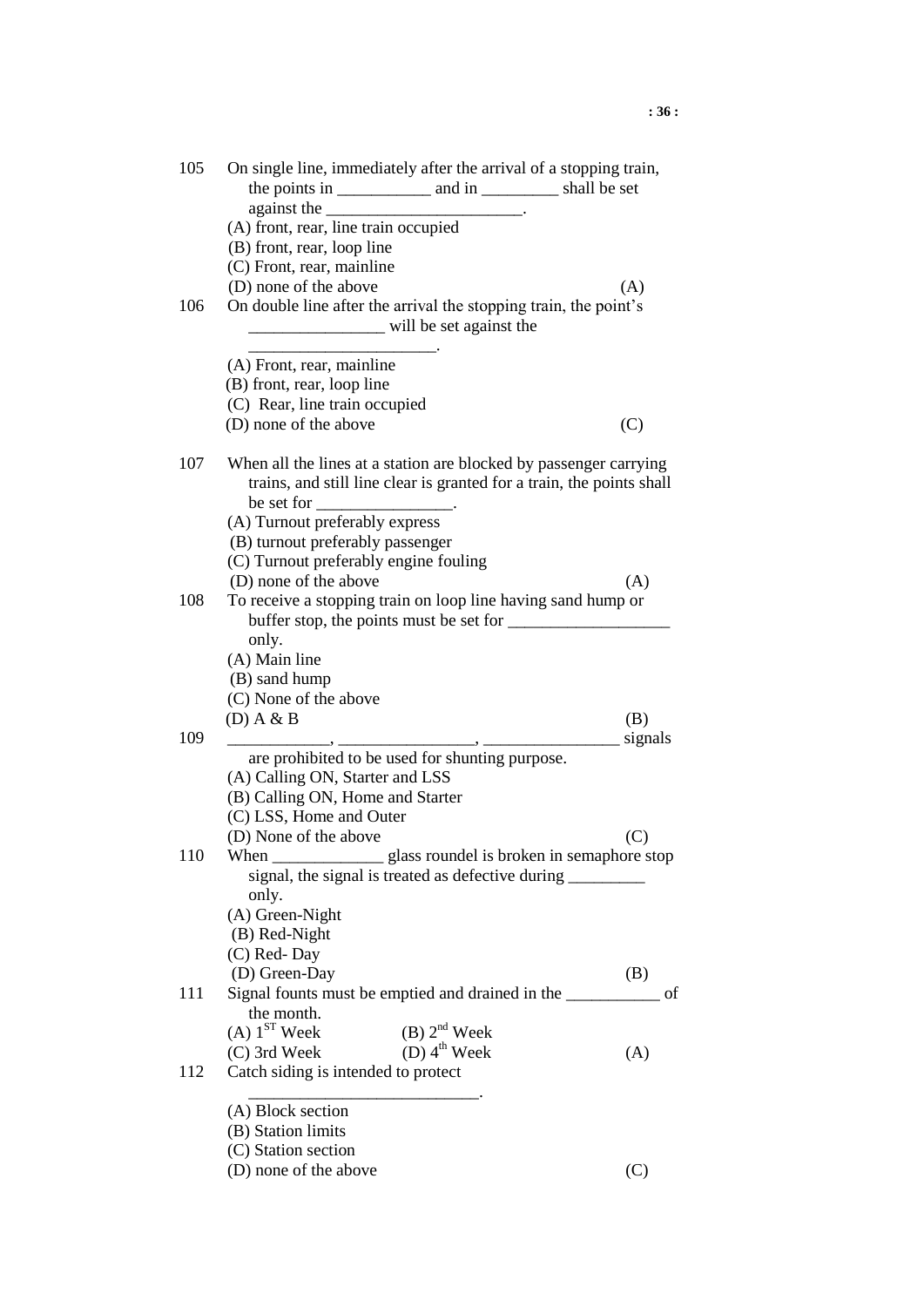113 Slip siding is intended to protect

|     | (A) Block section                                                  |     |
|-----|--------------------------------------------------------------------|-----|
|     | (B) Station limits                                                 |     |
|     | (C) Station section                                                |     |
|     | (D) none of the above                                              | (A) |
| 114 | When there is a falling gradient of ______________________ towards |     |
|     | station section the provision of catch siding is compulsory.       |     |
|     | (B) 1 IN 80<br>$(A) 1$ IN 100                                      |     |
|     | $(C) 1$ IN 200<br>(D) $1 \text{ IN } 150$                          | (B) |
| 115 | When there is a falling gradient of ______________________ towards |     |
|     | block section the provision of slip siding is compulsory.          |     |
|     | $(B) 1$ IN 80<br>$(A) 1$ IN 100                                    |     |
|     | $(C) 1$ IN 200<br>(D) 1 IN 150                                     | (A) |
|     |                                                                    |     |
| 116 | Catch / Slip siding points key can be extracted from the Block     |     |
|     | Instrument, only when the block instrument is in ______.           |     |
|     | (A) Open position                                                  |     |
|     | (B) Locked position                                                |     |
|     | (C) Closed position                                                |     |
|     | (D) none of the above                                              | (C) |
| 117 | Normal setting of points wherever catch / slip sidings are         |     |
|     |                                                                    |     |
|     | (A)Main line                                                       |     |
|     | (B) Loop line                                                      |     |
|     | (C) Catch/Slip sidings                                             |     |
|     | (D) none of the above                                              | (C) |
| 118 | Catch siding length shall be suitable to                           |     |
|     | (A)Shortest Train in section                                       |     |
|     | (B) Lengthiest Train in section                                    |     |
|     | (C) None of the above                                              |     |
|     | $(D)$ A & B                                                        | (B) |
| 119 |                                                                    | and |
|     | _____________ purposes.                                            |     |
|     | (A) Stabling-Shunting                                              |     |
|     | (B) passenger-express                                              |     |
|     | (C) Goods-passenger                                                |     |
|     | (D) none of the above                                              | (A) |
| 120 | Whenever points / signals / block instrument is disconnected by    |     |
|     | SI/ESM, SM shall ensure that _______________________ is issued     |     |
|     | by SI / ESM.                                                       |     |
|     | (A) Reconnection notice                                            |     |
|     | (B) Disconnection notice                                           |     |
|     | (C) None of the above                                              |     |
|     | $(D)$ A & B                                                        | (B) |
| 121 | SM shall inform cabin man / CASM / SWM under exchange of           |     |
|     | whenever the points / signals / block instrument is                |     |
|     | disconnected.                                                      |     |
|     | $(A)$ TN<br>(B) PC                                                 |     |
|     | (C) PN<br>(D) none of the above                                    | (C) |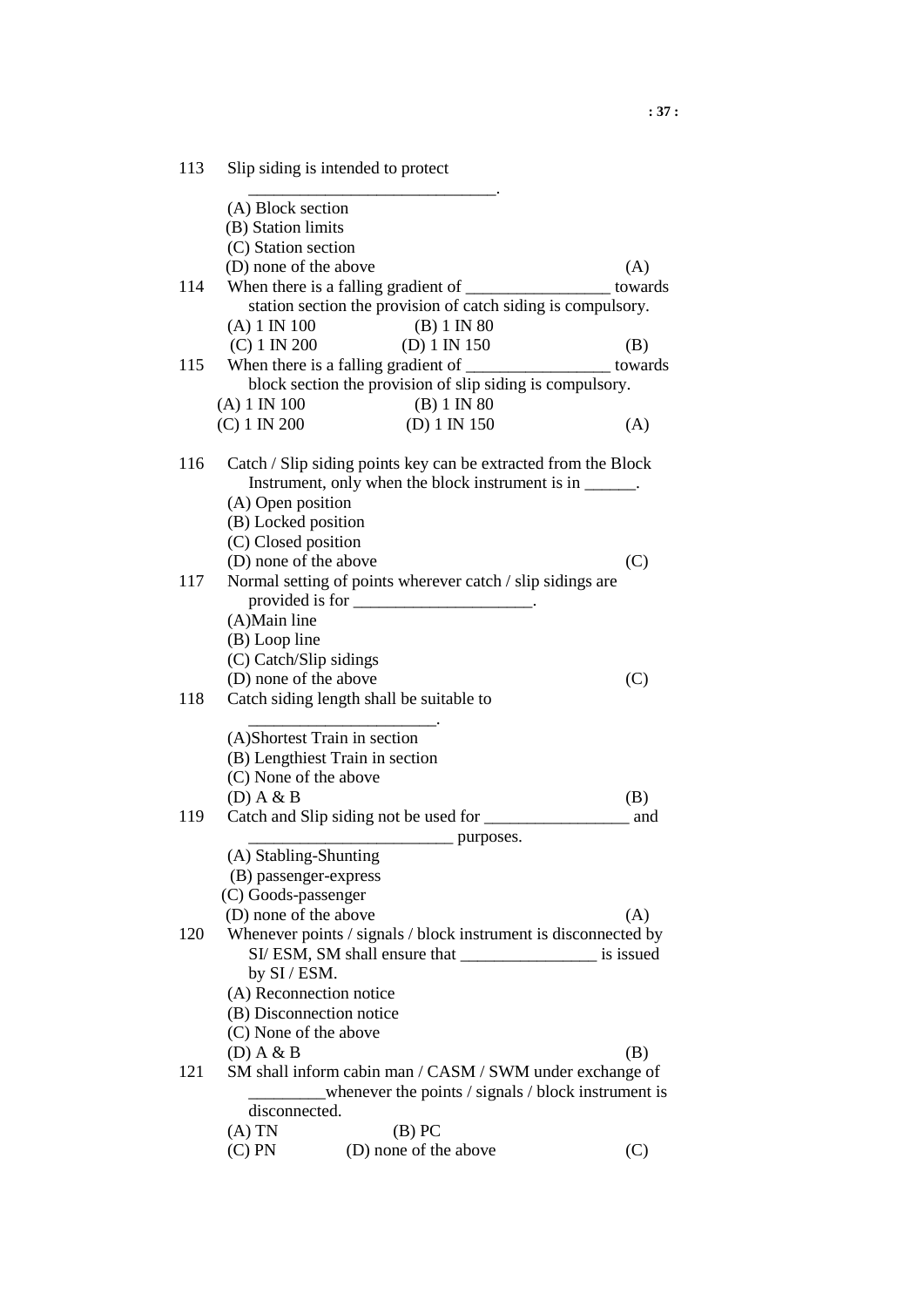| 122 |                                   | When the disconnected signal / point is reconnected, SM shall    |     |
|-----|-----------------------------------|------------------------------------------------------------------|-----|
|     | test                              |                                                                  |     |
|     | (B) Thrice<br>$(A)$ Twice         |                                                                  |     |
|     | (C) Once (D) none of the above    |                                                                  | (B) |
| 123 |                                   | From the time of disconnection to reconnection, the trains shall |     |
|     |                                   |                                                                  |     |
|     | (A) Piloting                      |                                                                  |     |
|     | (B) Taking of reception signals   |                                                                  |     |
|     | $(C)$ A & B                       |                                                                  |     |
|     | (D) none of the above             |                                                                  | (A) |
| 124 |                                   | A green flag by day and a white light by night moved vertically  |     |
|     |                                   | as high and as low as possible indicate                          |     |
|     |                                   |                                                                  |     |
|     | (A) Train stalling                |                                                                  |     |
|     | (B) Train parting                 |                                                                  |     |
|     | (C)Shunting                       |                                                                  |     |
|     | (D) none of the above             |                                                                  | (B) |
|     |                                   |                                                                  |     |
| 125 |                                   | Violently waving a white light horizontally across the body of a |     |
|     | person indicates                  |                                                                  |     |
|     | (A) Proceed                       | (B) go slowly                                                    |     |
|     |                                   | (C) Stop dead (D) none of the above                              | (C) |
| 126 |                                   |                                                                  |     |
|     | (A) Audible signals               |                                                                  |     |
|     | (B) Visible signals               |                                                                  |     |
|     | (C) Fixed signals                 |                                                                  |     |
|     | (D) none of the above             |                                                                  | (A) |
| 127 |                                   |                                                                  |     |
|     | (A) White $&$ green               |                                                                  |     |
|     | (B) White $&$ green               |                                                                  |     |
|     | $(C)$ Red $\&$ green              |                                                                  |     |
|     | (D) white $&$ yellow              |                                                                  | (D) |
| 128 |                                   |                                                                  |     |
|     | (A) White & black                 |                                                                  |     |
|     | $(B)$ White $\&$ green            |                                                                  |     |
|     | $(C)$ Red $\&$ green              |                                                                  |     |
|     | (D) white $&$ yellow              |                                                                  | (A) |
| 129 |                                   | VTP is located at ________ meters from either side of            |     |
|     |                                   |                                                                  |     |
|     | (A) 180-station building          |                                                                  |     |
|     | (B) 180-outer most facing points  |                                                                  |     |
|     | (C) 270-station building          |                                                                  |     |
|     | (D) 270-outer most signals        |                                                                  | (A) |
| 130 |                                   |                                                                  |     |
|     | signal.                           |                                                                  |     |
|     | (A) 180-station building          |                                                                  |     |
|     | (B) 180-outer most facing points  |                                                                  |     |
|     | (C) 270-station building          |                                                                  |     |
|     |                                   |                                                                  |     |
| 131 | (D) 270-outer most facing signals |                                                                  | (D) |
|     |                                   | _Number of detonators are given to each fog                      |     |
|     | signalman.<br>$(A)$ 24            |                                                                  |     |
|     | $(C)$ 10                          | (B) 12                                                           |     |
|     |                                   | $(D)$ 30                                                         | (A) |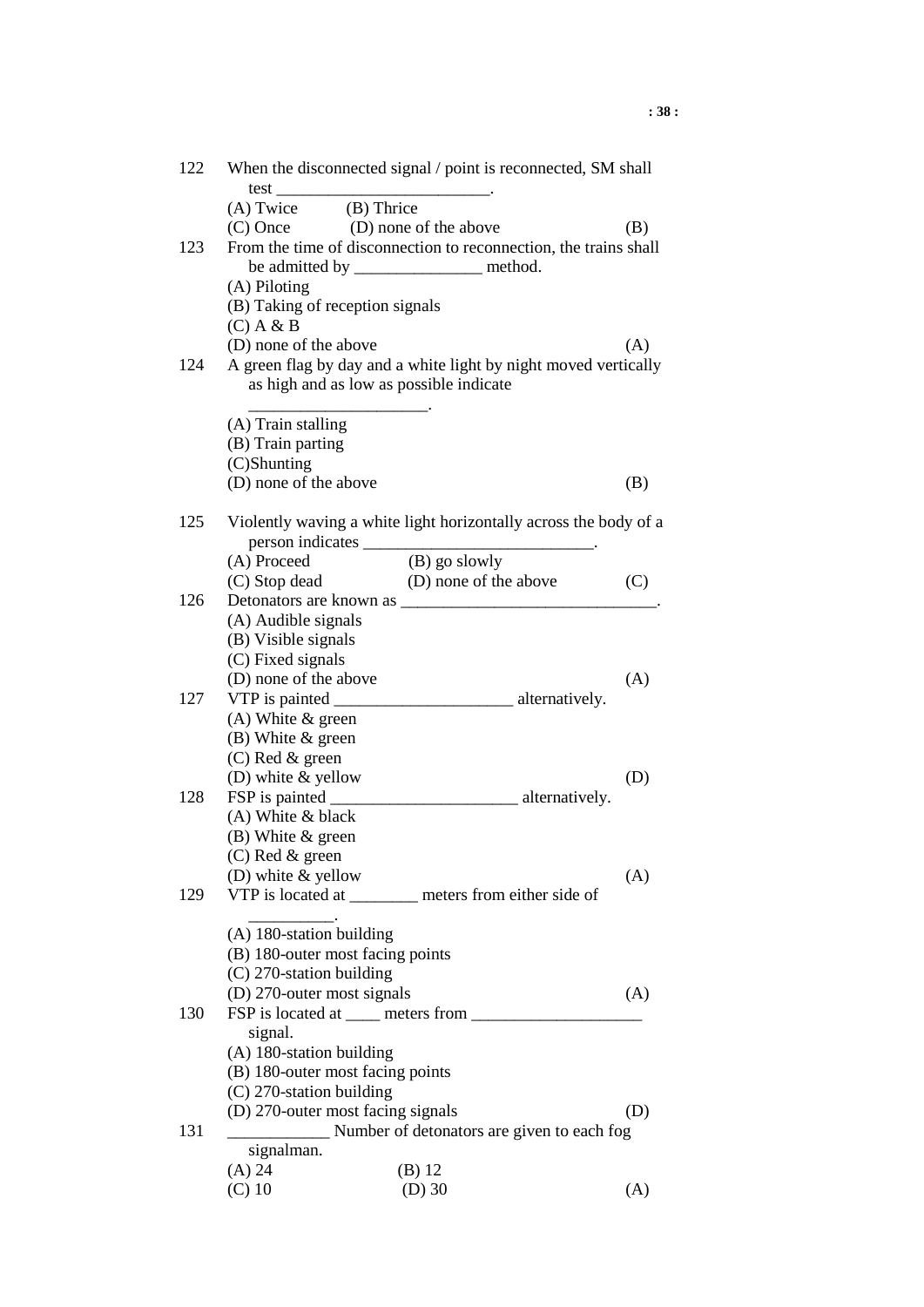| 132 | When pre-warning is given about foggy weather by SM in rear,                                          |                                                |     |
|-----|-------------------------------------------------------------------------------------------------------|------------------------------------------------|-----|
|     | the caution order contains the restriction of ____________ kmph to                                    |                                                |     |
|     | be observed after passing ____________.                                                               |                                                |     |
|     | $(A)$ 25 -facing points                                                                               |                                                |     |
|     | (B) 10-outer most signals                                                                             |                                                |     |
|     | $(C)$ 60-Home                                                                                         |                                                |     |
|     | (D) 15-Home                                                                                           |                                                | (B) |
| 133 | When Driver observes foggy weather in the block section, a                                            |                                                |     |
|     | speed restriction of _________ kmph in Absolute Block                                                 |                                                |     |
|     | System and _____________ kmph in Automatic Block System                                               |                                                |     |
|     | shall be followed.                                                                                    |                                                |     |
|     |                                                                                                       |                                                |     |
|     | (A) $60 - 30$<br>(C) $30 - 45$<br>(B) $45 - 25$<br>(D) none of the above                              |                                                | (A) |
| 134 | Normal life of a detonator is __________________.                                                     |                                                |     |
|     |                                                                                                       |                                                |     |
|     | $(A)$ 10 years $(B)$ 7 years                                                                          |                                                |     |
|     | $(D)$ 15 years<br>$(C)$ 12 years                                                                      |                                                | (B) |
| 135 |                                                                                                       |                                                |     |
|     | Testing of detonator shall be done by moving an empty wagon at<br>a speed of __________________ kmph. |                                                |     |
|     |                                                                                                       |                                                |     |
|     | $(A)$ 10<br>(B) 12                                                                                    |                                                |     |
|     | $(C)$ 15<br>$(D)$ 8                                                                                   |                                                | (D) |
| 136 | After testing the detonator, the life can be increased for one year                                   |                                                |     |
|     | subject to a maximum of _____________ extensions.                                                     |                                                |     |
|     | $(A)$ 4<br>$(B)$ 5                                                                                    |                                                |     |
|     | $(D)$ 7<br>$(C)$ 3                                                                                    |                                                | (C) |
| 137 | Nominated fog signalmen are two from _____________                                                    |                                                |     |
|     |                                                                                                       |                                                |     |
|     | department.                                                                                           |                                                |     |
|     | (A)Engineering-operating                                                                              |                                                |     |
|     | (B) mechanical-electrical                                                                             |                                                |     |
|     | (C) commercial-electrical                                                                             |                                                |     |
|     | (D) mechanical-commercial                                                                             |                                                | (A) |
| 138 | Fog signalman shall retain at FSP for a period of _______ hours                                       |                                                |     |
|     | on Main line section.                                                                                 |                                                |     |
|     | $(A)$ 4<br>$(B)$ 5                                                                                    |                                                |     |
|     | (C) 3 (D) 10                                                                                          |                                                | (C) |
| 139 | For signalmen's assurance will be taken in register                                                   |                                                |     |
|     | by SM.                                                                                                |                                                |     |
|     | $(A)$ SWR<br>$(B)$ TN                                                                                 |                                                |     |
|     | (C) Station Dairy                                                                                     | (D) none of the above                          | (C) |
| 140 | The knowledge of the staff that is required to use detonators shall                                   |                                                |     |
|     | be tested by the testing officials once in _______________.                                           |                                                |     |
|     | $(A)$ 3 months<br>$(B)$ 4 months                                                                      |                                                |     |
|     | $(C)$ 5 months                                                                                        | $(D)$ 6 months                                 | (A) |
| 141 |                                                                                                       | __ shall prescribe the No. of detonators which |     |
|     | shall be kept in stock at a station.                                                                  |                                                |     |
|     | $(A)$ TSR<br>$(B)$ SWR                                                                                |                                                |     |
|     | $(C)$ TN<br>(D) PN                                                                                    |                                                | (B) |
| 142 | Normal life of fuse is _                                                                              |                                                |     |
|     | $(A)$ 10 years<br>$(B)$ 7 years                                                                       |                                                |     |
|     | $(C)$ 12 years                                                                                        | $(D)$ 15 years                                 | (B) |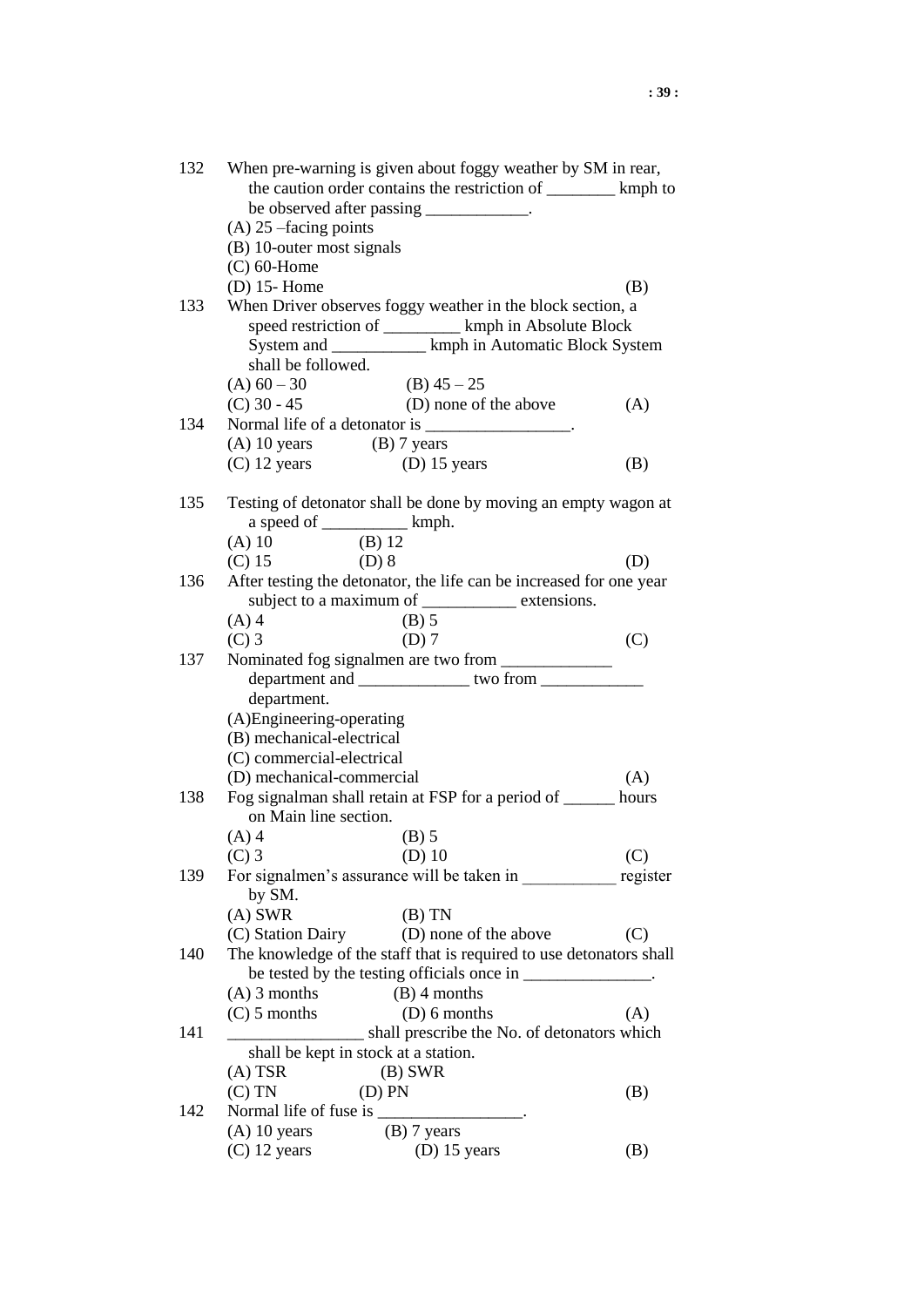| 143 |                                                                     | After successful testing of a fuse, its life can be increased by one                                             |     |
|-----|---------------------------------------------------------------------|------------------------------------------------------------------------------------------------------------------|-----|
|     |                                                                     | year, subjected to a maximum of ________________ extensions.                                                     |     |
|     | $(A)$ 4                                                             | $(B)$ 5                                                                                                          |     |
|     | $(C)$ 3                                                             | (D) No limit                                                                                                     | (D) |
| 144 |                                                                     | Every gate located on DL, Ghat, Suburban and Automatic System<br>shall be proved with _____________ no of fuses. |     |
|     | $(A)$ 3                                                             | $(B)$ 5                                                                                                          |     |
|     | $(C)$ 7                                                             | $(D)$ 10                                                                                                         | (A) |
| 145 |                                                                     |                                                                                                                  |     |
|     | last for <u>____</u> minutes.                                       |                                                                                                                  |     |
|     | (A) White $-10$ (B) red $-5$ to 7                                   |                                                                                                                  |     |
|     | $(C)$ green-8 $(D)$ yellow-9                                        |                                                                                                                  | (B) |
| 146 |                                                                     | Whenever a signal which is detecting a point becomes defective,                                                  |     |
|     |                                                                     |                                                                                                                  |     |
|     |                                                                     | (B) defective                                                                                                    |     |
|     | (A) Working (B) defective<br>(C) clamped (D) padlocked              |                                                                                                                  | (B) |
| 147 |                                                                     | Whenever a signal/point/block instrument is defective, SM shall                                                  |     |
|     |                                                                     |                                                                                                                  |     |
|     | $(A)$ SWR                                                           | (B) PN                                                                                                           |     |
|     | $(C)$ TSR                                                           | $(D)$ TN                                                                                                         | (C) |
|     |                                                                     |                                                                                                                  |     |
| 148 | provided.<br>(A) Repeating - clamping<br>(B) Calling ON - telephone | Pre-warning about defective reception signal is not required when                                                |     |
|     | (C) Co acting - VHF                                                 |                                                                                                                  |     |
|     | (D) none of the above                                               |                                                                                                                  | (B) |
| 149 |                                                                     | Pre-warning, when given it will be given in ________ authority.                                                  |     |
|     | (A) $T/369(1)$ (B) $T/369(3b)$                                      |                                                                                                                  |     |
|     | (C) T/512                                                           | (D) $T/511$                                                                                                      | (A) |
| 150 |                                                                     | When semaphore reception stop signal struck in "OFF" position,                                                   |     |
|     |                                                                     | and pre-warning is given, SM shall allow the train to go on                                                      |     |
|     |                                                                     | <u>______________</u> authority.                                                                                 |     |
|     | (A) Taking of signals                                               |                                                                                                                  |     |
|     | (B) Taking of LSS                                                   |                                                                                                                  |     |
|     | (C) PLCT-T/369 (1)                                                  |                                                                                                                  |     |
|     | (D) none of the above                                               |                                                                                                                  | (C) |
| 151 |                                                                     | When semaphore LSS got struck in "OFF" position, SM shall                                                        |     |
|     | $(A)$ PLCT                                                          |                                                                                                                  |     |
|     | (B) taking off Shunt signal                                         |                                                                                                                  |     |
|     | (C) Taking of Co acting signal                                      |                                                                                                                  |     |
|     | (D) none of the above                                               |                                                                                                                  | (A) |
| 152 |                                                                     | When Home is defective in TAS, class "B" station,                                                                |     |
|     | signal is also treated as defective.                                |                                                                                                                  |     |
|     | (A) Calling-ON                                                      |                                                                                                                  |     |
|     | (B) Shunt signal                                                    |                                                                                                                  |     |
|     | (C) Co acting signals                                               |                                                                                                                  |     |
|     | (D) Outer                                                           |                                                                                                                  | (A) |

**: 40 :**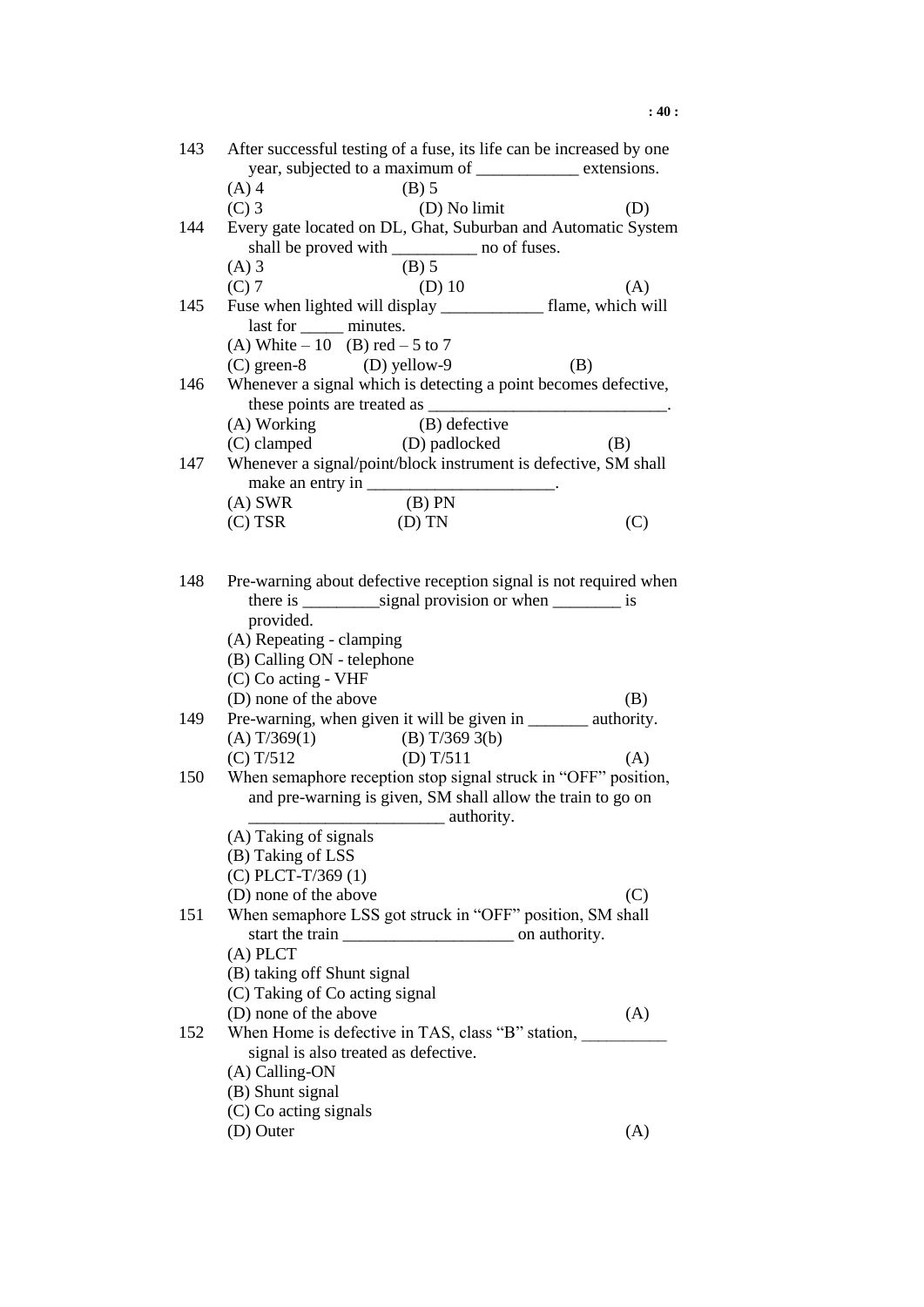| 153       | When Home is defective and pre-warning is given, the train shall                                                   |        |
|-----------|--------------------------------------------------------------------------------------------------------------------|--------|
|           | (A) Taking off Calling ON                                                                                          |        |
|           | (B) taking off Shunt signal                                                                                        |        |
|           | (C) Taking of Co acting signal                                                                                     |        |
|           | (D) Piloting                                                                                                       | (D)    |
| 154       | When train is received on Calling-ON, in podanur panel, Calling-                                                   |        |
|           | ON cancellation takes __________________ seconds.                                                                  |        |
|           | $(A) 220$ (B) 240                                                                                                  |        |
|           | $(C) 150$ $(D) 120$                                                                                                | (B)    |
| 155       | When Driver passes starter at "ON" partly and stopped before<br>Advanced starter subsequently line clear is taken. |        |
|           | will be given                                                                                                      |        |
|           | (A) PLCT $& T/3693(b)$                                                                                             |        |
|           | (B) taking off LSS                                                                                                 |        |
|           | (C) Taking of Co acting signal                                                                                     |        |
|           | (D) none of the above                                                                                              | (A)    |
| 156       | When Driver finds a reception stop signal in semaphore area in<br>"OFF" condition without light, he shall observe  |        |
|           | (A) Night aspect                                                                                                   |        |
|           | (B) taking off Shunt signal                                                                                        |        |
|           | (C) Day aspect                                                                                                     |        |
|           | (D) none of the above                                                                                              | (C)    |
| 157       | When Warner / Distant failed in "OFF" position, SM shall                                                           |        |
|           | arrange to depute one competent railway Servant to show                                                            |        |
|           | from the defective signal.                                                                                         |        |
|           | $(A)$ PLCT                                                                                                         |        |
|           | (B) taking off Shunt signal<br>(C) Taking of Co acting signal                                                      |        |
| $(D)$ PHS |                                                                                                                    | (D)    |
|           |                                                                                                                    |        |
|           | start the train.                                                                                                   |        |
|           | (A) PLCT + T/369 3(b)                                                                                              |        |
|           | (B) taking off LSS                                                                                                 |        |
|           | (C) Taking of Co acting signal                                                                                     |        |
|           | $(D)$ PHS                                                                                                          | (A)    |
| 159       |                                                                                                                    | is the |
|           | authority to start a train.                                                                                        |        |
|           | $(A)$ PLCT                                                                                                         |        |
|           | (B) taking off Shunt signal                                                                                        |        |
|           | (C) Taking of Co acting signal                                                                                     |        |
|           | (D) none of the above                                                                                              | (A)    |
| 160       | When IBS is at "ON" and the telephone is out of order, Driver                                                      |        |
|           | after waiting for ________ minutes shall proceed at speed of                                                       |        |
|           | when view is clear $/$ not clear up to next stop                                                                   |        |
|           | signal.<br>(A) 10-10/8 KMPH                                                                                        |        |
|           |                                                                                                                    |        |
|           | (B) 15-15/8 KMPH<br>(C) 25-25/8 KMPH                                                                               |        |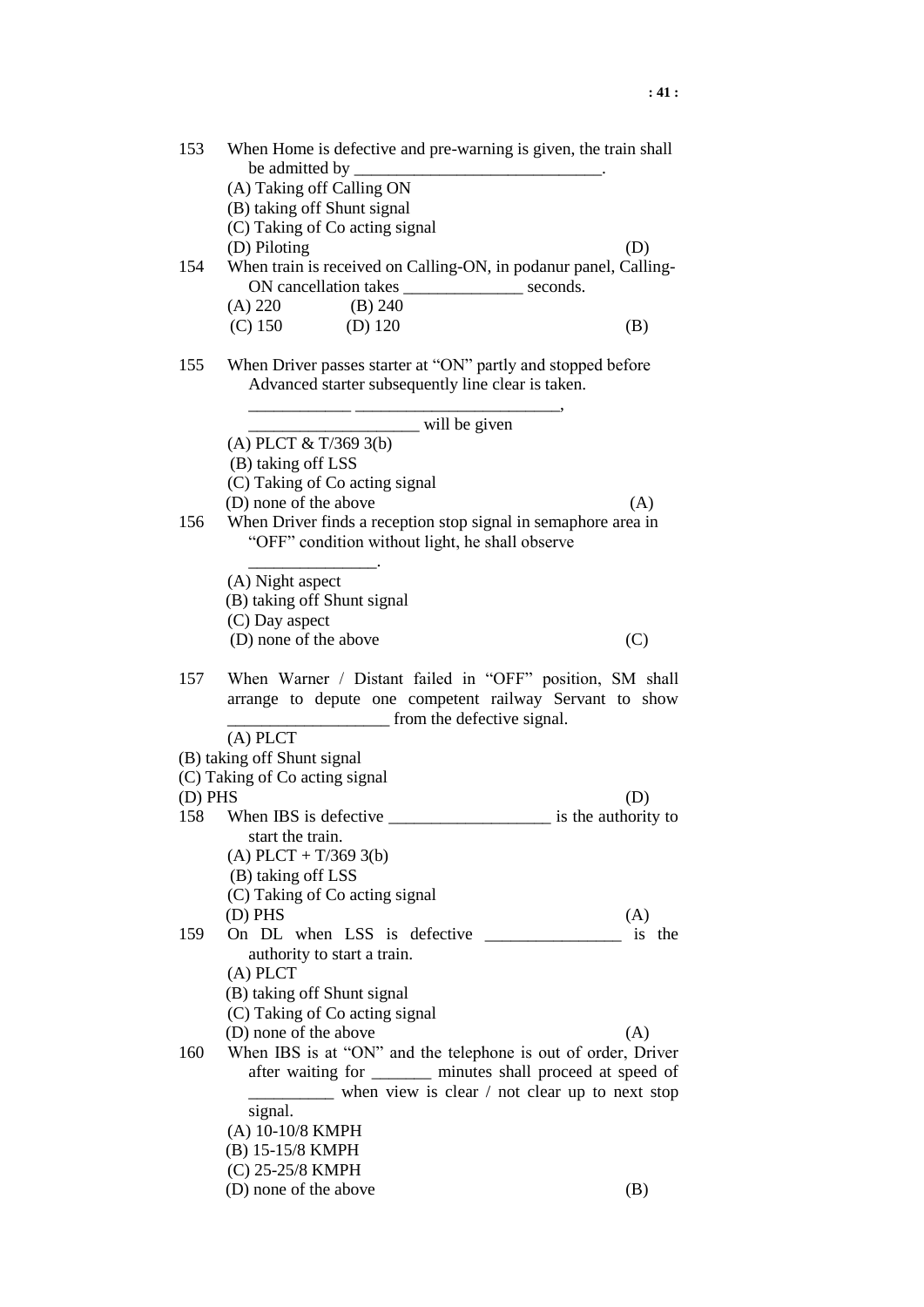| 161 |                                                     | When Driver passes IBS at "ON"                                     | indication will     |
|-----|-----------------------------------------------------|--------------------------------------------------------------------|---------------------|
|     | appear to SM in rear.                               |                                                                    |                     |
|     | $(A)$ K <sub>1</sub>                                | $(B)$ K <sub>2</sub>                                               |                     |
|     | $(C)$ K3                                            | $(D)$ K4                                                           | (A)                 |
| 162 |                                                     | When Driver passes LSS in "OFF" position                           |                     |
|     |                                                     | indication will appear which will become normal by putting         |                     |
|     | back                                                |                                                                    |                     |
|     | (A) K1-FSS Lever to normal                          |                                                                    |                     |
|     | (B) K2-LSS Lever to normal                          |                                                                    |                     |
|     | (C) K3-FSS Lever to normal                          |                                                                    |                     |
|     | (D) none of the above                               |                                                                    | (B)                 |
| 163 |                                                     | Whenever IBS or IB distant signal bulb is fused OFF,               |                     |
|     |                                                     | indication shall appear along with buzzer.                         |                     |
|     | $(A)$ K <sub>1</sub>                                | $(B)$ K <sub>2</sub>                                               |                     |
|     | $(C)$ K3                                            | $(D)$ K4                                                           | (D)                 |
| 164 |                                                     | When Driver passes IBS in "OFF" position, indication               |                     |
|     |                                                     | will appear after which block instrument is to be put in           |                     |
|     |                                                     | position.                                                          |                     |
|     | $(A)$ K <sub>1</sub> -SO <sub>L</sub><br>(B) K2-TOL |                                                                    |                     |
|     | (C) K3-POL (D) none of the above                    |                                                                    | (B)                 |
| 165 |                                                     | Whenever axle counter of IBS is functioning improperly, SM in      |                     |
|     |                                                     | rear with the co-operation of SM in advance shall operate          |                     |
|     |                                                     | _ buttons to reset axle counter.                                   |                     |
|     | $(A)$ PB2 in co-op PB3                              |                                                                    |                     |
|     | $(B)$ PB4 in co-op PB3                              |                                                                    |                     |
|     | $(C)$ A & B                                         |                                                                    |                     |
|     | (D) none of the above                               |                                                                    | (A)                 |
|     |                                                     |                                                                    |                     |
| 166 | Wherever IBS is                                     | provided, LSS is interlocked                                       | with                |
|     |                                                     | <b>IBS</b><br>and<br>is                                            | interlocked<br>with |
|     |                                                     |                                                                    |                     |
|     | $(A)$ FSS-LSS                                       |                                                                    |                     |
|     | (B) Axle counters-Block section                     |                                                                    |                     |
|     | (C) Calling on-co acting                            |                                                                    |                     |
|     | (D) none of the above                               |                                                                    | (B)                 |
| 167 |                                                     | Whenever color light signal is flickering / bobbing and does not   |                     |
|     |                                                     | pickup a steady aspect at least for _______________ time, the      |                     |
|     | signal shall be treated as defective.               |                                                                    |                     |
|     | $(A)$ 60 seconds                                    |                                                                    |                     |
|     | $(B)$ 120 seconds                                   |                                                                    |                     |
|     | $(C)$ 180 seconds                                   |                                                                    |                     |
|     | (D) none of the above                               |                                                                    | (A)                 |
| 168 |                                                     | Signal warning board is located at a distance of ________ meters   |                     |
|     | before a stop signal.                               |                                                                    |                     |
|     | $(A)$ 1500 meters                                   |                                                                    |                     |
|     | $(B)$ 1200 meters                                   |                                                                    |                     |
|     | $(C)$ 1400 meters                                   |                                                                    |                     |
|     | (D) none of the above                               |                                                                    | (C)                 |
|     |                                                     |                                                                    |                     |
| 169 |                                                     | After exploding the detonator, the Driver shall proceed cautiously |                     |
|     |                                                     | up to a distance of ___________ and can pick-up normal speed if    |                     |
|     | there is no obstruction beyond that distance.       |                                                                    |                     |
|     | (A) 1.2 km                                          | (B) 1.5 km                                                         |                     |
|     | $(C)$ 2.0 km                                        | (D) none of the above                                              | (B)                 |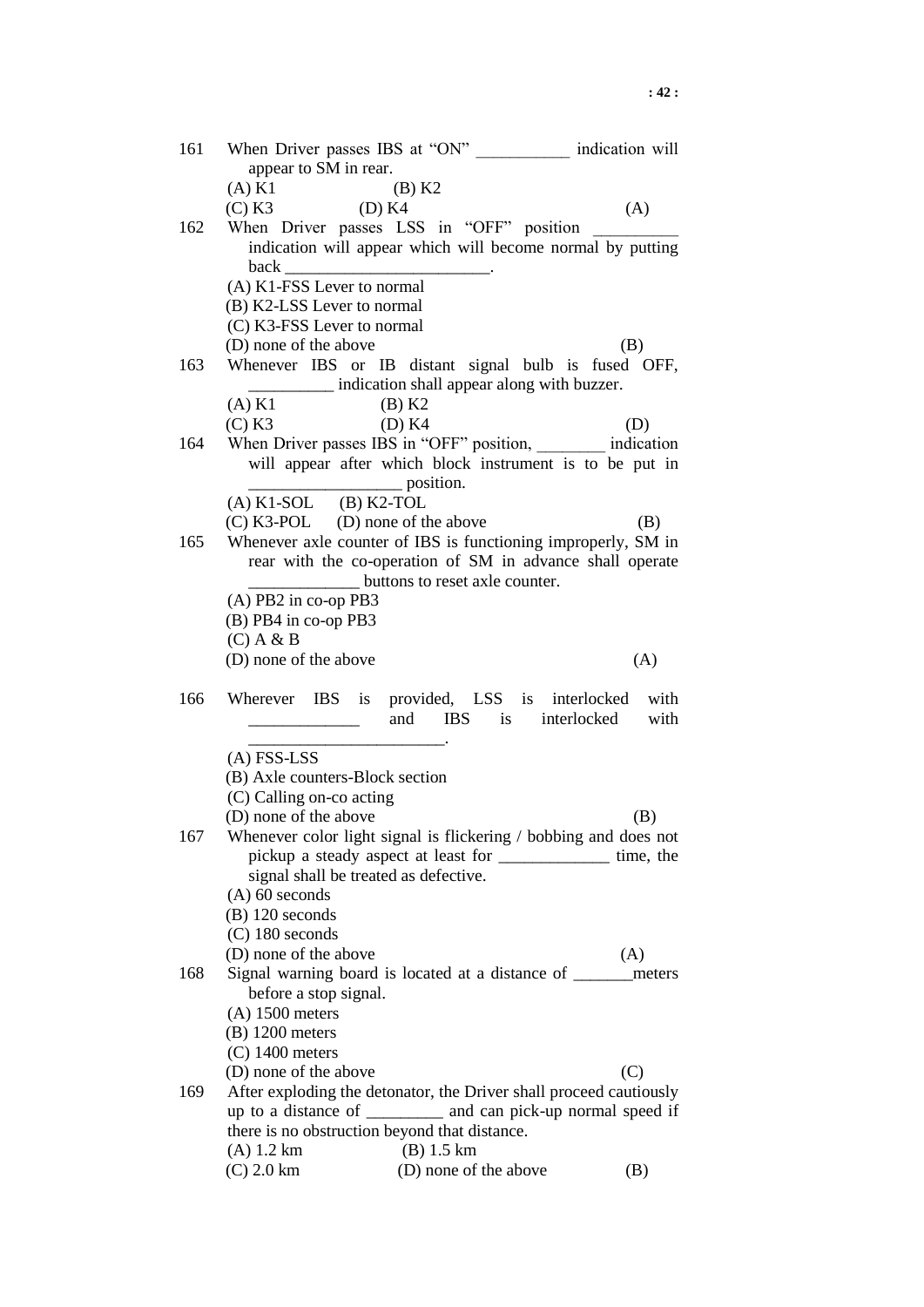| 170 |                                                                                                    |                       |                       |            |
|-----|----------------------------------------------------------------------------------------------------|-----------------------|-----------------------|------------|
|     | work in Ghat Area.                                                                                 |                       |                       |            |
|     | $(A)$ 3                                                                                            | $(B)$ 2               |                       |            |
|     | $(C)$ 6                                                                                            | (D) none of the above |                       | (C)        |
| 171 | Gate-cum-Distant signal will be located at a distance of ______                                    |                       |                       |            |
|     | meters before the gate.                                                                            |                       |                       |            |
|     | $(A)$ 120                                                                                          | (B) 180               |                       |            |
|     | (A) $120$<br>(C) 240 (D) none of the above                                                         |                       |                       |            |
|     |                                                                                                    |                       |                       | (B)        |
| 172 | The normal aspect of distant signal is _____________________.                                      |                       |                       |            |
|     | (A) Proceed (B) Danger<br>C) Attention (D) none of the above                                       |                       |                       |            |
|     |                                                                                                    |                       |                       | (C)        |
| 173 | "G" marker on a gate signal is eliminated when there is a                                          |                       |                       |            |
|     | ______________between Gate stop signal and gate.                                                   |                       |                       |            |
|     | (A) Gate (B) Bridge                                                                                |                       |                       |            |
|     | (C) points (D) none of the above                                                                   |                       |                       | (B)        |
| 174 | When there is no response from Gateman, the SM shall stop the                                      |                       |                       |            |
|     |                                                                                                    |                       |                       |            |
|     | (A) Co to observe gate rules                                                                       |                       |                       |            |
|     | $(B)$ PLCT                                                                                         |                       |                       |            |
|     | (C) Written memo                                                                                   |                       |                       |            |
|     | (D) none of the above                                                                              |                       |                       | (A)        |
| 175 | TI/SM/PWI shall                                                                                    |                       | test detonators       | in<br>once |
|     |                                                                                                    |                       |                       |            |
|     | $(A)$ four months                                                                                  |                       |                       |            |
|     | (B) three months                                                                                   |                       |                       |            |
|     | $(C)$ one month                                                                                    |                       |                       |            |
|     | (D) none of the above                                                                              |                       |                       | (B)        |
| 176 | The speed of train on 1 in 81/2 turnout is ____________ kmph.                                      |                       |                       |            |
|     |                                                                                                    |                       |                       |            |
|     | $(A)$ 8                                                                                            | (B) $10$              |                       |            |
|     | (C) 15                                                                                             | (D) none of the above |                       | (B)        |
| 177 | The speed of goods train while entering goods terminal yard is<br>restricted to ____________ kmph. |                       |                       |            |
|     | $(A)$ 8                                                                                            | (B) $10$              |                       |            |
|     | (C) 15 (D) none of the above                                                                       |                       |                       |            |
|     |                                                                                                    |                       |                       | (B)        |
| 178 | When a signal is newly erected or shifted, it shall be jointly                                     |                       |                       |            |
|     |                                                                                                    | $(B)$ PWI ,TI&SI      |                       |            |
|     | $(A)$ SI, TI & LI                                                                                  |                       |                       |            |
|     | $(C)$ PWI, TI&LI (D) none of the above                                                             |                       |                       | (A)        |
| 179 | When a signal is newly erected or shifted, caution order shall be                                  |                       |                       |            |
|     | given for a period of __________ days.                                                             |                       |                       |            |
|     |                                                                                                    |                       |                       |            |
|     | $(A)$ 8                                                                                            | $(B)$ 10              |                       |            |
|     | $(C)$ 15                                                                                           |                       | (D) none of the above | (B)        |
| 180 | Color light repeating signal is identified by                                                      |                       |                       |            |
|     |                                                                                                    |                       |                       |            |
|     | (A) A Marker                                                                                       |                       | (B) S Marker          |            |
|     | (C) illuminated R marker                                                                           |                       | $(D)$ none            | (C)        |
| 181 | In Co-acting signal, the top one is known as main arm and the                                      |                       |                       |            |
|     |                                                                                                    |                       |                       | arm.       |
|     | (A) Calling on<br>$(C)$ Co acting                                                                  | $(D)$ none            | (B) duplicating       | (C)        |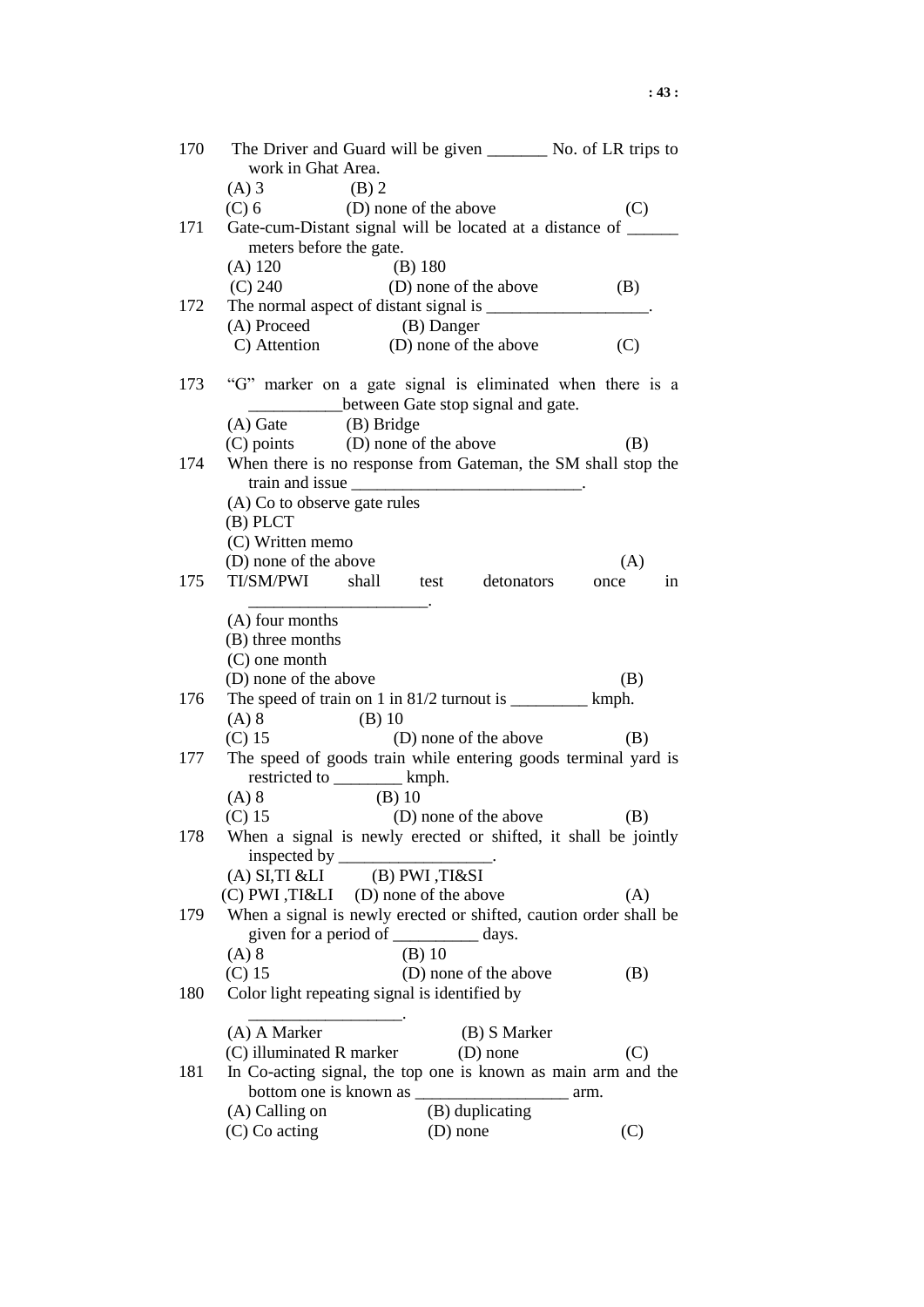| 182 | When IB distant fails in "OFF" position is the                    |
|-----|-------------------------------------------------------------------|
|     | authority for trains before dispatching.                          |
|     | $(A)$ PLCT+T/369.3(b)                                             |
|     | (B) taking off Shunt signal                                       |
|     |                                                                   |
|     | (C) Taking of Co acting signal                                    |
|     | (D) none of the above<br>(A)                                      |
| 183 | When IBS is at "ON" the Driver shall stop the train at IB and     |
|     | contact ___________ by IB Phone.                                  |
|     | (A) Front station master                                          |
|     | (B) rear station master                                           |
|     | (C) Guard of the train                                            |
|     | (D) none of the above<br>(B)                                      |
| 184 | INNER Distant signal is identified by ______________.             |
|     | (A) ID Marker (B) IB marker                                       |
|     |                                                                   |
|     | (D) none<br>(A)<br>$(C)$ P marker                                 |
| 185 | When points are treated as non-interlocked, the speed of the      |
|     |                                                                   |
|     | (A) 25<br>$(B)$ 15                                                |
|     | $(C)$ 45<br>(D) none<br>(B)                                       |
| 186 |                                                                   |
|     |                                                                   |
|     | (A) white-cross tail                                              |
|     | B) yellow- fish tail                                              |
|     |                                                                   |
|     | (C) green-rectangular                                             |
|     | (D) none of the above<br>(B)                                      |
| 187 | Station Warner's "OFF" aspect is interlocked with                 |
|     |                                                                   |
|     | (A) FSS (B) Shunt signal                                          |
|     | (C) LSS (D) none of the above<br>(C)                              |
|     |                                                                   |
| 188 | At station where there is common Home or at station where there   |
|     | are no starters, ______________________ is required.              |
|     | (A) Point indicators                                              |
|     | (B) Shunt signals                                                 |
|     | (C) Co acting signals                                             |
|     | (D) none of the above                                             |
|     | (A)                                                               |
| 189 | At a class "C" station on DL when home signal is defective        |
|     | is the authority to pass at "ON" position.                        |
|     | (A) Calling on signal                                             |
|     | (B) taking off Shunt signal                                       |
|     | (C) PLCT                                                          |
|     | (D) none of the above<br>(C)                                      |
| 190 | ODC shall be allowed to be attached by a train for transport only |
|     |                                                                   |
|     | (A) COM/CRS                                                       |
|     |                                                                   |
|     | (B) DRM/DOM                                                       |
|     | (C) DME/DEE                                                       |
|     | (D) none of the above<br>(A)                                      |
| 191 | kmph.                                                             |
|     | $(A)$ 25/15                                                       |
|     | $(B)$ 45/30                                                       |
|     | (C) 20/10                                                         |
|     | $(D)$ 75/15<br>(A)                                                |
|     |                                                                   |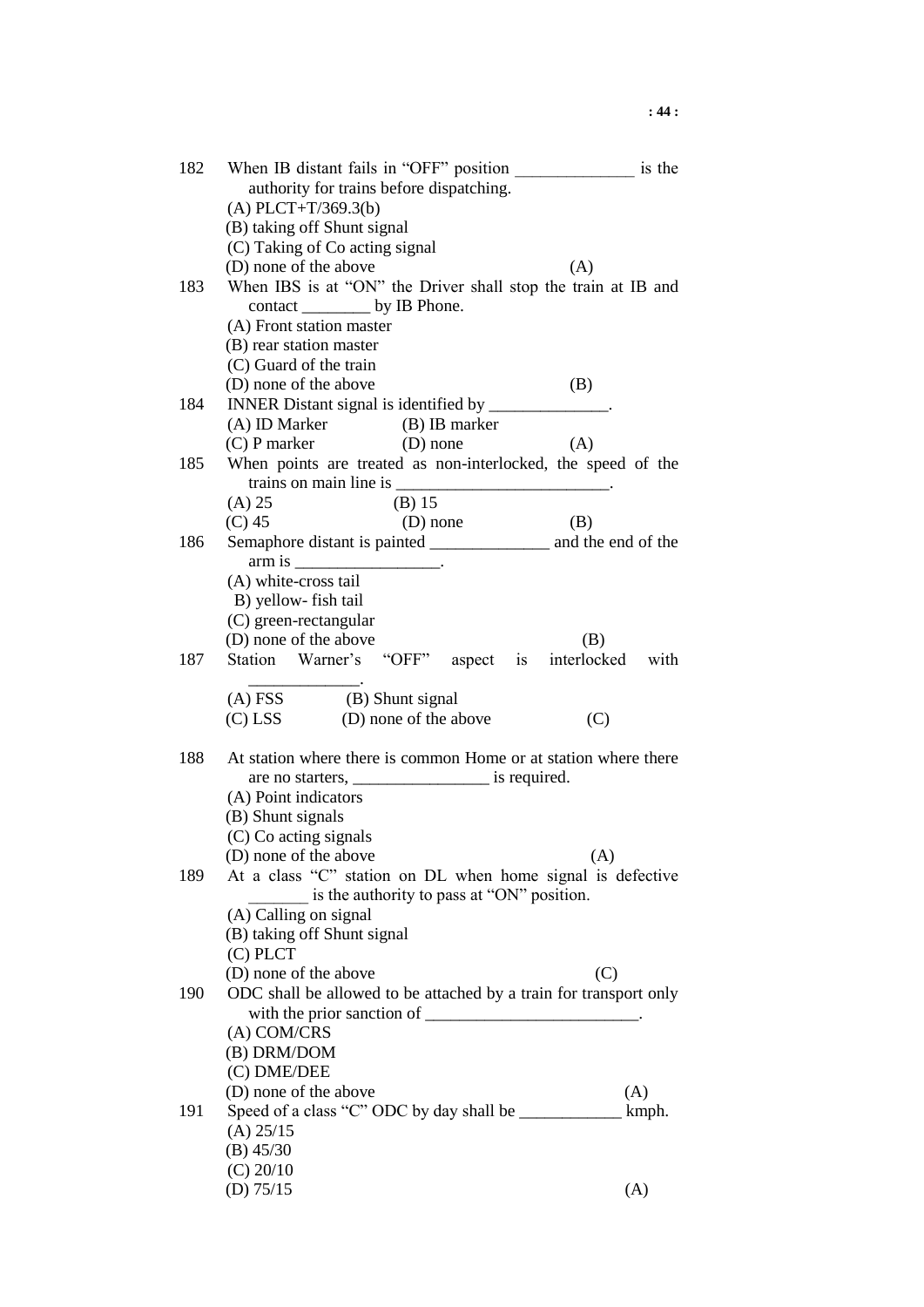| 192 | When class $\mathcal{C}'$ ODC is attached by a train $\mathcal{C}$ ,   |
|-----|------------------------------------------------------------------------|
|     | and ____________ shall proceed as a escort.                            |
|     | (A) SLI, TI, SI<br>(B) TXR, TI, PWI                                    |
|     | (C) PA, LI, STENO (D) none<br>(B)                                      |
| 193 | ODC wagon trains shall as far as possible be received on               |
|     | $\frac{1}{2}$ line.                                                    |
|     | (A) Loop Line (B) Main Line                                            |
|     | (C) Common Loop (D) none<br>(B)                                        |
| 194 | Speed of class 'B' ODC on BG shall not exceed kmph.                    |
|     | $(B)$ 25<br>$(A)$ 40                                                   |
|     | (C) 15 (D) none of the above<br>(A)                                    |
| 195 | Engine pushing is not permitted without the prior permission of        |
|     |                                                                        |
|     | (A) Guard<br>$(B)$ LI                                                  |
|     | (C) Rear Station Master (D) none<br>(C)                                |
| 196 | When engine pushing a train and guard is traveling in brake van,       |
|     | which is leading, the speed shall not exceed _______ kmph,             |
|     | when guard is not traveling in leading vehicle, the speed shall        |
|     | not exceed _______ kmph.                                               |
|     |                                                                        |
|     | (A) $15/10$ (B) $25/8$<br>(C) $40/25$ (D) none of the above (B)        |
| 197 | A train which is coming with engine pushing shall be admitted in       |
|     |                                                                        |
|     |                                                                        |
|     | (A) PLCT-Taking off signals                                            |
|     | (B) taking off Shunt signal-T/369 3(b)                                 |
|     | (C) Co acting signal-PLCT                                              |
|     | (D) Taking off reception signals-Piloting<br>(A)                       |
| 198 | When head light is defective after putting marker light the train      |
|     | can go with a restricted speed of ____________________ kmph.           |
|     | $(A)$ 40<br>(B) 25                                                     |
|     | $(C)$ 15<br>(D) none of the above<br>(A)                               |
|     |                                                                        |
| 199 |                                                                        |
|     | train.                                                                 |
|     | (A)mail-express                                                        |
|     | (B) passenger-express                                                  |
|     | (C)sub-urban-goods                                                     |
|     | (D)none of the above<br>(C)                                            |
| 200 | An engine exclusively deployed for shunting purpose shall put on       |
|     | colour marker lights on both sides.                                    |
|     | (A) Yellow<br>$(B)$ Red                                                |
|     | (C) No light<br>(D) none of the above<br>(B)                           |
| 201 | coupled<br>Light<br>engines<br>light<br>engines<br>shall<br>have<br>or |

| 199 | Side lights are dispensed for ______________ and<br>train.       |                                                                   |  |     |      |
|-----|------------------------------------------------------------------|-------------------------------------------------------------------|--|-----|------|
|     | (A)mail-express                                                  |                                                                   |  |     |      |
|     | (B) passenger-express                                            |                                                                   |  |     |      |
|     | (C)sub-urban-goods                                               |                                                                   |  |     |      |
|     | (D) none of the above                                            |                                                                   |  |     |      |
|     |                                                                  |                                                                   |  | (C) |      |
| 200 | An engine exclusively deployed for shunting purpose shall put on |                                                                   |  |     |      |
|     |                                                                  | _ colour marker lights on both sides.                             |  |     |      |
|     | (A) Yellow                                                       | $(B)$ Red                                                         |  |     |      |
|     | (C) No light (D) none of the above                               |                                                                   |  | (B) |      |
| 201 | Light engines or coupled light engines shall                     |                                                                   |  |     | have |
|     | $(A)$ BV                                                         | $(B)$ CBC                                                         |  |     |      |
|     | (C) LV Board (D) none of the above                               |                                                                   |  | (C) |      |
| 202 | When leading compartment of electric engine is defective and the |                                                                   |  |     |      |
|     |                                                                  | train is driven from trailing cab by Asst Driver, the speed shall |  |     |      |
|     |                                                                  |                                                                   |  |     |      |
|     |                                                                  |                                                                   |  |     |      |
|     | $(A)$ 50                                                         | $(B)$ 40                                                          |  |     |      |
|     | C) 25                                                            | (D) none of the above                                             |  | (B) |      |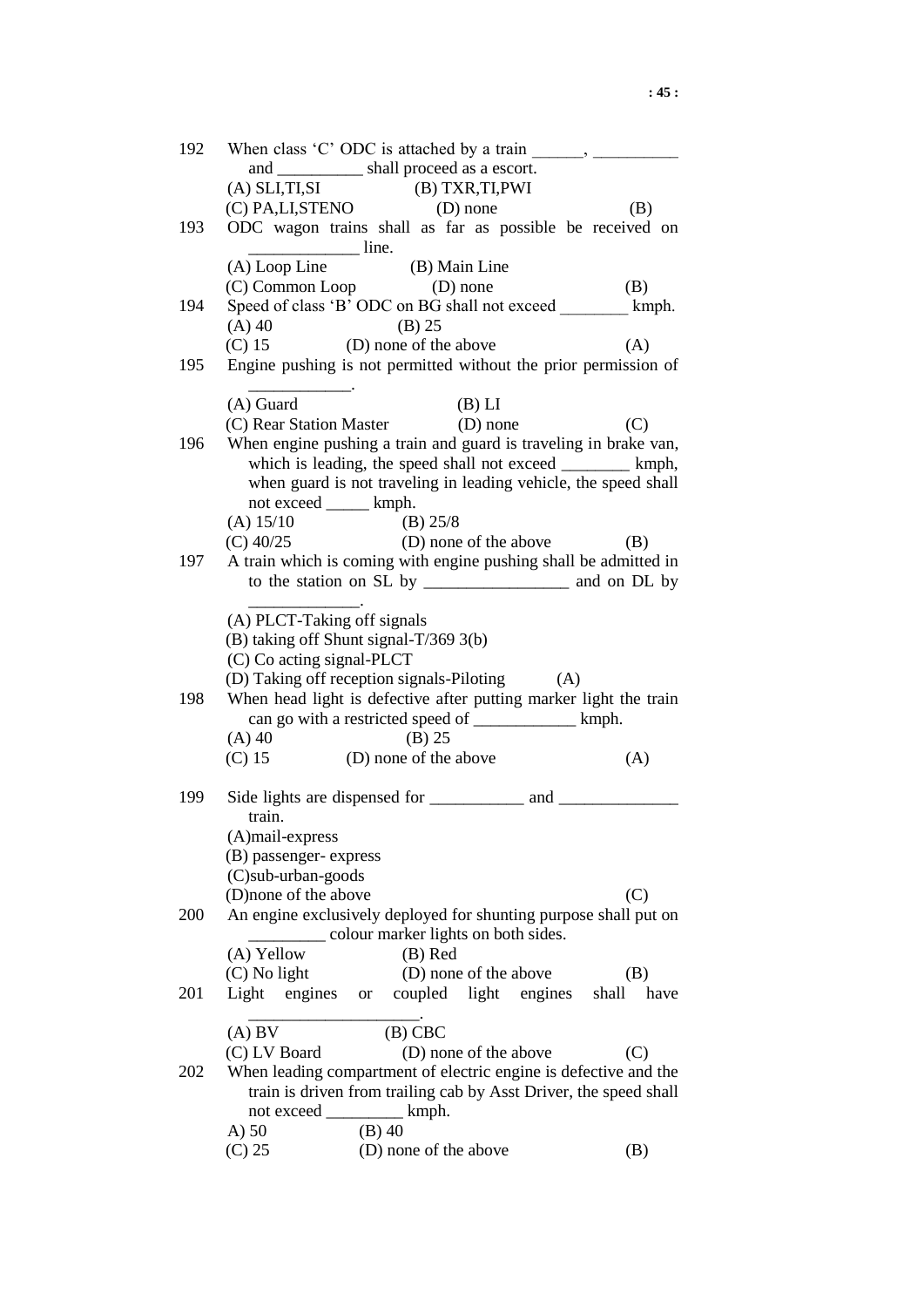| 203 | When leading compartment of electric engine is defective and the                       |
|-----|----------------------------------------------------------------------------------------|
|     | train is driven from trailing cab by Driver, the speed shall not                       |
|     | exceed ____________ kmph.                                                              |
|     | (A) 50<br>$(B)$ 40                                                                     |
|     | (C) 15 (D) none of the above<br>(C)                                                    |
| 204 | In emergency a goods train without brake van or without guard is                       |
|     |                                                                                        |
|     |                                                                                        |
|     | (A) Sr DOM (B) COM<br>(C) CEE (D) none of the above<br>(A)                             |
| 205 | Running of goods train without brake van or without guard is                           |
|     | strictly prohibited during __________________.                                         |
|     |                                                                                        |
|     | (A) TSL (B) TIC<br>(C) WINTER (D) none of the above (B)                                |
| 206 | Goods train without guard shall have last _____________ brake                          |
|     | cylinders in working condition.                                                        |
|     | $(A)$ 5<br>$(B)$ 7                                                                     |
|     | $(C)$ 12<br>(D) none of the above (C)                                                  |
| 207 | Running of train without guard is not permitted in __________                          |
|     | sections of Hubli Division.                                                            |
|     | $(A)$ 1 in 100 or steeper gradient<br>(B) Ghat                                         |
|     | (D) handicapped (B)<br>$(C)$ Pilot                                                     |
| 208 | When hot axle is reported by rear SM that train shall preferably                       |
|     | be admitted on ___________ line.                                                       |
|     | (A) Loop line (B) Main line                                                            |
|     | (C) Common Loop (D) none<br>(B)                                                        |
| 209 | ________ Number of damaged vehicles are permitted to be attached                       |
|     | in rear of Brake van during ____________ only.                                         |
|     |                                                                                        |
|     | (A) 2- night<br>(C) 1-day<br>(D) none<br>(C)<br>$(C) 1$ -day                           |
| 210 |                                                                                        |
|     | vehicles are attached or detached.                                                     |
|     | $(B)15$ FWU<br>$(A)$ 10 FWU                                                            |
|     | $(C)25$ FWU $(D)$ none of the above<br>(C)                                             |
|     |                                                                                        |
| 211 | When non-CC rake train is stabled for more than ________ hours                         |
|     | fresh BPC is required.                                                                 |
|     | (A) 52<br>$(B)$ 24                                                                     |
|     | $(C)$ 12<br>(D) none of the above<br>(B)                                               |
| 212 | A goods train having 56 wagons, the BP pressure in engine shall<br>be ______ and in BV |
|     | (A) $5.0$ Kg./cm2-4.8 kg/cm2                                                           |
|     | (B) $5.2$ Kg./cm2-5.0 kg/cm2                                                           |
|     | (C) 5.3 Kg./cm2-4.6 kg/cm2                                                             |
|     | (D) none of the above<br>(A)                                                           |
| 213 | FP pressure in loco shall be<br>and in BV                                              |
|     |                                                                                        |
|     | $(A)$ 6.2 kg/cm2-5.7 kg/cm2                                                            |
|     | (B) 6.0 kg/cm2-5.8 kg/cm2                                                              |
|     | (C) 6.1 kg/cm2-5.0 kg/cm2                                                              |
|     | (D) none of the above<br>(C)                                                           |
|     |                                                                                        |

**: 46 :**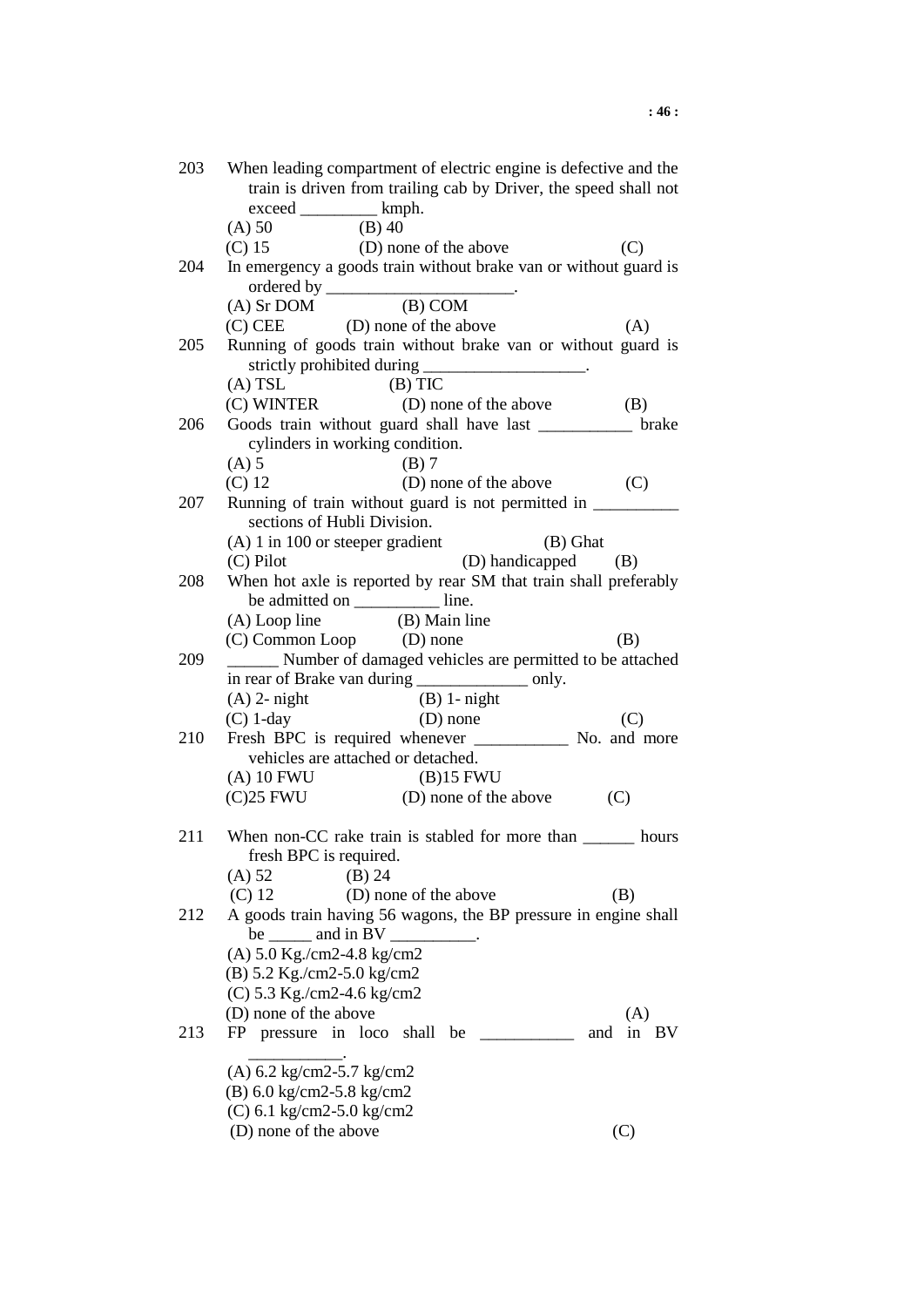| 214 | A goods train having 58 wagons. The BP pressure in loco shall be  |                                      |
|-----|-------------------------------------------------------------------|--------------------------------------|
|     | $\frac{1}{2}$ and in BV $\frac{1}{2}$ .                           |                                      |
|     | (A) $5.0 \text{ kg/cm}2 - 4.7 \text{ kg/cm}2$                     |                                      |
|     | (B) 5.2 kg/cm2-5.0 kg/cm2                                         |                                      |
|     | (C) $5.2 \text{ kg/cm2-}5.1 \text{ kg/cm2}$                       |                                      |
|     | (D) none of the above                                             | (A)                                  |
| 215 | All cut off angle cocks must be in ____________ position except   |                                      |
|     | front side of loco and rear side of LV to ensure                  |                                      |
|     |                                                                   |                                      |
|     | (A) closed-open                                                   |                                      |
|     | (B) open-closed                                                   |                                      |
|     | (C) isolate-open                                                  |                                      |
|     | (D) none of the above                                             | (B)                                  |
| 216 | Empty / Load handle shall be kept in load position when the gross |                                      |
|     | load is above ____________ tones.                                 |                                      |
|     | $(B)$ 44.5<br>$(A)$ 45.5                                          |                                      |
|     | $(C)$ 42.5<br>(D) none of the above                               | (C)                                  |
| 217 | DV isolating handle in vertical position indicates DV is in       |                                      |
|     | position.                                                         |                                      |
|     | (A) Working<br>(B) isolate                                        |                                      |
|     | $(C)$ running<br>(D) none of the above                            | (A)                                  |
| 218 | DV isolating handle in horizontal position indicates DV is in     |                                      |
|     | position.                                                         |                                      |
|     | (A) Working (B) isolate                                           |                                      |
|     | (C) running (D) none of the above                                 | (A)                                  |
| 219 |                                                                   |                                      |
|     | (A) Brake binding                                                 |                                      |
|     | (B) wheel skidding                                                |                                      |
|     | (C) Brake application                                             |                                      |
|     | (D) none of the above                                             | (C)                                  |
| 220 |                                                                   |                                      |
|     | (A) Brake release                                                 |                                      |
|     | (B) wheel skidding                                                |                                      |
|     | (C) Brake binding                                                 |                                      |
|     | (D) none of the above                                             | (A)                                  |
| 221 | All $\overline{\phantom{a} \phantom{a}}$                          | trains shall have Twin Pipe working. |
|     | (A) Goods<br>(B) Coaching                                         |                                      |
|     | $(C)$ siding<br>(D) none of the above                             | (B)                                  |
|     |                                                                   |                                      |
| 222 | Within station limits where gradient is $1$ in 400, to detach the |                                      |
|     |                                                                   |                                      |
|     | hand brakes are to be put ON.                                     |                                      |
|     | $(A)$ 1/2<br>$(B)$ 1/3                                            |                                      |
|     | (D) none of the above<br>$(C)$ 1/4                                | (B)                                  |
| 223 | To detach loco of a goods train having BOX N / BCN / BRH,         |                                      |
|     | etc., minimum _____________ no. of vehicles hand brake are to     |                                      |
|     | be applied from both ends excluding BV.                           |                                      |
|     | $(A)$ 15<br>$(B)$ 10                                              |                                      |
|     | $(C)$ 5<br>(D) 12                                                 | (B)                                  |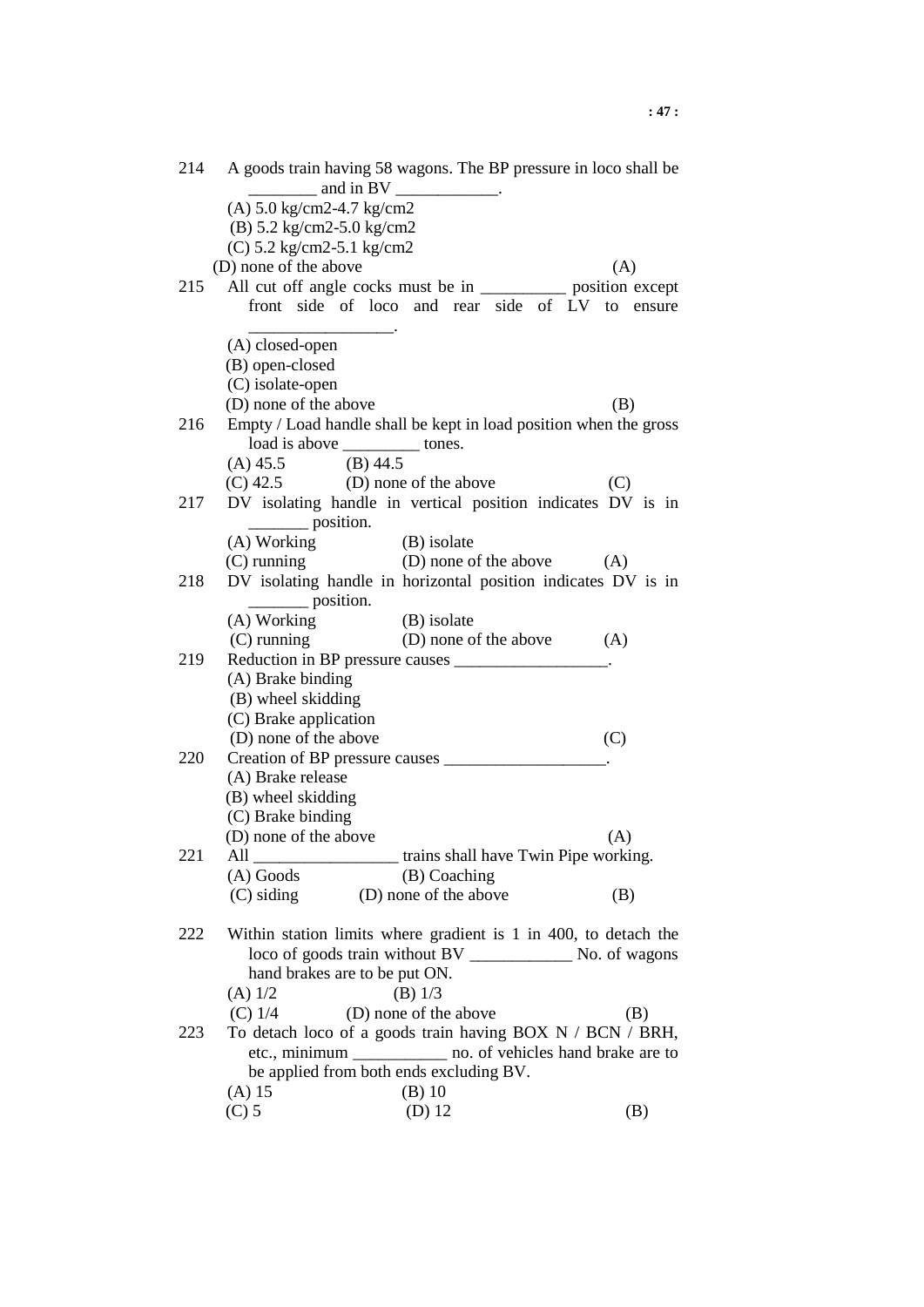| 224 |                                 | When SM / Station staff does not exchange 'all-right' signals, the  |               |
|-----|---------------------------------|---------------------------------------------------------------------|---------------|
|     |                                 | Driver shall give ________ engine whistle code.                     |               |
|     | $(A)$ Two long                  |                                                                     |               |
|     | (B) two long, one short         |                                                                     |               |
|     | (C) Two short                   |                                                                     |               |
|     | (D) none of the above           |                                                                     | (C)           |
|     |                                 |                                                                     |               |
| 225 |                                 | Even though FSS is in OFF position, still if a Driver of an         |               |
|     |                                 | incoming train stops at FSS and gives $-0$ – 0 engine whistle it    |               |
|     |                                 |                                                                     |               |
|     | (A) Train stalled               |                                                                     |               |
|     | (B) Train arrived incomplete    |                                                                     |               |
|     | (C) Train running late          |                                                                     |               |
|     | (D) none of the above           |                                                                     | (B)           |
| 226 | Engine whistle code             | $\overline{0}$<br>$\mathbf{0}$                                      | indicates     |
|     |                                 |                                                                     |               |
|     | (A) Train arrived incomplete    |                                                                     |               |
|     | (B) Train stalled               |                                                                     |               |
|     | (C) Less vacuum/Air pressure    |                                                                     |               |
|     | (D) none of the above           |                                                                     | (C)           |
| 227 |                                 |                                                                     |               |
|     |                                 | When engine whistle fails on run, after clearing block section, the |               |
|     |                                 |                                                                     |               |
|     | (A) Worked further              |                                                                     |               |
|     | (B) replaced                    |                                                                     |               |
|     | (C) Removed                     |                                                                     |               |
|     | (D) none of the above           |                                                                     | (B)           |
| 228 |                                 | AC SLR guard shall show all right signal to SM by                   |               |
|     |                                 |                                                                     |               |
|     | (A) Putting on /off side lights |                                                                     |               |
|     | (B) no exchange                 |                                                                     |               |
|     | (C) Showing green light         |                                                                     |               |
|     | (D) none of the above           |                                                                     | (A)           |
| 229 |                                 | In token less section SM shall arrange points man to show all       |               |
|     | signals for<br>right            | through<br>a run                                                    | train<br>from |
|     |                                 | $\frac{\ }{}$ side.                                                 |               |
|     |                                 |                                                                     |               |
|     | (A) Station building side       |                                                                     |               |
|     | (B) off side                    |                                                                     |               |
|     | (C) No exchange                 |                                                                     |               |
|     | (D) none of the above           |                                                                     | (B)           |
| 230 |                                 | When a train is held up at FSS for more than ___________ minutes,   |               |
|     |                                 | the Driver shall depute Asst Driver to go to station.               |               |
|     | $(A)$ 10                        | $(B)$ 12                                                            |               |
|     | $(C)$ 15                        | $(D)$ 5                                                             | (D)           |
| 231 |                                 | While at a station, the Driver is to obey _________________ orders. |               |
|     | (A) SLI                         | $(B)$ SM                                                            |               |
|     | (C) GUARD                       | (D) none of the above                                               | (C)           |
|     |                                 |                                                                     |               |
|     |                                 |                                                                     |               |
| 232 |                                 |                                                                     |               |
|     |                                 | Normally, the material train shall be ordered by _______            |               |
|     | time only.                      |                                                                     |               |
|     | (A) Night                       | $(B)$ Day                                                           |               |
|     | (C) summer                      | (D) none of the above                                               | (B)           |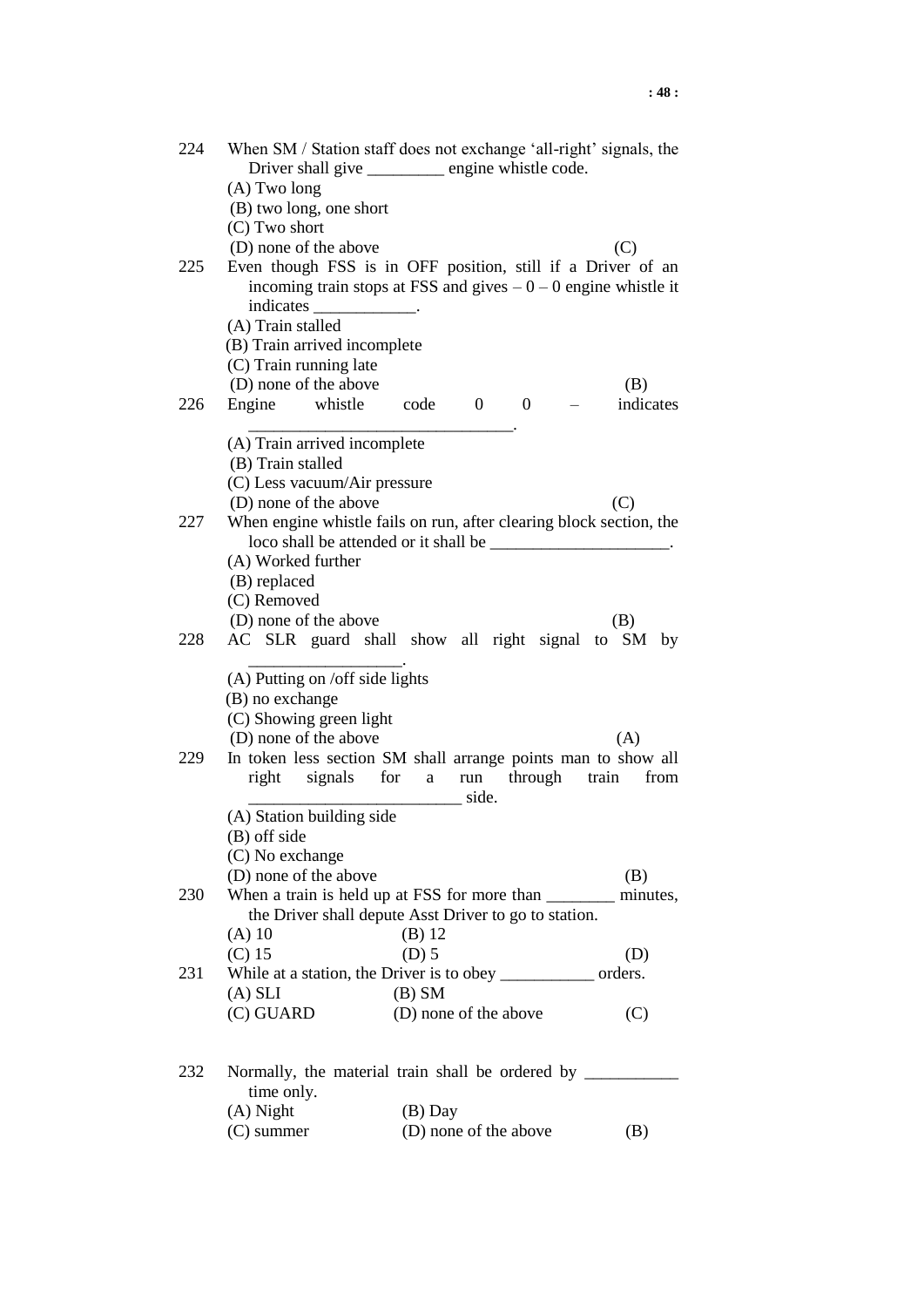| 233 | Material train shall be ordered to work with the permission of                                                                                                                                                                                                                                                                                                                                              |
|-----|-------------------------------------------------------------------------------------------------------------------------------------------------------------------------------------------------------------------------------------------------------------------------------------------------------------------------------------------------------------------------------------------------------------|
|     | $(A)$ DME<br>$(B)$ DSO                                                                                                                                                                                                                                                                                                                                                                                      |
|     | $(C)$ DRM<br>(D) none of the above<br>(C)                                                                                                                                                                                                                                                                                                                                                                   |
| 234 | The BPC of a material train is valid for ________ days subject to                                                                                                                                                                                                                                                                                                                                           |
|     | examination of the train by TXR once in _________ days.                                                                                                                                                                                                                                                                                                                                                     |
|     |                                                                                                                                                                                                                                                                                                                                                                                                             |
|     | $(A) 21-7$ $(B) 15-5$                                                                                                                                                                                                                                                                                                                                                                                       |
|     | $(C)$ 25-10 $(D)$ none of the above<br>(A)                                                                                                                                                                                                                                                                                                                                                                  |
| 235 | The required brake power of material train shall<br>be                                                                                                                                                                                                                                                                                                                                                      |
|     |                                                                                                                                                                                                                                                                                                                                                                                                             |
|     | $(A)$ 100%<br>(B) 80%<br>C) 90% (D) none of the above                                                                                                                                                                                                                                                                                                                                                       |
|     | (C)                                                                                                                                                                                                                                                                                                                                                                                                         |
| 236 | The required brake power of passenger carrying train shall be                                                                                                                                                                                                                                                                                                                                               |
|     | and for a goods train shall be _______ at                                                                                                                                                                                                                                                                                                                                                                   |
|     | originating station.                                                                                                                                                                                                                                                                                                                                                                                        |
|     | (A) $100\% - 85\%$ (B) $85\% - 100\%$                                                                                                                                                                                                                                                                                                                                                                       |
|     | $(C)90\% - 50\%$ (D) none<br>(A)                                                                                                                                                                                                                                                                                                                                                                            |
|     |                                                                                                                                                                                                                                                                                                                                                                                                             |
| 237 | Whenever BPC is invalid or while clearing a stabled load, before                                                                                                                                                                                                                                                                                                                                            |
|     | starting __________ check shall be conducted for which                                                                                                                                                                                                                                                                                                                                                      |
|     | time is given for one four wheeler.                                                                                                                                                                                                                                                                                                                                                                         |
|     | (A) Brake power-60 seconds                                                                                                                                                                                                                                                                                                                                                                                  |
|     | (B) GDR-30 seconds                                                                                                                                                                                                                                                                                                                                                                                          |
|     | (C)DDR-150 Seconds                                                                                                                                                                                                                                                                                                                                                                                          |
|     | (D) none of the above<br>(C)                                                                                                                                                                                                                                                                                                                                                                                |
| 238 | While stabling a material train at a station, the responsibility lies                                                                                                                                                                                                                                                                                                                                       |
|     | with the $\frac{1}{\sqrt{1-\frac{1}{2}}\sqrt{1-\frac{1}{2}}\sqrt{1-\frac{1}{2}}\sqrt{1-\frac{1}{2}}\sqrt{1-\frac{1}{2}}\sqrt{1-\frac{1}{2}}\sqrt{1-\frac{1}{2}}\sqrt{1-\frac{1}{2}}\sqrt{1-\frac{1}{2}}\sqrt{1-\frac{1}{2}}\sqrt{1-\frac{1}{2}}\sqrt{1-\frac{1}{2}}\sqrt{1-\frac{1}{2}}\sqrt{1-\frac{1}{2}}\sqrt{1-\frac{1}{2}}\sqrt{1-\frac{1}{2}}\sqrt{1-\frac{1}{2}}\sqrt{1-\frac{1}{2}}\sqrt{1-\frac{1$ |
|     | (A) Driver                                                                                                                                                                                                                                                                                                                                                                                                  |
|     | (B) SM/Guard                                                                                                                                                                                                                                                                                                                                                                                                |
|     | (C)Points man                                                                                                                                                                                                                                                                                                                                                                                               |
|     | (D) none of the above<br>(B)                                                                                                                                                                                                                                                                                                                                                                                |
| 239 | To dispatch the material train for working in the block section                                                                                                                                                                                                                                                                                                                                             |
|     | ATP under the system of working and _______________ should be                                                                                                                                                                                                                                                                                                                                               |
|     | given.                                                                                                                                                                                                                                                                                                                                                                                                      |
|     | (A) Memo counter signed by Guard                                                                                                                                                                                                                                                                                                                                                                            |
|     | (B) Memo from PWI                                                                                                                                                                                                                                                                                                                                                                                           |
|     | (C) Memo from SS                                                                                                                                                                                                                                                                                                                                                                                            |
|     | (D) none of the above<br>(A)                                                                                                                                                                                                                                                                                                                                                                                |
| 240 | Dividing of material train in the block section where the gradient                                                                                                                                                                                                                                                                                                                                          |
|     | is steeper than ______________ is prohibited.                                                                                                                                                                                                                                                                                                                                                               |
|     | (A) 1 IN 150<br>$(B) 1$ IN 200                                                                                                                                                                                                                                                                                                                                                                              |
|     | $(C) 1$ IN 100<br>(C)<br>$(D)$ none                                                                                                                                                                                                                                                                                                                                                                         |
| 241 | The maximum speed of TTM is ______________________ kmph.                                                                                                                                                                                                                                                                                                                                                    |
|     | $(B)$ 40<br>$(A)$ 15                                                                                                                                                                                                                                                                                                                                                                                        |
|     | (D) none of the above<br>$(C)$ 25<br>(B)                                                                                                                                                                                                                                                                                                                                                                    |
| 242 | TTM is permitted to work in the block section only during                                                                                                                                                                                                                                                                                                                                                   |
|     |                                                                                                                                                                                                                                                                                                                                                                                                             |
|     | (B) Night<br>$(A)$ Day                                                                                                                                                                                                                                                                                                                                                                                      |
|     | (C) Line block<br>(D) none of the above<br>(C)                                                                                                                                                                                                                                                                                                                                                              |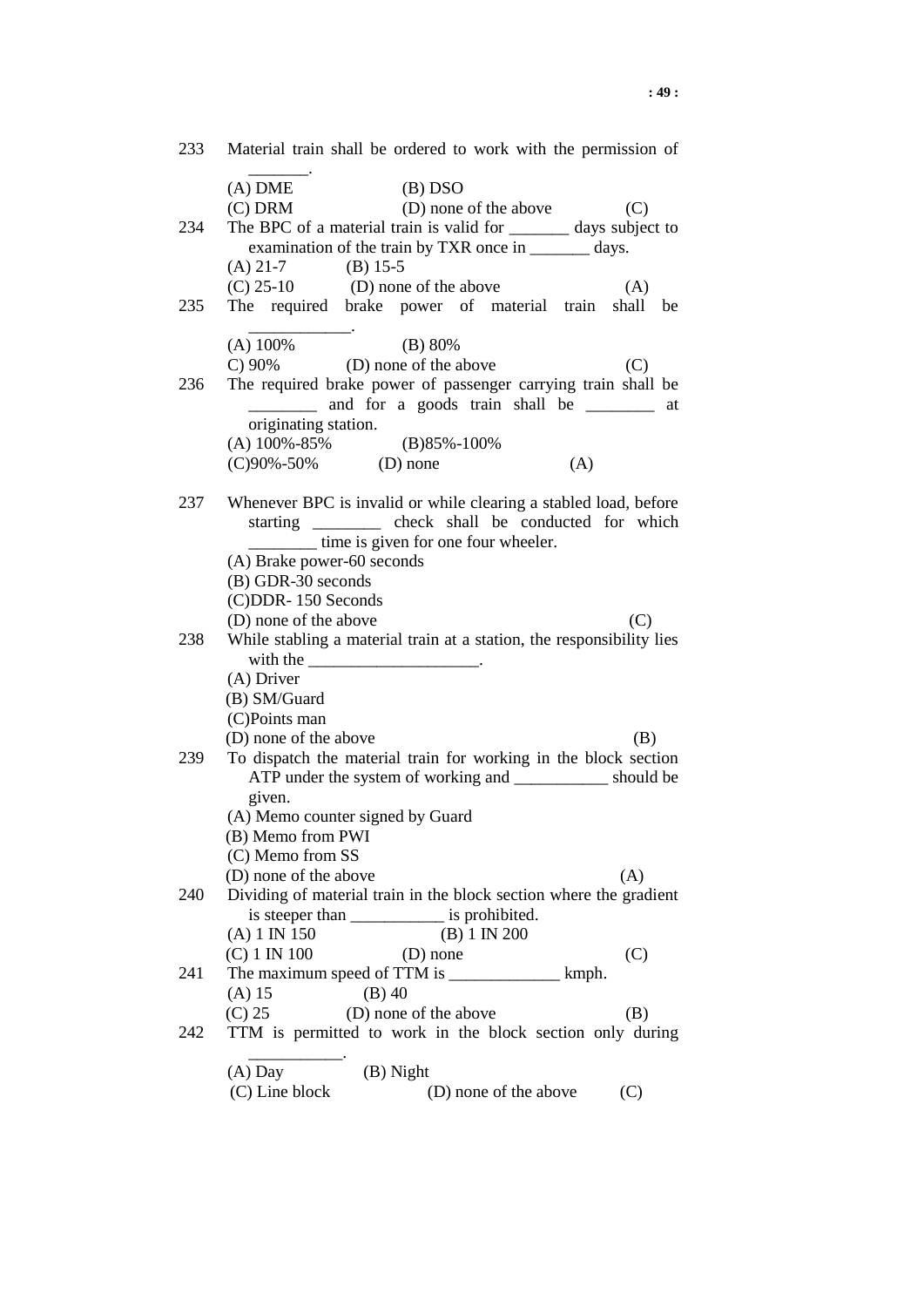| 243 |                                                                                                               |
|-----|---------------------------------------------------------------------------------------------------------------|
|     | (A) T/A 409 (B) T/409                                                                                         |
|     | (D) none of the above<br>(C) T/512<br>(A)                                                                     |
| 244 | Caution order form no. is __________________.                                                                 |
|     | (A) T/A 409<br>(B) $T/409$                                                                                    |
|     | (D) none of the above<br>(C) T/512<br>(A)                                                                     |
| 245 | All existing caution order shall be brought forwarded by SM on                                                |
|     | $every$ _______________________.                                                                              |
|     | $(B)$ Day<br>$(A)$ Night                                                                                      |
|     | (A) Night (B) Day<br>(C) mid night (D) none of the above<br>(B)                                               |
| 246 | On completion of caution order book, it shall be preserved for a<br>period of ______________________________. |
|     | $(A)$ 12 months $(B)$ 15 months                                                                               |
|     | $(C) 6$ months $(D) 18$ months $(A)$                                                                          |
| 247 | As per G&SR control of shunting is done through                                                               |
|     | and                                                                                                           |
|     |                                                                                                               |
|     | (A) detonating-flare signals                                                                                  |
|     | (B) visible signals                                                                                           |
|     | (C) Fixed signals, hand signals-visible instructions                                                          |
|     | (D) none of the above<br>(C)                                                                                  |
| 248 | and                                                                                                           |
|     | signals are not to be used.                                                                                   |
|     | (A) starter, Warner-distant                                                                                   |
|     | (B) outer, home-LSS                                                                                           |
|     | (C) Calling on, co-acting-distant                                                                             |
|     | (D) none of the above<br>(B)                                                                                  |
| 249 | While shunting wagons containing explosives, the supervision for                                              |
|     | shunting shall be done by ________________.                                                                   |
|     | $(A)$ Guard $(B)$ SS                                                                                          |
|     | (C) Points man (D) none of the above<br>(B)                                                                   |
| 250 | While backing a full train from one line to another via main line                                             |
|     | shunting supervision is done<br>the<br>by                                                                     |
|     |                                                                                                               |
|     | (A) Guard<br>(B) SS                                                                                           |
|     | $(C)$ Points man $(D)$ none of the above $(B)$                                                                |
| 251 | Shunting speed of explosive and POL products shall be                                                         |
|     | kmph.                                                                                                         |
|     | $(A)$ 10<br>$(B)$ 5                                                                                           |
|     | (D) none of the above<br>(C)<br>$(C)$ 8                                                                       |
| 252 | For the purpose of shunting the points, which are not protected by                                            |
|     |                                                                                                               |
|     | method.                                                                                                       |
|     | (A) Electrical-electronic                                                                                     |
|     | (B) padlocking-clamping                                                                                       |
|     | (C) mechanical-electrical                                                                                     |
|     | (D) none of the above<br>(B)                                                                                  |
| 253 | While performing shunting with passenger running trains, the                                                  |
|     | shunting engine or train engine with or without slip coaches,                                                 |
|     | before coming on to the formation it should be stopped                                                        |
|     | meters before the formation.                                                                                  |
|     | $(A)$ 45<br>$(B)$ 20                                                                                          |
|     | $(C)$ 45<br>$(D)$ 30<br>(D)                                                                                   |
|     |                                                                                                               |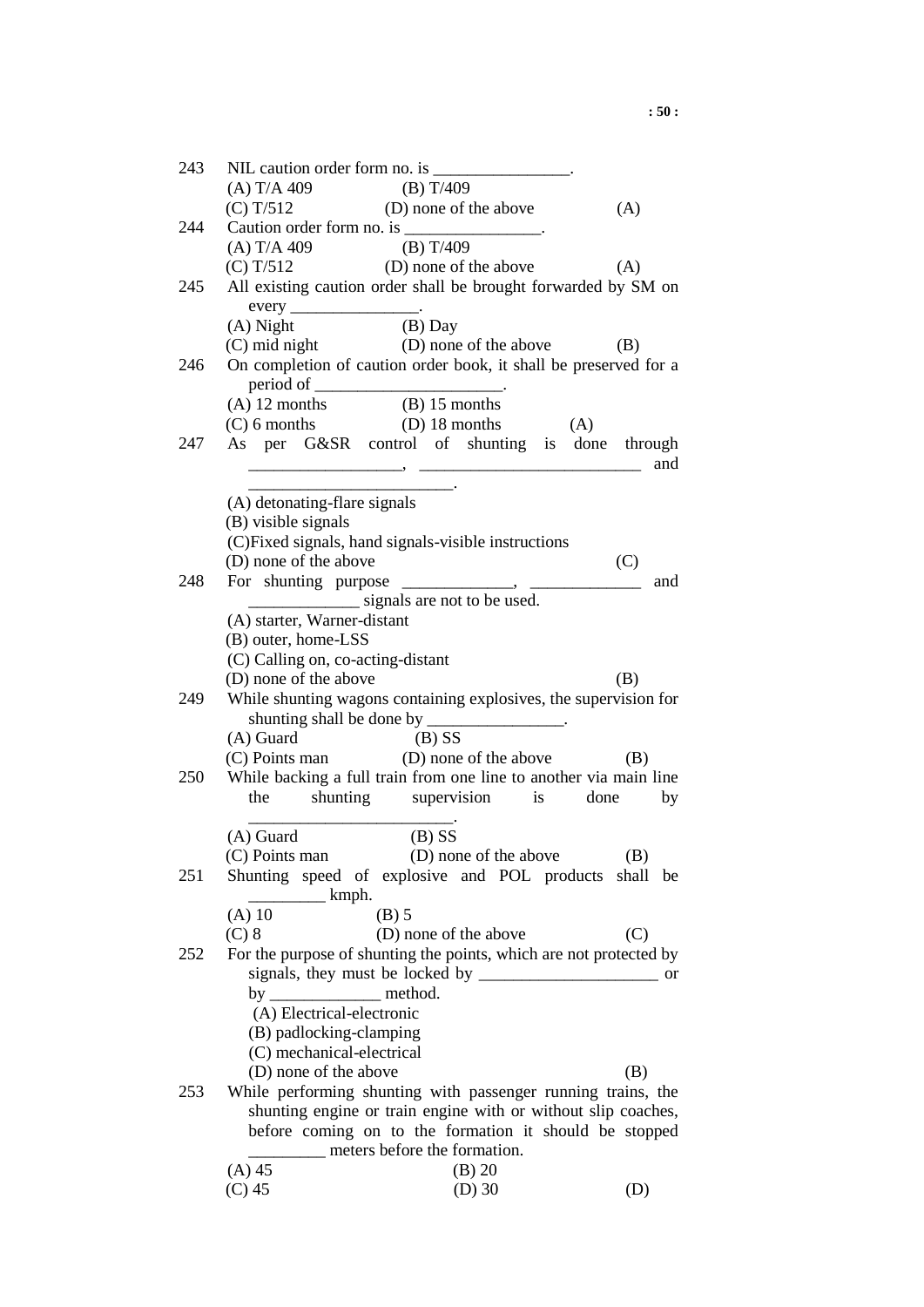| 254     | To receive a train on to an obstructed line, the Driver shall be<br>calling ON signal and signal post telephone.<br>(B) T/509<br>(A) T/369.3(b) |
|---------|-------------------------------------------------------------------------------------------------------------------------------------------------|
|         | (C) T/512<br>(D) $T/511$<br>(B)                                                                                                                 |
| 255     | While received a train on obstructed line, SM shall arrange to<br>post one competent Railway servant to show __________                         |
|         | hand signal from _______ meters before the obstruction.<br>$(A) Red-30$ $(B) green-35$                                                          |
|         | (C) stop-45 (D) none of the above<br>(C)                                                                                                        |
| 256     | To dispatch a train from unsignalled line where tangible authority                                                                              |
|         | is not given as ATP, ____________ authority should be given.                                                                                    |
|         | (A) $T/511+PHS+ATP$ (B) $T/512$                                                                                                                 |
|         | $(C) T/409$ (D) none of the above<br>(A)                                                                                                        |
| 257     | To start a train from a station having common starter signal, in                                                                                |
|         | addition to ATP ______________ authority should be given.                                                                                       |
|         | (B) T/511<br>(A) T/512                                                                                                                          |
|         | (C) T/409<br>(D) $T/509$<br>(A)                                                                                                                 |
| 258     | Gradient is considered as dangerous for                                                                                                         |
|         | shunting roller bearing wagon and _______________ gradient for                                                                                  |
|         | non roller bearing wagons.                                                                                                                      |
|         | $(A) 1 in 400-1 in 260$                                                                                                                         |
|         | (B) 1 in 100-1 in 150                                                                                                                           |
|         | $(C)$ 1 in 300- 1 in 450<br>(D)                                                                                                                 |
|         | none of the above<br>(A)                                                                                                                        |
| 259     | When 10 BOX wagons are shunted having Transition Couplers,                                                                                      |
|         | the shunting impact speed should not exceed                                                                                                     |
|         | kmph.                                                                                                                                           |
|         | A) $10-15$<br>$(B)$ 2-3                                                                                                                         |
|         | $(C)$ 20-25 (D) none of the above (B)                                                                                                           |
| 260     | Maximum Hand shunting speed is ____________ kmph.                                                                                               |
|         | $(B)$ 15<br>$A)$ 10                                                                                                                             |
| $(C)$ 5 | (D) none of the above (C)                                                                                                                       |
|         | 261 When 'Lurch' is reported by Driver, the SM shall issue caution                                                                              |
|         | order restricting the speed to __________ kmph.                                                                                                 |
|         | $(B)$ 15<br>$(A)$ 10                                                                                                                            |
| $(C)$ 8 | (D) none of the above<br>(C)                                                                                                                    |
| 262     | When 'Lurch' is reported on DL by Driver, SM shall give caution                                                                                 |
|         | for adjacent line trains to proceed with<br>order                                                                                               |
|         |                                                                                                                                                 |
|         |                                                                                                                                                 |
|         | (A) Special caution order (B) memo                                                                                                              |
|         | $(C)$ PWI<br>(D) none of the above $(A)$                                                                                                        |
| 263     | Rail fracture of less than 30 mm, the speed of first train shall be                                                                             |
|         | kmph, the speed of second and subsequent trains                                                                                                 |
|         | shall be ________________ kmph.                                                                                                                 |
|         | $(A)$ 10-15<br>$(B)$ 25-8                                                                                                                       |
|         | $(C)$ 15-40<br>(D) none of the above<br>(A)                                                                                                     |
| 264     | Rail fracture of more than 30 mm or multiple fractures,                                                                                         |
|         |                                                                                                                                                 |
|         | $(B)$ AEN<br>$(A)$ DEN<br>(C) PWI<br>(D) none of the above<br>(C)                                                                               |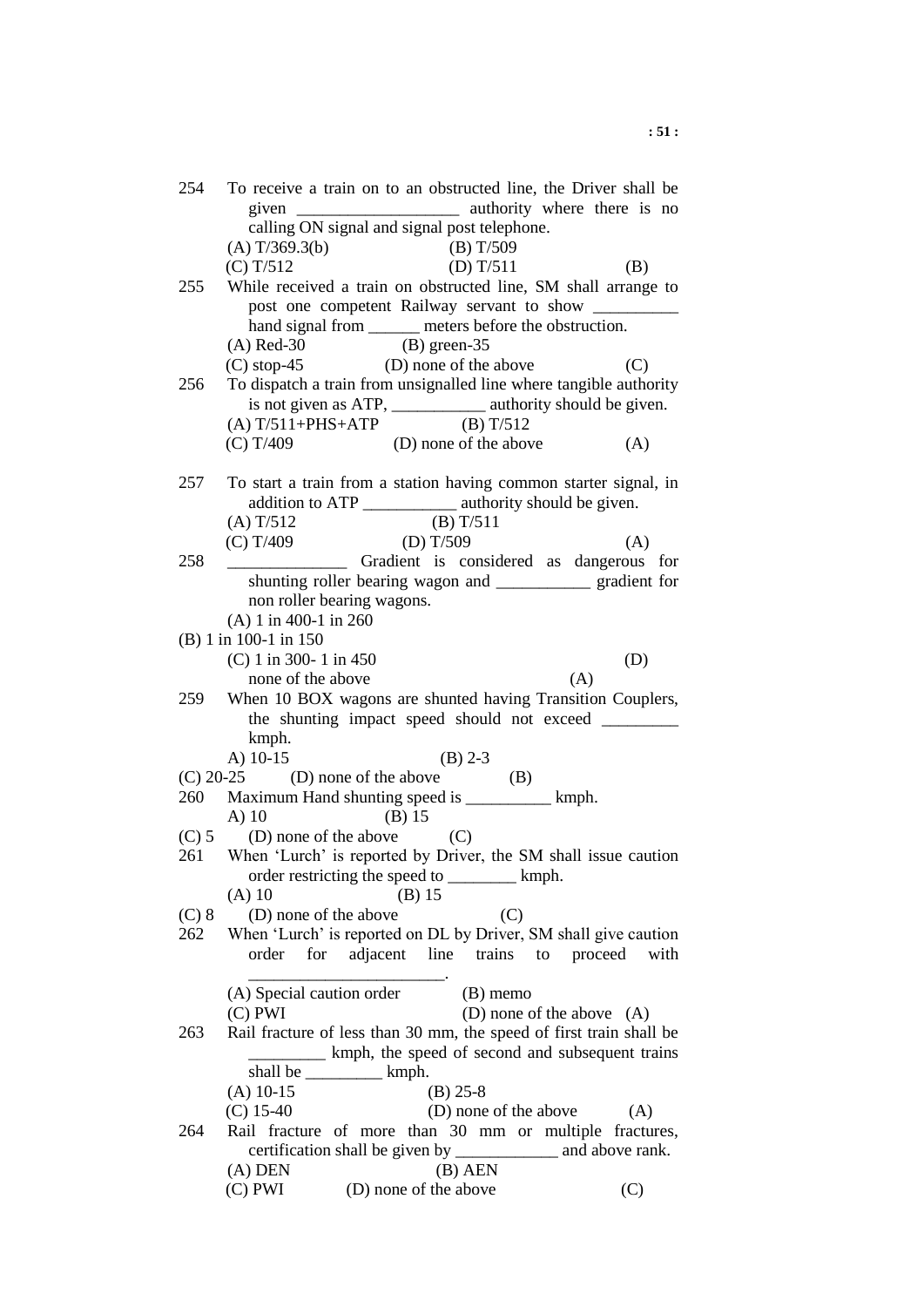|     |                                             | 265 During TIC on DL __________________ is the ATP authorizing the                                                                      |     |
|-----|---------------------------------------------|-----------------------------------------------------------------------------------------------------------------------------------------|-----|
|     |                                             | Driver to proceed with a restricted speed of __________                                                                                 |     |
|     | kmph.                                       |                                                                                                                                         |     |
|     | (A) T/C $602-25/10$ (B) T/D $609-15/8$      |                                                                                                                                         |     |
|     |                                             | $(C) T/A 611-10/8$ (D) none of the above (A)                                                                                            |     |
| 266 |                                             | Light engine which is going to open communication shall                                                                                 |     |
|     |                                             |                                                                                                                                         |     |
|     | proceed on ____________________ authority.  |                                                                                                                                         |     |
|     |                                             | (A) T/B 602 (B) T/C 609<br>(C) T/D 611 (D) none of the above                                                                            |     |
|     |                                             |                                                                                                                                         | (B) |
| 267 |                                             |                                                                                                                                         |     |
|     |                                             | authorities are required for the light engine which is going to                                                                         |     |
|     | open communication.                         |                                                                                                                                         |     |
|     | (A) T/C $603+T/D611$ (B) T/B $602+T/E$ 602  |                                                                                                                                         |     |
|     |                                             | $(C) T/A 602+T/G 645$ (D) none of the above (B)                                                                                         |     |
| 268 |                                             | When trains are dealt on $T/C$ 602, the time interval between two                                                                       |     |
|     |                                             |                                                                                                                                         |     |
|     | $(A) 60$ (B) 30                             |                                                                                                                                         |     |
|     | (C) 45 (D) none of the above                |                                                                                                                                         | (B) |
|     |                                             |                                                                                                                                         |     |
| 269 |                                             |                                                                                                                                         |     |
|     | signal, all other signals can be taken OFF. |                                                                                                                                         |     |
|     |                                             | (A) FSS (B) Starter<br>(C) LSS (D) none of the above (C)                                                                                |     |
|     |                                             |                                                                                                                                         |     |
| 270 |                                             | After opening the communication, the train speed shall be                                                                               |     |
|     |                                             |                                                                                                                                         |     |
|     | (A) Booked speed (B) MPS                    |                                                                                                                                         |     |
|     |                                             | (C) Cautious (D) none of the above                                                                                                      | (A) |
| 271 |                                             | After opening communication ____________________ is ATP for the                                                                         |     |
|     | light engine to come back.                  |                                                                                                                                         |     |
|     | (A) T/G 602/T/H 602 (B) T/A602/T/I 609      |                                                                                                                                         |     |
|     |                                             | (C) T/H $602/T/H$ 611 (D) none of the above (A)                                                                                         |     |
| 272 |                                             | If enquiry is made for more than one train and reply is also                                                                            |     |
|     |                                             | received, the second train can be allowed to go with a                                                                                  |     |
|     |                                             |                                                                                                                                         |     |
|     | restricted speed of ___________ kmph.       |                                                                                                                                         |     |
|     |                                             |                                                                                                                                         |     |
|     |                                             |                                                                                                                                         |     |
| 273 |                                             | (A) $25/10$ (B) $15/8$<br>(C) $10/5$ (D) none of the above (A)<br>After block telephone, ___________________telephone is the authorized |     |
|     |                                             | means of communication in absolute block system.                                                                                        |     |
|     | (A) VHF                                     | (B) Control                                                                                                                             |     |
|     | (C) Walkie-Talkie                           | (D) none of the above                                                                                                                   | (B) |
| 274 |                                             | Light engine, which is going for opening communication, shall                                                                           |     |
|     |                                             | proceed with a restricted speed of ____________ kmph.                                                                                   |     |
|     | $(A)$ 25/15                                 | (B) 15/10                                                                                                                               |     |
|     | (C) 20/8                                    | (D) none of the above                                                                                                                   | (B) |
| 275 |                                             | When there is even flow of trains, enquiry and reply messages are                                                                       |     |
|     |                                             |                                                                                                                                         |     |
|     |                                             |                                                                                                                                         |     |
|     | (A) Train drivers/guards (B) SS             |                                                                                                                                         |     |
|     |                                             |                                                                                                                                         |     |
| 276 |                                             |                                                                                                                                         |     |
|     | made.                                       |                                                                                                                                         |     |
|     | (A) More than one                           | (B) less than one                                                                                                                       |     |
|     | $(C)$ One                                   | (D) none of the above                                                                                                                   | (A) |
|     |                                             |                                                                                                                                         |     |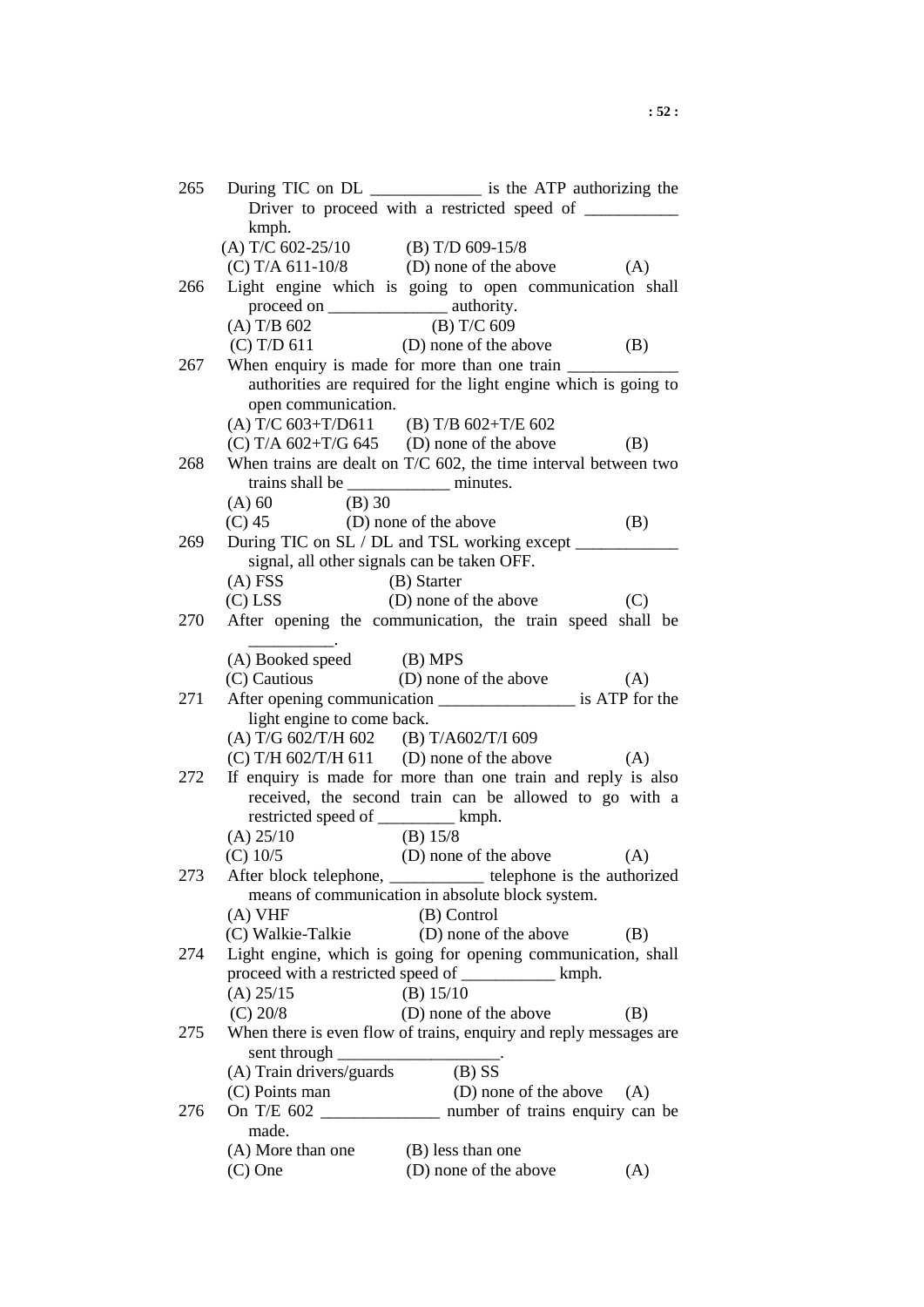| 277 |                                                                                        |     |
|-----|----------------------------------------------------------------------------------------|-----|
|     | (A) T/G $602/T/H$ $602$ (B) T/A602/T/I 609                                             |     |
|     | $(C) T/H 602/T/H 611$ (D) none of the above                                            | (A) |
| 278 | When motor trolley / tower car is sent for opening                                     |     |
|     | communication, it shall be accompanied                                                 | by  |
|     | (A) PWI/TI<br>$(B)$ CPWI/SI                                                            |     |
|     | (D) none of the above $(C)$<br>(C) Guard/ASM                                           |     |
| 279 | When goods train is dispatched on T/J 602 the speed shall not<br>$exceed \_\_\_kimpl.$ |     |
|     | (A) 25/8<br>$(B)$ 45/25                                                                |     |
|     | $(C)$ 15/8<br>(D) none of the above (C)                                                |     |
|     |                                                                                        |     |
| 280 | During TSL working, the speed of first train shall be _____ kmph.<br>(A) 25<br>(B) 50  |     |
|     | $(C)$ 15<br>(D) none of the above (A)                                                  |     |
| 281 | During TSL working the speed of second and subsequent trains<br>shall be               |     |
|     | (A) Booked speed $(B)$ 25 KMPH<br>(C) 15 KMPH (D) 45 KMPH                              |     |
|     | $(D)$ 45 KMPH<br>(C) 15 KMPH                                                           | (A) |
| 282 | is the authority for trains working on TSL                                             |     |
|     | working.                                                                               |     |
|     | (A) T/A 602<br>$(B)$ T/D 602                                                           |     |
|     | $(C)$ T/C 602<br>(D) T/B $602$                                                         | (B) |
| 283 | During TSL working the block instrument shall be kept and                              |     |
|     |                                                                                        |     |
|     | $(A) TOL$ $(B) SOL$                                                                    |     |
|     | (C) POL (D) none of the above                                                          | (A) |
| 284 | If Driver enters block section without authority and subsequently                      |     |
|     | sends his Asst Driver with a memo to SM in rear / SM in advance                        |     |
|     | that SM shall give ___________ and ____________ respectively.                          |     |
|     | (A) Signals-Signals (B) PLCT-Caution order                                             |     |
|     | (C) Memo-signals (D) none of the above                                                 | (B) |
| 285 | When explosion sound is heard by SM and location is not known                          |     |
|     | and light engine could not be sent for testing purpose, the whole                      |     |
|     | train shall be allowed to go with a restricted speed of _______                        |     |
|     | kmph.                                                                                  |     |
|     | $(A)$ 15<br>$(B)$ 10                                                                   |     |
|     | $(C)$ 25<br>$(D)$ 40                                                                   | (B) |
| 286 | In case of fire accident in a passenger train, the first objective to                  |     |
|     |                                                                                        |     |
|     | (B) detach the vehicle<br>(A) Clear the section                                        |     |
|     | (C) Safety of the passengers (D) ask for relief                                        | (C) |
| 287 | The light engine which is coming on $T/609$ to pick up the second                      |     |
|     | portion shall come with a restricted speed of __________<br>kmph.                      |     |
|     | $(A)$ 25<br>$(C)$ 40<br>$(B)$ 15<br>$(D)$ 50                                           | (C) |
| 288 | When vehicles are running away on single line and on wrong line                        |     |
|     | double line ______________ bell code to be given by SM.                                |     |
|     | $(A)$ 6 pause 4<br>$(B)$ 5 pause 2                                                     |     |
|     | $(C)$ 8 pause 2<br>$(D)$ 4 pauses 2                                                    | (A) |
|     |                                                                                        |     |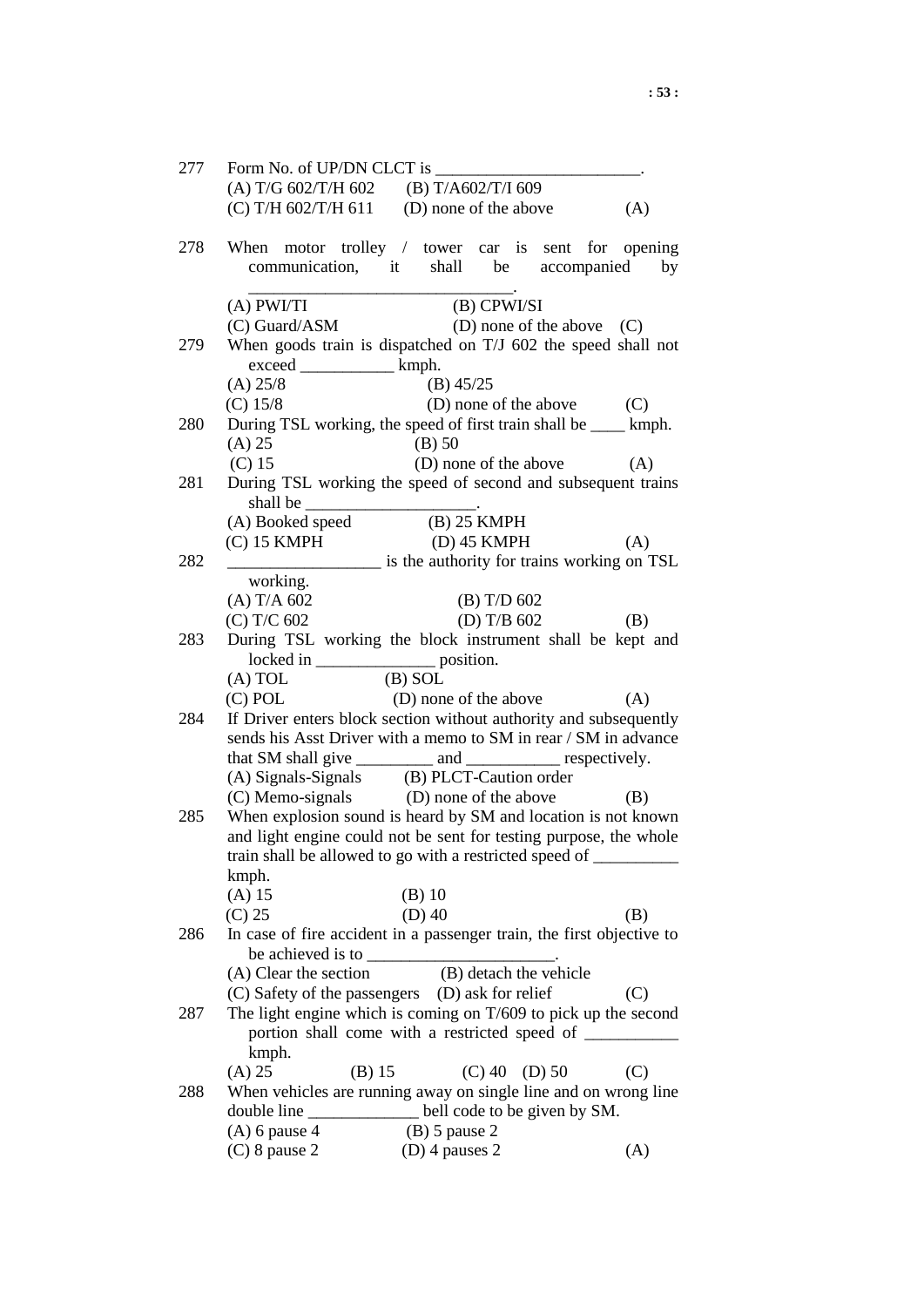| 289<br>One important essential required for automatic block system is |                                                                                                                                                                                                                                |                                                                                                                                                                                         |              |
|-----------------------------------------------------------------------|--------------------------------------------------------------------------------------------------------------------------------------------------------------------------------------------------------------------------------|-----------------------------------------------------------------------------------------------------------------------------------------------------------------------------------------|--------------|
|                                                                       | or and the control of the control of the control of the control of the control of the control of the control of the control of the control of the control of the control of the control of the control of the control of the c |                                                                                                                                                                                         |              |
|                                                                       | (A) track-signals                                                                                                                                                                                                              | (B) track circuit-axle counters                                                                                                                                                         |              |
|                                                                       |                                                                                                                                                                                                                                | (C) points-signals (D) none of the above                                                                                                                                                | (B)          |
|                                                                       |                                                                                                                                                                                                                                |                                                                                                                                                                                         |              |
| 290                                                                   |                                                                                                                                                                                                                                | The line between the block stations, when required, be divided<br>into series of _________________________ sections.                                                                    |              |
|                                                                       | (A) Signaling (B) track                                                                                                                                                                                                        |                                                                                                                                                                                         |              |
|                                                                       |                                                                                                                                                                                                                                | (C) Continuous (D) none of the above                                                                                                                                                    | (A)          |
| 291                                                                   |                                                                                                                                                                                                                                |                                                                                                                                                                                         |              |
|                                                                       | board.                                                                                                                                                                                                                         |                                                                                                                                                                                         |              |
|                                                                       |                                                                                                                                                                                                                                | (A) S- marker (B) illuminated A-marker                                                                                                                                                  |              |
|                                                                       | (C) A-Marker (D) none of the above                                                                                                                                                                                             |                                                                                                                                                                                         | (C)          |
| 292                                                                   |                                                                                                                                                                                                                                | Semi-automatic stop signal is identified by _______________ light.                                                                                                                      |              |
|                                                                       | $(A)$ S- marker                                                                                                                                                                                                                | (B) Illuminated A-Marker                                                                                                                                                                |              |
|                                                                       | (C) A-Marker                                                                                                                                                                                                                   | (D) none of the above (B)                                                                                                                                                               |              |
| 293                                                                   |                                                                                                                                                                                                                                | All Guards, Drivers, Asst Drivers, Motor men who are required                                                                                                                           |              |
|                                                                       |                                                                                                                                                                                                                                | to work in automatic block system shall undergo one day                                                                                                                                 |              |
|                                                                       |                                                                                                                                                                                                                                | intensive training a certificate shall be given once in                                                                                                                                 |              |
|                                                                       |                                                                                                                                                                                                                                |                                                                                                                                                                                         |              |
|                                                                       | $A)$ 12                                                                                                                                                                                                                        | $(B)$ 5                                                                                                                                                                                 |              |
|                                                                       | $(C)$ 6                                                                                                                                                                                                                        | (D) $36$                                                                                                                                                                                | (C)          |
| 294                                                                   |                                                                                                                                                                                                                                | When Drivers finds an automatic stop signal at ON, after                                                                                                                                |              |
|                                                                       |                                                                                                                                                                                                                                | stopping for ___________ minutes Day / Night shall proceed with a                                                                                                                       |              |
|                                                                       |                                                                                                                                                                                                                                | restricted speed of _________ kmph up to next stop signal or up to                                                                                                                      |              |
|                                                                       | the obstruction.                                                                                                                                                                                                               |                                                                                                                                                                                         |              |
|                                                                       | $(A)$ 1/2-10/8                                                                                                                                                                                                                 | (B) $2/4 - 15/8$                                                                                                                                                                        |              |
|                                                                       | $(C)$ 5/10-12/8                                                                                                                                                                                                                | (D) $3/4 - 25/10$                                                                                                                                                                       | (A)          |
| 295                                                                   |                                                                                                                                                                                                                                | The automatic stop signal shall not assume OFF aspect unless the                                                                                                                        |              |
|                                                                       |                                                                                                                                                                                                                                | line is clear not only up to the next automatic signal but also for                                                                                                                     |              |
|                                                                       |                                                                                                                                                                                                                                | an adequate distance of not less than ___________ meters.                                                                                                                               |              |
|                                                                       | (A) 240                                                                                                                                                                                                                        | (B) 150                                                                                                                                                                                 |              |
|                                                                       | $(C)$ 120                                                                                                                                                                                                                      | (D) $180$                                                                                                                                                                               | (C)          |
|                                                                       |                                                                                                                                                                                                                                |                                                                                                                                                                                         |              |
| 296                                                                   | his train and preceding train.                                                                                                                                                                                                 | After passing an automatic signal at ON the Driver of the<br>following train hauled by any locomotive shall ensure that a<br>minimum distance of _________ meters is maintained between |              |
|                                                                       | (A) 240                                                                                                                                                                                                                        | (B) 150<br>$(C)$ 120                                                                                                                                                                    | $(D)180$ (B) |
| 297                                                                   |                                                                                                                                                                                                                                | The minimum equipment of fixed signals in automatic system on                                                                                                                           |              |
|                                                                       | shall<br>SL                                                                                                                                                                                                                    | be                                                                                                                                                                                      | and          |
|                                                                       |                                                                                                                                                                                                                                |                                                                                                                                                                                         |              |
|                                                                       |                                                                                                                                                                                                                                | signals.<br>(A) Distant-Home (B) Automatic-Semi automatic                                                                                                                               |              |
|                                                                       |                                                                                                                                                                                                                                | (D) Outer-Home                                                                                                                                                                          |              |
|                                                                       | $(C)$ home-LSS                                                                                                                                                                                                                 |                                                                                                                                                                                         | (B)          |
| 298                                                                   | The gate signal in                                                                                                                                                                                                             | automatic system is identified by                                                                                                                                                       |              |
|                                                                       |                                                                                                                                                                                                                                |                                                                                                                                                                                         |              |
|                                                                       | (A) A-Marker<br>(C) G-Marker                                                                                                                                                                                                   | (B) P-Marker<br>(D) illuminated A-Marker & G-Marker                                                                                                                                     | (D)          |
|                                                                       |                                                                                                                                                                                                                                |                                                                                                                                                                                         |              |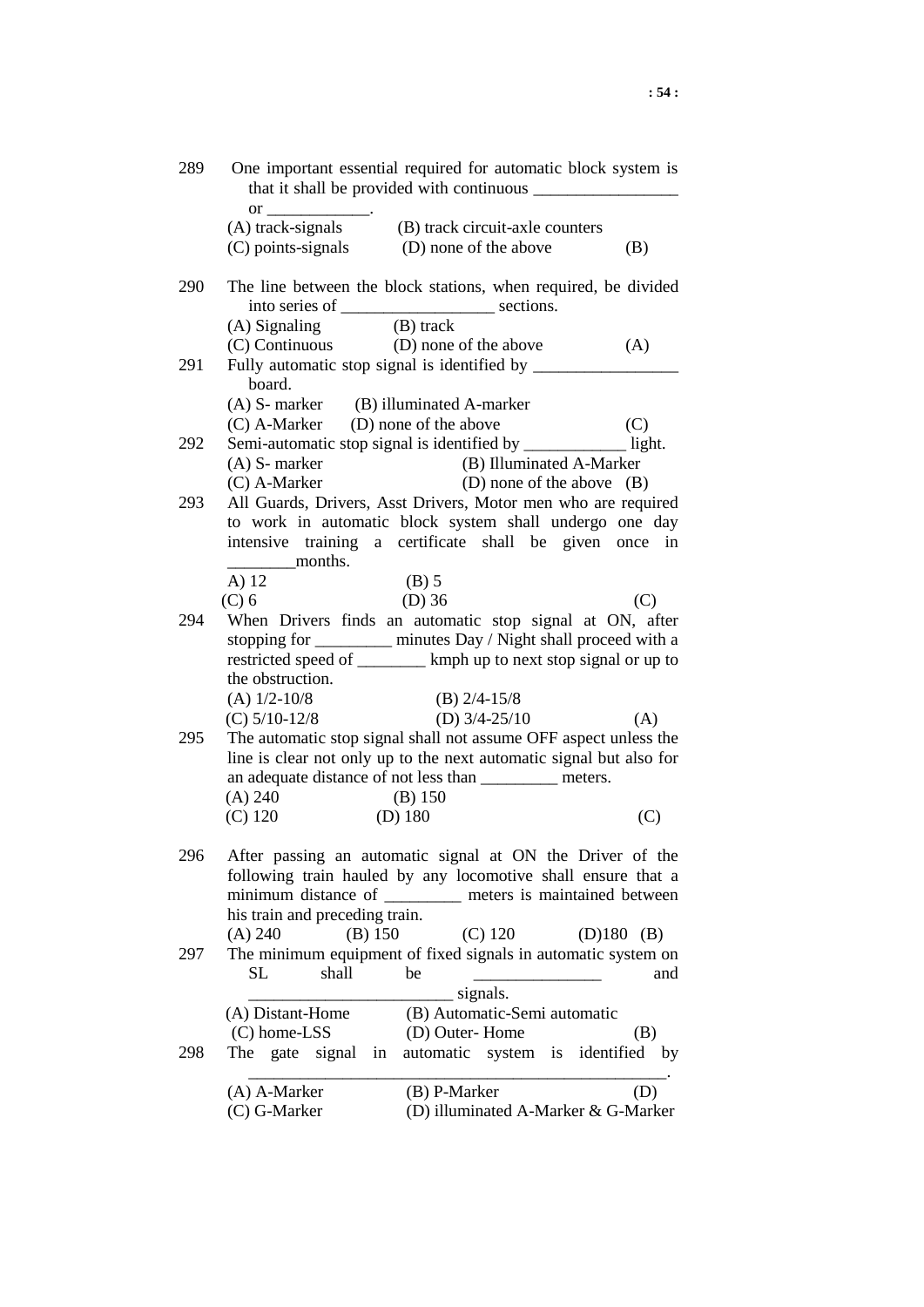| 299 | When LSS failed on SL automatic block system ________________ is                 |
|-----|----------------------------------------------------------------------------------|
|     | the ATP for the train and the first train, which shall go with a                 |
|     | restricted speed of __________ kmph.                                             |
|     | (A) PLCT-25 (B) T/602-15                                                         |
|     | $(C) T/A 602-45$ (D) none of the above<br>(A)                                    |
|     |                                                                                  |
|     | pass all other intervening signals at ON.                                        |
|     |                                                                                  |
|     | (A) T/A 912 (B) T/D-912<br>(C) T/C912 (D) T/P 912<br>(A)                         |
|     |                                                                                  |
|     | 301 During prolonged failed of signals on DL the authority given in              |
|     | automatic signaling is ___________ which authorizes the Driver to                |
|     | go a restricted speed of __________ kmph.                                        |
|     | (A) T/A912-30 (B) T/D912-25                                                      |
|     | $(C) T/C912-45$ (D) T/B912-60<br>(B)                                             |
|     | 302 When signals and communication fails on DL, the authority                    |
|     | given to the Driver is ___________________.                                      |
|     | (A) T/B912                                                                       |
|     | (B) T/C912<br>(D) T/A912<br>(C) T/D912<br>(A)                                    |
| 303 | The time interval between two trains during signal and                           |
|     | communication failure on DL shall be ____________ minutes.                       |
|     | (A) 30                                                                           |
|     | (B) 25<br>(D) 45<br>$(C)$ 15<br>(C)                                              |
| 304 | The light engine, which is going to open communication, shall                    |
|     | proceed with a restricted speed of __________ kmph.                              |
|     |                                                                                  |
|     | (A) $12-15$<br>(B) $15-10$<br>(C) $15-20$<br>(D) $10-8$<br>(D)                   |
| 305 | During TSL working in automatic section the first train                          |
|     | proceeding on right line when signal and communication are                       |
|     | working shall proceed on _________________ authorities.                          |
|     | (A) T/D 912 (B) PLCT+T/A912                                                      |
|     | (C) T/C912 (D) T/B 912<br>(B)                                                    |
| 306 | During TSL working when signals and communication are                            |
|     | working the second and sub-sequent train proceeding on right                     |
|     |                                                                                  |
|     | (A) Cautiously (B) whistling (C) signal aspects                                  |
|     | (C)<br>(D) written memo                                                          |
| 307 | All trains from wrong line during TSL working shall proceed on                   |
|     | as ATP.                                                                          |
|     | (A) Written memo (B) caution order (C) cautiously (D) PLCT (D)                   |
| 308 | When train meets with an accident in automatic block system on                   |
|     | DL and the adjacent line is obstructed, the adjacent line shall be               |
|     | protected as per _<br>rule.<br><u> 1980 - Johann Barbara, martxa alemaniar a</u> |
|     | (A) GR 6.06 (B) GR6.12 (C) GR6.09 (D) GR 6.03<br>(D)                             |
| 309 | In Automatic block system when the train is unable to proceed                    |
|     | further due to accident or obstructed or due to the failure of loco,             |
|     | the Guard shall protect the train in rear by placing one detonator               |
|     | at ____________ meters and two detonators at _____________ meters                |
|     | from the point of obstruction.                                                   |
|     | $(A)$ 90-180 (B) 120-150 (C) 150-300<br>$(D)$ 120-180<br>(A)                     |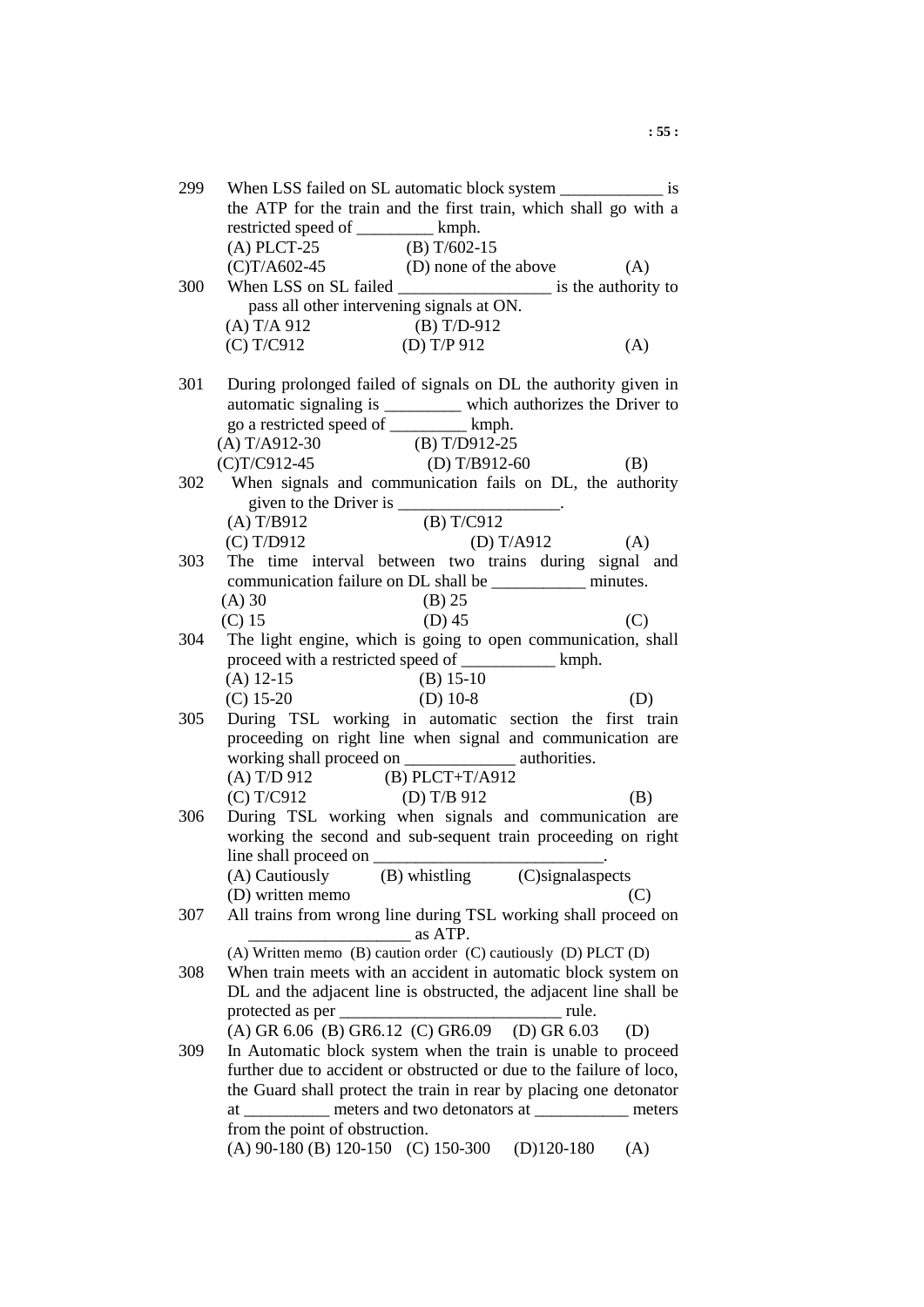| 310 | To stop of a train out of course in automatic block system<br>no. of detonators are placed at _________                                                                                                                                              |
|-----|------------------------------------------------------------------------------------------------------------------------------------------------------------------------------------------------------------------------------------------------------|
|     | meters from the end of platform in direction of the train.                                                                                                                                                                                           |
|     | (A) $3-120$ (B) $2-180$ (C) $1-120$ (D) $4-600$ (B)                                                                                                                                                                                                  |
| 311 | In automatic block system to dispatch a relief loco / train into the                                                                                                                                                                                 |
|     | occupied block section ________ is given as the ATP for the relief                                                                                                                                                                                   |
|     | loco / train.                                                                                                                                                                                                                                        |
|     |                                                                                                                                                                                                                                                      |
|     | (A) T/A 912 (B) T/B 912 (C) T/C 912 (D) T/D 912 (C)                                                                                                                                                                                                  |
| 312 | In automatic block system Relief loco / train shall proceed with a                                                                                                                                                                                   |
|     | restricted speed of _____ kmph.                                                                                                                                                                                                                      |
|     | (A) $25/15$ (B) $45/25$ (C) $60/30$ (D) $15/10$ (D)                                                                                                                                                                                                  |
| 313 | Secunderabad, Kachiguda, Falaknuma, Moula Ali, Vijayawada                                                                                                                                                                                            |
|     |                                                                                                                                                                                                                                                      |
|     | stations.                                                                                                                                                                                                                                            |
|     | $(A)$ Flag (B) Non-Block (C) Reporting (D) Notice (C)                                                                                                                                                                                                |
| 314 | Engineering indicators are (a) $\underline{\hspace{1cm}}$ (b) $\underline{\hspace{1cm}}$ (c)                                                                                                                                                         |
|     | $(d)$ and the same set of $(d)$ and $(d)$ and $(d)$ and $(d)$ and $(d)$ and $(d)$ and $(d)$ and $(d)$ and $(d)$ and $(d)$ and $(d)$ and $(d)$ and $(d)$ and $(d)$ and $(d)$ and $(d)$ and $(d)$ and $(d)$ and $(d)$ and $(d)$ and $(d)$ and $(d)$ an |
|     | (A) Caution Indicators, Speed Indicators, Stop Indicators,                                                                                                                                                                                           |
|     | <b>Termination Indicators</b>                                                                                                                                                                                                                        |
|     | (B) Coasting Boards, Warning Boards, Whistle boards, LV                                                                                                                                                                                              |
|     | boards                                                                                                                                                                                                                                               |
|     | $(C)$ A&B                                                                                                                                                                                                                                            |
|     | (D) none of the above<br>(A)                                                                                                                                                                                                                         |
| 315 | Caution indicator is located at _________ meters before the spot                                                                                                                                                                                     |
|     | on BG.                                                                                                                                                                                                                                               |
|     | (A) 1300 (B) 1200 (C) 1500 (D) 2000 (B)                                                                                                                                                                                                              |
| 316 | Stop indicator is located ________ meters before the stop dead                                                                                                                                                                                       |
|     | and proceed speed restriction.                                                                                                                                                                                                                       |
|     | (A) 50 	 (B) 20 	 (C) 30 	 (D) 60 	 (C)                                                                                                                                                                                                              |
| 317 | After stopping at the stop indicator, Driver shall sign in the ER-7                                                                                                                                                                                  |
|     | book and proceed with _______________ kmph.                                                                                                                                                                                                          |
|     | (A) 15 (B) 20 (C) 10 (D) 25 (C)                                                                                                                                                                                                                      |
| 318 | "W/L" board before level crossing shall be provided at distance                                                                                                                                                                                      |
|     | of _______ meters.                                                                                                                                                                                                                                   |
|     | (A) 600 (B) 1200 (C) 1300 (D)1600 (A)                                                                                                                                                                                                                |
| 319 | When water over tops the rail ________ shall certify by walking                                                                                                                                                                                      |
|     | over and probing that the track is safe and allow the train to go                                                                                                                                                                                    |
|     | at a speed not exceeding ______________ kmph.                                                                                                                                                                                                        |
|     | (A) PWI-8 (B) DEN-15 (C) SrDEN-20 (D) Sr DOM (A)                                                                                                                                                                                                     |
| 320 | Neutral section lies between                                                                                                                                                                                                                         |
|     | (A) Two Block Sections (B) Two Station Sections                                                                                                                                                                                                      |
|     | (C) Two Sub-Stations<br>(D) Two Junctions (C)                                                                                                                                                                                                        |
| 321 | The speed of the train while passing through Neutral Section shall                                                                                                                                                                                   |
|     | not be less than ____________________ kmph.                                                                                                                                                                                                          |
|     | $(A) 45$ $(B)20$ $(C) 60$<br>$(D)$ 30<br>(D)                                                                                                                                                                                                         |
| 322 | Emergency telephone point is located at every ____                                                                                                                                                                                                   |
|     | meters in OHE area.                                                                                                                                                                                                                                  |
|     | (C)<br>(A) 1000<br>$(B)$ 1500<br>$(C)$ 900<br>$(D)$ 1600                                                                                                                                                                                             |
| 323 | In OHE area if a train is stopped for more than<br>$-$ minutes                                                                                                                                                                                       |
|     | GDR shall to protect the train as per G&SR 6.03.                                                                                                                                                                                                     |
|     | (B) 25 (C) 15 (D) 60<br>(A)<br>$(A)$ 5                                                                                                                                                                                                               |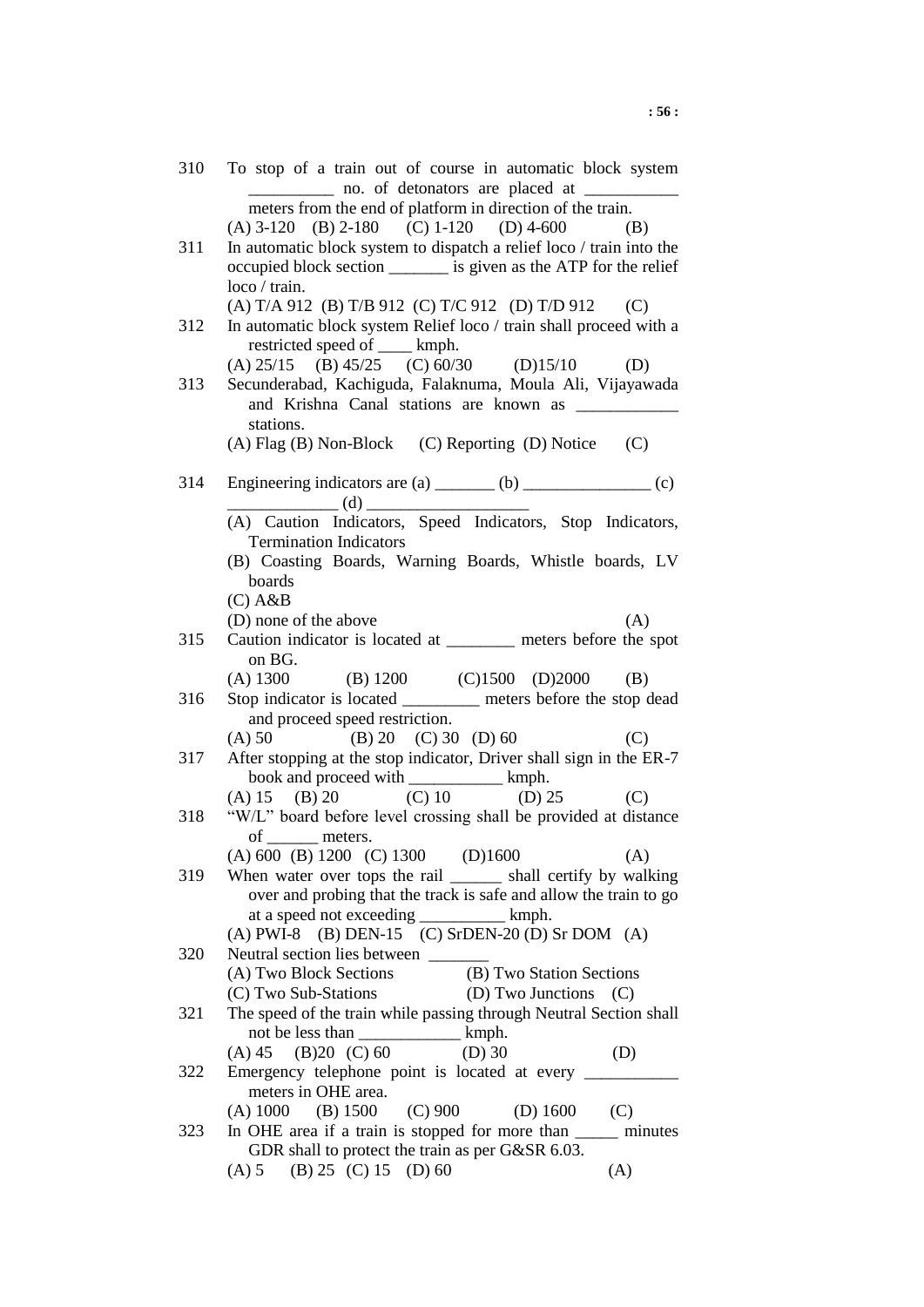| 324 | When healthy section is temporarily isolated and re-energised the<br>speed of the first train shall be __________ kmph by DAY/Night. |
|-----|--------------------------------------------------------------------------------------------------------------------------------------|
|     | (A) $60-30$ (B) $25-15$ (C) $15-8$ (D) $45-60$<br>(A)                                                                                |
| 325 | During power block ___________________ trains are only permitted to<br>run.                                                          |
|     | (A) Passenger (B) Goods                                                                                                              |
|     | (C) Sub-Urban (D) Diesel<br>(D)                                                                                                      |
| 326 | The maximum speed of tower car<br>shall<br>be                                                                                        |
|     |                                                                                                                                      |
|     | $(B)$ 40<br>$(C)$ 20<br>(A) 30                                                                                                       |
|     | $(D)$ 45<br>(B)                                                                                                                      |
| 327 | "Danger zone" means the zone lying within ______ meters of any<br>live equipment.                                                    |
|     | $(B)$ 2.5<br>(A) 2.0                                                                                                                 |
|     | $(C)$ 1.5<br>$(D) 3.0$ (A)                                                                                                           |
| 328 | Any irregularities noticed shall be reported to ________ in<br>electrified section.                                                  |
|     | (A) PCOR<br>$(B)$ SCOR<br>$(C)$ TPC                                                                                                  |
|     | $(D)$ TLC<br>(C)                                                                                                                     |
|     |                                                                                                                                      |
| 329 | When there is no tension in OHE, Driver<br>shall                                                                                     |
|     |                                                                                                                                      |
|     |                                                                                                                                      |
|     | (A) do coasting (B) ask for relief                                                                                                   |
|     | $(C)$ inform guard $(D)$ stop and secure $(B)$                                                                                       |
| 330 | If the night petrol man does not turn up even after ______ minutes                                                                   |
|     | beyond the schedule arrival time, SM shall stop all the trains and                                                                   |
|     | issue caution order restricting the speed to _____ kmph.                                                                             |
|     | (A) $15,40$ (B) $15,25$ (C) $20,15$<br>(D)30,45(A)                                                                                   |
| 331 | four-wheeler should not be marshaled between<br>$\mathbf{A}$                                                                         |
|     | $(A)$ Two SLRs<br>(B) Two Engines                                                                                                    |
|     | (C) Two Eight wheelers (D) None<br>(C)                                                                                               |
|     | 332 Max. Numbers of explosive wagons permitted by goods trains are                                                                   |
|     | and _______ by mixed train and parcel train.                                                                                         |
|     | (A) $10-3$ (B) $12-1$ (C) $15-2$ (D) $14-0$ (A)                                                                                      |
| 333 | Min. ______ no. of wagons are to be given as support wagons                                                                          |
|     | from loco when explosive wagons are attached by goods train.                                                                         |
|     | $(C) 3$ $(D) 4$<br>(C)<br>(A) 10<br>(B)1                                                                                             |
| 334 | Min. _____ no. of wagons are required to be given support wagons                                                                     |
|     | from BV / Passenger coach / other inflammables when explosives                                                                       |
|     | are carried by a train.                                                                                                              |
|     | $(B)1$ $(C)5$<br>$(D)$ 4<br>$(A)$ 3<br>(A)                                                                                           |
|     | 335 Dead engine must be manned minimum by _________ rank                                                                             |
|     | employee.                                                                                                                            |
|     | (A) Driver (B) Asst Driver (C) Guard (D) SS<br>(B)                                                                                   |
| 336 | Compressed / liquefied /dissolved gas shall be given min                                                                             |
|     | wagons as support wagons from loco and BV.                                                                                           |
|     | (C) 5 (D) 4<br>$(B)$ 2<br>(A)<br>(A) 1                                                                                               |
| 337 | A Mail/Exp train shall have at least one ___________ after loco                                                                      |
|     | and as rearmost vehicle.                                                                                                             |
|     | (A) AC coach (B) SLR (C) LV board (D)Saloon<br>(B)                                                                                   |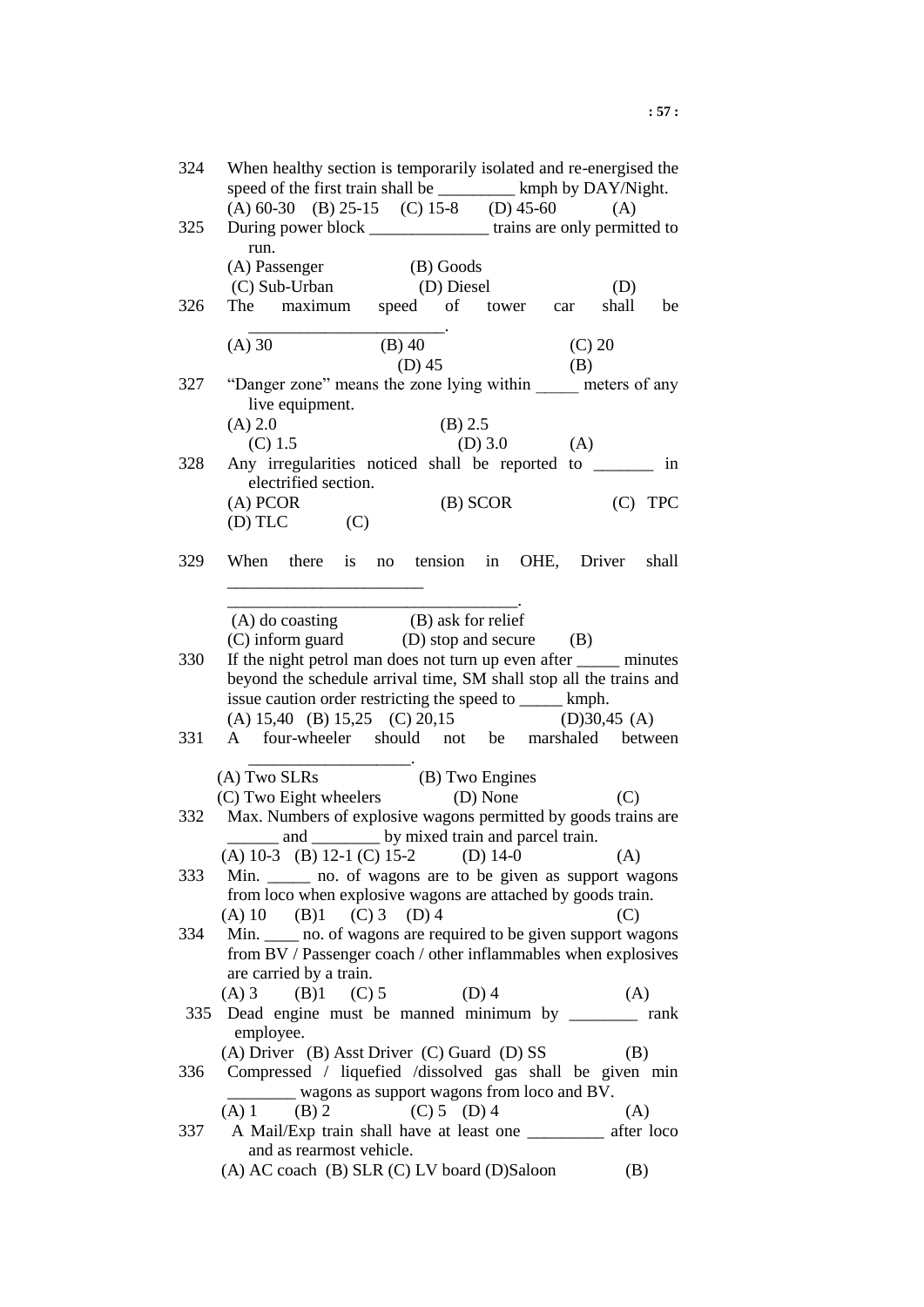| 338 | After rear SLR<br>coaches can be attached                                                                                                   |
|-----|---------------------------------------------------------------------------------------------------------------------------------------------|
|     | excluding one inspection carriage other than Londa-Vasco                                                                                    |
|     | section.                                                                                                                                    |
|     | $(A)$ 3<br>$(D)$ 4<br>$(C)$ 1<br>(B) 2<br>(B)                                                                                               |
| 339 | When four-wheeler is attached by passenger train, the speed of the train shall be                                                           |
|     | $\equiv$ kmph.                                                                                                                              |
|     | $(B)$ 25<br>(C) 75<br>$(D)$ 15<br>(A) 60<br>(C)                                                                                             |
| 340 | When automatic danger level indicator is flashing red light the Driver shall stop                                                           |
|     |                                                                                                                                             |
|     | (A) 100<br>$(B)120$ $(C) 150$ $(D) 105$<br>(A)                                                                                              |
| 341 | Caution board before automatic danger level indicator shall be provided at                                                                  |
|     |                                                                                                                                             |
|     | $(A)$ 1300<br>$(B)1200$ (C) 1500<br>$(D) 1400$ $(A)$                                                                                        |
| 342 | On DL sections when a train is unable to proceed but subsequently pushed back,                                                              |
|     | the next train can be dispatched on<br>(A) Taking off Signals (B) Written Memo<br>$(C)$ PLC                                                 |
|     | (D) Caution Order<br>(C)                                                                                                                    |
| 343 |                                                                                                                                             |
|     | serious accident.                                                                                                                           |
|     | (A) 10,000<br>(B) 1, 20,000 (C) 25, 00,000 (D) 1, 40,000<br>(C)                                                                             |
| 344 | Outside station limits when the distance between two trains is more than                                                                    |
|     | meters, it is not treated as averted collision.                                                                                             |
|     | $(A)$ 100<br>(B) 1200<br>$(C)$ 400<br>(D) $140$<br>(C)                                                                                      |
|     |                                                                                                                                             |
| 345 |                                                                                                                                             |
|     | (B) Passing signal at<br>(A) Collision                                                                                                      |
|     | danger                                                                                                                                      |
|     | (C) Breach of block rules<br>(D) Train received on<br>wrong line<br>(A)                                                                     |
| 346 |                                                                                                                                             |
|     | (A) Loss of human life<br>(B) Passing signal at                                                                                             |
|     | <b>ON</b>                                                                                                                                   |
|     | (C) Collision<br>(D) Fir on Train                                                                                                           |
|     | (B)                                                                                                                                         |
| 347 | Give one example of breach of block rules _______                                                                                           |
|     | (A) Loss of human life<br>(B) Passing signal at                                                                                             |
|     | danger                                                                                                                                      |
|     | (C) Collision                                                                                                                               |
|     | (D) Fire on Train entered block section without authority                                                                                   |
| 348 | (D)<br>The amount of compensation in case of death in Railway accident is Rs.                                                               |
|     |                                                                                                                                             |
|     | (B) 1, 20,000 (C) 1, 50,000<br>$(A)$ 1, 00,000                                                                                              |
|     | $(D)$ 4, 00,000<br>(D)                                                                                                                      |
| 349 | In case of death in a train accident Rs. __________ is given as ex-gratia.                                                                  |
|     | $(A)$ 15,000<br>(B) 12,000<br>$(C)$ 10,000                                                                                                  |
|     | (D) $14,000$<br>(A)                                                                                                                         |
| 350 | In case of death in a manned LC gate accident Rs. __________ is given as ex-                                                                |
|     | gratia.                                                                                                                                     |
|     | (A) $1000$ (B) $12,000$ (C) $5000$ (D) $6000$<br>(D)                                                                                        |
| 351 | In case of serious injury in a train accident Rs. __________ is given as ex-gratia.                                                         |
|     | $(C)$ 5000 $(D)$ 6000<br>$(A) 1000 \t (B) 12,000$<br>(C)                                                                                    |
| 352 | The claim for compensation shall be made within __________ from the date of                                                                 |
|     |                                                                                                                                             |
|     | (A) 1 Year-Railway Claims Tribunal<br>(B) 2 Years-High Court<br>$(C)$ 15 months-CAT<br>(D) 14Months-Railways                                |
| 353 | (A)                                                                                                                                         |
|     | The target time for turning out ART is _______ minutes by Day / Night.<br>(A) $30/45$ (B) $15/20$ (C) $15/25$ (D) $25/40$ ( <i>A</i><br>(A) |
| 354 | The target time for turning out MRT is _____ minutes for direct/indirect                                                                    |
|     | dispatch.                                                                                                                                   |
|     | $(A)$ 30/45<br>(B) $15/20$ (C) $15/25$ (D) $25/40$<br>(B)                                                                                   |
| 355 | Mock drill for ART shall be conducted once in __________                                                                                    |
|     | (A) 1month (B) 2 months (C) 5 months (D) 3 months<br>(D)                                                                                    |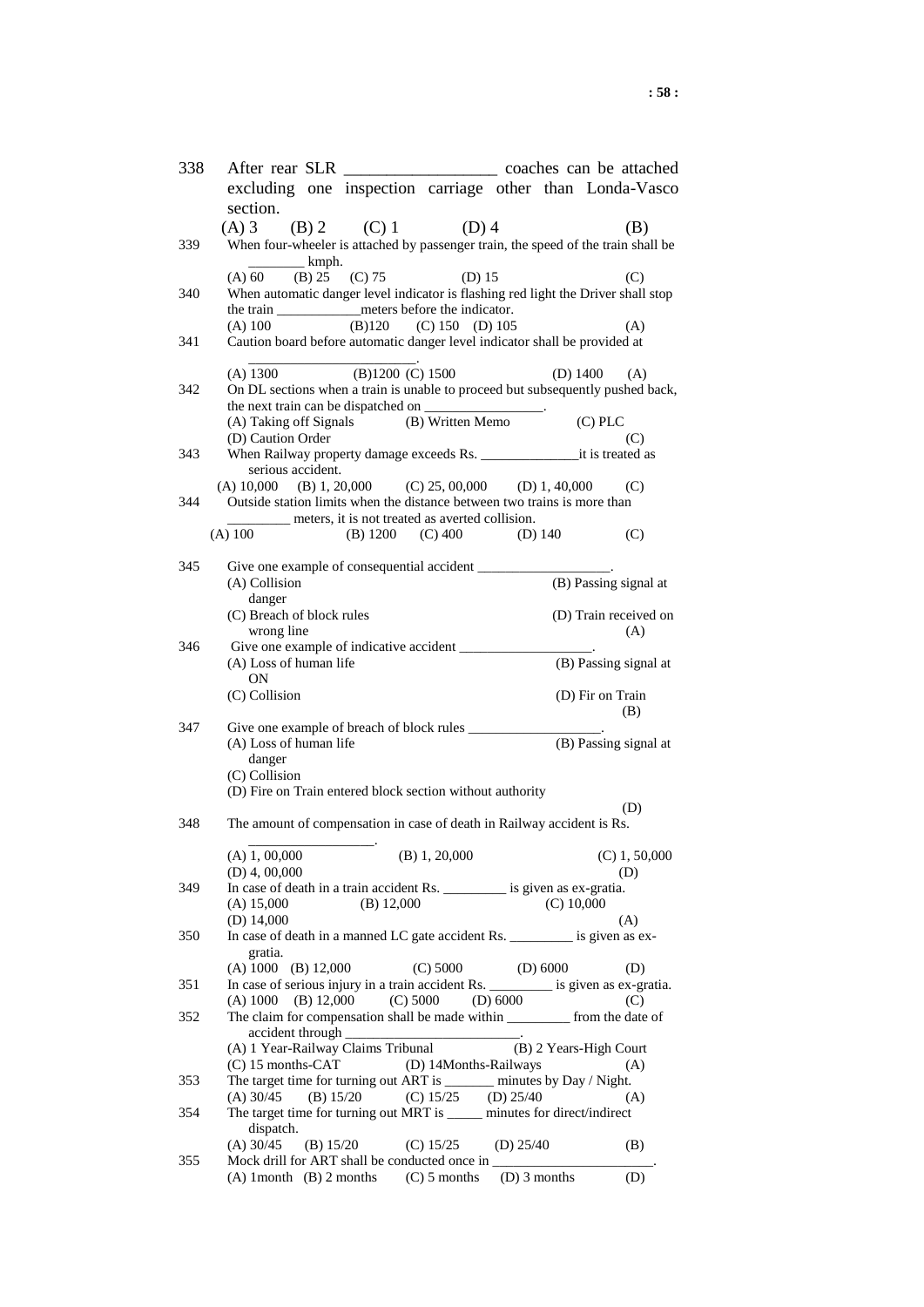| 356                                                                                |                                                                                                                         |                       |  |                                                                            |  |  |     |     |
|------------------------------------------------------------------------------------|-------------------------------------------------------------------------------------------------------------------------|-----------------------|--|----------------------------------------------------------------------------|--|--|-----|-----|
|                                                                                    | (A) Out station accident, main line block                                                                               |                       |  |                                                                            |  |  |     |     |
|                                                                                    | (B) Out station accident, main line clears                                                                              |                       |  |                                                                            |  |  |     |     |
|                                                                                    | (C) Out station accident, main line block, MRT required                                                                 |                       |  |                                                                            |  |  |     |     |
|                                                                                    |                                                                                                                         |                       |  | (D) Out station accident, main line clear, MRT required                    |  |  |     | (B) |
| 357                                                                                | Accident siren four long, one short indicates                                                                           |                       |  |                                                                            |  |  |     |     |
|                                                                                    | (A) Out station accident, main line block                                                                               |                       |  |                                                                            |  |  |     |     |
|                                                                                    | (B) Out station accident, main line clears                                                                              |                       |  |                                                                            |  |  |     |     |
| (C) Out station accident, main line block, MRT required                            |                                                                                                                         |                       |  |                                                                            |  |  |     |     |
|                                                                                    | (D) Out station accident, main line clear, MRT required                                                                 |                       |  |                                                                            |  |  | (C) |     |
| 358                                                                                | On trunk route when traffic is disturbed for ________ hours and more it is treated<br>as serious dislocation of trains. |                       |  |                                                                            |  |  |     |     |
|                                                                                    | (A) 10                                                                                                                  | $(B)$ 12              |  | $(D) 15$ $(D) 6$                                                           |  |  | (D) |     |
| 359                                                                                |                                                                                                                         |                       |  | When explosion on track is reported, SM shall allow the train to go with a |  |  |     |     |
|                                                                                    |                                                                                                                         |                       |  | restricted speed of ____________ kmph.                                     |  |  |     |     |
|                                                                                    |                                                                                                                         |                       |  | (A) 10 (B) 12 (C) 15 (D) 14                                                |  |  | (C) |     |
| When SM receives message about unsafe condition of tanks, rivers and bunds,<br>360 |                                                                                                                         |                       |  |                                                                            |  |  |     |     |
|                                                                                    | he shall stop the train and issue caution order to _____________.                                                       |                       |  |                                                                            |  |  |     |     |
|                                                                                    | (A) Proceed with 15 kmph (B) Proceed with 10 kmph                                                                       |                       |  |                                                                            |  |  |     |     |
|                                                                                    | (C) Proceed with caution (D) Proceed with whistling (B)                                                                 |                       |  |                                                                            |  |  |     |     |
| 361                                                                                |                                                                                                                         |                       |  | Passing stop signal at danger is _______________ type of accident.         |  |  |     |     |
|                                                                                    | (A) Indicative                                                                                                          |                       |  | (B) Consequential                                                          |  |  |     |     |
|                                                                                    |                                                                                                                         | (C) Averted collision |  | (D) Breach of Block Rules                                                  |  |  |     | (A) |
|                                                                                    |                                                                                                                         |                       |  |                                                                            |  |  |     |     |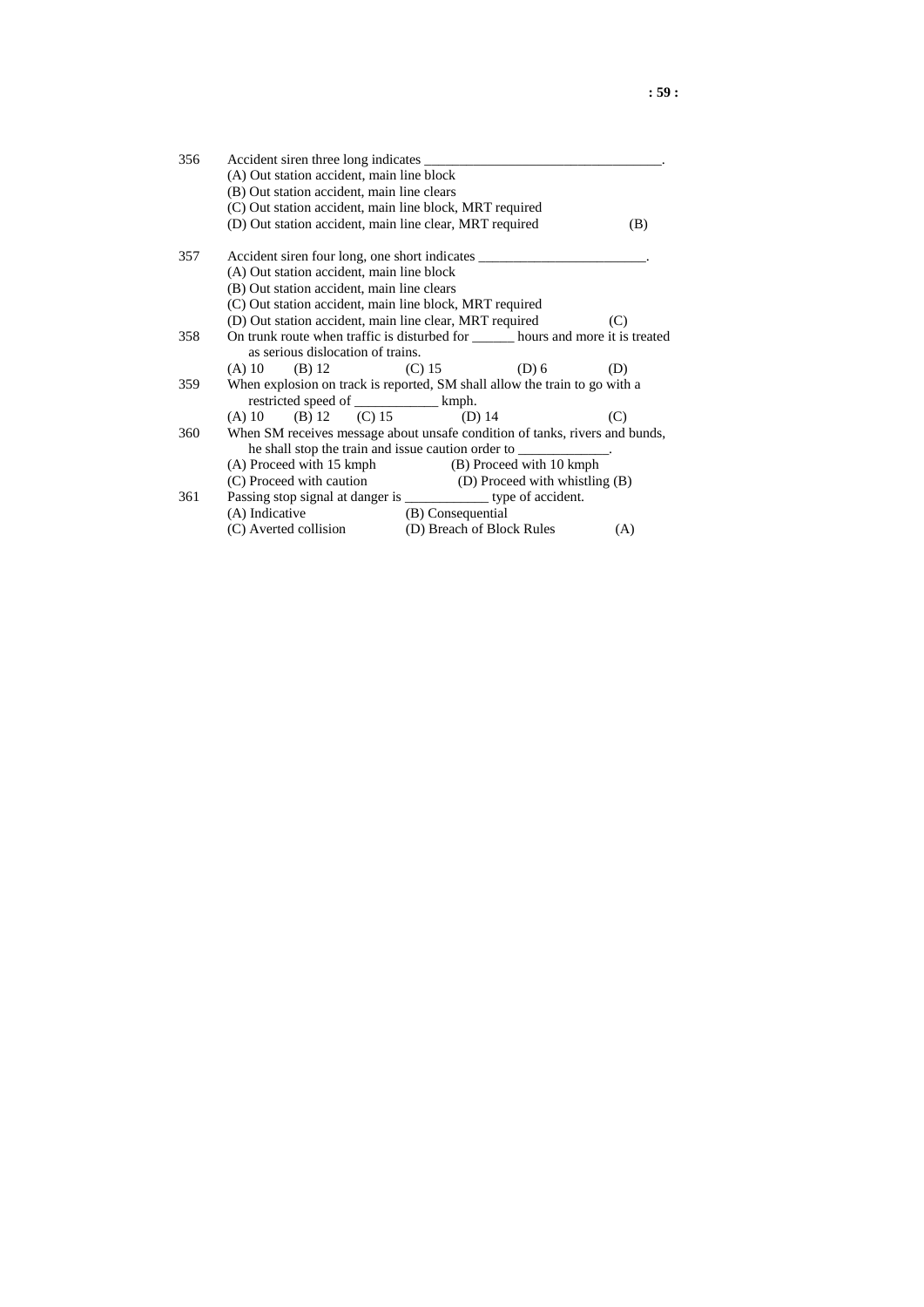**: 60 :**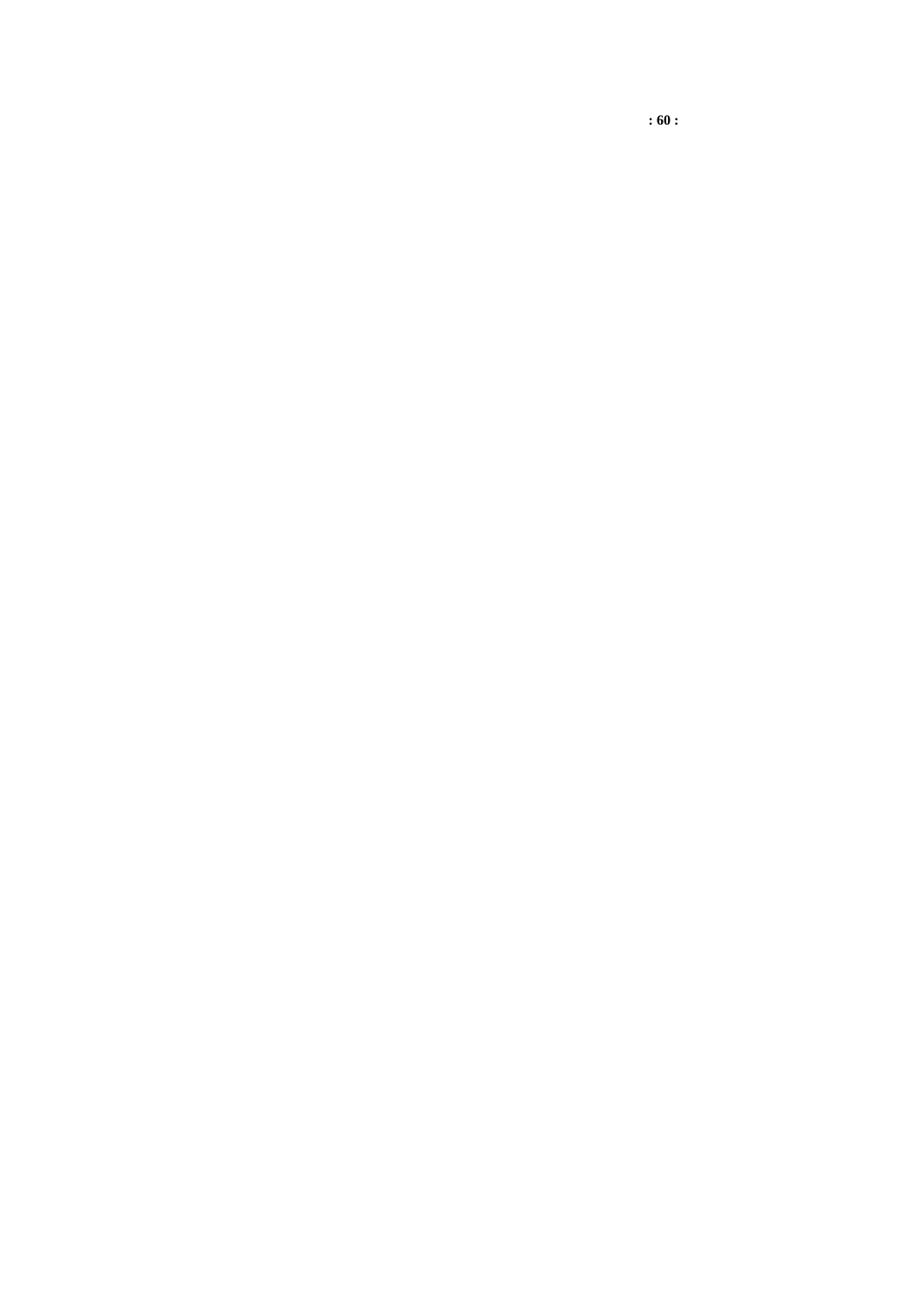## G&SR/Accident Manual - Fill in the Blanks

- 1. Accidents are classified into ------- categories and they are -----------------------------------.
- 2. Train accidents are divided into ------ parts and they are ---- -----------.
- 3. Loss of railway property above Rs………… is treated as serious accident.
- 4. Consequential train accidents that are reportable to Railway Board Safety Directorate are ----------.
- 5. General target time for turning out ART during day / night is ------ minutes.
- 6. General target time for turning out MRV with direct / indirect despatch facility is ------ minutes.
- 7. Composition of MRV is ------- and -----------.
- 8. Mock drill for ART / MRV shall be conducted once in ----- -- in case they are not moved on account of accidents.
- 9. ----------- is the ex-gratia to be paid in case of death / serious injury / simple injury in train accidents.
- 10. ----------- is the ex-gratia to be paid in case of death / serious injury / simple injury at manned LC Gate accidents where prima-facie failure is on Railways.
- 11. Rs…………….. is the compensation paid in cases of death in train accidents.
- 12. Accident siren three long, one short indicate --------------.
- 13. Accident siren four long, one short indicate ---------------.
- 14. ----- is the duration of long siren and ------ is the duration of short siren.
- 15. Threshold value of Railway property loss is fixed at Rs……….
- 16. In the event of breakdown of control telephone, trains shall be given precedence over each other  $-$  in that process running of Goods trains takes ----------- place.
- 17. Block instrument bell code 000000 indicate ------.
- 18. Block instrument bell code 000000 000 indicate ------.
- 19. BCC and PCC is valid for a period of ------------.
- 20. As a temporary measure when DSTE/ADSTE issue BCC for Signal Maintainers, such BCC is valid for ------- and such extension is limited to -------------
- 21. Acknowledgement for block bell beat, if not received from the station adjacent, the code shall be repeated after a lapse of --------.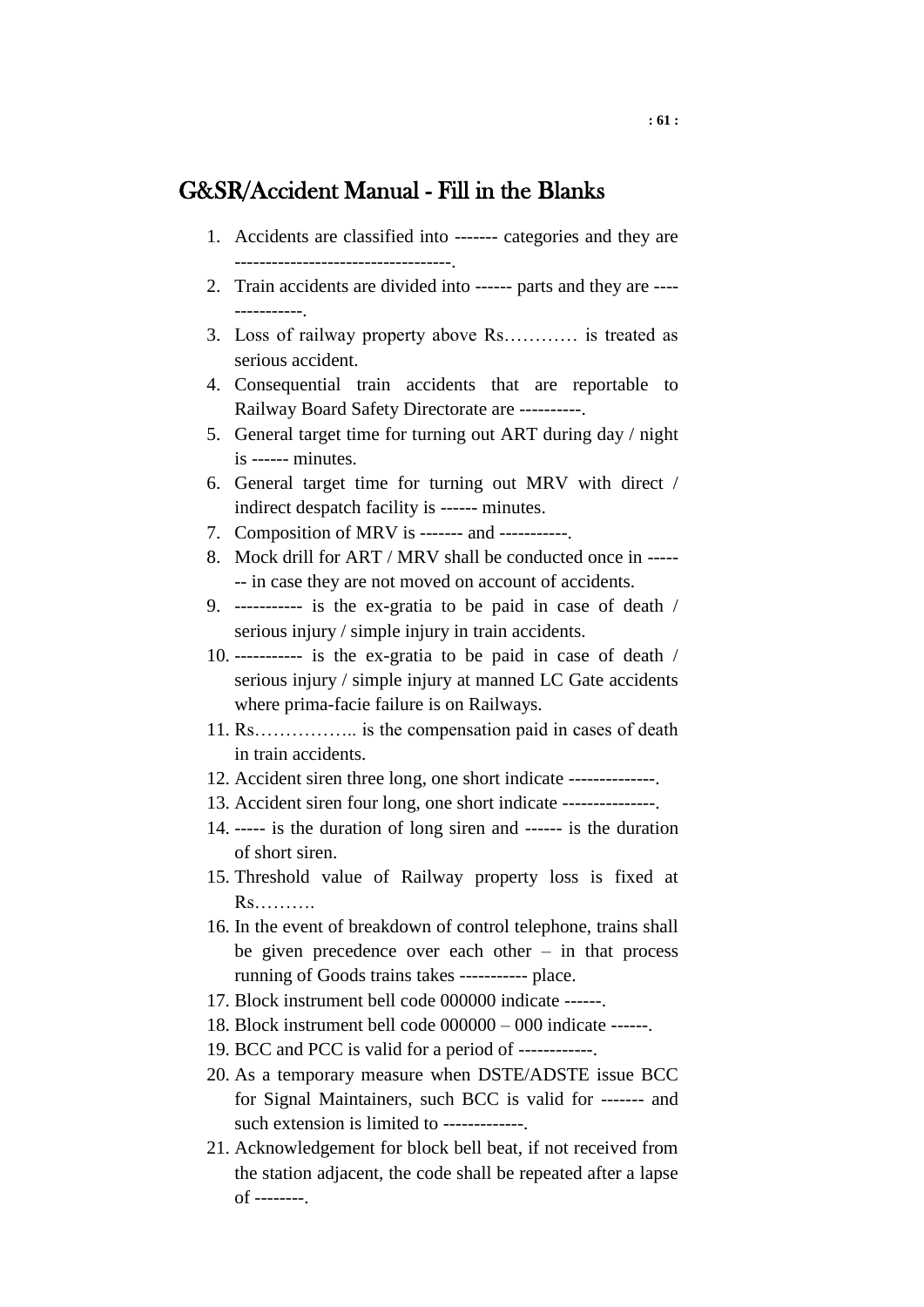- 22. Single and double line TSR No. is -------------.
- 23. The TSR of the station shall be checked and signed by the SM in-charge of the station ---------.
- 24. TSR shall be retained in the station after its completion for a period of ------------------.
- 25. Outlying Sidings are identified by ------- mark board.
- 26. PN Sheets shall be preserved in the station after its completion for a period of ------------------.
- 27. --------- is the block instrument bell code for "cancel last signal'.
- 28. ------------- is the block instrument bell code for "stop and examine the train'.
- 29. When SM observes a train running through his station without LV board / Tail lamp during day / night, he shall give ------------ bell code to SM in advance and ------------ bell code to SM in rear.
- 30. BWM and Accident Manual are issued under ----------------

.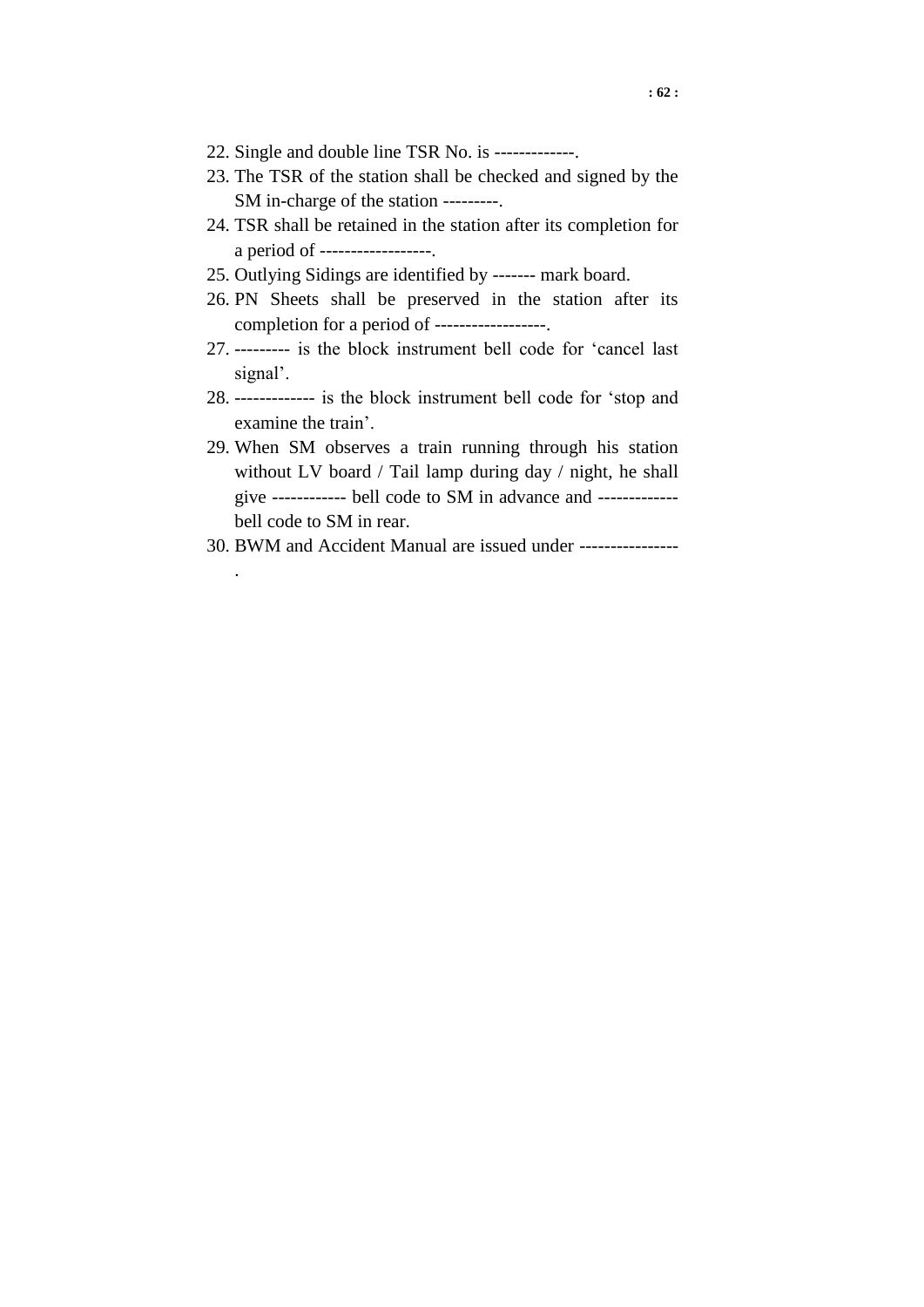## KEY

- 1. 5, Train accidents, Yard accidents, Indicative accidents, Equipment Failure and Unusual incidences.
- 2. Two parts, they are Consequential train accidents and Other Train Accidents.
- 3. 2,00,00, 000/-
- 4. A1 to A4, B1 to B4, C1 to C4, D1 to D4 and E1
- 5. 30 / 45
- 6. 15 / 20
- 7. Medical Van, Auxiliary Van
- 8. Quarter
- 9. Rs. 15,000/- / Rs. 5,000/- / Rs. 500/-
- 10. Rs. 6,000/- / Rs. 2,500/- / NIL
- 11. Rs. 4,00,000/-
- 12. Out station accident, mainline clear, MRV required.
- 13. Out station accident, mainline blocked, MRV required.
- 14. 30 seconds , 5 seconds
- 15. Rs. 1,00,000/-.
- 16. 11th place
- 17. Obstruction danger signal
- 18. Train parted or divided
- 19. Three years
- 20. One year, only once
- 21. Not less than 20 seconds
- 22. T.14 for single line and T.15 for double line
- 23. Daily
- 24. One year from the half year ending in which it is completed
- 25. "S" mark board
- 26. Six months from the half year ending in which it is completed
- 27. 00000
- $28.000000 0$
- 29. 000000 00 to SM in advance and 000000 000 to SM in rear.
- 30. Special Instructions by COM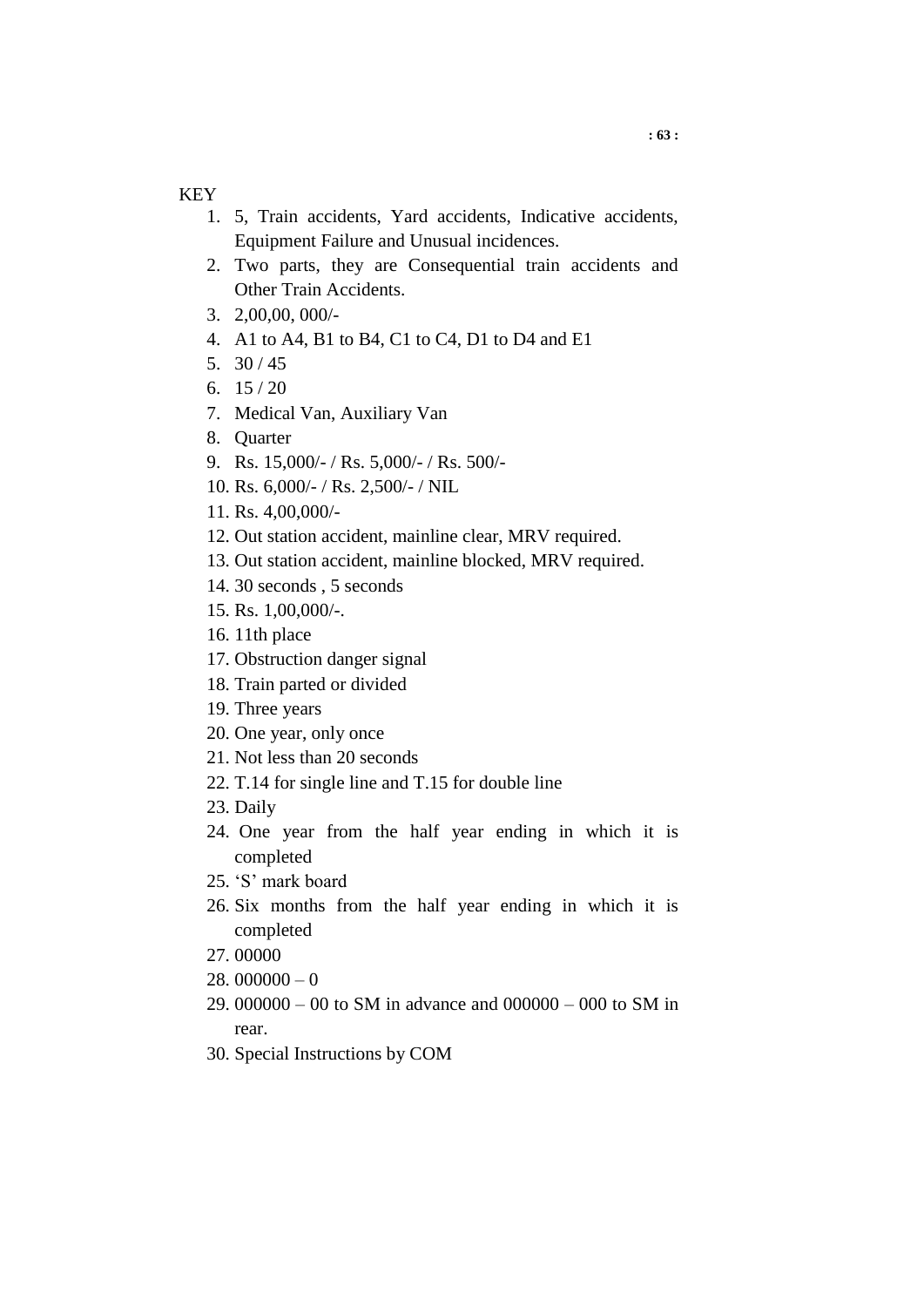**: 64 :**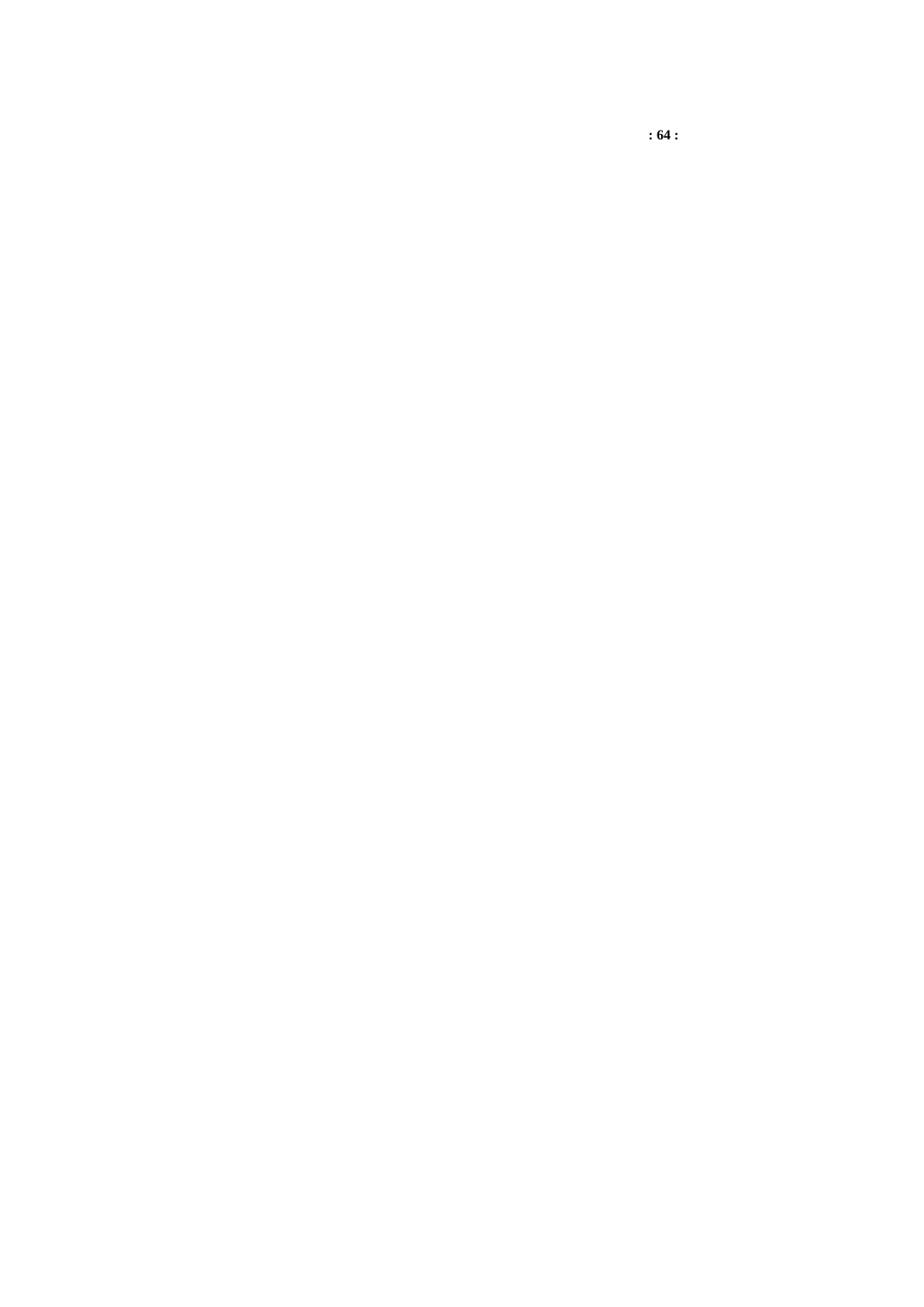## Diesel Locomotives - Fill in the Blanks

| 1.  | Foot pedal switch is provided for ______________.                                                                                                                                                                                                                                                                                                                                                                                    |  |  |  |  |
|-----|--------------------------------------------------------------------------------------------------------------------------------------------------------------------------------------------------------------------------------------------------------------------------------------------------------------------------------------------------------------------------------------------------------------------------------------|--|--|--|--|
|     | Purpose of main generators in locomotive is<br>$\frac{1}{\sqrt{1-\frac{1}{2}}}\text{ and } \frac{1}{\sqrt{1-\frac{1}{2}}}\text{ and } \frac{1}{\sqrt{1-\frac{1}{2}}}\text{.}$                                                                                                                                                                                                                                                        |  |  |  |  |
| 2.  | If auxiliary generator fails _________________ Indication<br>will come and work for ______________Hrs and<br>Engine not to be ____________.                                                                                                                                                                                                                                                                                          |  |  |  |  |
| 3.  | PCS will get knocked out by ______________ and<br>valves operated.                                                                                                                                                                                                                                                                                                                                                                   |  |  |  |  |
| 4.  | relay will pick up and ___________________ contactors will<br>close.                                                                                                                                                                                                                                                                                                                                                                 |  |  |  |  |
| 5.  | To pick up R1 contactor _________________ switch to be<br>closed and thereby ______________ will start working.                                                                                                                                                                                                                                                                                                                      |  |  |  |  |
| 6.  | SAR relay is located in ____________________ type locos and<br>ERR is located in ________________________type of locos.                                                                                                                                                                                                                                                                                                              |  |  |  |  |
| 7.  | On run if pinion slips ___________________ relay will operate<br>and if traction motor cable rubbed with loco body                                                                                                                                                                                                                                                                                                                   |  |  |  |  |
| 8.  | On run if anyone traction motor defective<br>to be done for normal working and<br>should not be used.                                                                                                                                                                                                                                                                                                                                |  |  |  |  |
| 9.  | Alarm gang will operate for ________________ safety<br>devices operated and buzzer will operate for<br>safety device operation.                                                                                                                                                                                                                                                                                                      |  |  |  |  |
|     | 10. If transition relay (TR) pick up ______________<br>contactors will drop and _______________________ contactors will<br>pick up.                                                                                                                                                                                                                                                                                                  |  |  |  |  |
| 11. | Expand E.C.C.                                                                                                                                                                                                                                                                                                                                                                                                                        |  |  |  |  |
| 12. | On run if CCE motor fails ______________________ problem will<br>be experienced.                                                                                                                                                                                                                                                                                                                                                     |  |  |  |  |
| 13. | On run if $\frac{1}{\sqrt{1-\frac{1}{\sqrt{1-\frac{1}{\sqrt{1-\frac{1}{\sqrt{1-\frac{1}{\sqrt{1-\frac{1}{\sqrt{1-\frac{1}{\sqrt{1-\frac{1}{\sqrt{1-\frac{1}{\sqrt{1-\frac{1}{\sqrt{1-\frac{1}{\sqrt{1-\frac{1}{\sqrt{1-\frac{1}{\sqrt{1-\frac{1}{\sqrt{1-\frac{1}{\sqrt{1-\frac{1}{\sqrt{1-\frac{1}{\sqrt{1-\frac{1}{\sqrt{1-\frac{1}{\sqrt{1-\frac{1}{\sqrt{1-\frac{1}{\sqrt{1-\frac{1}{\sqrt{1-\frac{1}{\sqrt{1-\frac{$<br>breaker |  |  |  |  |

trips engine will come to idle.

**: 65 :**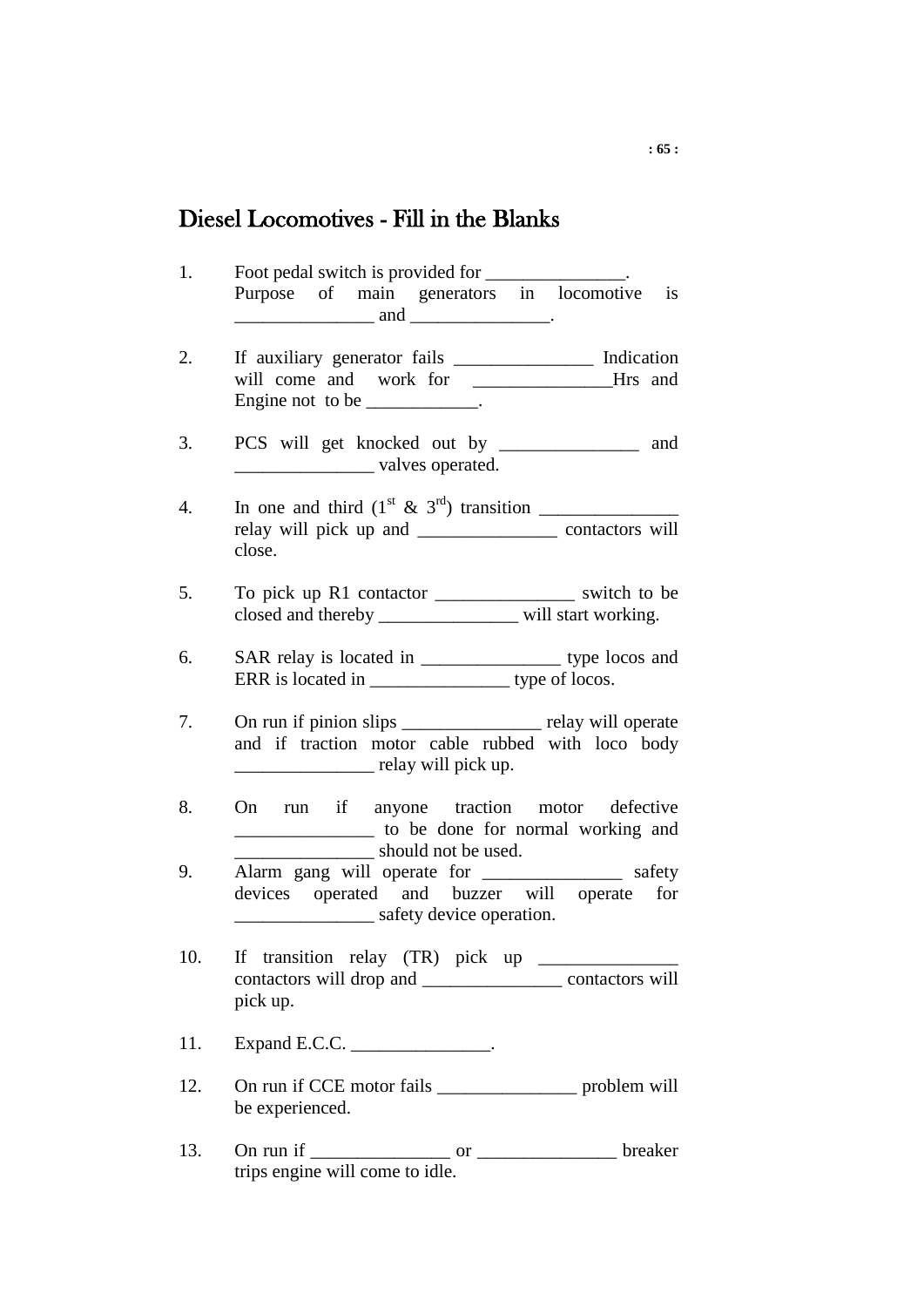14. \_\_\_\_\_\_\_\_\_\_\_\_\_\_\_\_\_\_\_\_\_\_\_\_\_\_ Switch is fitted in brake system and it is making \_\_\_\_\_\_\_\_\_\_\_\_\_\_\_\_\_\_ relay to operate.

- 15. During loco running main generator power is used for \_\_\_\_\_\_\_\_\_\_\_\_\_\_\_ and during dynamic brake main generator power is used for \_\_\_\_\_\_\_\_\_\_\_\_\_\_.
- 16. Auxiliary generator is a \_\_\_\_\_\_\_\_\_\_\_\_\_\_\_ excited generator.
- 17. Mention any two different types of breakers making engine shut down on run \_\_\_\_\_\_\_\_\_\_\_\_\_\_\_\_.
- 18. During engine starting \_\_\_\_\_\_\_\_\_\_\_\_\_\_\_ supply will be feeding for \_\_\_\_\_\_\_\_\_\_\_\_\_\_\_\_\_ machine.
- 19. If ECC fails \_\_\_\_\_\_\_\_\_\_\_\_\_\_\_ will not work and \_\_\_\_\_\_\_\_\_\_\_\_\_\_\_ safety device will operate.
- 20. On bringing A9 to emergency \_\_\_\_\_\_\_\_\_\_\_\_\_\_\_ switch will drop and \_\_\_\_\_\_\_\_\_\_\_\_\_\_ relay makes engine to idle.
- 21. If MFPB1 and MFPB2 is defective contactor will not energise and to overcome the problem  $\frac{1}{\sqrt{1-\frac{1}{\sqrt{1-\frac{1}{\sqrt{1-\frac{1}{\sqrt{1-\frac{1}{\sqrt{1-\frac{1}{\sqrt{1-\frac{1}{\sqrt{1-\frac{1}{\sqrt{1-\frac{1}{\sqrt{1-\frac{1}{\sqrt{1-\frac{1}{\sqrt{1-\frac{1}{\sqrt{1-\frac{1}{\sqrt{1-\frac{1}{\sqrt{1-\frac{1}{\sqrt{1-\frac{1}{\sqrt{1-\frac{1}{\sqrt{1-\frac{1}{\sqrt{1-\frac{1}{\sqrt{1-\frac{1}{\sqrt{1-\frac{1}{\sqrt{1-\frac{1}{\sqrt{1-\frac{1}{\sqrt{1-\frac{1}{\sqrt{1-\frac{1$
- 22. During engine running if AGFB is tripped \_\_\_\_\_\_\_\_\_\_\_\_\_\_\_ Indication will come.
- 23. If GR knife switch is opened \_\_\_\_\_\_\_\_\_\_\_\_\_\_ safety relay gets isolated.
- 24. ECS is to be kept in idle during \_\_\_\_\_\_\_\_\_\_\_\_\_\_\_ and to be kept in run during \_\_\_\_\_\_\_\_\_\_\_\_\_.
- 25. The operation of OPS will cause engine to  $\frac{1}{\sqrt{1-\frac{1}{2}}}\text{ with } \frac{1}{\sqrt{1-\frac{1}{2}}}\text{ (indication)}$
- 26. In  $WDM_2$  FS contactors are  $\frac{1}{2}$  in numbers and they will pick up \_\_\_\_\_\_\_\_\_\_\_\_\_\_\_\_\_\_\_\_\_\_ transitions.
- 27. VRP is for \_\_\_\_\_\_\_\_\_\_\_\_\_\_\_ and it is protected by

\_\_\_\_\_\_\_\_\_\_\_\_\_\_\_.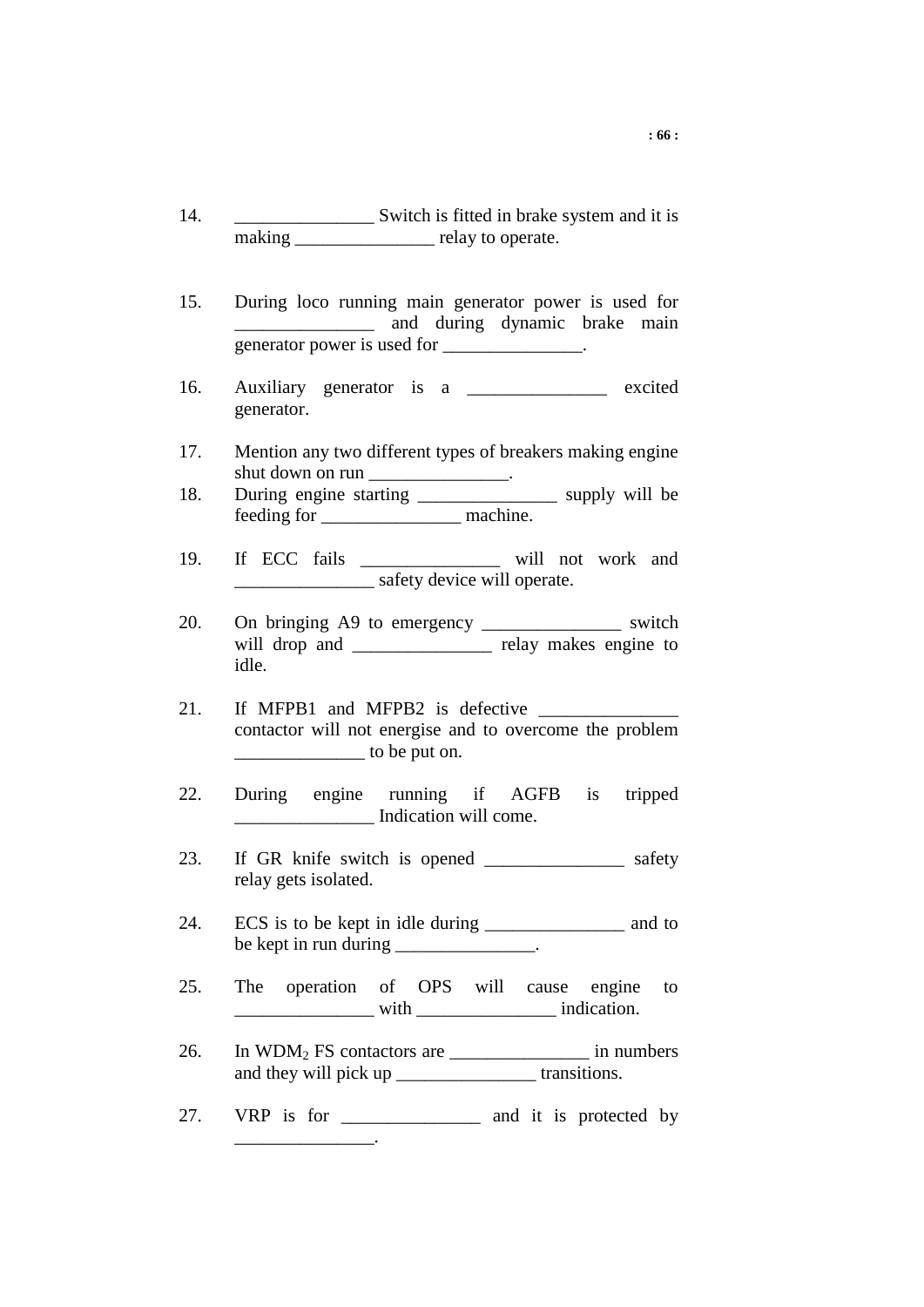| 28. | expansion tank.                                                                                                                                                     |
|-----|---------------------------------------------------------------------------------------------------------------------------------------------------------------------|
| 29. |                                                                                                                                                                     |
| 30. | For charging the BP pressure, MU2B position is<br>and $\frac{3}{4}$ " BP COC is<br>Position.                                                                        |
| 31. | For making MU operation, the trailing loco MU2B<br>position is $\frac{\qquad \qquad }{\qquad \qquad }$ .                                                            |
| 32. | After attaching a loco to the air brake formation<br>test to be conducted on formation.                                                                             |
| 33. | meter not responding means _______________.                                                                                                                         |
| 34. | The purpose of batteries in locos is $\frac{\alpha}{\alpha}$                                                                                                        |
| 35. | is fitted.                                                                                                                                                          |
| 36. | Booster air is cooled in ________________ unit by<br><u> 1989 - Jan Alexandria (</u>                                                                                |
| 37. | Lube oil is cooled in ________________ unit by                                                                                                                      |
| 38. | Lube oil bypass valve setting pressure is<br><u> 1989 - Johann Barbara, politik eta provincia eta provincia eta provincia eta provincia eta provincia eta provi</u> |
| 39. | For checking the lube oil level in sump ensure engine at<br>stopped.                                                                                                |
| 40. | Between engine block and cylinder head<br><i>item</i> is connected.                                                                                                 |
| 41. | $WDM2$ OSTA tripping RPM is _______________.                                                                                                                        |
| 42. | To cool the water _____________________ is to be done.                                                                                                              |
| 43. | If water enters into traction motors _______________<br>relay will operate.                                                                                         |

**: 67 :**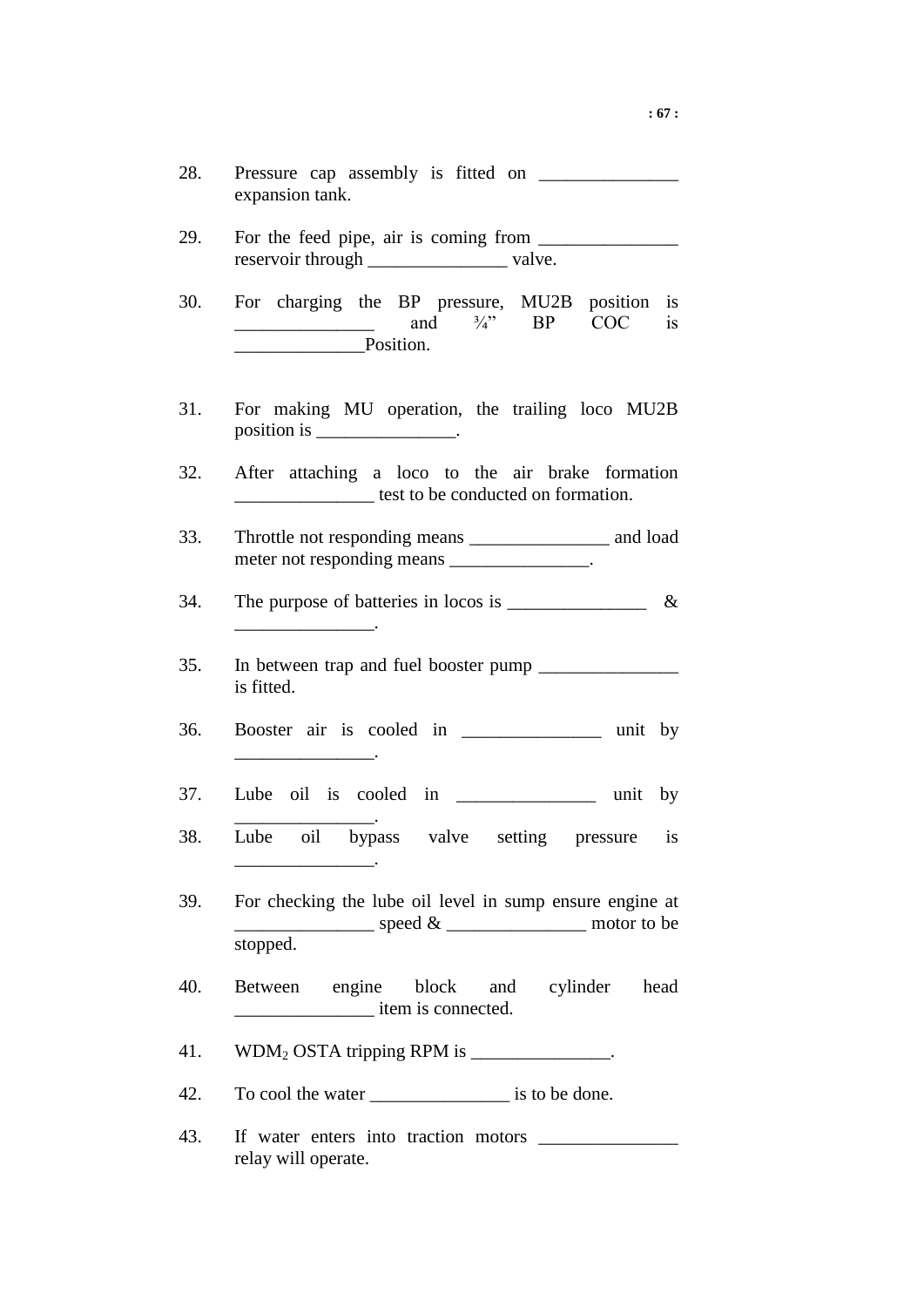| 44. | On run FPM fails _____________ will experience.                                                  |    |  |  |  |  |  |
|-----|--------------------------------------------------------------------------------------------------|----|--|--|--|--|--|
| 45. | BK I V energizes during ________________________ operation.                                      |    |  |  |  |  |  |
| 46. | In case of TM isolation, remaining motors are connection                                         |    |  |  |  |  |  |
| 47. |                                                                                                  |    |  |  |  |  |  |
| 48. | RPM is $\frac{1}{\sqrt{1-\frac{1}{2}}}\cdot$                                                     |    |  |  |  |  |  |
| 49. | $WDM2$ horse power is $\frac{1}{2}$ .                                                            |    |  |  |  |  |  |
| 50. | $WDM2$ lube oil sump capacity is $\frac{1}{2}$                                                   |    |  |  |  |  |  |
| 51. | 20 PSI by-pass valve, lube oil filter drum, lube oil cooler<br>are located in _________________. |    |  |  |  |  |  |
| 52. | <u> 1989 - Johann Barbara, martin eta </u>                                                       | by |  |  |  |  |  |
| 53. | Brake pipe pressure is _______________.                                                          |    |  |  |  |  |  |
| 54. | Feed pipe pressure is ______________.                                                            |    |  |  |  |  |  |
| 55. | WDM <sub>2</sub> is having ______________________ number of brake<br>cylinders.                  |    |  |  |  |  |  |
| 56. | Axle box bearings are lubricated by ______________.                                              |    |  |  |  |  |  |
| 57. | Turbo super charger is rotated by _______________.                                               |    |  |  |  |  |  |
| 58. | Air is cooled in ___________________ before going to HP<br>cylinder.                             |    |  |  |  |  |  |
| 59. | Turbo bearings are lubricated by _______________.                                                |    |  |  |  |  |  |
| 60. | Napier turbo TRD should be __________________ seconds.                                           |    |  |  |  |  |  |
| 61. | What is the position of MU2B valve for application of loco                                       |    |  |  |  |  |  |
| 62. | What is the position of BC 3 way cocks in under truck for<br>application of loco brakes?         |    |  |  |  |  |  |
| 63. | How much brake cylinder pressure is adjusted for                                                 |    |  |  |  |  |  |

application of loco brake? \_\_\_\_\_\_\_\_\_\_\_\_\_\_\_\_\_\_\_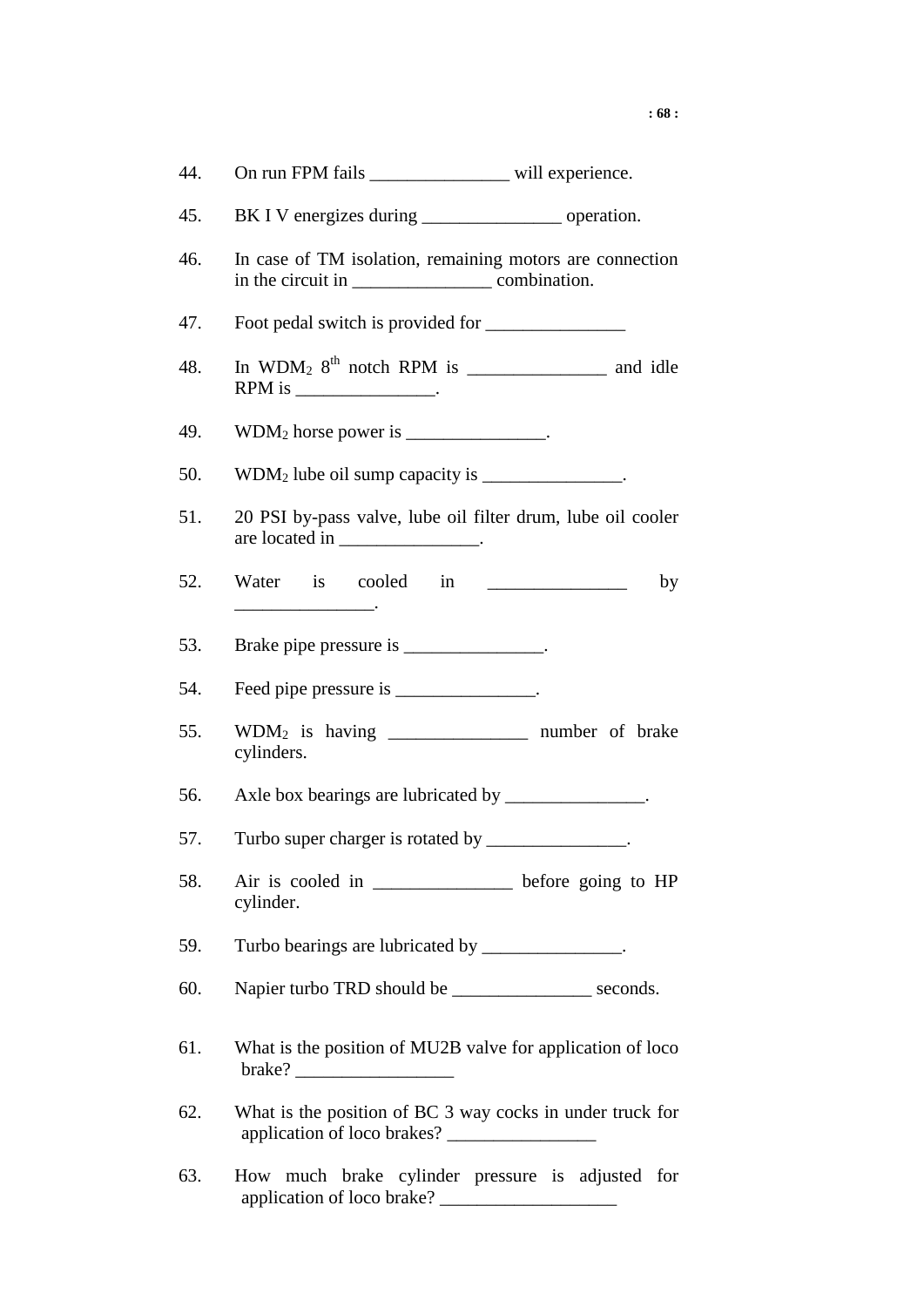- 64. What is position of SA9 cocks in control stand for application of loco brake? \_\_\_\_\_\_\_\_\_\_\_\_\_\_\_\_\_\_\_\_\_\_\_
- 65. If MU locos are parted, through which valve in conjunction brake will be applied in parted loco.
- 66. What will happen if BP and FP pipes are wrongly connected? \_\_\_\_\_\_\_\_\_\_\_\_\_
- 67. What for foot pedal is provided?
- 68. What is brake cylinder piston travel of WDG3A loco motive? \_\_\_\_\_\_\_\_\_\_\_\_\_
- 69. What is brake cylinder pressure during in conjunctional brake? \_\_\_\_\_\_\_\_\_\_\_\_\_
- 70. When loco motive is working as banker, what is position of 3/4or 1 inch BP cock? \_\_\_\_\_\_\_\_\_\_\_\_\_
- 71. What happens if 3/4 or 1" BP cock is in open position when loco motive is working as banker?
- 72. What is purpose of air flow I indicator gauge?

\_\_\_\_\_\_\_\_\_\_\_\_\_

\_\_\_\_\_\_\_\_\_\_\_\_\_

\_\_\_\_\_\_\_\_\_\_\_\_\_

- 73. Which valve plays vital role for application of loco brake?
- 74. Which valve plays vital role for BP charging?

75. Which relay will detect the wheel slip?

- 76. During train parting through which relay engine RPM comes to idle? \_\_\_\_\_\_\_\_\_\_\_\_\_
- 77. Other than A9 if BP or vacuum drops what will happen?
- 78. What is the MPS of WDG3A? \_\_\_\_\_\_\_\_\_\_\_\_\_
- 79. What is the MPS of WDM2?
- 80. What is the MPS of WDM3A?
- 81. What is the MPS of WDP1?  $\frac{1}{\sqrt{1-\frac{1}{\sqrt{1-\frac{1}{\sqrt{1-\frac{1}{\sqrt{1-\frac{1}{\sqrt{1-\frac{1}{\sqrt{1-\frac{1}{\sqrt{1-\frac{1}{\sqrt{1-\frac{1}{\sqrt{1-\frac{1}{\sqrt{1-\frac{1}{\sqrt{1-\frac{1}{\sqrt{1-\frac{1}{\sqrt{1-\frac{1}{\sqrt{1-\frac{1}{\sqrt{1-\frac{1}{\sqrt{1-\frac{1}{\sqrt{1-\frac{1}{\sqrt{1-\frac{1}{\sqrt{1-\frac{1}{\sqrt{1-\frac{1}{\sqrt{1-\frac$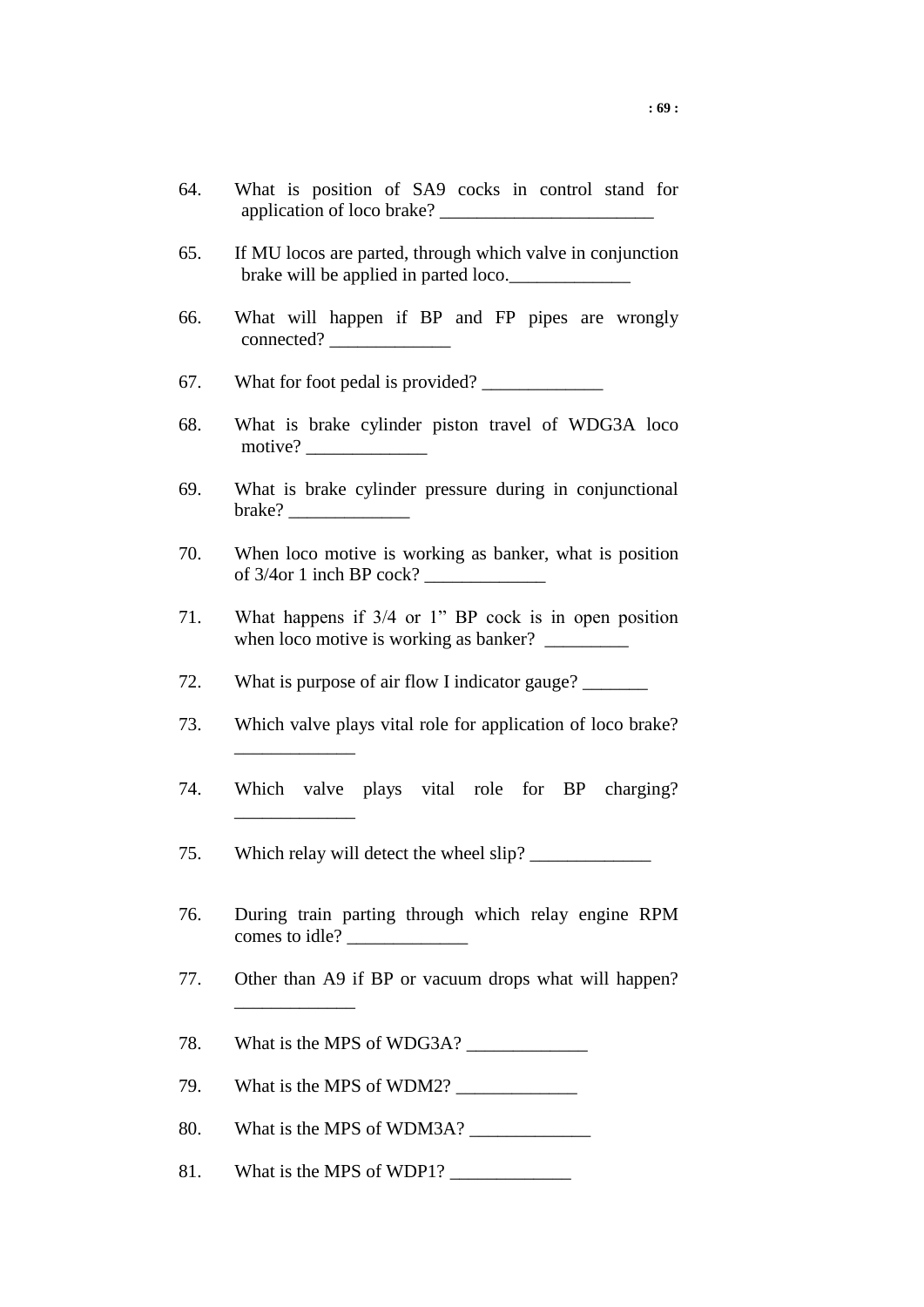83. What is the MPS of WDG4?  $\frac{2}{\sqrt{3}}$ 

\_\_\_\_\_\_\_\_\_\_\_\_\_

\_\_\_\_\_\_\_\_\_\_\_\_\_

- 84. Which light to be switched on whenever the train is derailed?
- 85. What the maximum length of wheel flat permitted on diesel loco?
- 86. When hand brake is applied for how many wheels brake will be applied? \_\_\_\_\_\_\_\_\_\_\_\_\_
- 87. After how many seconds VCD applied penalty brake?
- 88. What we are supposed to do if loco motive horns are not working? \_\_\_\_\_\_\_\_\_\_\_\_\_
- 89. What we are supposed to do if loco motive speed meters are not working?
- 90. What is the brake power percentage of a train, in 50 wagons formation, for 12 wagons brake cylinder pistons are in operated?
- 91. In MU operation if leading loco is failed, Working from leading loco what are the Changes to make? \_\_\_\_\_\_\_\_\_\_\_\_\_
- 92. What is position of 3/4 or 1" BP cock in trailing loco, when loco motives are working as double headed?
- 93. What happens if 3/4 or 1" BP cock is in open position, when loco motives are Working as double headed?
- 94. What is reason for BP pressure dropping only in A9 emergency position? \_\_\_\_\_\_\_\_\_\_\_\_\_
- 95. What is reason for BP pressure dropping from over reduction position? \_\_\_\_\_\_\_\_\_\_\_\_\_
- 96. How do you secure engine and formation when loco motive shutdown in the section?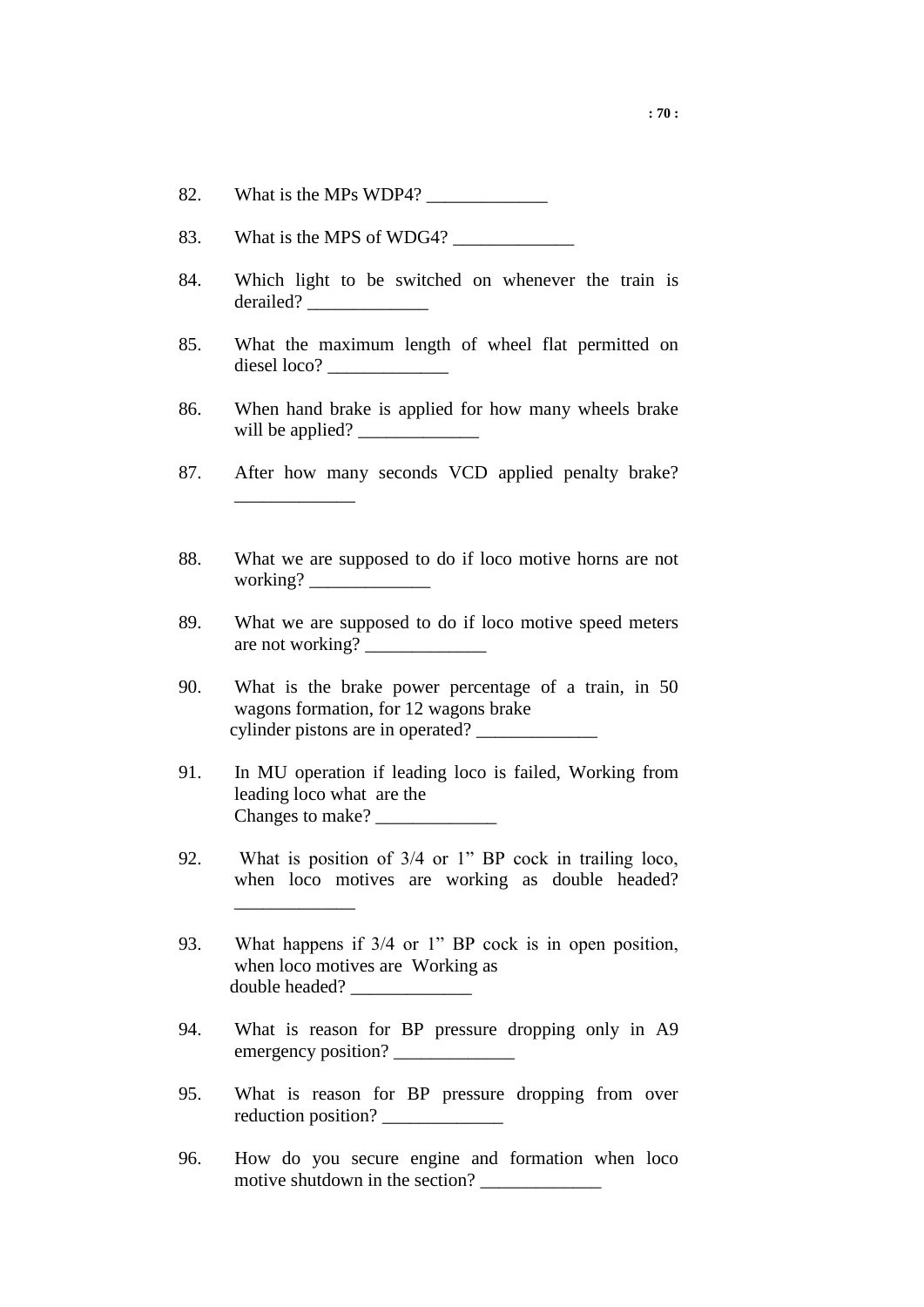| 97.  | What is safety device provided in brake system?                                             |
|------|---------------------------------------------------------------------------------------------|
| 98.  | What are breakers to be kept in off position to avoid VCD<br>operation in MU trailing loco? |
| 99.  | What is the minimum wheel diameter of wheel in mm?                                          |
| 100. | What is the max. wheel diameter of wheel in mm?                                             |
| 101. | What is the height of cattle guard above the rail in mm?                                    |
| 102. | What is the height of rail guard above the rail in mm?                                      |
| 103. | What is the height of sander pipe above the rail in mm?                                     |
| 104. | What is the minimum flange thickness permitted in mm?                                       |
| 105. | What is the maximum flange thickness permitted in mm?                                       |
| 106. | What is the maximum root wear in mm?                                                        |
| 107. | What is the maximum tread wear in mm?                                                       |
|      | 108. What is buffer height should be minimum in mm?                                         |
| 109. | What is buffer height should be maximum mm?                                                 |
|      |                                                                                             |

110. If dead loco BP is attached to formation what is position of MU 2B & 3/4 "BP cock? \_\_\_\_\_\_\_\_\_\_\_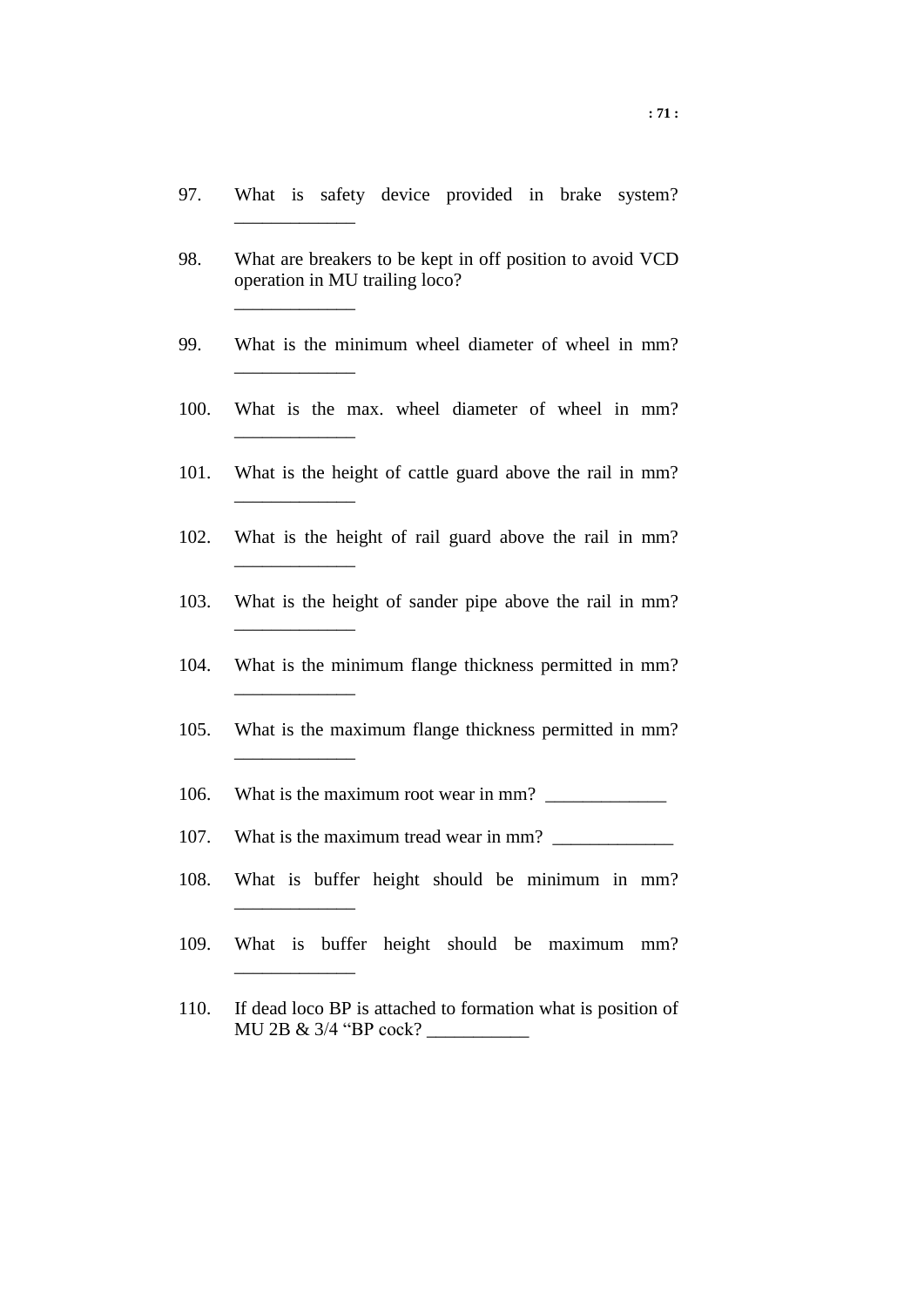## **KEY**

- 1. To crank the engine and to send power to traction motors.
- 2. Battery ammeter shows discharge; 4 hours; Shutdown.
- 3. H5A, HB5
- 4. Field shunting relay, Field shunting contactors.
- 5. TS1, Radiator fan.
- 6. GE Governor type, WW governor type.
- 7. WSR, GR
- 8. TM isolation, Dynamic brake.
- 9. LWS, OPS, GR, ETS WSR
- 10. Series parallel; FSR; Parallel contactors.
- 11. Eddy current clutch
- 12. Crank case explosion door opens.
- 13. MCB1, MCB2
- 14. PCS, DMR
- 15. Traction motors & traction motors fields only.
- 16. Self
- 17. MFPB, MB2, FPB
- 18. Battery, Main generator
- 19. Radiator fan, ETS
- 20. PCS, DMR
- 21. Fuel pump, put on duplicate MFPB
- 22. Battery ammeter showing discharge
- 23. GR,
- 24. Cranking, engine running
- 25. Shut down, low lube oil indication
- 26. 6,  $1^{\text{st}}$  &  $3^{\text{rd}}$  transitions
- 27. Maintaining constant voltage of 72 v, VRR fuse
- 28. Water
- 29. MR1, F2 feed valve
- 30. Lead, Open
- 31. Trail or dead
- 32. Air Continuity
- 33. Engine speed not raising, Traction motors not getting power supply from main generator.
- 34. To crank the engine, stand by auxiliary generator failure.
- 35. Primary filter
- 36. After cooler, water
- 37. Lube oil cooler, water
- 38. 20 PSI
- 39. Idle, CCEM
- 40. Water jumper
- 41. 1110-1150
- 42. Fast air pumping
- 43. Ground relay (GR)
- 44. Engine shut down without indication.
- 45. Dynamic brake
- 46. Parallel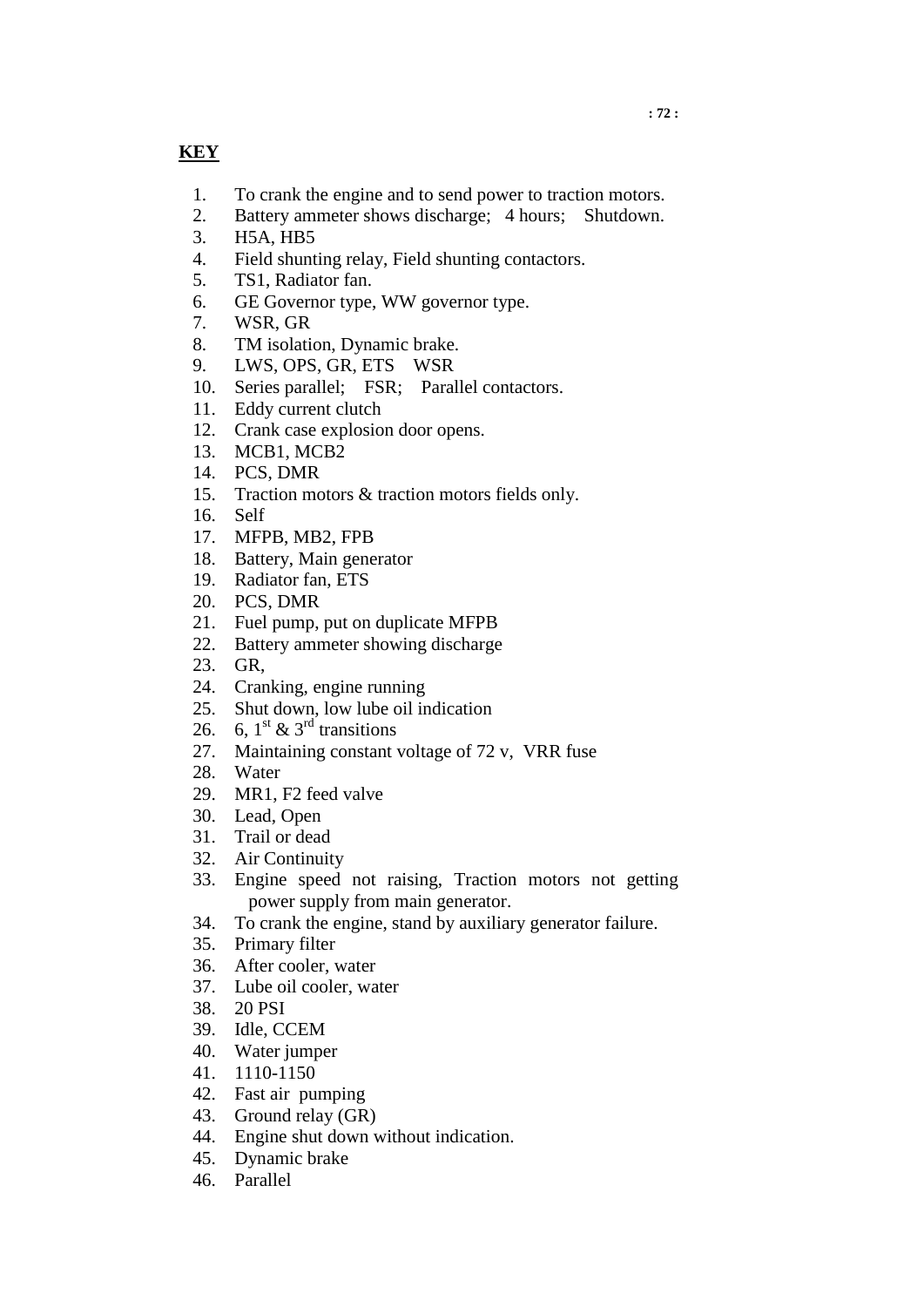- 47. Isolating loco brake during A9 application. & Quick release for Loco brakes
- 48. 1000,400
- 49. 2600/2400
- 50. 910 litres
- 51. Radiator room
- 52. Radiators, Atmospheric air
- 53.  $5 \text{ kg/cm}^2$
- 54. 6 kg/cm<sup>2</sup>
- 55. 8
- 56. Soft grease
- 57. Exhaust gases
- 58. Inter cooler
- 59. Lube oil
- 60. 25 to 65
- 61. Lead position.
- 62. Open position.
- 63. 3Kgs.
- 64. Working control stand SA9 cock open and non working SA9 cock close or both open.
- 65. F1 selector.
- 66. Formation brakes fail.
- 67. To release conjunctional.
- 68. 95.105MM.
- 69. 1.8kgs/cm2.
- 70. Close.
- 71. Brake power will be very poor.
- 72. To show the rate of leakage in BP.
- 73. C2 relay valve.
- 74. Additional C2 relay valve.
- 75. WSR.
- 76. DMR.
- 77. Engine RPM comes to idle, Automatic switching on of flasher light, audio and visual take place.
- 78. 100 KMPH.
- 79. 120 KMPH.
- 80. 120 KMPH.
- 81. 120 KMPH.
- 82. 160 KMPH.
- 83. 100 KMPH.
- 84. Flasher light.
- 85. 50MM
- 86. For one Wheel full and for other wheel half.
- 87. 76 sec.
- 88. They should get repair or fail the locomotive.
- 89. Fail the locomotive.
- 90. 76 percentage.
- 91. Switch off, FPB, CCEB, AGFB, in failed loco.
- 92. Closed.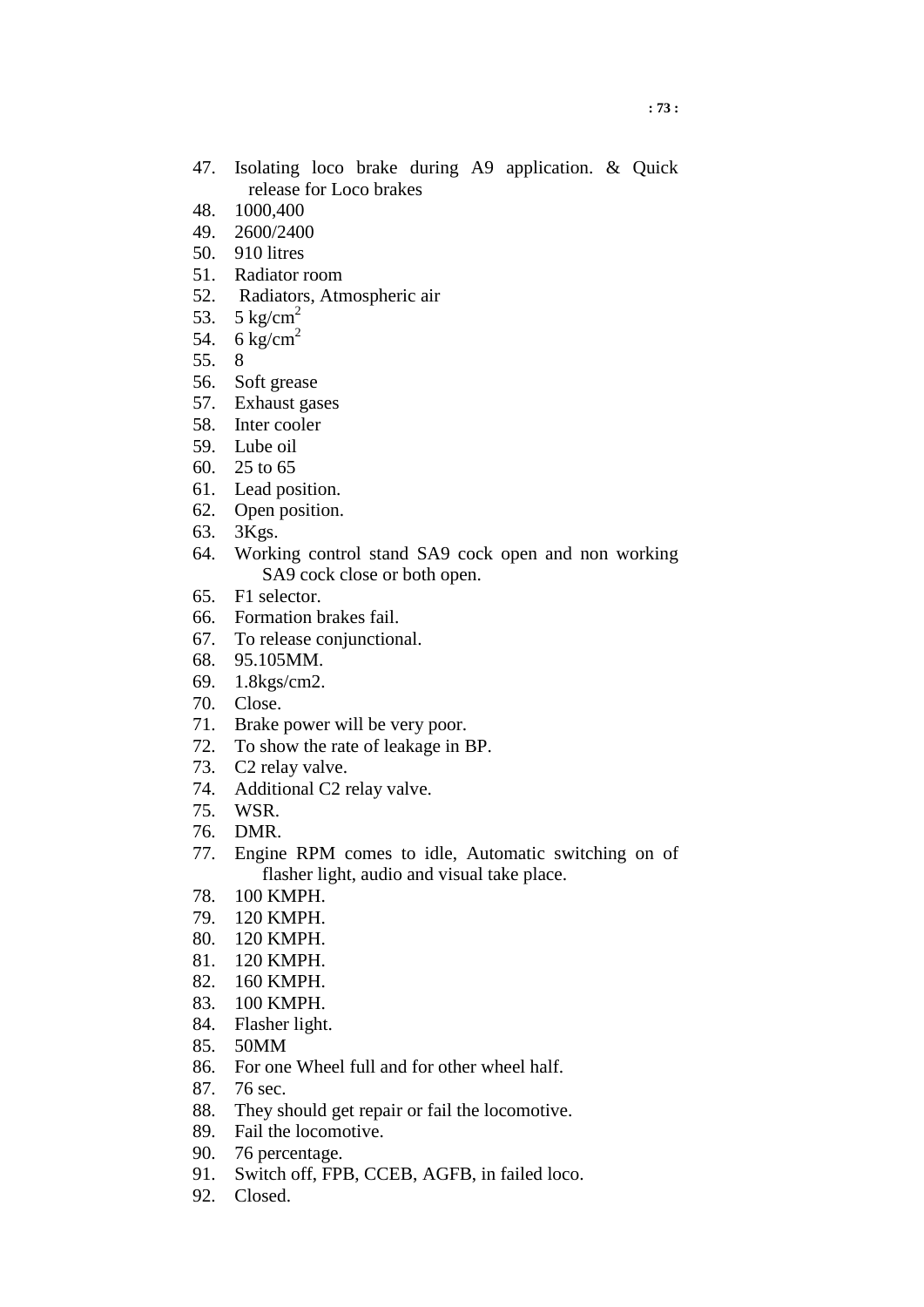- 93. Brake power will be very poor.
- 94. Working control stand A9 cock may be in closed position and non working control stand A9 cock may be in open position.
- 95. Both control stands A9 cocks may be in open position.
- 96. Apply SA9, Apply A9 to emergency position, Apply Hand brake, Keep the skids under neath the loco motive wheels, apply hand brakes of formation based on gradient, advise guard to apply hand brake of brake van.
- 97. PCS.
- 98. MCB1& MCB2.
- 99. 1016.
- 100. 1095.
- 101. 100.
- 102. 40.
- 103. 60.
- 104. 29.
- 105. 32.
- 106. 6.0
- 107. 6.5
- 108. 1030.
- 109. 1105.
- 110. Dead, close.